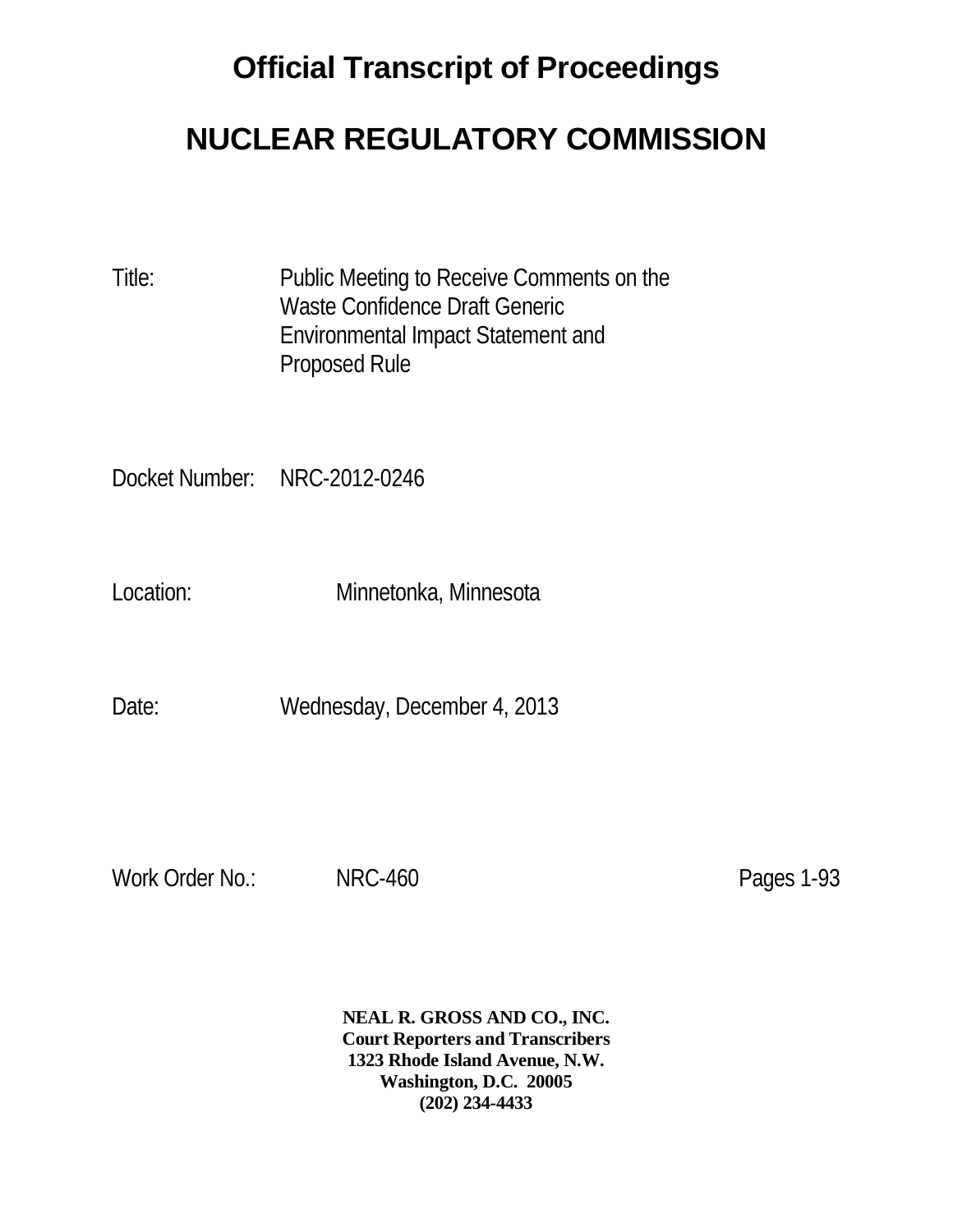|                | 1                                                                                        |
|----------------|------------------------------------------------------------------------------------------|
| 1              | UNITED STATES OF AMERICA                                                                 |
| $\overline{a}$ | NUCLEAR REGULATORY COMMISSION                                                            |
| 3              | + + + + +                                                                                |
| $\overline{4}$ | PUBLIC MEETING TO RECEIVE COMMENTS ON THE WASTE                                          |
| 5              | CONFIDENCE DRAFT GENERIC ENVIRONMENTAL<br>IMPACT                                         |
| 6              | STATEMENT AND PROPOSED RULE                                                              |
| 7              | $+ + + + +$                                                                              |
| 8              | WEDNESDAY                                                                                |
| 9              | DECEMBER 4, 2013                                                                         |
| 10             | $+ + + + + +$                                                                            |
| 11             | MINNETONKA, MINNESOTA                                                                    |
| 12             | + + + + +                                                                                |
| 13             | The Public Meeting convened at the                                                       |
| 14             | Minneapolis Marriott - Southwest, 5801 Opus Parkway,                                     |
| 15             | at 7:00 p.m., Miriam Juckett, Facilitator, presiding.                                    |
| 16             |                                                                                          |
| 17             |                                                                                          |
| 18             |                                                                                          |
| 19             |                                                                                          |
| 20             |                                                                                          |
| 21             |                                                                                          |
| 22             |                                                                                          |
| 23             |                                                                                          |
| 24             |                                                                                          |
| 25             |                                                                                          |
|                | <b>NEAL R. GROSS</b><br>COURT REPORTERS AND TRANSCRIBERS<br>1323 RHODE ISLAND AVE., N.W. |
|                | (202) 234-4433<br>WASHINGTON, D.C. 20005-3701<br>www.nealrgross.com                      |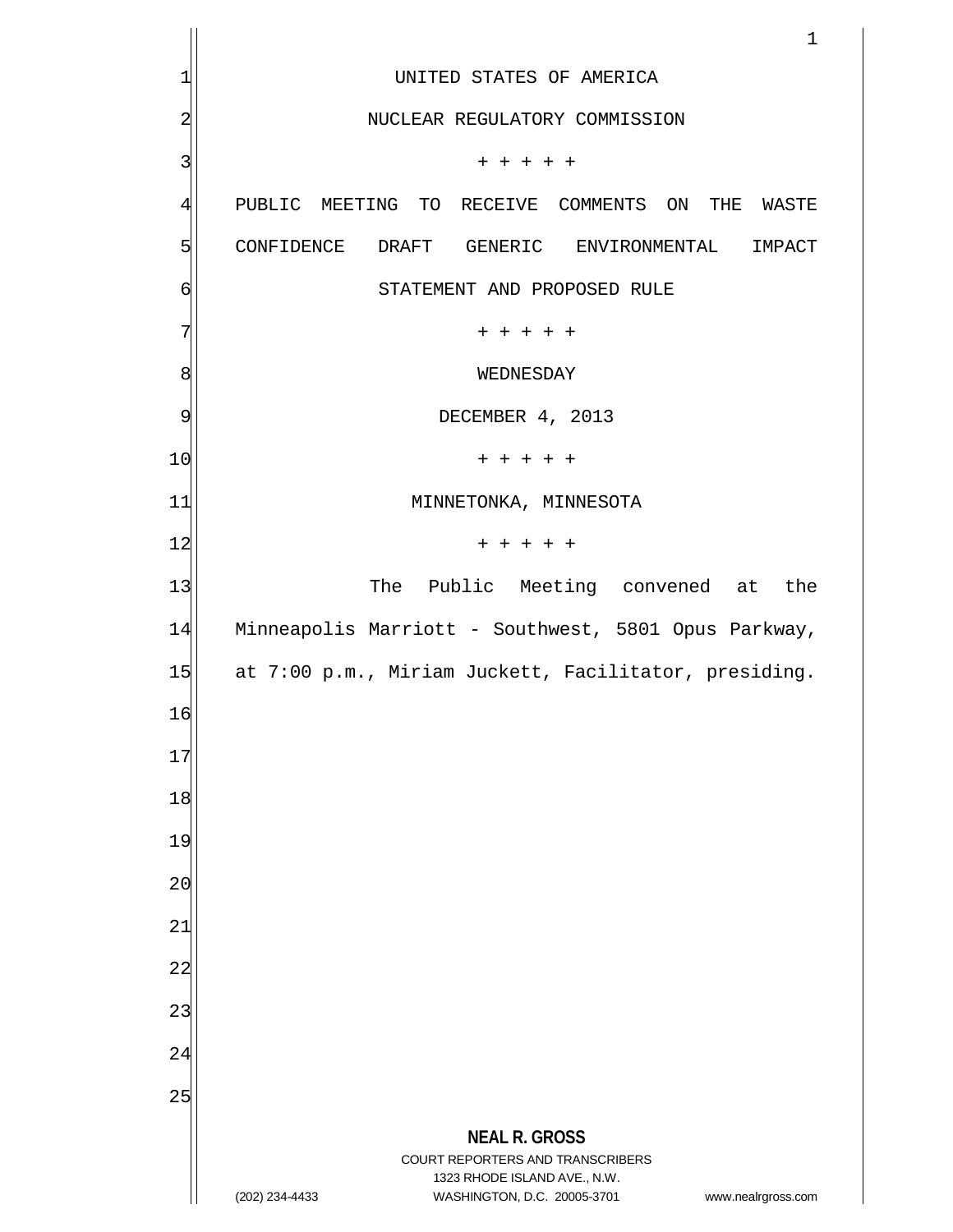**NEAL R. GROSS** COURT REPORTERS AND TRANSCRIBERS 1323 RHODE ISLAND AVE., N.W. (202) 234-4433 WASHINGTON, D.C. 20005-3701 www.nealrgross.com 1 2 NRC STAFF PRESENT: 3<sup>|</sup> ALLAN BARKER, Region III/RSLO 4 TISON CAMPBELL, OGC 5<sup>|</sup> DAVID CYLKOWSKI, OGC 6 JENNIFER DAVIS, NMSS/WCD 7 SARAH LOPAS, NMSS/WCD 8 | TIM McCARTIN, NMSS/WCD 9 | KEITH McCONNELL, NMSS/WCD 10 PAUL MICHALAK, NMSS/WCD 11 PREMA CHANDRATHIL, Region III/PA 12 T.R. ROWE, NMSS/WCD 13 | MICHAEL WENTZEL, NMSS/WCD 14 SUSAN WITTICK, NMSS/WCD 15 16 ALSO PRESENT: 17 | FRANCIS "CHIP" CAMERON, Consultant to NRC 18 MIRIAM JUCKETT, Facilitator 19 20 21 22 23 24 25

2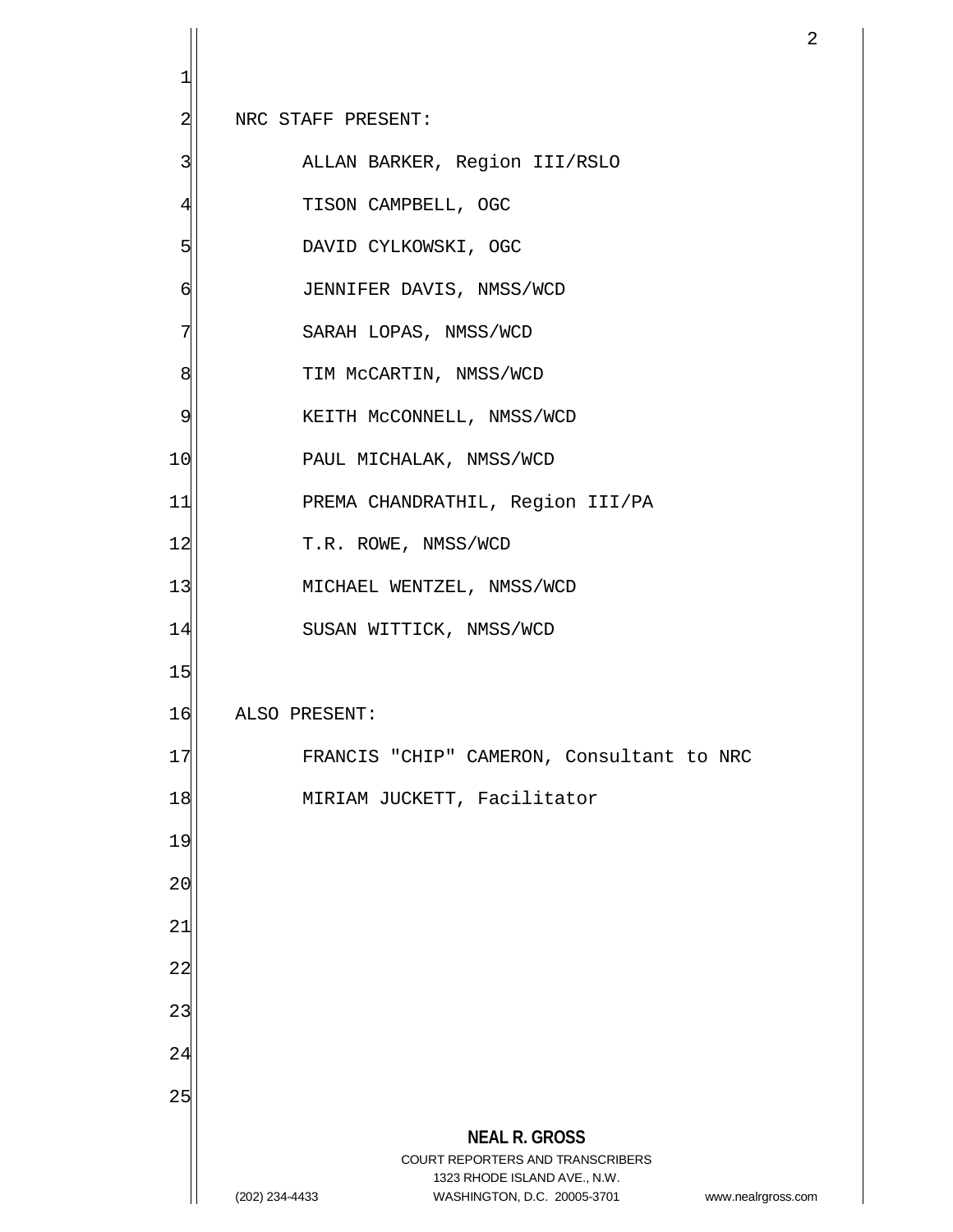### **NEAL R. GROSS**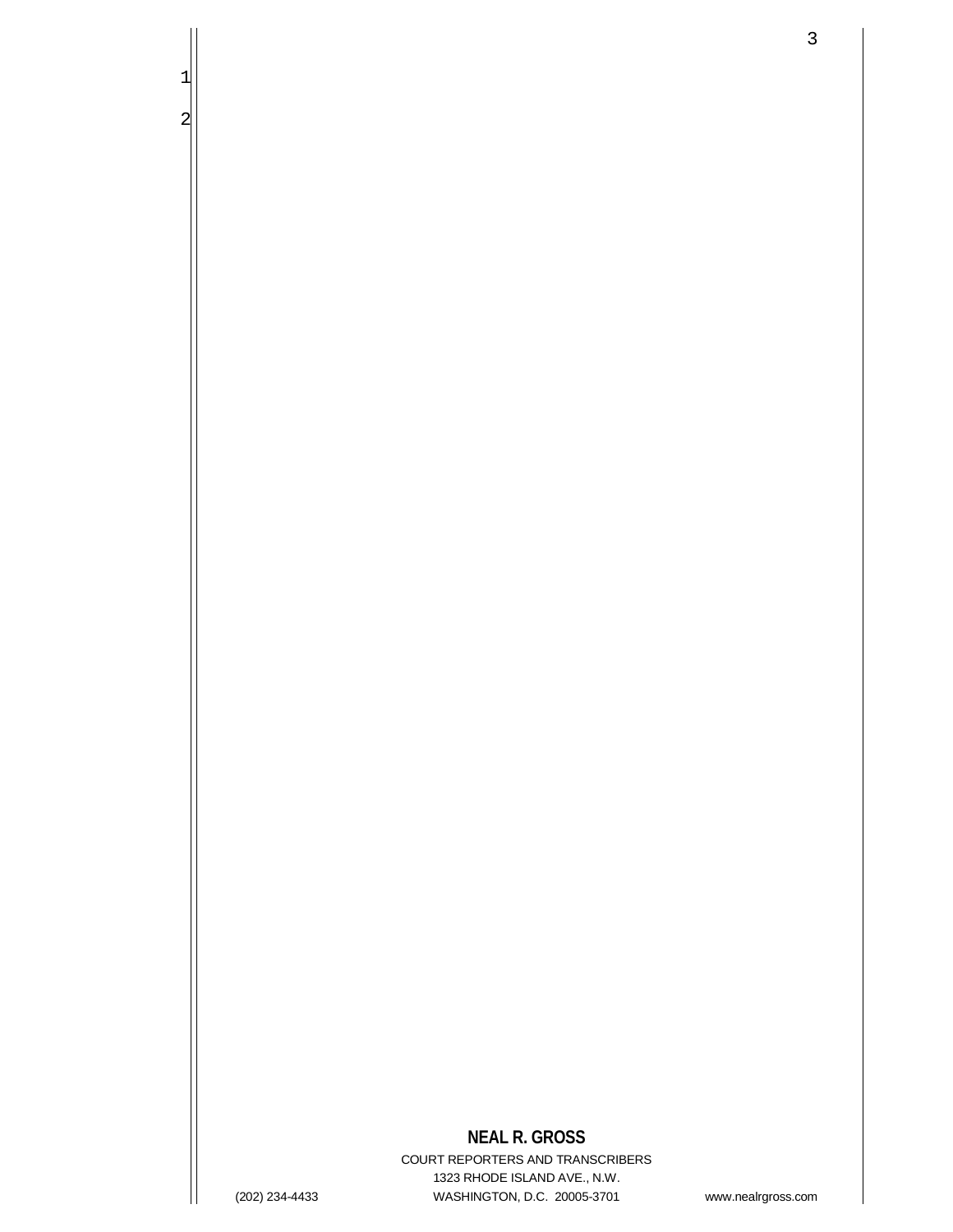$2 \mid 2 \mid 3 \mid 7:04 \text{ p.m.}$ 

4

3 | SACILITATOR JUCKETT: Good evening, 4 everyone. Welcome to tonight's Nuclear Regulatory 5 Commission public meeting on the Waste Confidence 6 Draft Generic Environmental Impact Statement and 7 | proposed rule. My name is Miriam Juckett, and I'll 8 be serving as your facilitator for this evening's 9 meeting. Many of you know Chip Cameron. Chip and I 10 have been facilitating these meetings together, and 11 this one of our very last meetings. We've got one 12 more teleconference meeting, so we very much 13 appreciate that you guys all came out tonight despite 14 the weather and all the challenges of rescheduling, 15 and things like that. We appreciate that you're here. 16 I just wanted to quickly go over a few 17 ground rules and expectations for tonight so that 18 you'll know what to expect from this evening's 19 meeting.

20 | The objective of tonight's meeting is 21 for the NRC staff to be able to listen to your 22|| comments on the GEIS, that's the Generic 23 Environmental Impact Statement and to consider your 24 recommendations and your comments in the finalization 25 of this document. In the presentations that you'll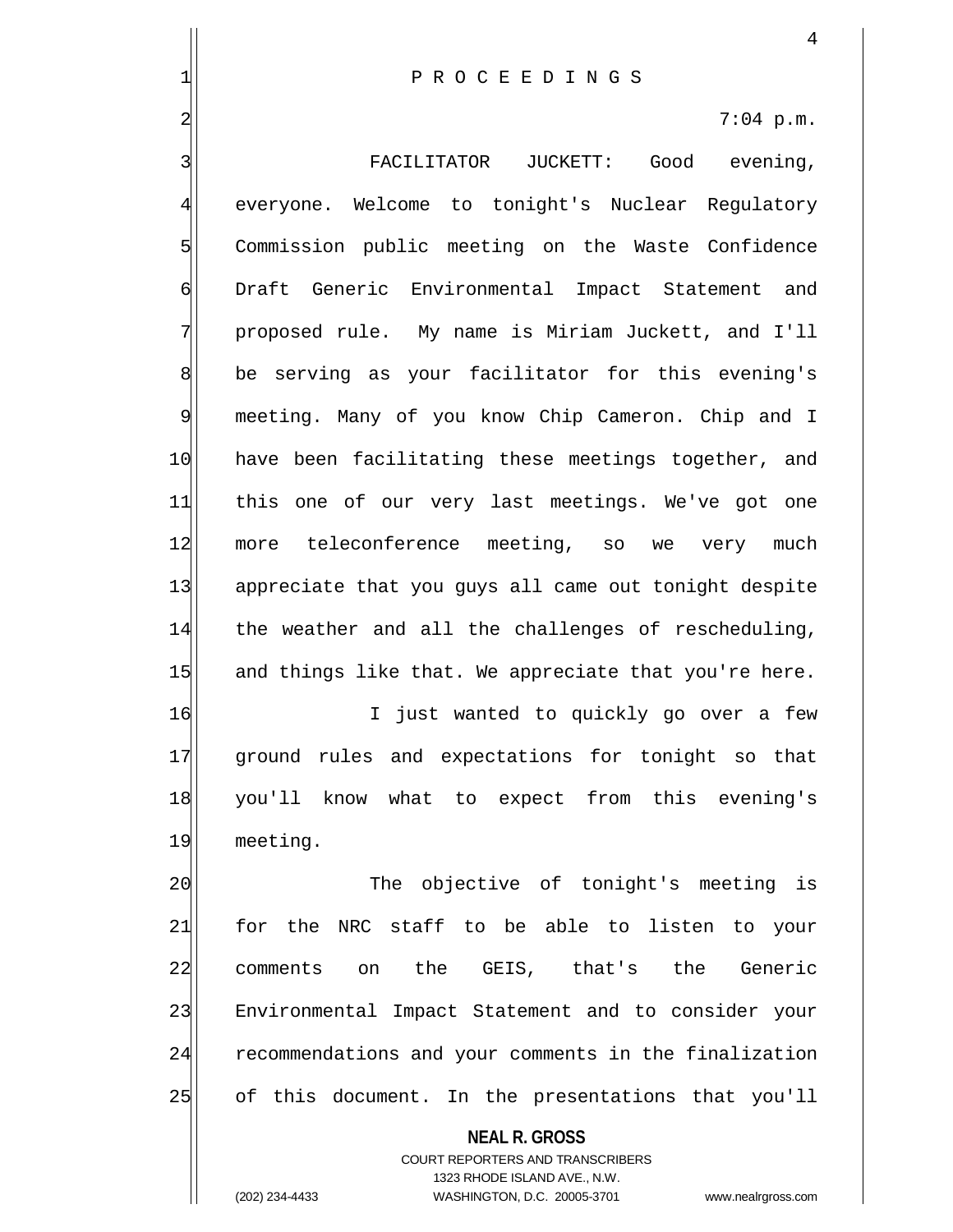1 hear tonight we'll give you several different ways 2 that you'll be able to submit comments, and we do 3 consider all comments equally. And everything that's 4 said tonight on the record on the transcript will be 5 5 5 considered equally with written comments and those  $6$  received at other public meetings.

7 The Sour process tonight we'll have a 8 couple of very brief presentations by a couple of the  $9$  NRC staff members, and then we will go to a couple of 10 questions, if anyone has a quick question that they 11 want to ask about how the document is going to be 12 finalized, or how to submit comments. And then we'll 13| go to the heart of the meeting, which is where we 14 give you an opportunity to come up here to the 15 microphone and speak your comments on the record. And 16 the way that we'll do that is I have a list of the 17 | names of those who have pre-registered and those who 18 signed up when they came in who would like to speak, 19 and I'll just call your names one by one. And if you 20 would, just come on up to the podium and introduce 21| yourself and your affiliation, and give us your 22 comments.

23 For our previous meetings we've had a 24 few more speakers than we will have tonight, so we've 25 been asking people to stick to a three-minute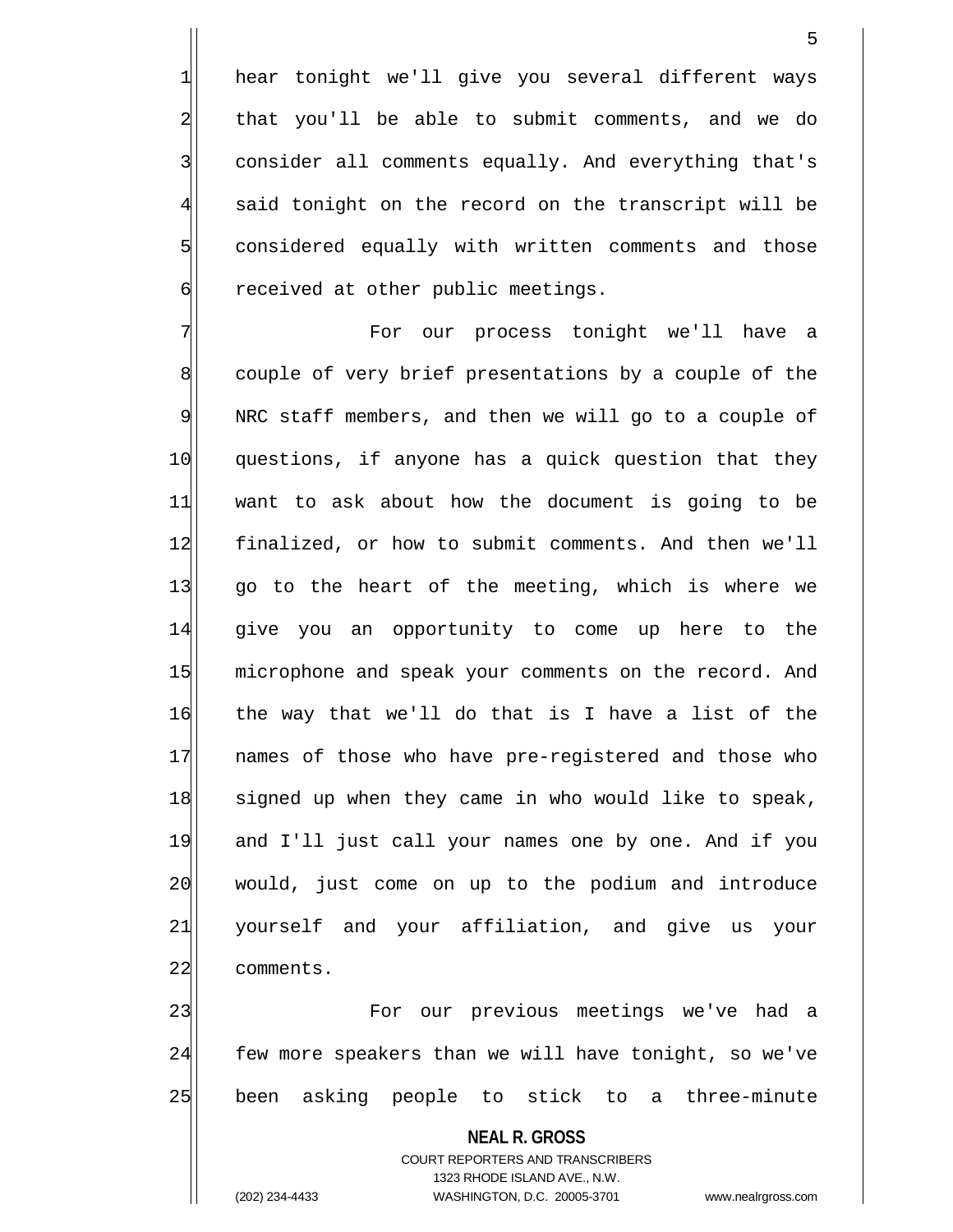guideline. Tonight, since we have a few  $-$  a little 2 bit lighter crowd, we'll be able to give you a little bit more time, so if you could stick to about three to five minutes, that would be great. And we just 5 want to make sure that everyone does get a chance to speak who's here.

7 7 Just a couple of quick housekeeping 8 items. We have our transcriptionist over here on the 9 side, our court reporter, who will be taking a 10 transcript of this evening's meeting. Out in the 11 foyer we have a number of NRC staff members who are 12 here to talk to you if you have some technical 13 questions, or some legal questions about the GEIS or 14 Proposed Rule. And you're welcome at any time to go 15 speak with them since the NRC staff here in the room 16 are here to listen. So, as you're speaking your 17 comments they won't be responding to the comments, 18 but you're all welcome to have conversations with 19| them out in the hallway. And if we do wind up a 20 little bit early if we run out of speakers and we 21 still have time left, we'll stay here until 10:00,  $22$  and we'll be happy to talk to you.

23 | Also, there are feedback forms on your 24 chairs or chairs near you; if you want to leave us 25 | some comments about how this evening's meeting went,

> **NEAL R. GROSS** COURT REPORTERS AND TRANSCRIBERS 1323 RHODE ISLAND AVE., N.W. (202) 234-4433 WASHINGTON, D.C. 20005-3701 www.nealrgross.com

6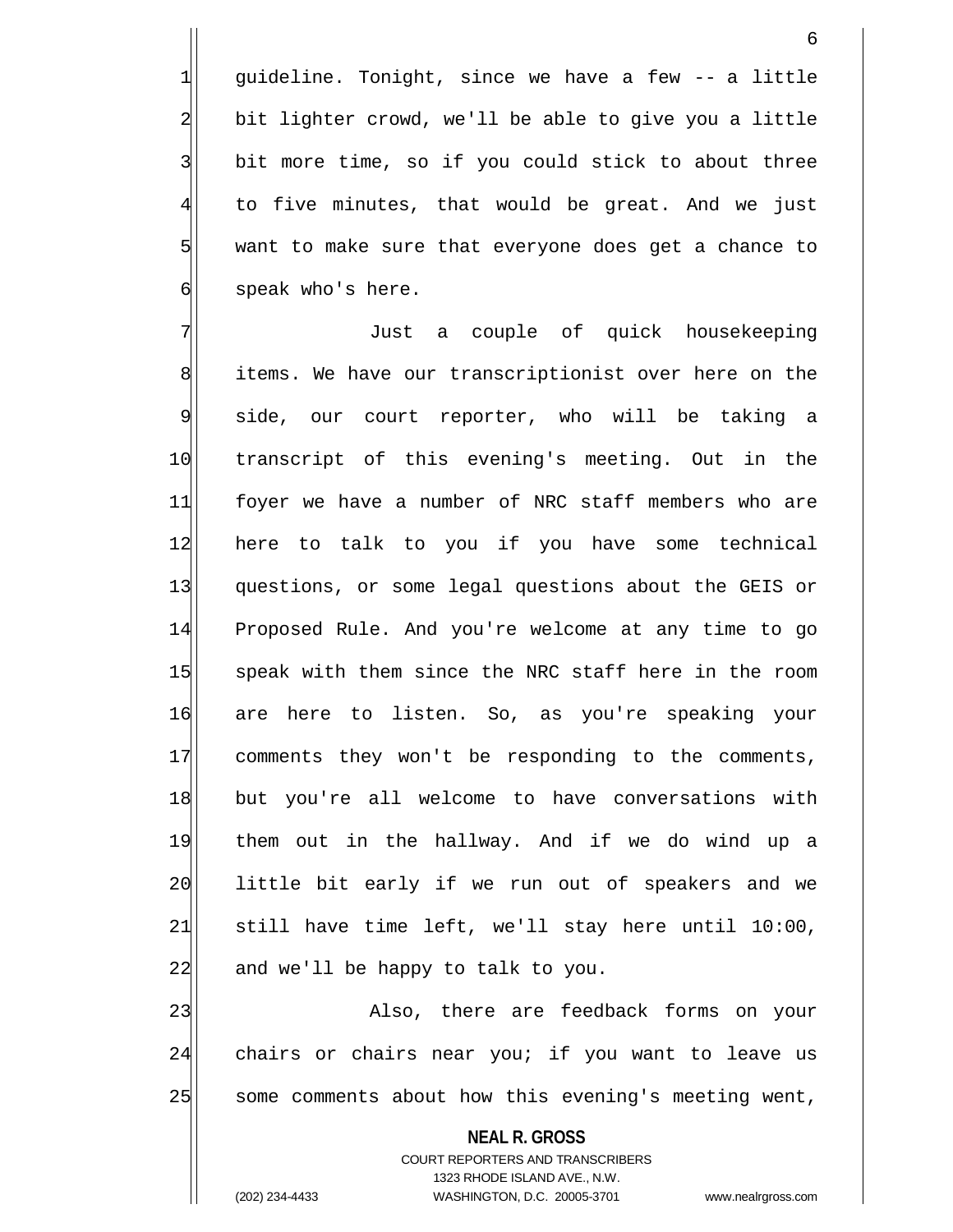1 that would be great. And you can either hand them to 2 any of the NRC staff members here or mail them.  $3$  There's a postage paid stamp on them already.

4 And, also, we want to make sure that  $5$  everyone knows that since  $-$ - there are probably some 6 people who you might know that were not able to make 7 The it out tonight because of the roads and things like 8 | that. Please do let them know that we have another  $9$  call-in meeting, a teleconference on the 9<sup>th</sup> of this 10 month, and you're welcome to call in. You're welcome 11 to call in even if you're here tonight. But if you 12 know people who couldn't make it, please do let them 13 know that there is another opportunity to speak 14 comments on the record.

15 So, I would like to introduce to you the 16 NRC staff who are here. Our Director of the Waste 17 Confidence Directorate is Keith McConnell and the 18 Chief of the Environmental Impact Statement Branch is 19 Paul Michalak. And in the back we have Tison Campbell 20 who's one of our attorneys in the Waste Confidence 21 Directorate. We also have Allan Barker, and in the 22 back we have Prema Chandrathil, and we have a number 23 of our NRC staff who are out in the foyer who will be  $24$  happy to speak with you tonight.

25 So, again, thank you for coming and I'd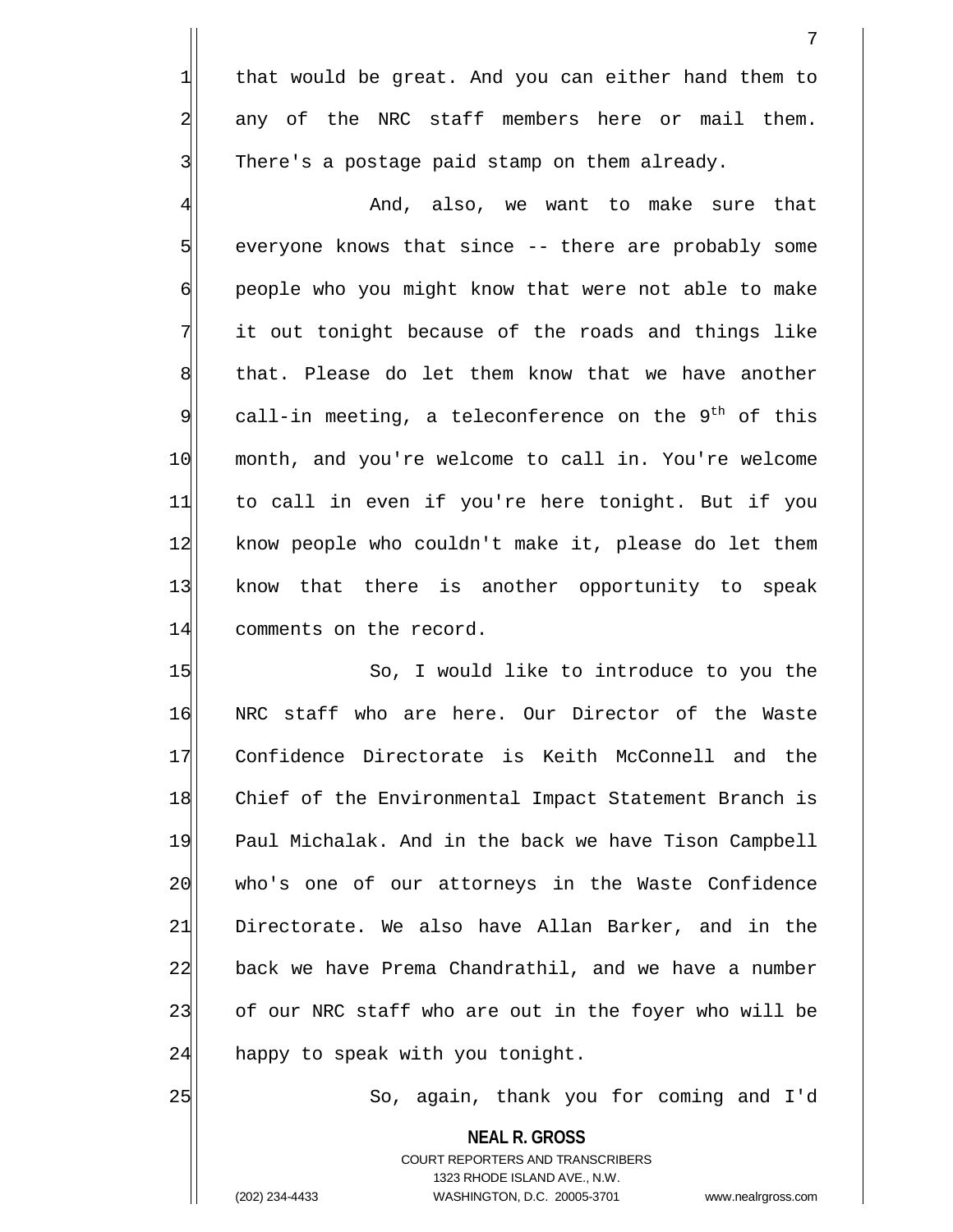1 like to turn the meeting over to Keith McConnell who  $2$  will be giving our first presentation.

3 | MR. McCONNELL: Well, thank you, Miriam.  $4$  And as Miriam has indicated, we do appreciate you  $5$  coming out tonight. I am the Director of the Waste 6 Confidence Directorate at the Nuclear Regulatory 7 Commission, so we in the Directorate do appreciate 8 your participation in this meeting, as well as any 9 participation you might take in terms of providing us 10 written comments, also.

11 As Miriam has indicated, our purpose 12 here tonight is gather comments on the Draft Generic 13 Environmental Impact Statement and Proposed Rule for 14 the continued storage of spent nuclear fuel after the 15 operating life of a power reactor and before it's 16 disposed of in a geologic repository. And this, in 17 the past, has been called the Waste Confidence Rule.  $18$  So, that's why you see the slide in terms of  $-$ - with 19 the title "Waste Confidence."

20 These two documents, the Draft Generic 21 Environmental Impact Statement and the Proposed Rule 22 are the culmination of our efforts in the Directorate 23 to respond to the U.S. Court of Appeals from the 24 District of Columbia's decision to vacate, or void, 25 the 2010 version of the Waste Confidence Rule, and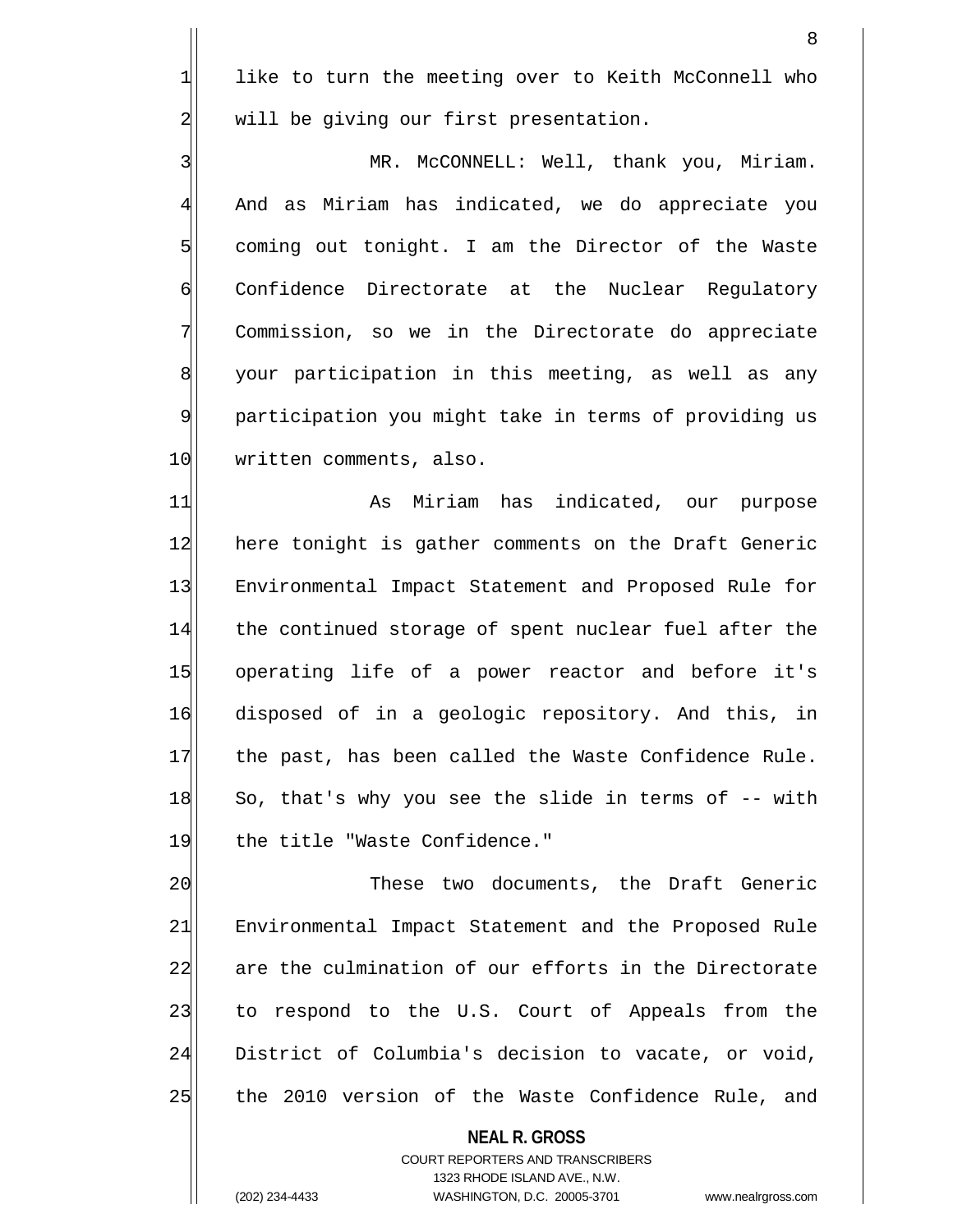$1$  remand it back to the NRC staff to fix certain 2 deficiencies with respect to our impacts analysis 3 3 under the National Environmental Policy Act.

4 Given that the purpose of tonight's  $5$  meeting is to gather comment from you all, the  $6$  members of the public and other interested parties,  $7$  what we intend to do is minimize the staff's 8 | states presentations to just Paul and I so that we can 9 maximize the amount of time that is available for you 10 all to comment. But as Miriam has indicated, what we 11 have provided for is we do have the technical staff 12 out in the foyer who are available to answer any 13 questions you might have.

14 I would note that, given that the 15 | transcriptionist is not out in the foyer area, any 16 comments or questions you might have out there would 17 not become part of the public record.

18 I do encourage you, though, to talk to 19 these technical staff because these are the staff 20 that have written the draft documents that are before 21 you now, and will be involved in writing the final 22 documents, so it's a fairly significant opportunity 23 to talk to the people that actually are doing the 24 writing.

25 and the U do want to take a few minutes and talk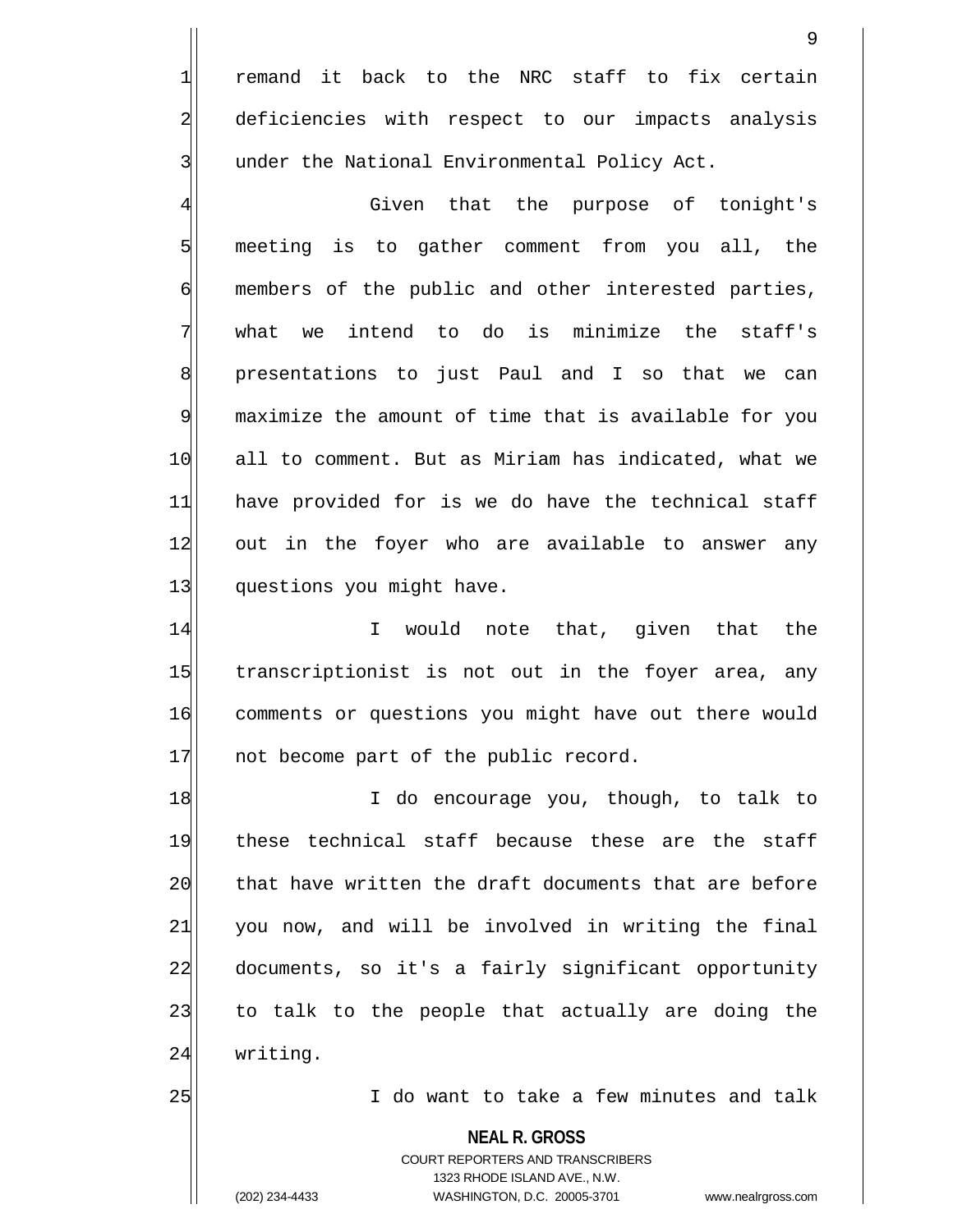1 about the NRC's rulemaking process. It's a very 2 important part of our activities at the Nuclear 3 Regulatory Commission. It's how we implement national 4 policy and standards, and it's our vehicle for 5 5 5 5 achieving the NRC's goals of maintaining public 6 6 health and safety, and security, and protecting the 7 environment.

8 8 In that regard, I would note that this 9 meeting tonight is an extremely important part of 10 that process. It's where you all have the opportunity 11 to comment on those documents that the staff has 12 developed and provide those comments to the five 13 Commissioners that will evaluate the final documents 14 when we do the analysis of comment and revise the 15 existing drafts. So, again, I encourage you to 16 participate tonight, or participate in writing, 17 whatever form of comment that you would like to make.

18 I also would like to note that this is -19 - this meeting tonight and the 11 others that we've 20 had over the past six weeks or so is just one attempt 21| that we've made in the Directorate to make this 22 rulemaking process as open and transparent as 23 possible. In that regard, we do appreciate those of 24 you who have in the past participated in the scoping 25 process back last October and November, and have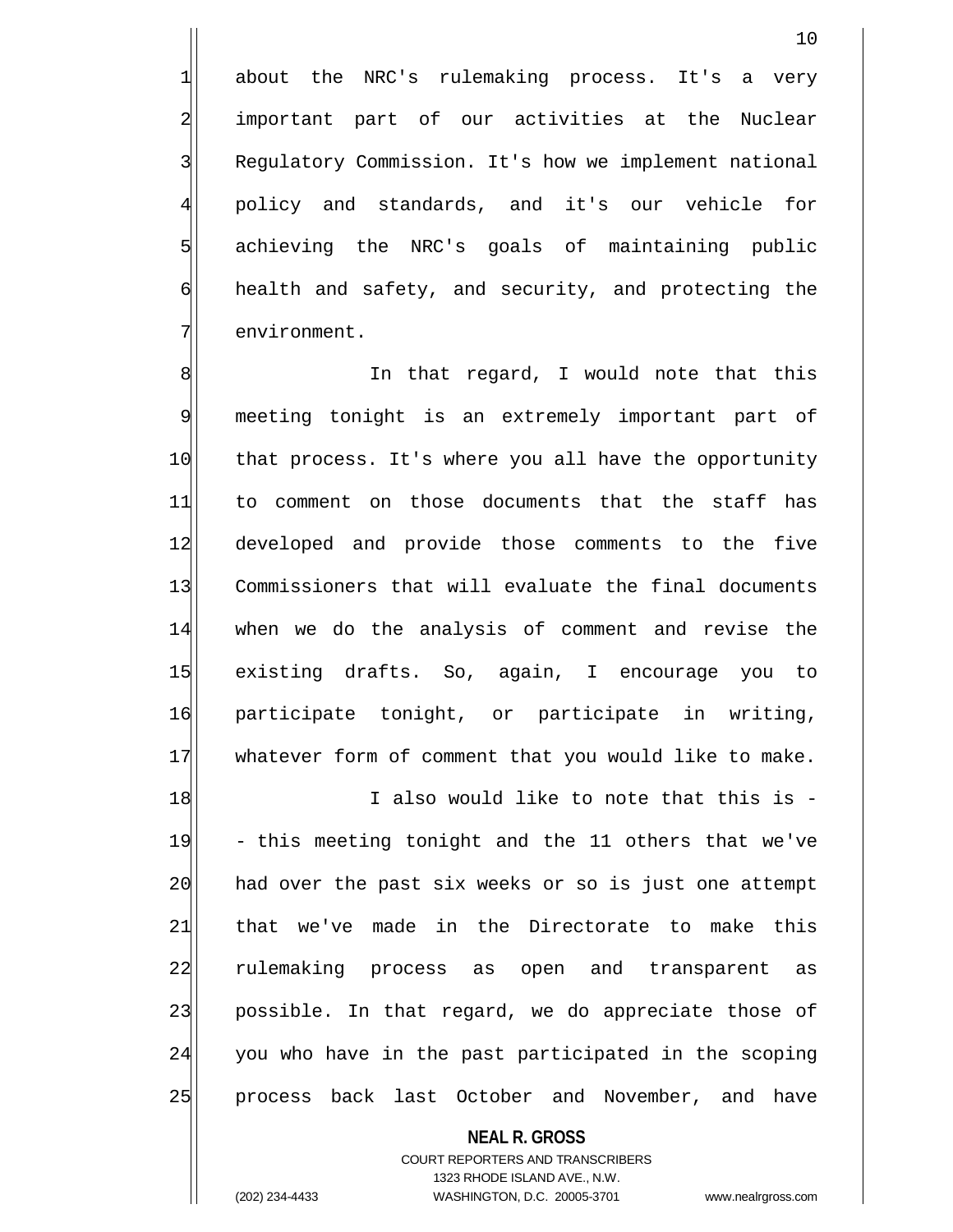1 followed along during our monthly public status calls  $2$  that we held from January through September.

3 | 3| I also want to bring to your attention  $4$  the fact that the  $-$  in the Proposed Rule, in the 5 | Federal Register for the Proposed Rule, the NRC  $6$  Commissioners asked that the public comment on four 7 | specific questions. And those four specific questions 8 are listed in a handout out in the foyer area. So, it  $9$  would be, I think, worthwhile for you to take a look 10 at those and see if you can provide input on those 11 questions.

12 By providing a response to those 13 | specific questions or any general comments you have, 14 it will help us, the NRC staff, to develop the final 15 documents, and it will be very important for the 16 Commission to have that information when they make 17 their final deliberations on what we provide them 18 probably next summer sometime.

19 So, with that I'll turn it over to Paul, 20 and Paul will provide some background information on 21 | the Proposed Rule and Draft Generic Environmental 22 Impact Statement.

23 MR. MICHALAK: Good evening. I'd like to 24 add to Keith's welcome, and thank you for coming out 25 tonight. My name is Paul Michalak, and I'm the Branch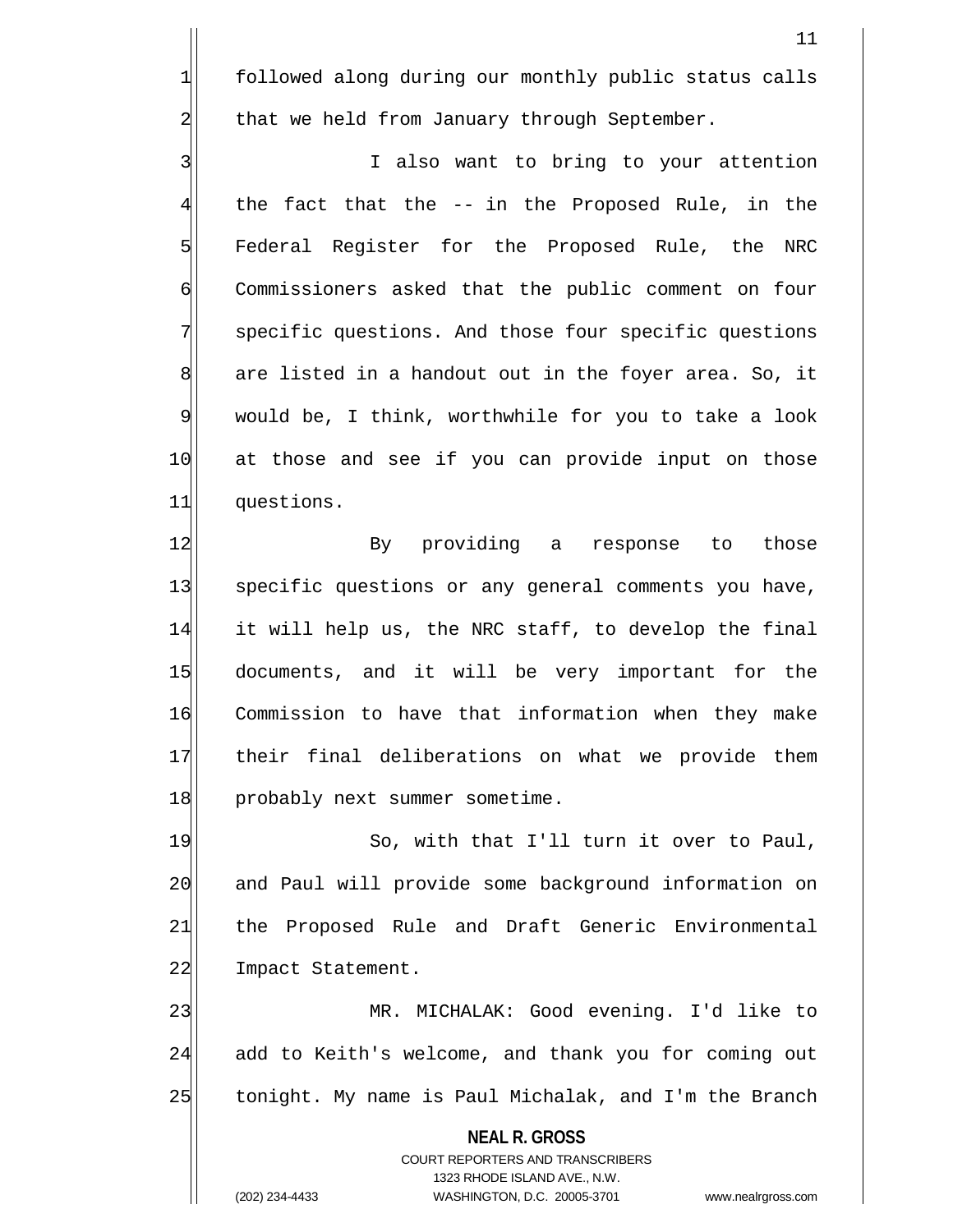1 Chief of the Environmental Impact Statement Branch in  $2$  the Waste Confidence Directorate.

3 | 3| At today's meeting, I'll give a brief 4 history of Waste Confidence, outline key aspects of 5 | the Draft Generic Environmental Impact Statement, and 6 the Proposed Rule, and explain how you can comment on 7 These documents. And then we'll get to the public 8 comment portion, which is really the heart of the 9 meeting.

10 Waste Confidence accomplishes two 11 things, it generically addresses the environmental 12 impacts of continued storage and makes a 13 determination about the feasibility of safe storage 14 and the time frame for repository availability. The 15 Draft Generic Environmental Impact Statement 16 satisfies part of the Commission's National 17 Environmental Policy Act obligations for reactor 18 licensing and re-licensing, and the licensing and re-19 licensing of spent fuel storage facilities.

20 The Draft Environmental Impact Statement 21 also serves as the regulatory basis to support the 22 Proposed Waste Confidence Rule. The Environmental 23 Impact Statement and Proposed Rule only cover the 24 time frame after the license life for reactor 25 operation. However, it is important to note that the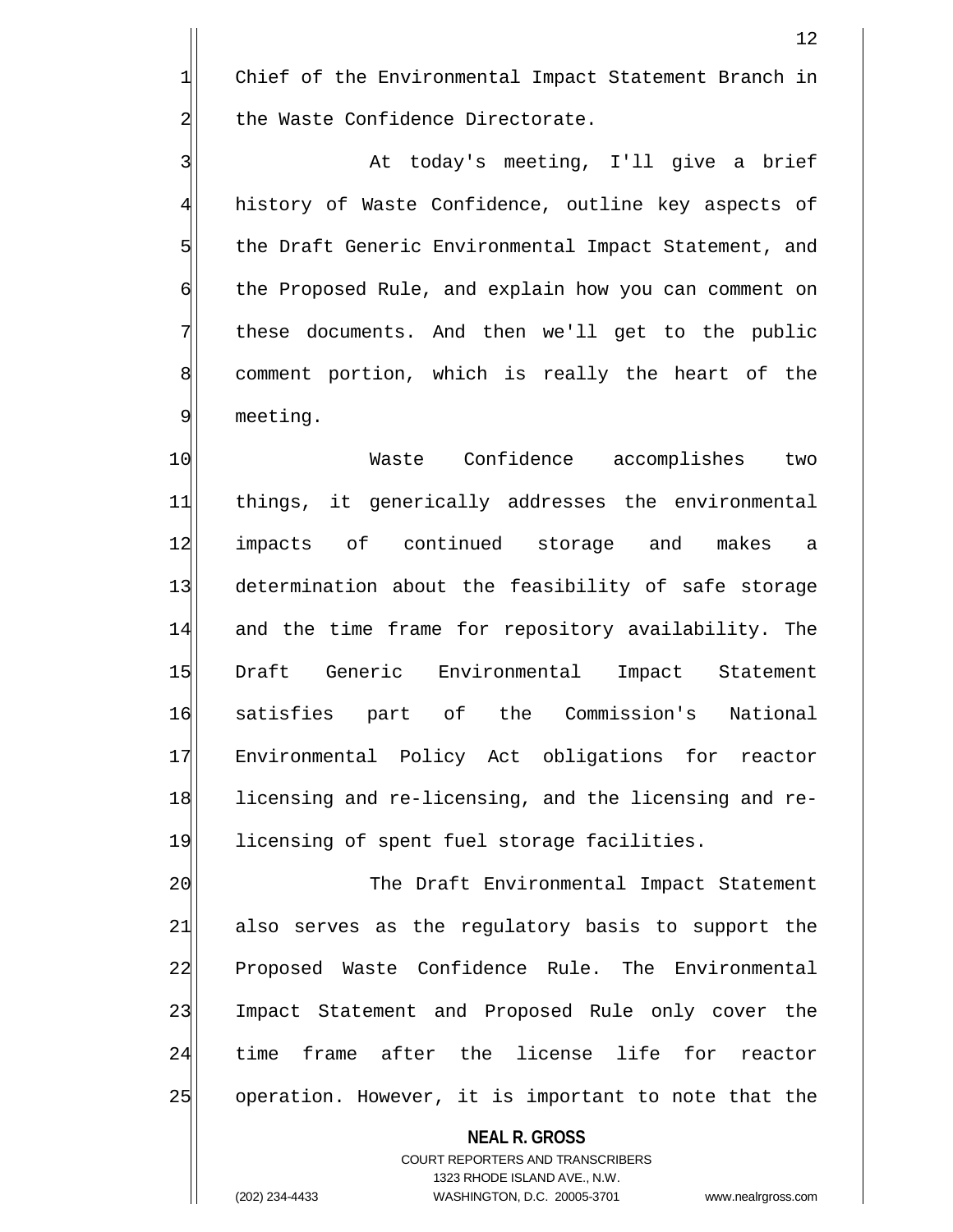1 Proposed Rule on Waste Confidence does not license 2 any particular site or facility, nor does it allow  $3$  for long-term storage of spent fuel at any site.

4 The NRC's history with Waste Confidence 5 started when the Commission issued the Rule back in  $6$  1984. Since then, the Rule has been changed and 7 7 updated, most recently in 2010. In 2012, the Rule was  $8$  challenged, and the Court of Appeals for the D.C.  $9$  Circuit vacated the 2010 Rule. The Court identified 10 three deficiencies with the Commission's 11 Environmental Analysis to support the 2010 Waste 12 Confidence Rule. The Court found that the analysis 13 didn't evaluate the environmental effects of failing 14 to secure permanent disposal of the spent nuclear 15 fuel.

16 It also directed the Commission to 17 | provide a forward-looking assessment of spent fuel 18 pool leaks, and the environmental consequences of 19| spent fuel pool fires. The Court did conclude that a 20 generic approach either with an environmental 21 assessment or an environmental impact statement would 22 appropriately address the issues associated with 23 Waste Confidence.

24 Following the Court's decision, the 25 Commission directed the staff to prepare an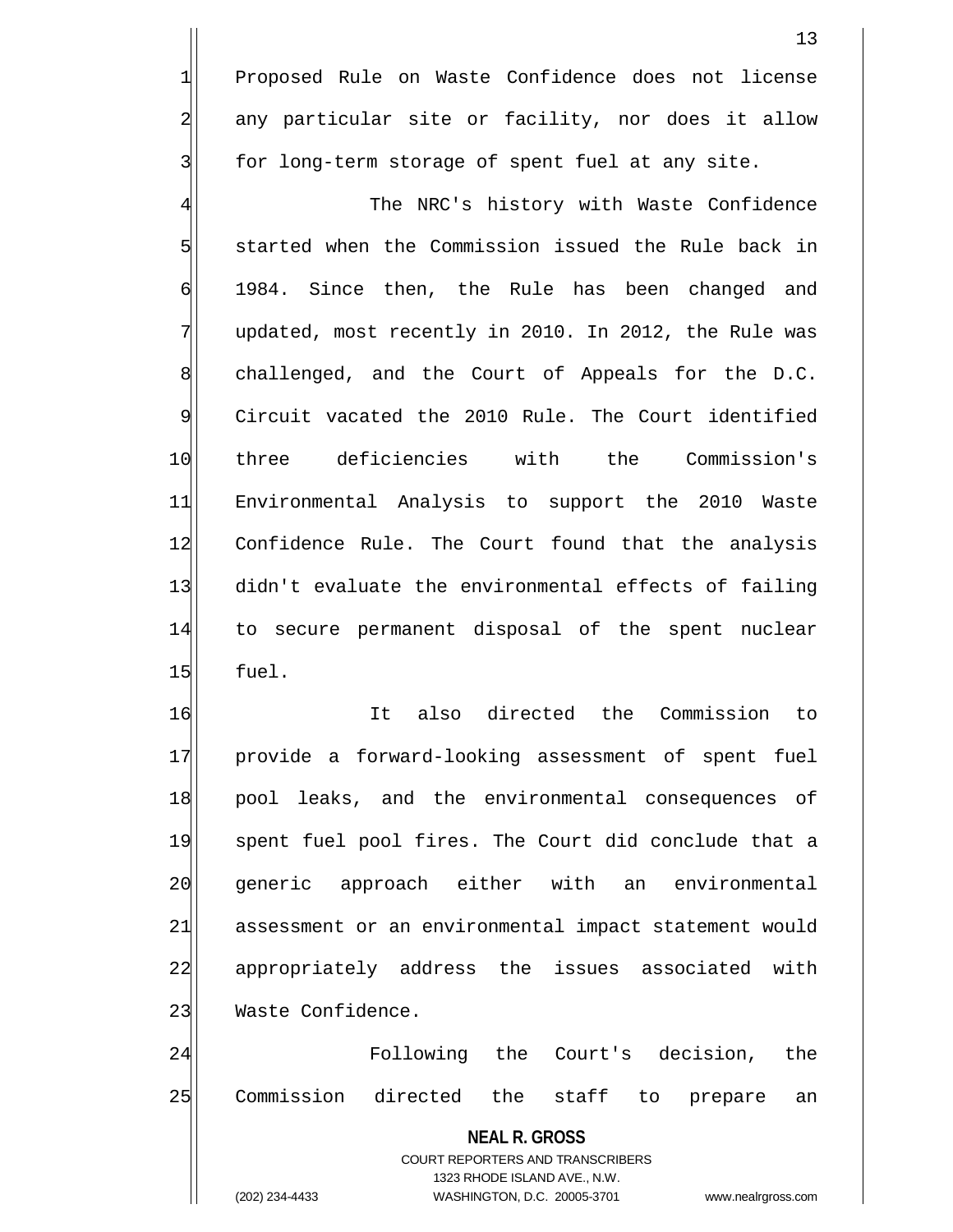1 environmental impact statement evaluating these 2 issues with the possibility of issuing an updated 3 Waste Confidence Rule.

4 There are two things that I would like  $5$  you to remember. The first is that Waste Confidence  $6$  is just a small part of the overall environmental 7 analysis for reactor or storage facility licensing 8 and re-licensing. Secondly, the Waste Confidence Rule 9 does not license any particular facility or authorize 10 storage after the expiration of a facility's license.

11 The draft Statement describes the 12 impacts of continuing to store spent nuclear fuel 13 beyond the license life for operation of a reactor 14 whether in a spent fuel pool, or at an independent 15 spent fuel storage installation located either at a 16 reactor, or at an away-from-reactor site.

17 The draft Statement describes why we're 18 revisiting Waste Confidence. It discusses 19 alternatives that were considered. It describes how 20 | the impacts were evaluated. It describes what 21 facilities are covered and the environmental impacts 22 of continued storage at reactor sites and away from 23 reactor sites.

24 It also contains information on the cost 25 of the alternatives to the rulemaking. It describes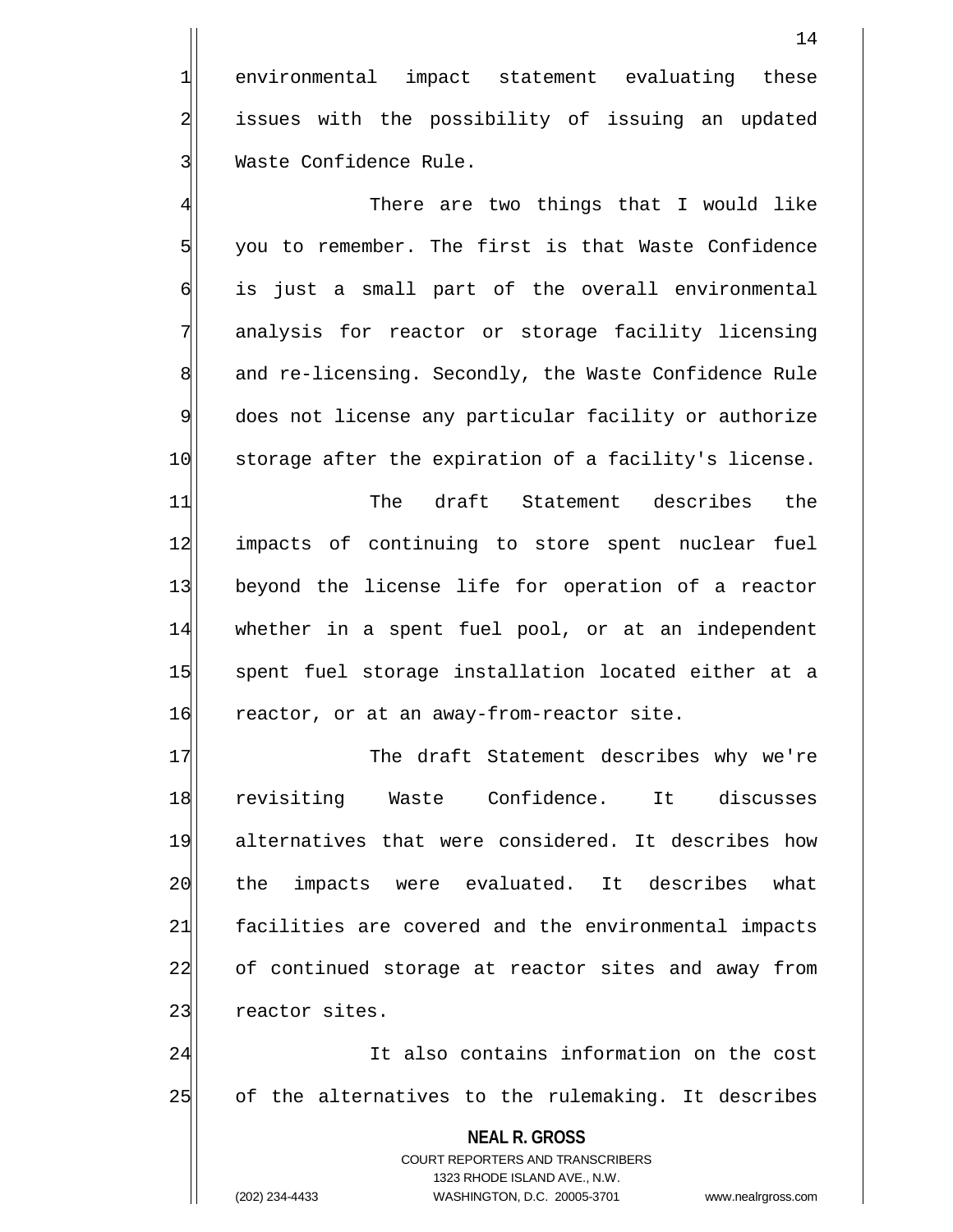cumulative environmental impacts of continued storage, and it contains information on the 3 | feasibility of a repository and the feasibility of safe storage of spent fuel.

5 | S  $6$  continued storage for three time frames on when a 7 repository would be available. There was a short-term 8 time frame, or 60 years beyond the license life for 9 operation of a reactor. There was a long-term time 10 frame evaluated, which is 100 years beyond the short 11 term, or 160 years and an indefinite storage time 12 frame where no repository becomes available.

13 The draft Statement serves as the 14 regulatory basis for the Proposed Rule. The Proposed 15 Rule would generically address the environmental 16 impacts of continued storage. These impacts would not 17 be revisited in future site-specific licensing 18 proceedings unless the NRC discovers something about 19 | the site that would make the application of the 20 conclusions in the Environmental Impact Statement 21 inappropriate.

22 The Proposed Rule would revise the 23 Nuclear Requlatory Commission's requlations, 24 specifically the citation is Title 10 of the Code of 25 Federal Regulations, Section 51.23. The Proposed Rule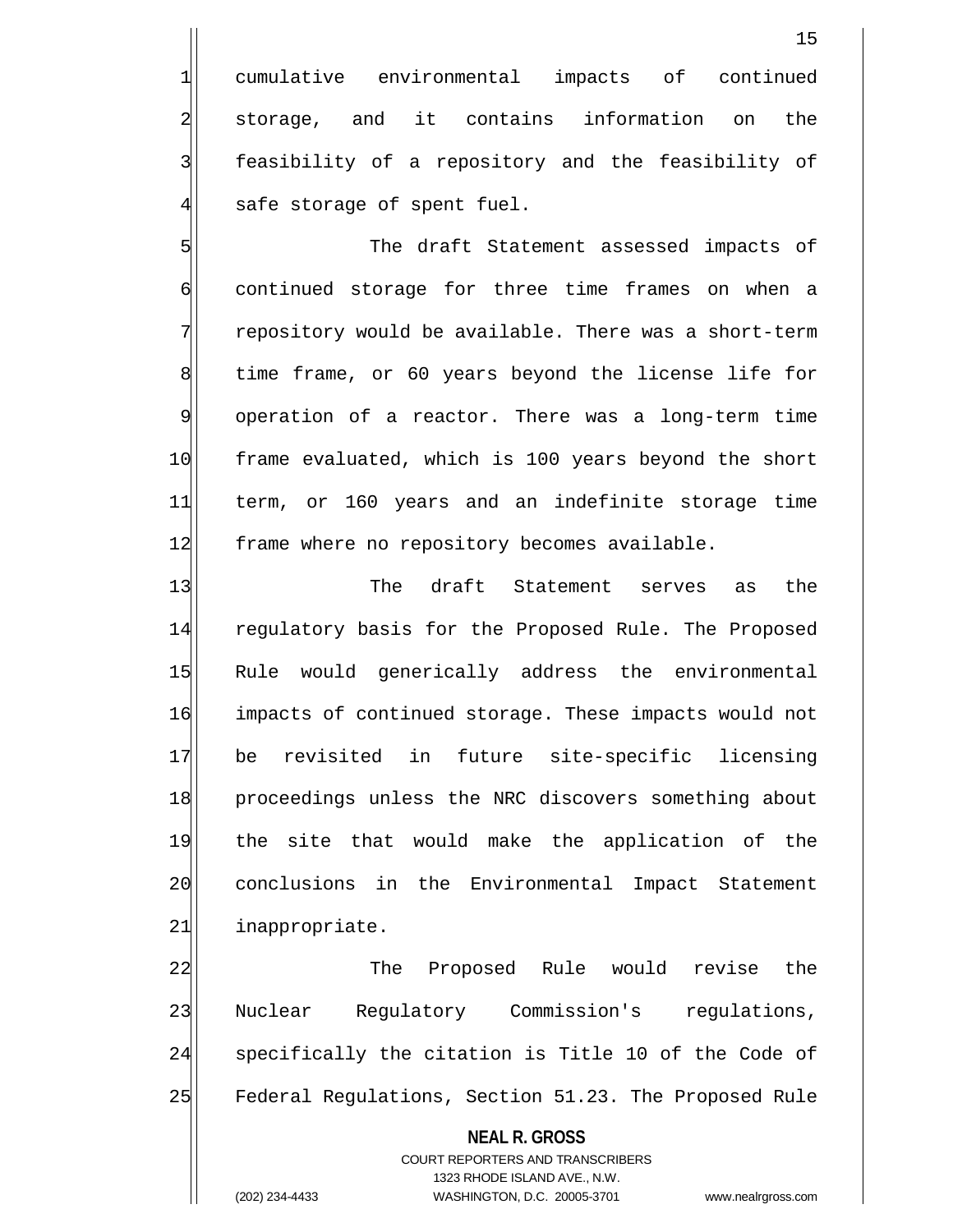1 also states that the analysis supports the 2 Commission's determination that it is feasible to 3 safely store spent nuclear fuel following license 4 life for operation of a reactor. It also states that  $5$  it is feasible to have a mined geologic repository 6 within 60 years following license life for operation 7 of the reactor. We are specifically seeking comment 8 on whether the Final Rule should contain these last  $9$  two statements.

10 To ensure that your comments are 11 considered they must be received by December 20, 12 2013. Mailed comments must be postmarked by December 13 20<sup>th</sup>. All comments, whether submitted in writing or 14 provided orally, are considered equally. Of course, 15 we're here tonight so you can tell us about your 16 comments on the Generic Environmental Impact 17 Statement and Proposed Rule. Tonight's comments are 18 being transcribed and will be considered part of the 19 record.

20 You can also leave written comments with 21 the NRC staff located at the registration table, and 22 | we will make sure those comments are added to the 23 docket. You may also email, fax, or mail your 24 comments to the NRC. You may also provide comments 25 using the Federal eRulemaking site which is

> **NEAL R. GROSS** COURT REPORTERS AND TRANSCRIBERS 1323 RHODE ISLAND AVE., N.W. (202) 234-4433 WASHINGTON, D.C. 20005-3701 www.nealrgross.com

16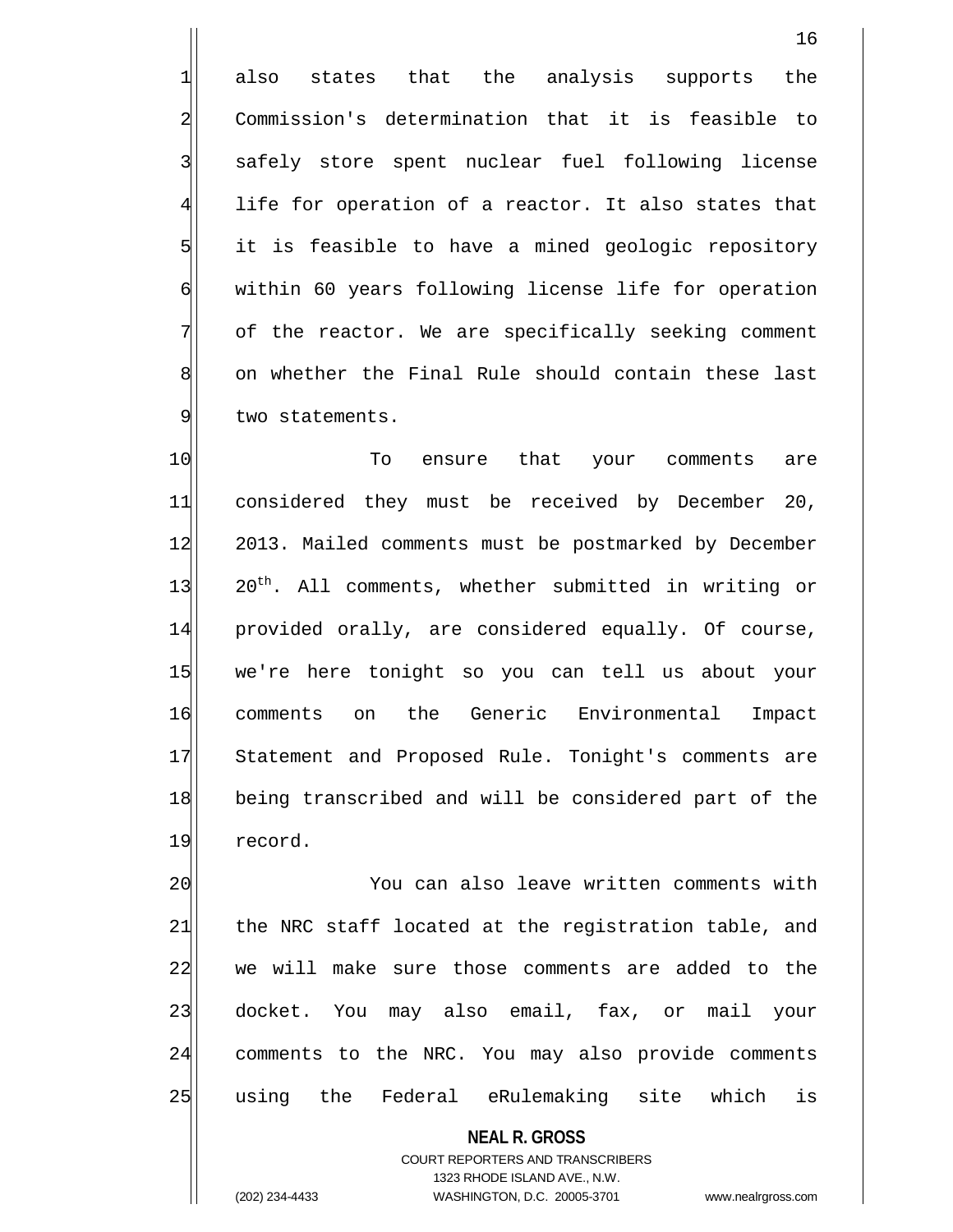|              | 17                                                                                                  |
|--------------|-----------------------------------------------------------------------------------------------------|
| $\mathbf{1}$ | www.regulations.gov.                                                                                |
| 2            | That concludes the presentation. I'll                                                               |
| 3            | turn the mic back over to Miriam.                                                                   |
| 4            | FACILITATOR JUCKETT: Thank you, Paul. Is                                                            |
| 5            | there anyone who has a question about how to submit                                                 |
| 6            | comments, or how tonight's meeting will work, or                                                    |
| 7            | anything like that that we can clarify for you?                                                     |
| 8            | (No response.)                                                                                      |
| 9            | FACILITATOR JUCKETT: I don't see any, so                                                            |
| 10           | let's go ahead and go to the comment portion. And,                                                  |
| 11           | again, I'll just call your names one by one, and if                                                 |
| 12           | you would come up and speak into the microphone, and                                                |
| 13           | please don't forget to introduce yourself and give us                                               |
| 14           | your affiliation.                                                                                   |
| 15           | I'd<br>like to open tonight with<br>Ron                                                             |
| 16           | of the Prairie Island Indian Community,<br>Johnson                                                  |
| 17           | followed by Ralph Rauterkus of City of Red Wing, and                                                |
| 18           | Phil<br>Mahowald of Prairie Island<br>Indian<br>then                                                |
| 19           | Community. This is Ron.                                                                             |
| 20           | MR. JOHNSON: Good evening. My name is                                                               |
| 21           | Ron Johnson, and I'm here on behalf of the Prairie                                                  |
| 22           | Island Indian Community Tribal Council.                                                             |
| 23           | want to take this opportunity to<br>We                                                              |
| 24           | for scheduling this meeting<br>thank the NRC<br>in                                                  |
| 25           | Minnesota to take comments for the Waste Confidence                                                 |
|              | <b>NEAL R. GROSS</b>                                                                                |
|              | COURT REPORTERS AND TRANSCRIBERS                                                                    |
|              | 1323 RHODE ISLAND AVE., N.W.<br>WASHINGTON, D.C. 20005-3701<br>(202) 234-4433<br>www.nealrgross.com |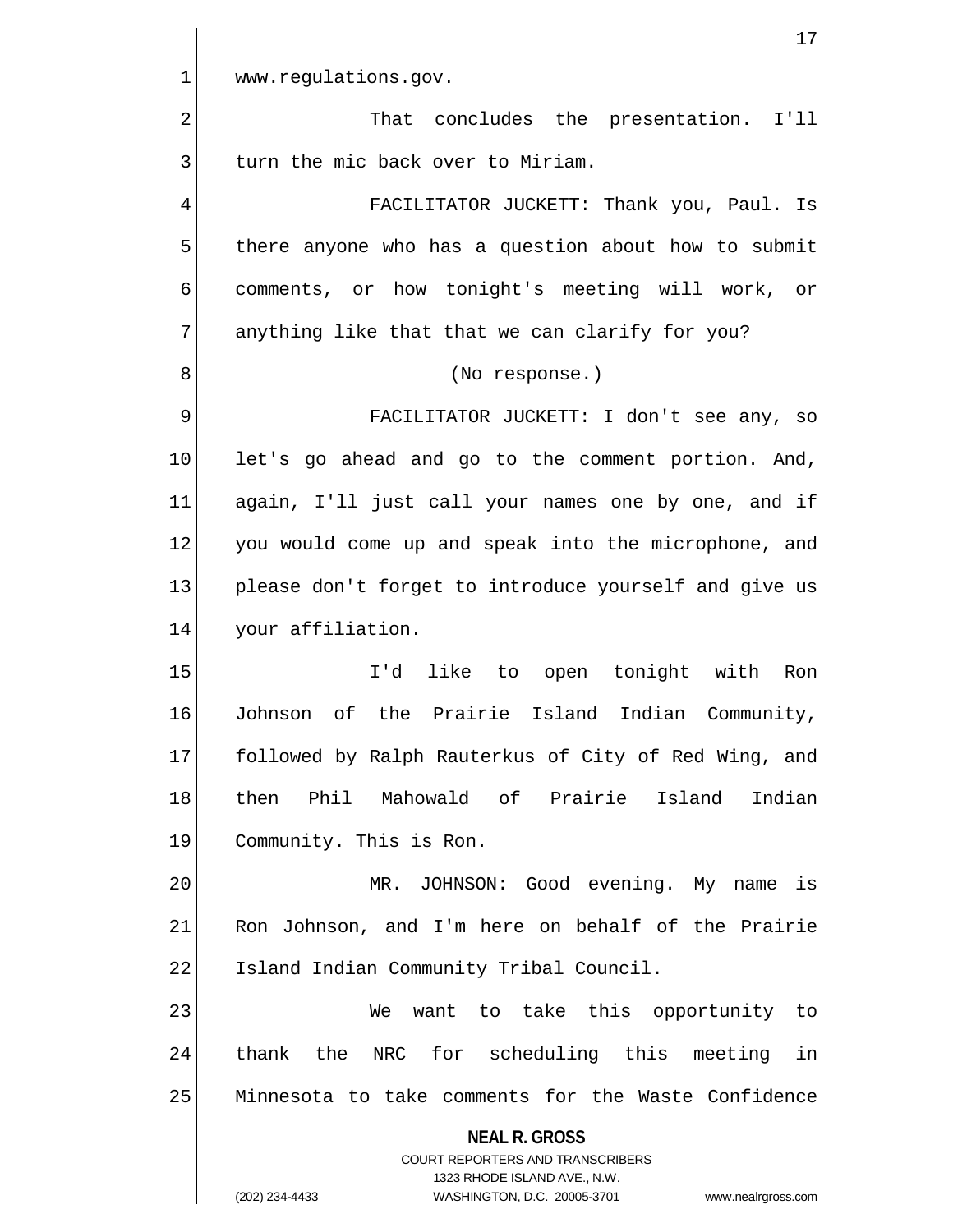1 Draft Generic Environmental Impact Statement.

2 2 Like everyone here today, I care deeply 3 about our community, state, and nation. I've served 4 Prairie Island Indian Community as an elected 5 official for more than 12 years, and have seen 6 6 firsthand the impact of the failed nuclear policy on 7 our people.

8 8 Our reservation is right next door to 9 Prairie Island Nuclear Generating Plant. It's 10 | independent spent fuel storage installation is about 11 600 yards from the nearest tribal member's home, less 12 than a mile from our clinic, community center, elder 13 education, gaming operation, and government offices.

14 Our tribal council chamber overlooks the 15 nuclear plant. One afternoon, someone in a meeting 16 would look at me and say, "Ron, why do you always sit 17 on the opposite side looking out the windows here?" 18 And, you know, I had to think about it for a minute, 19 and it kind of occurred to me I always watch the 20 plant. And I'm not looking for scenery or anything, 21| but I do, I keep an eye on the plant, and that's what 22 I do. And that's part of my position that I do, you 23 know. And it's not the, you know -- to make sure that 24 things are okay and everything for the safety of the 25 community. But then out of concern for the family and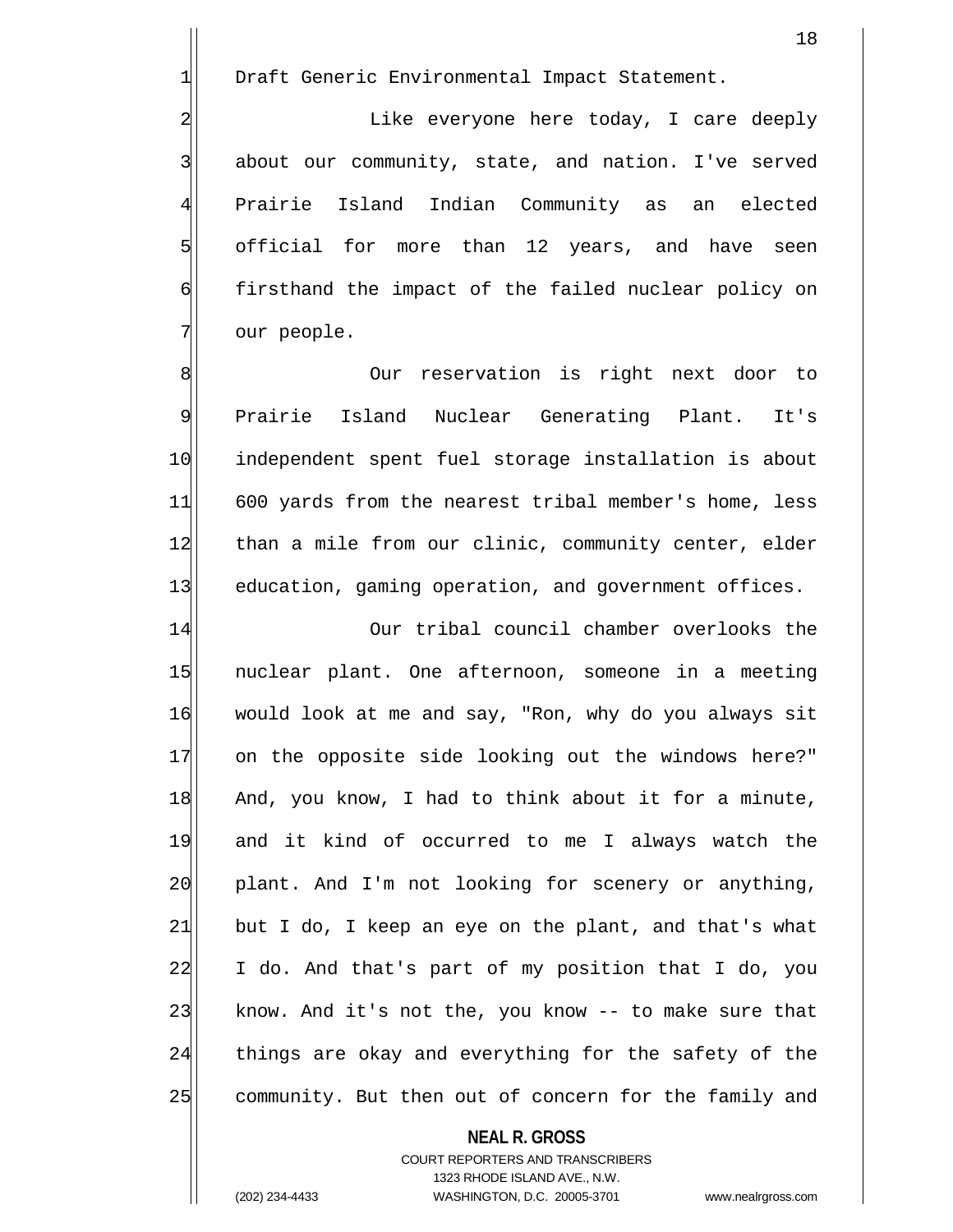1 the community here, that's why I encourage the people 2 of Minnesota and beyond that that I'm compelled to be  $3$  here. So, you know, it's part of what we do.

4 This past summer, I also participated in 5 a radiation exposure conference in Japan that 6 included an onsite tour of the Fukushima Daiichi 7 | facility. I've seen firsthand what happens when 8 design basis isn't enough, when multiple supposedly 9 redundant backups, safety systems, fail. I've seen 10 the devastation and driven to the abandoned villages. 11 My worst fear, and the worst fear of our people is 12 that we will be forced to abandon our homeland 13 because of an incident at the plant. And to be honest 14 with you, my biggest concern isn't with the plant 15 operations, it's with the nuclear waste packed into 16 the spent fuel pools and the stored aboveground dry 17 casks less than a half mile from our lower Island 18 residential area.

19 That's why our tribe has been actively 20 involved in the Waste Confidence activities. We 21 *joined a Coalition of States in a successful* 22 challenge last year to the Waste Confidence Decision 23 and temporary storage rule in the United States Court 24 of Appeals for the District Court of Columbia. That 25 successful challenge is why the NRC prepared the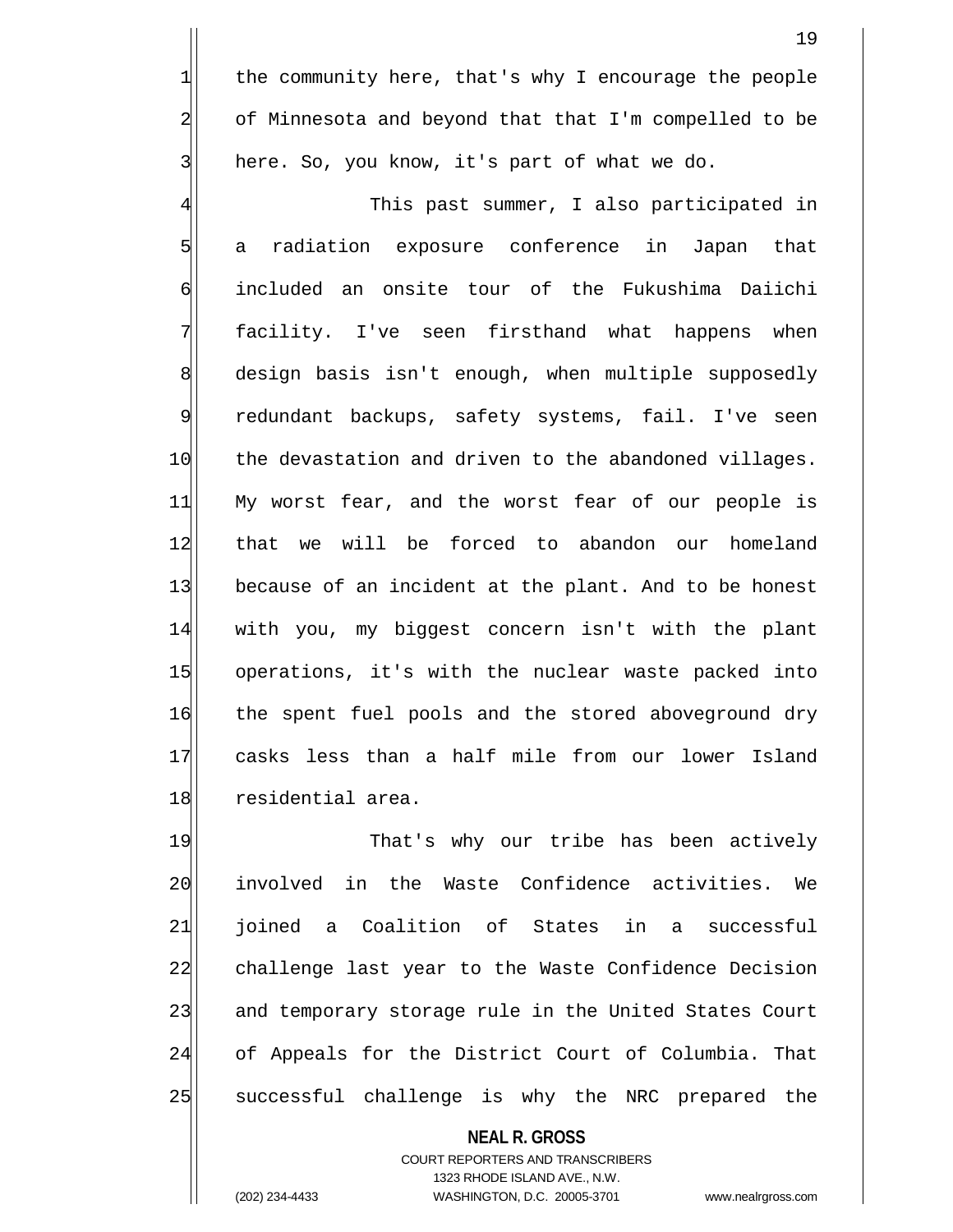1 Waste Confidence Draft Generic Environmental Impact  $2$  Statement, and why we're all here today.

3 | I'm proud of our Tribe's efforts to go  $4$  forth with this. I'm also thankful for the invitation 5 | from the State of New York to join into this  $6$  challenge. I'd also like to take this time to 7 encourage the State of Minnesota to also get 8 8 involved.

9 Our nation's Nuclear Waste Policy Act is 10 a complete failure. The defects of the Nuclear Waste 11 Policy Act were first exposed when the 1998 deadline 12 for the removing of nuclear waste to a permanent 13 repository came and went. More than 15 years later, 14 that's still the law of the land, but now it's simply 15 being ignored.

16 We cannot accept a newly revised Waste 17 Confidence regulation that continues the fraud of 18 this failed Federal policy, not for our generations, 19 and certainly not for our next seven generations of 20 our people, indeed, of all Americans who will be the 21 first left to face the consequences of our nation's 22 broken promises.

23 as a Mdewakanton Dakota, we use the term 24 seven generations to refer to a length of time and 25 the success of generations of our people who can be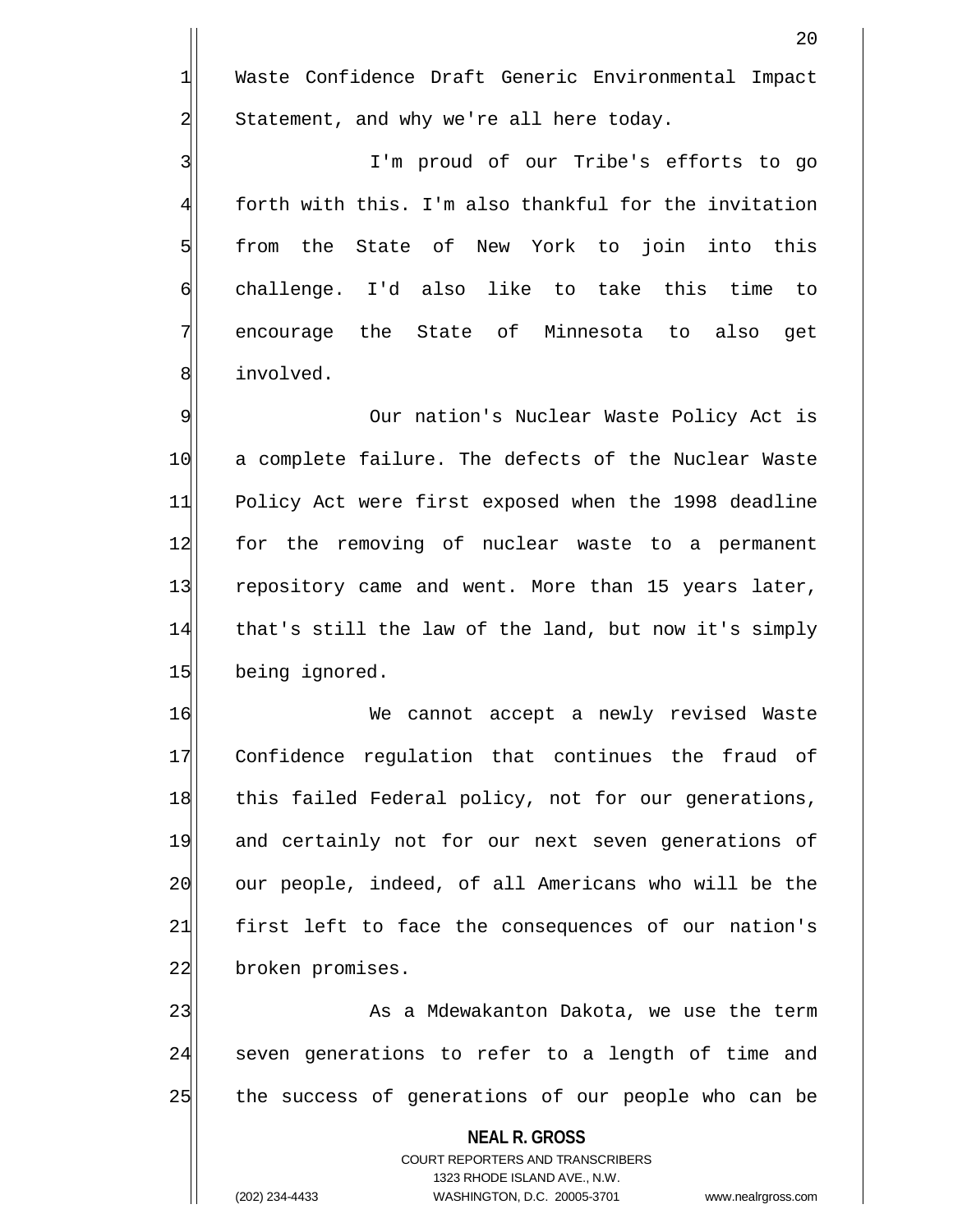$1$  affected by our actions today, but nuclear waste is 2 more than a seven generation problem. Some of the 3 most dangerous and toxic substances known to mankind, 4 spent nuclear fuel, must be isolated from the 5 | environment for tens of thousands of years.

6 6 6 As Dakota people, we know how the world 7|| can change in 100 years. Just last year we 8 8 commemorated the 150-year anniversary of the Dakota  $9$  Conflict. The Dakota ceded the first tract of land in 10 what is now the State of Minnesota in 1805; 208 years 11 later our land base is reduced to just 3,000 acres, 12 and our reservation is along the flood plain of the 13 Mississippi River. And the Federal government thinks 14 it can make a 10,000-year promise to deal with 15 nuclear waste.

16 The Draft Generic Environmental Impact 17 Statement has many flaws. It seeks to analyze severe 18 consequences and potential environmental and health 19 impacts generically for all facilities. This makes no 20 sense. We're not aware of another tribal nation whose 21 entire reservation homeland could be rendered 22 uninhabitable by a spent fuel accident.

23 and the NRC must conduct a site-specific 24 analysis of environmental impacts. The Prairie Island 25 Indian Community appreciates the opportunity to be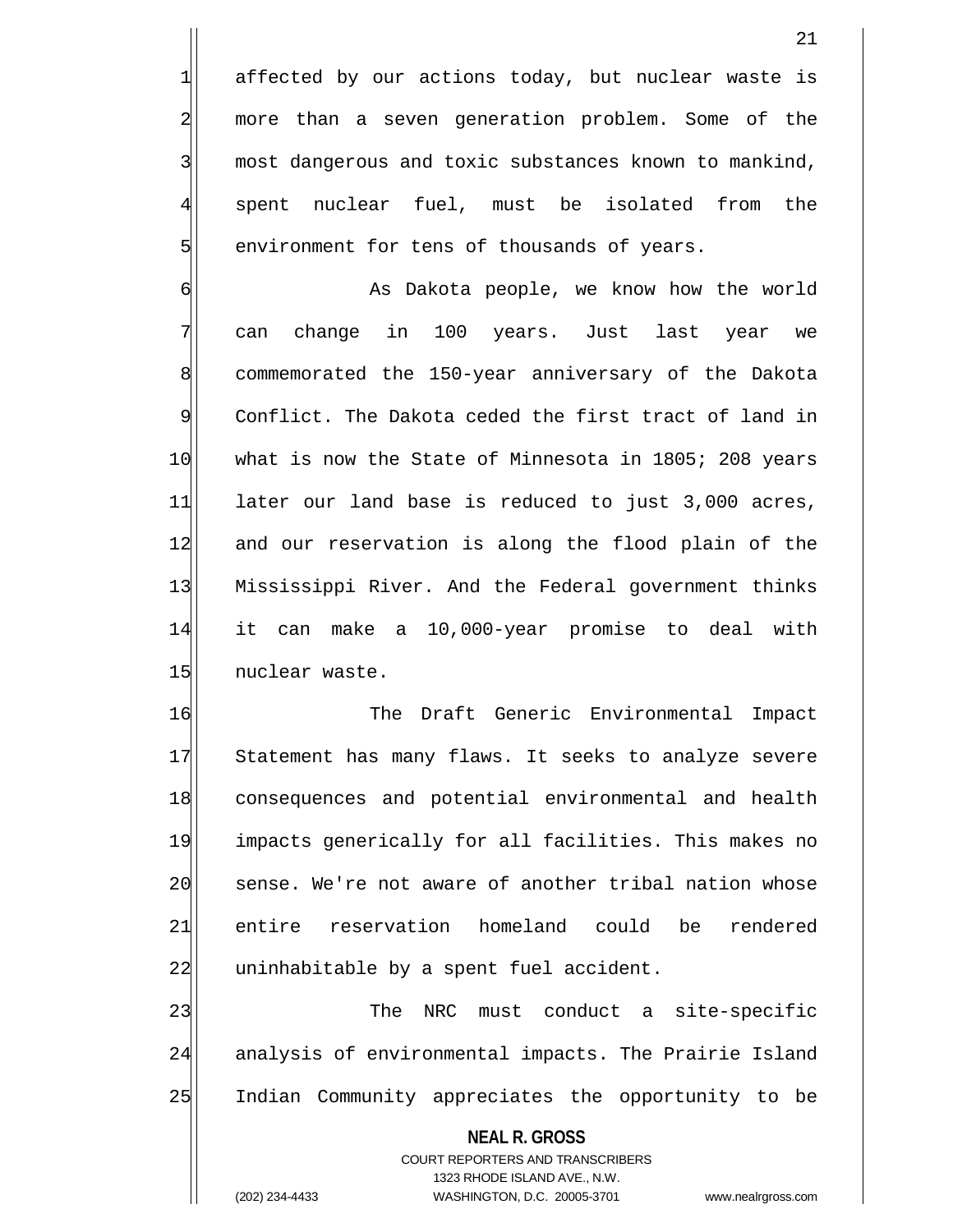22 1 here tonight. We do have some additional comments to 2| make, and will submit additional written comments 3 during the comment period. Thank you. 4 FACILITATOR JUCKETT: Thank you. Is Ralph  $5$  here? Great. 6 MR. RAUTERKUS: Good evening. My name is 7 Ralph Rauterkus. I'm the Vice President of the Red 8 Wing City Council. I'm here tonight representing the 9 City of Red Wing, Minnesota, which is the host 10 community to the Prairie Island Nuclear Generating 11 Plant which is operated by Northern States Power, or 12 better known as Xcel Energy. 13 at the outset, I would like to thank 14 you, the representatives of the NRC, for being here 15 tonight and affording the city and other interested 16 parties the opportunity to publically state certain 17 comments and concerns that we have with respect to 18 the Generic Environmental Impact Statement. 19 as I stated, the city is the host 20 community to the Prairie Island Nuclear Generating 21 Plant. Prairie Island is a dual reactor that is 22 located literally within the city's boundaries. Next 23 to it is the Prairie Island Indian Community. Ron,

24 | thank you. Our neighbors who I know share many of the 25 Same concerns we have in the city regarding the spent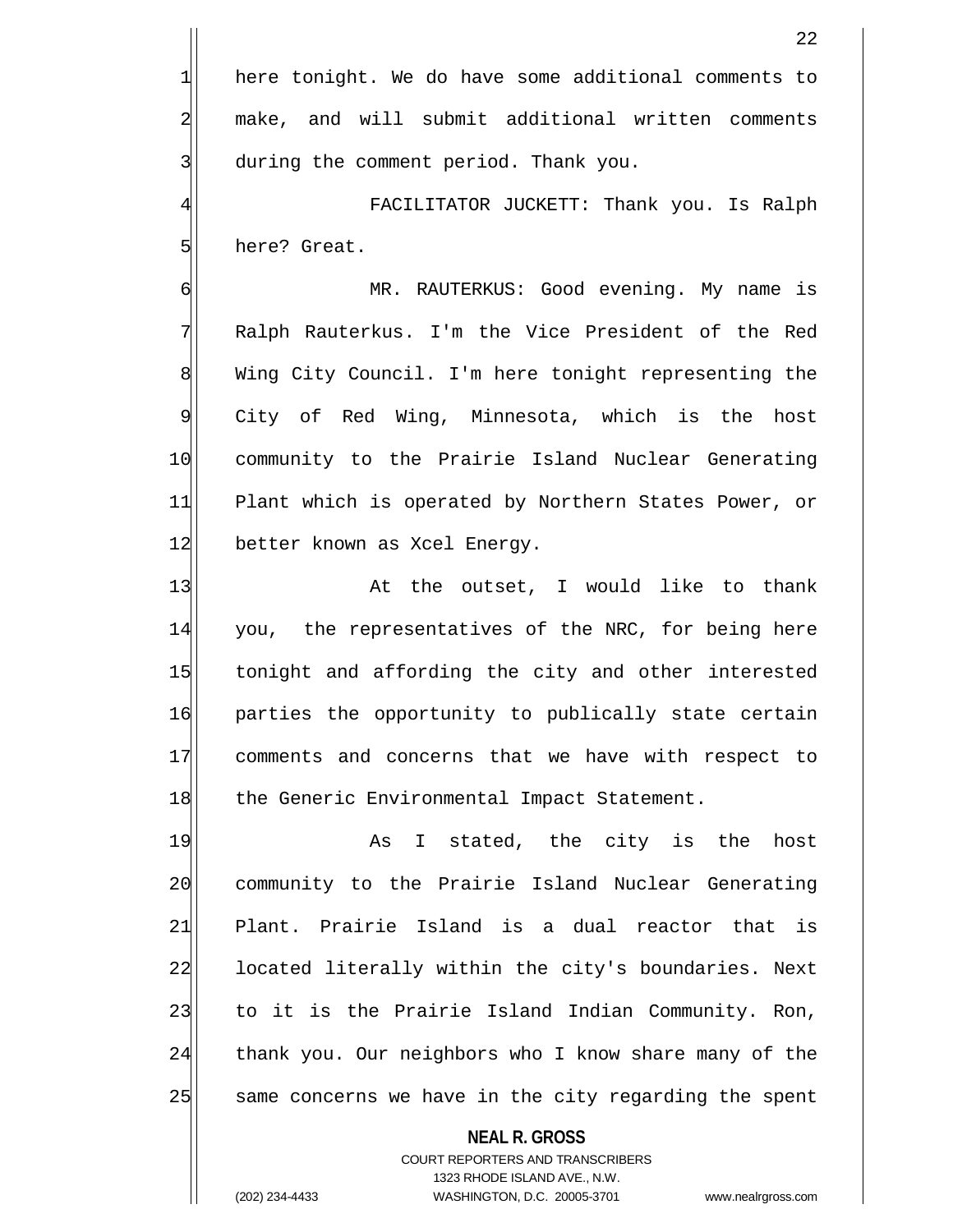1 fuel that has accumulated since the plant started 2 operating in 1973.

3 3 3 The city as the host community is the 4 first responder to any incidents at the facility. The  $5$  city is obligated to maintain the necessary police, 6 fire, and other emergency personnel, equipment, and 7 | facilities to respond in a timely and meaningful 8 8 fashion. The city is obligated under the NRC and the 9 State of Minnesota regulations to provide reasonable 10 assurance that it can meet the emergency preparedness 11 plan for the Prairie Island Plant, and accompanying 12 independent spent fuel storage systems.

13 The city as a host community is the 14 recipient of certain tax payments from Xcel Energy 15 that are used to pay for a portion of the necessary 16 public safety services required to satisfy the 17 emergency preparedness plan.

18 and 18 While I'm not going to go into the 19 detail tonight about those taxes, suffice it to say 20 that those have declined greatly over the years. In  $21$  fact, since 1995 there has been a dramatic shift in 22 the tax base from the power plant to other tax payers 23 in the Red Wing community.

24 Since the plant started operations in 25 1973, there has not been one used fuel assembly that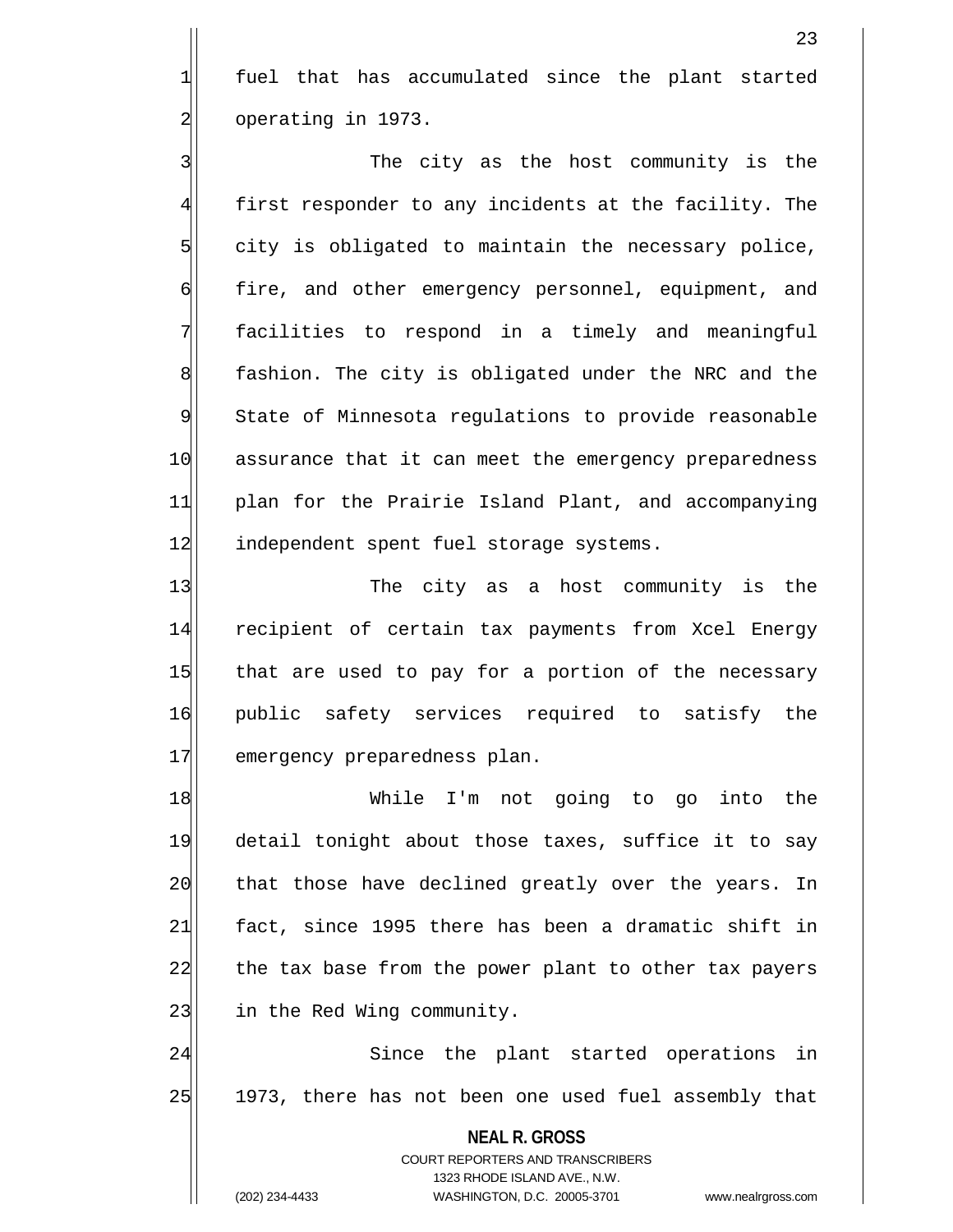1 has left the city's boundaries. Every single spent 2 fuel rod or fuel rod assembly is located either in 3 3 a the spent fuel pool or the casks stored next to the 4 power plant. As of today, there are approximately 40  $5$  casks that store spent fuel assemblies, and it is 6 6 6 6 anticipated at the end of the plant's operations 7 | there will be well over 100 casks that will store the 8 spent fuel assemblies and any additional waste from  $9$  decommissioning that cannot be properly disposed of.

10 The continued storage of spent fuel 11 outside the Prairie Island Plant is not something the 12 city or even Xcel bargained for, and they will 13 continue to remain there despite the best efforts of 14 many people without any plausible plan for removal. 15 This is a far-reaching effect that is literally 16 impossible to quantify. It impacts the city and the 17 citizens on every level, and will continue to do so 18 until these casks are removed and the land is 19 restored to its natural habitat. To continue storage 20 | now and after operations will have a chilling effect 21 on the city and its long-term urban planning and 22 growth.

23 at the outset, the GEIS needs to be 24 refocused to separate from a Waste Confidence 25 Standpoint the continued operations of the nuclear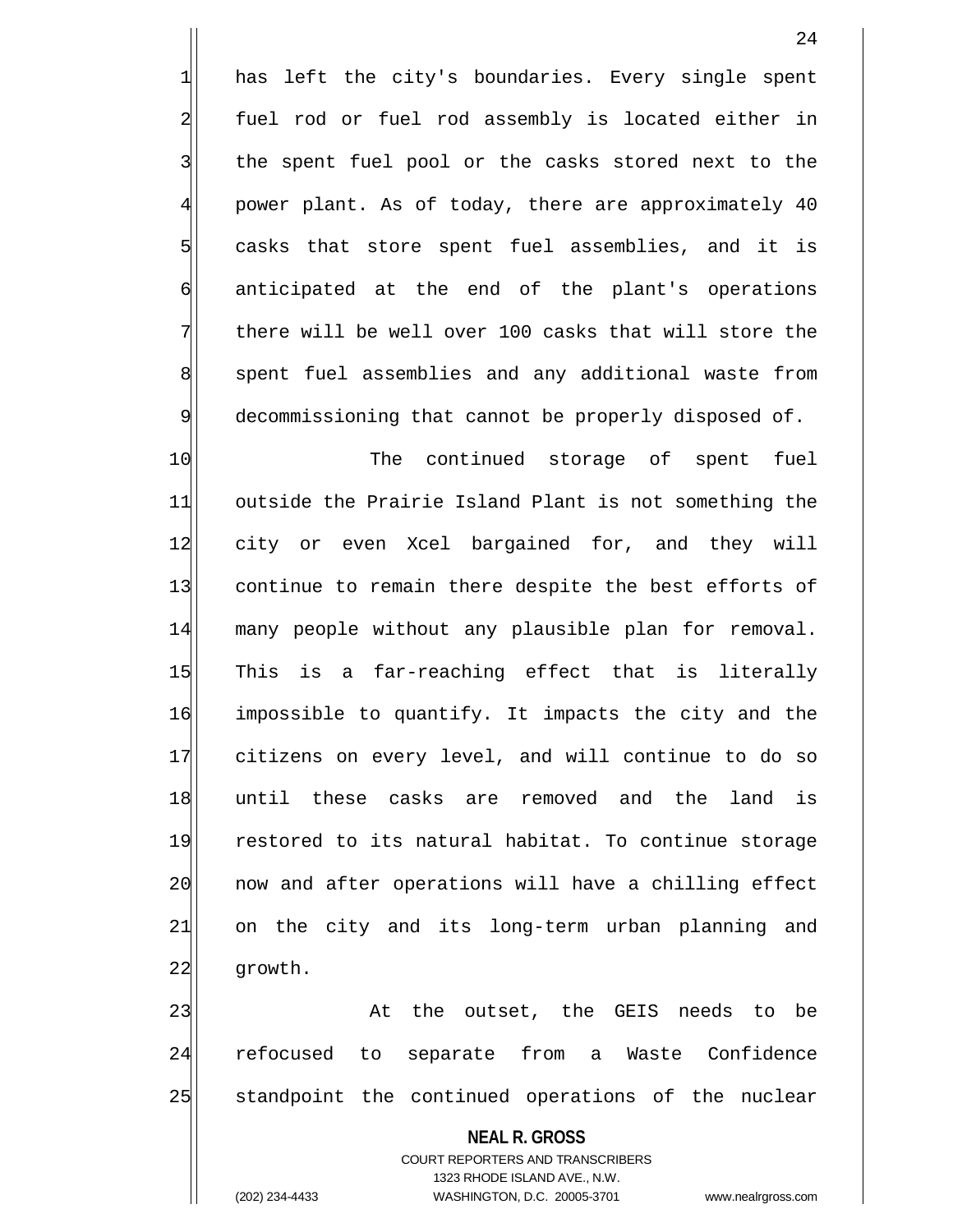1 power plant from the waste storage. The purpose of 2 the Waste Confidence Rule is to provide a benchmark  $3$  for the time that the NRC believes the spent fuel can  $4$  be safely stored.

5 5 5 5 Assuming that the storage is in dry  $6$  casks, which the GEIS does, the identifiable time  $7$  frame that has been selected by the NRC is 100 years; 8 that is, spent fuel can be safely stored for a period 9 of 100 years before a cask has to be replaced. This 10 time frame does not take into account any information 11 from the manufacturer, such as its declarations of 12 warranty or useful life of the cask.

13 Despite this determination, the GEIS and 14 the Waste Confidence Rule upon which it is based uses 15 as a starting mark the date the plant ceases 16 operations. There is no accounting for the many casks 17 | that have been loaded and are sitting for years, 18 indeed decades before the plant operations cease. It 19 would be more appropriate, therefore, for the GEIS to 20 separate operations from storage and focus solely on  $21$  storage since, after all, that is the reason for the 22 existence of it in the first place. In other words, 23 | the statement from the NRC for the confidence in 24 storage should run from the date that the spent fuel 25 is put into a cask, not the date that the plant that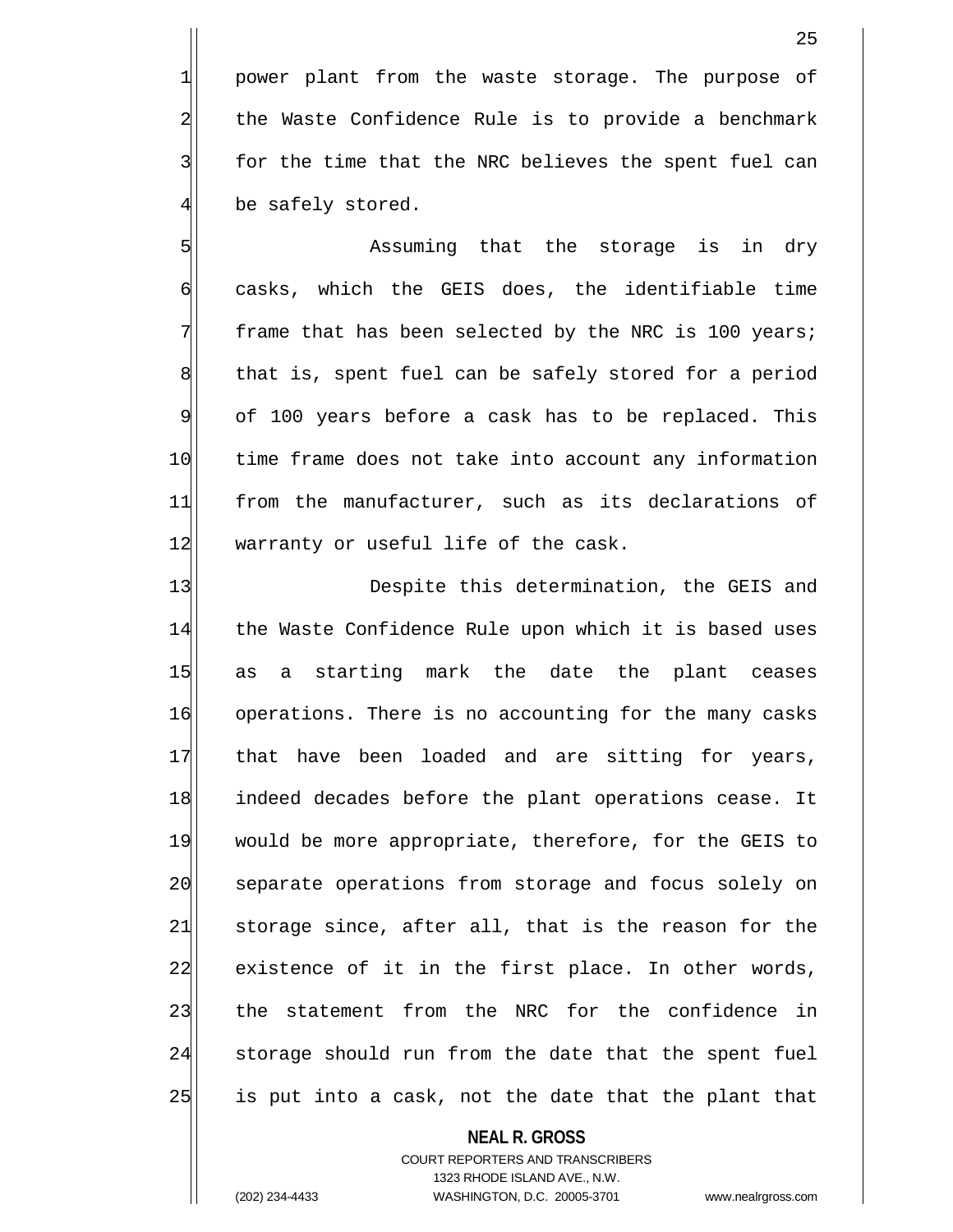$1$  has generated that spent fuel ceases operations.

2|| I'd like to make three other 3 observations regarding the GEIS, and in making these 4 observations I would like to note that the city does 5 intend to submit more detailed written comments in a 6 6 timely fashion. However, given the limited time I 7 have here tonight, it is impossible to address all of 8 8 these comments. Thus, I will only focus on three 9 issues.

10 First, regarding emergency preparedness, 11 the NRC has chosen to not include that within the 12 scope of the GEIS. The city believes that this is a 13 mistake. The key factor in any environmental impact 14 statement is to examine the ability to mitigate any 15 | potential release or harm that may arise from the 16 activity that is being examined. One of the primary 17 ways mitigation occurs is through emergency 18 preparedness and the response in the event of any 19 incident.

20 The purpose of a response is not to only 21 mitigate, but also to contain and perhaps prohibit 22 any further damage from any release, or a threatened 23 release. It should be noted that for any operation of 24 an ISFSI, that there is requirement that there be in 25 place an emergency response plan; yet, this is found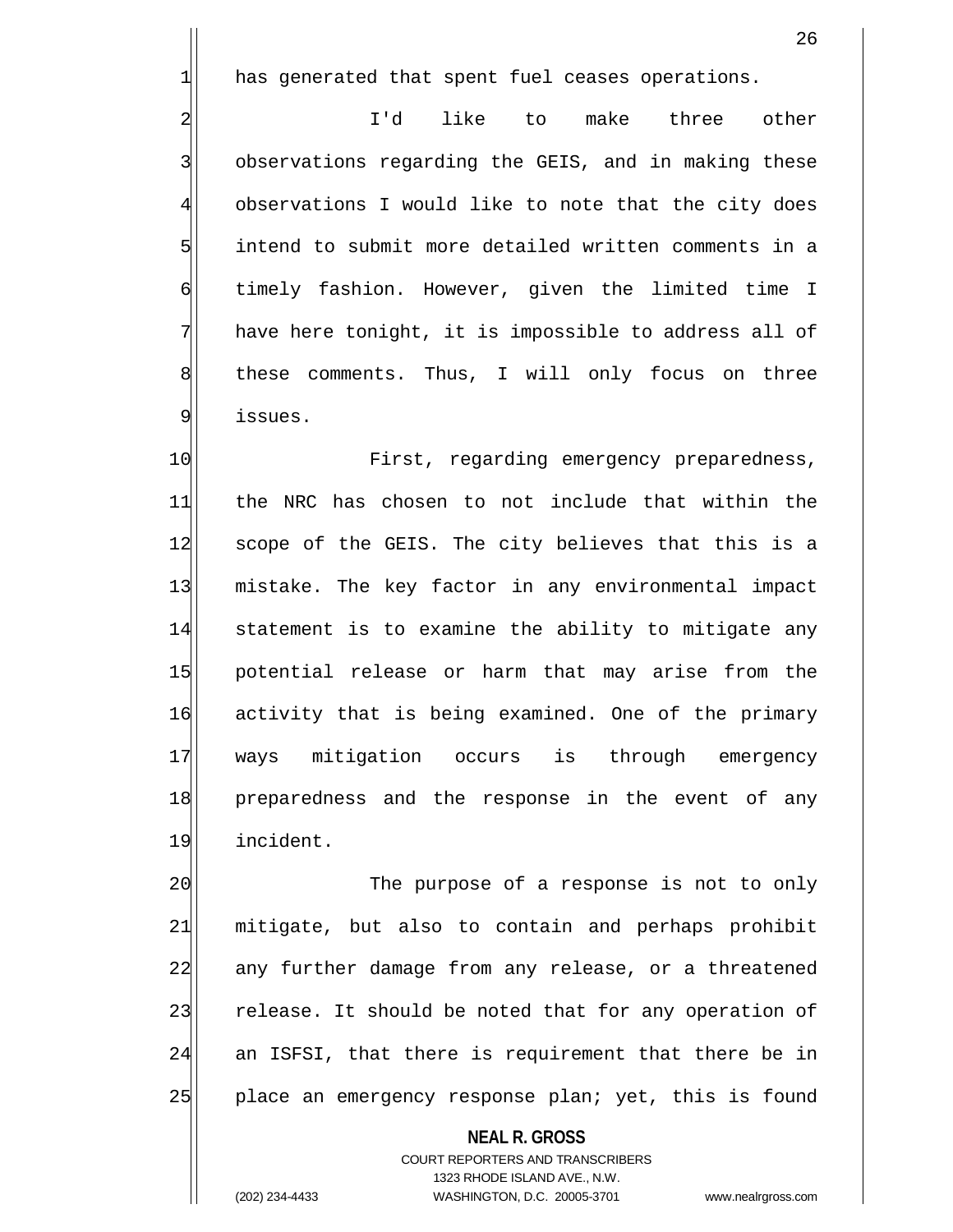27

 $4$  pool or dry cask storage.

5 | Solomon Without emergency preparedness, an  $6$  analysis of mitigation and containment in the event 7 of a release or escape from a containment vessel, the 8 GEIS fails. It must be part of the GEIS in order to  $9$  be a fair and complete evaluation to be provided.

3 containment vessels themselves, whether that be a

10 The second issue, the GEIS in numerous 11 spots references taxes, and how there will be a 12 continued socioeconomic benefit arising from 13 continued storage. This statement is a phantom and 14 does not take into account the continued obligation 15| of a whole city like Red Wing to maintain the 16 necessary public safety services to meet the 17 emergency preparedness to respond to a release or a 18 threatened release. Indeed, in Section 3.2.2, the 19 GEIS cites a number of different of examples of 20 reductions in and taxes from operations to a storage 21 facility alone. This precipitous drop is something 22 similar that the city is looking at when the Prairie 23 Island Plant ceases operations. Yet, as stated 24 before, the city as a first responder is still going 25 to be held responsible for ensuring that it has the

### **NEAL R. GROSS**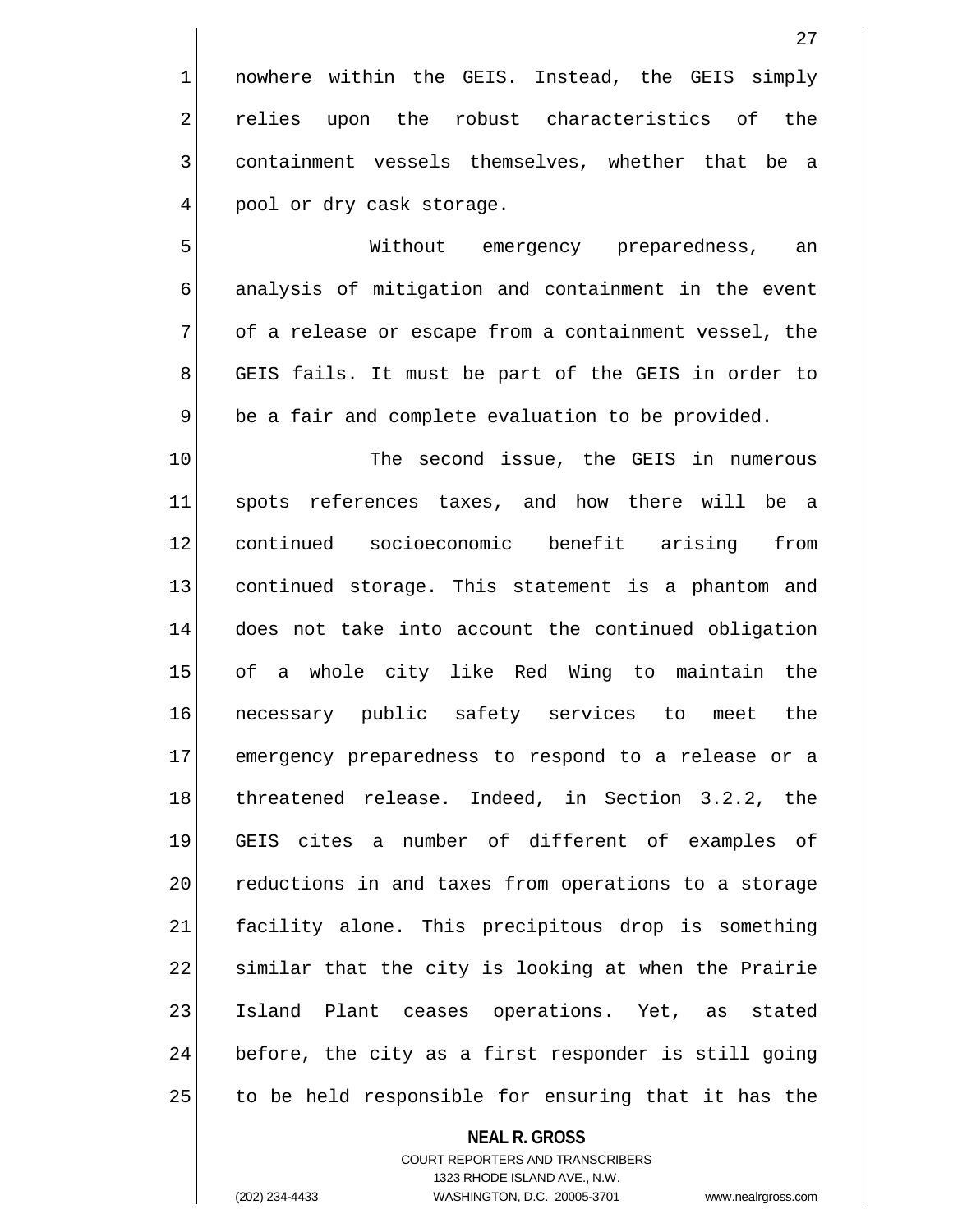1 necessary preparedness to respond to an incident. 2 This area of the GEIS must be further developed and  $3$  addressed.

4 Finally, the third issue, the GEIS  $5$  assumes that there is going to be institutional 6 6 6 control or a longevity to ensure that all of the 7 obligations associated with the spent fuel left 8 behind are met. The underlying assumption of 9 institutional control is that there will be 10 appropriate funds to insure that these activities of 11 inspection, maintenance, repair, and replacement are 12 taken care of. Yet, nowhere does the GEIS indicate 13 where these funds are, or how they will be provided.

14 This assumption that the funds will be 15 available at some far future date without actual 16 verification of their existence today represents 17 potentially an intergenerational shift. Those whom 18 receive the benefits of the low-cost electricity from 19 | nuclear power will not be obligated for the byproduct 20 of the same. Rather, the cost will be shifted onto 21 the next generation, two, three, or four, or as Ron 22 says, seven, to that it is properly stored and 23 disposed of. Sharing this burden and responsibility 24 as a host city like Red Wing, whose residents many 25 generations down the line will still have the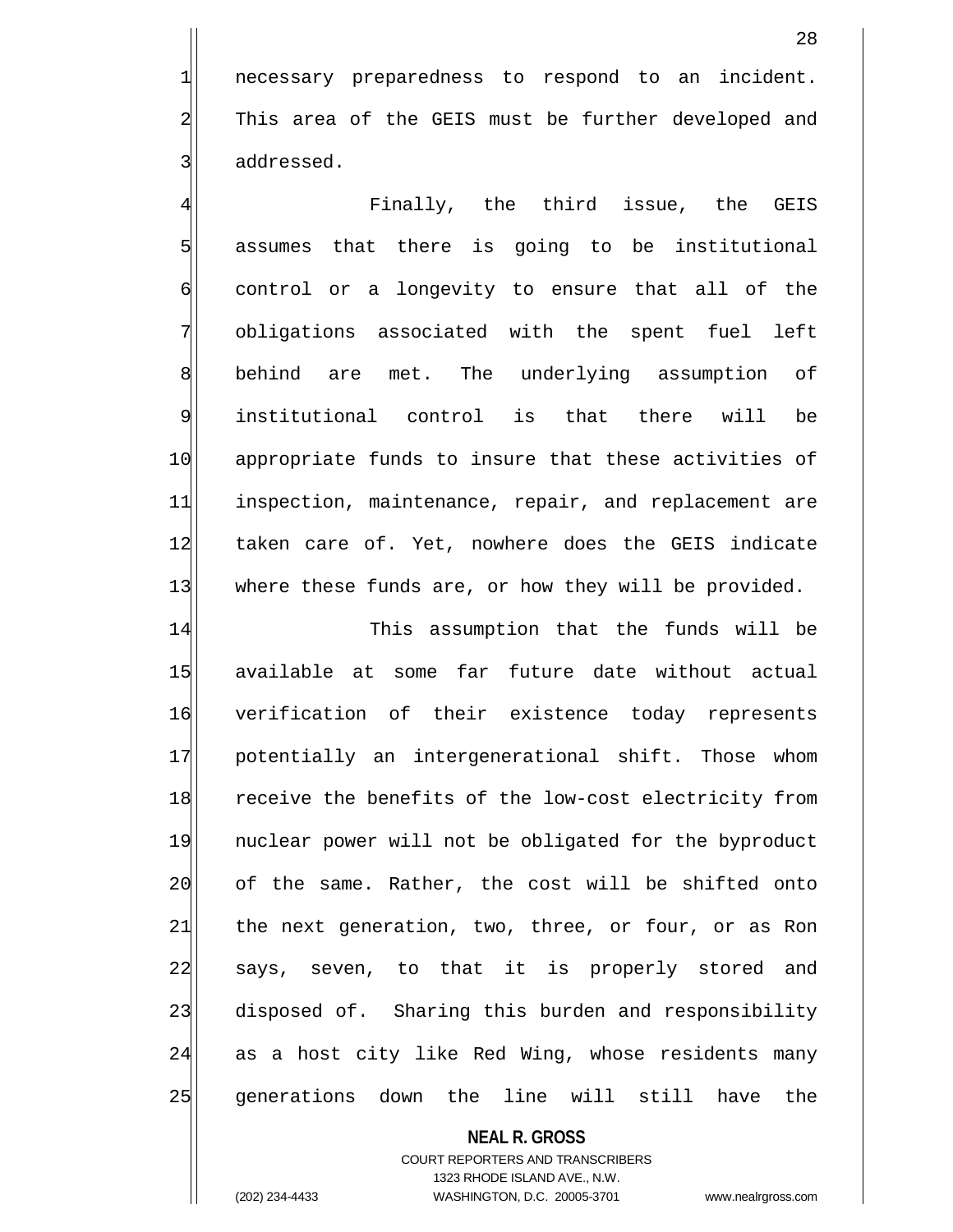1 obligation to maintain emergency preparedness. In the  $2$  event that there is failure of institutional control,  $3$  pick up the burden themselves.

 $4$  The assumption of institutional control,  $5$  or better yet, financing or money to pay for the 6 storage over the periods of time analyzed in the GEIS 7 is simply too important to assume. The GEIS, or  $8$  better, the NRC should not assume that this is the  $9$  case, but rather to start to require that power 10 companies and other generators of spent fuel to 11 create a reserve separate from the decommissioning 12 fund to ensure that there is sufficient resources to 13 meet these obligations.

14 Again, I want to thank you here at the 15 NRC for all your work, and for putting together the 16 GEIS, for taking into consideration the comments of 17 Red Wing and the others here. On behalf of the City 18 of Red Wing and the citizens, we look forward to 19 continuing to work with the NRC to address these 20 important issues in a meaningful way. Thank you.

21 FACILITATOR JUCKETT: Thank you. If we 22 can next go to Phil, and then after that we'll go to 23 Wally Taylor, and then Terry Pickens.

24 MR. MAHOWALD: Good evening. My name is 25 Phil Mahowald. I'm General Counsel for the Prairie

> **NEAL R. GROSS** COURT REPORTERS AND TRANSCRIBERS 1323 RHODE ISLAND AVE., N.W. (202) 234-4433 WASHINGTON, D.C. 20005-3701 www.nealrgross.com

29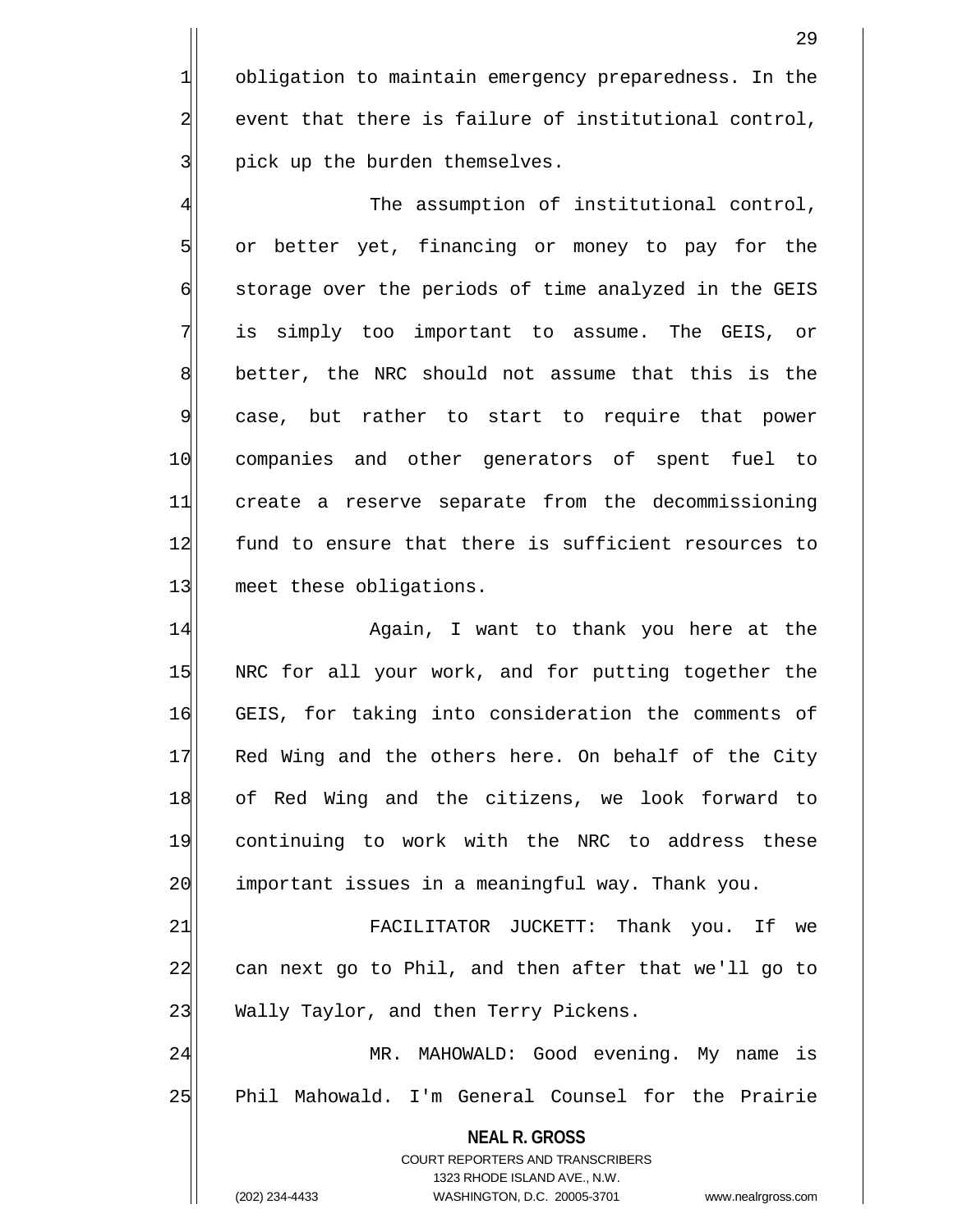1 Island Indian Community. I've had the privilege of 2 representing the tribe in the proceedings before the  $3$  D.C. Circuit Court of Appeals, as well as before the 4 NRC, the Atomic Safety and Licensing Board, as well 5 as the Minnesota Public Utilities Commission. I have 6 6 6 6 a few more comments to add to those already provided 7 by tribal council secretary, Ron Johnson.

8 8 Me U.S. Court of Appeals for the 9 District of Columbia Circuit rejected the NRC's 2010 10 proposed Waste Confidence Decision and Temporary 11 Storage Rule because they were based on the hope, the 12 assumption that nuclear waste would eventually be 13 removed to a permanent repository. The Circuit Court 14 remanded to the NRC with a directive to consider the 15 | possibility that a permanent repository never becomes 16 available, and to analyze the potential environmental 17 impacts of long-term onsite storage.

18 The Draft Generic Environmental Impact 19 Statement sidesteps the Circuit Court directed 20 analysis with several assumptions, including an 21 assumption that the spent fuel storage installation 22 will be rebuilt, and that every cask will be reloaded 23 every 100 years. In other words, the NRC purports to 24 analyze the potential impacts of long-term onsite 25 Storage of spent nuclear fuel by assuming that there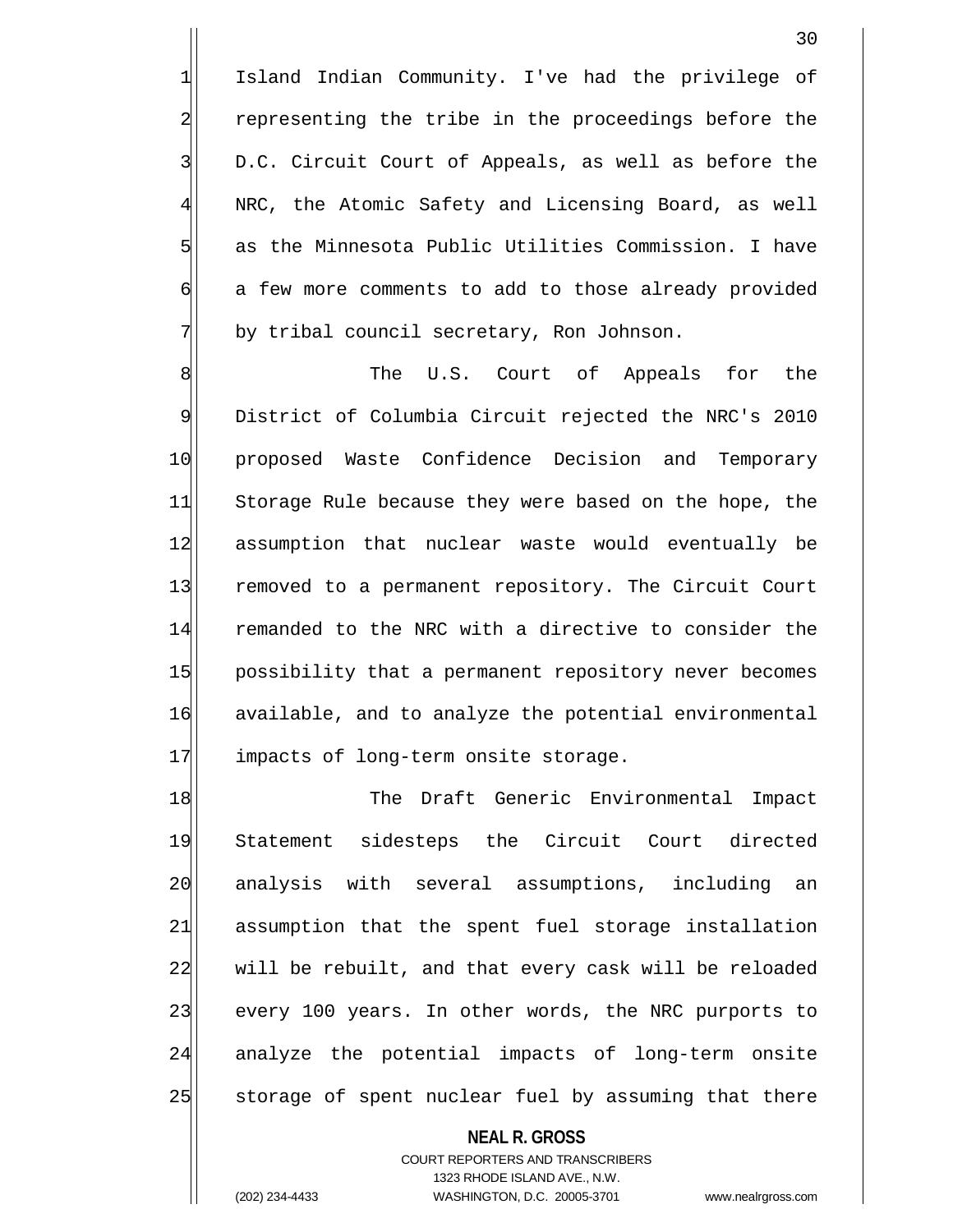1 will be no long-term onsite storage of spent nuclear  $2$ | fuel.

3 3 3 The uncertainties associated with the 4 long-term storage high-burnup fuel are simply wished 5 s away. There are known documented problems associated  $6$  with high-burnup fuel. The NRC has yet to determine 7 | precisely how to monitor those effects during the 8 extended storage periods contemplated in the Draft 9 Generic Environmental Impact Statement. But, yet, 10 we're told that there's no need to worry about cask 11 and cladding degradation or the embrittlement of fuel 12 assemblies and internal cask components because the 13 casks will simply be reloaded every 100 years.

14 The Draft Environmental Impact Statement 15 Simply raises more questions than it answers. What is 16 the legal and factual basis for the NRC's assumptions 17 that the casks will be reloaded every 100 years? 18 Considering that the operating licenses for many 19 plants, including the plant at Prairie Island will 20 expire in 20 years, how do we know that the utilities 21 will even be around in 100 years? What if the United 22 States Government reneges on its promise and fails to 23 rebuild the casks, rebuild the ISFSIs and to reload 24 the casks every 100 years? What are the effects of 25 high-burnup fuel on fuel rod cladding and fuel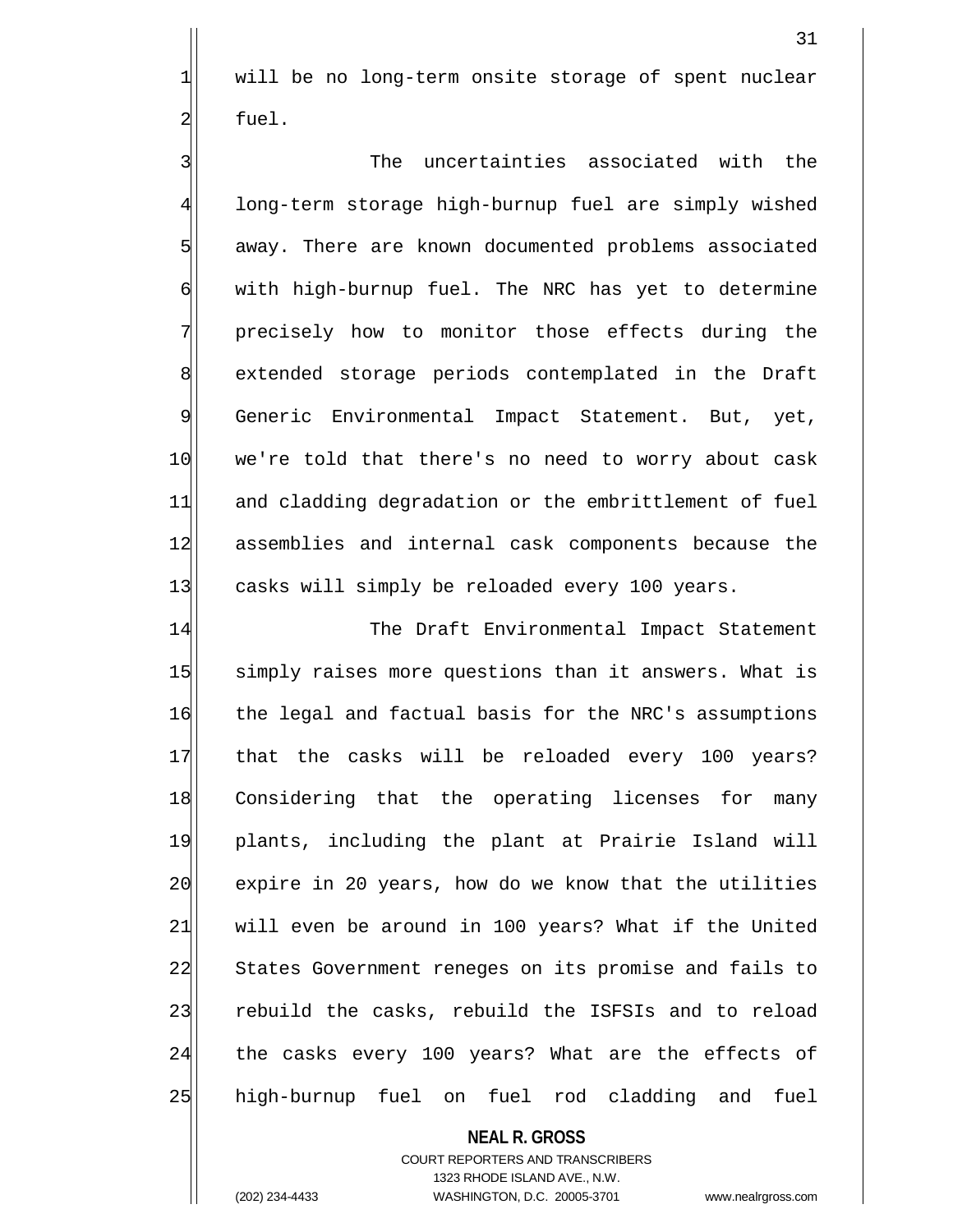1 assemblies over 100 years, over 200 years, over 300 2 years? What are the effects of high-burnup fuel on 3 | the internal dry cask components themselves, the  $4$  baskets and the separators, again, over 100 years, 5 over 200 years, over 300 years? We don't know. And 6 who's going to pay for this monumental construction 7 and engineering activity every 100 years?

8 8 8 One month ago today Xcel testified in 9 its Minnesota Public Utilities Commission rate case 10 that its installed per cask cost at Prairie Island is 11 \$5.96 million, \$5.96 million per cask, which includes 12 the cost for cask fabrication, loading, and licensing 13 cost. That's \$372 million in today's dollars for the 14 63 additional casks that will be needed to store all 15 of the waste generated during the PINGP's next 20-16 year license extension. And that would amount to 17 another \$584 million in today's dollars to reload all 18 98 casks in 100 years.

19 The plant is only licensed to operate 20 another 20 years. Have these costs been factored into 21 Xcel's rates? Have these costs been factored into the 22 plant's decommissioning cost?

23 and 2011, the Shationwide at the end of 2011, the 24 United States commercial spent nuclear fuel inventory 25 had reached about 224,000 fuel assemblies. I'm going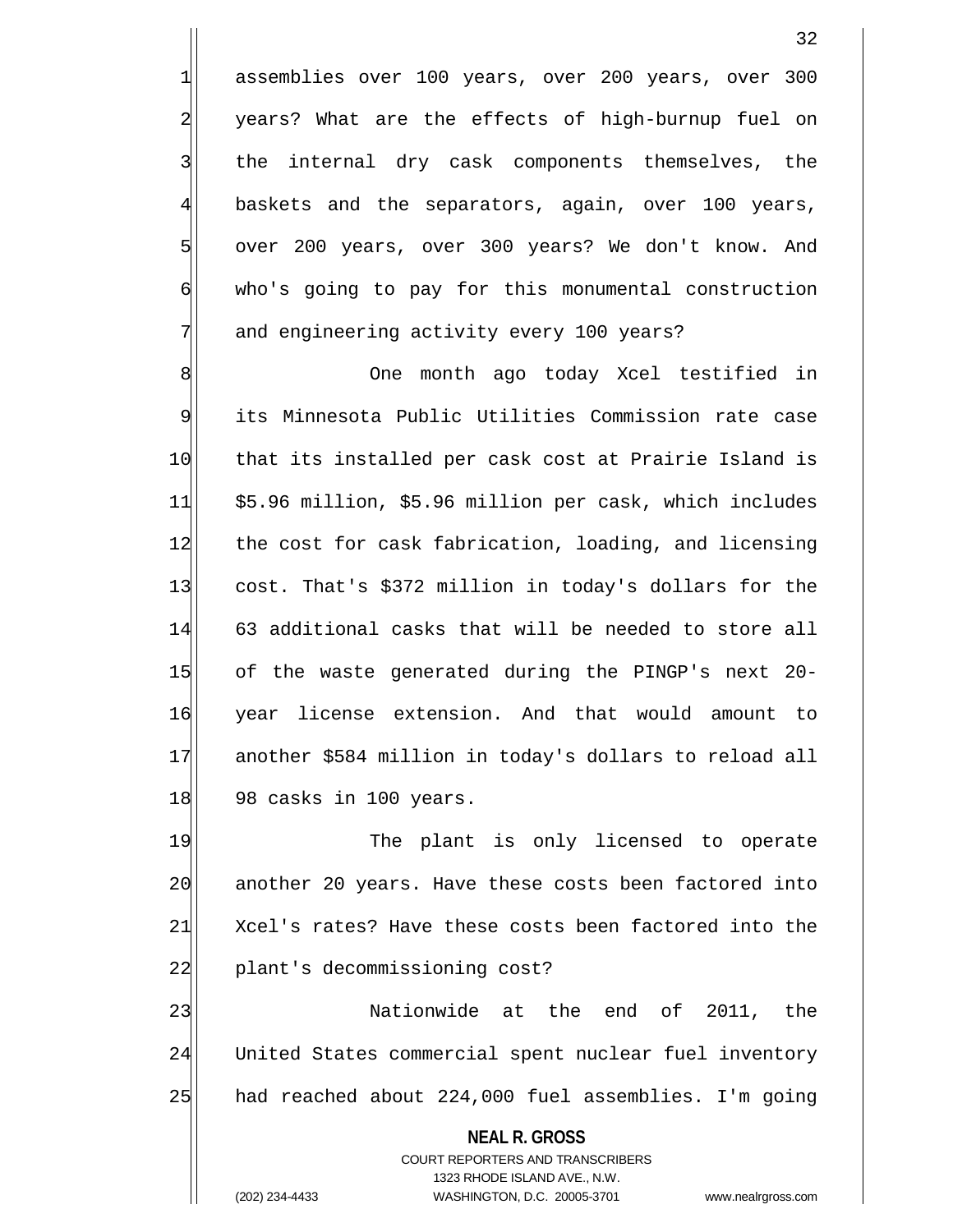1 to make my own assumptions. I'm not an economist so they're a little bit rough, but I think it gives you a sense of what we're talking about. I'm going to use the Prairie Island model for these assumptions.

5 | So, assuming 40 assemblies per cask,  $6$  that amounts to about  $6,000$  casks. And I'm further 7 going to assume that Xcel's per-cask cost at \$5.96 8 million can be multiplied by those casks, so we're  $9$  talking about \$33.6 billion in today's dollars to 10 reload those casks. Who knows what the cost will be 11 in 100 years? But looking back 100 years, \$33.6 12 billion in 1913 dollars would cost \$794 billion 13 today. And that's just for the first 100-year 14 replacement.

**NEAL R. GROSS** 15 On what basis can the NRC assume that 16 utilities will pay these costs? Have these costs been 17 factored into the rates for all nuclear power plants 18 around the country? And on what basis can the NRC 19 assume that the United States Government, already 20 more than \$17 trillion in debt, will expend or be 21 able to expend these incredible sums every 100 years? 22 We certainly don't envy the NRC staff. 23 They've been given the impossible task of drafting 24 the Waste Confidence requlations for our nation's 25 failed nuclear waste policy. The District of Columbia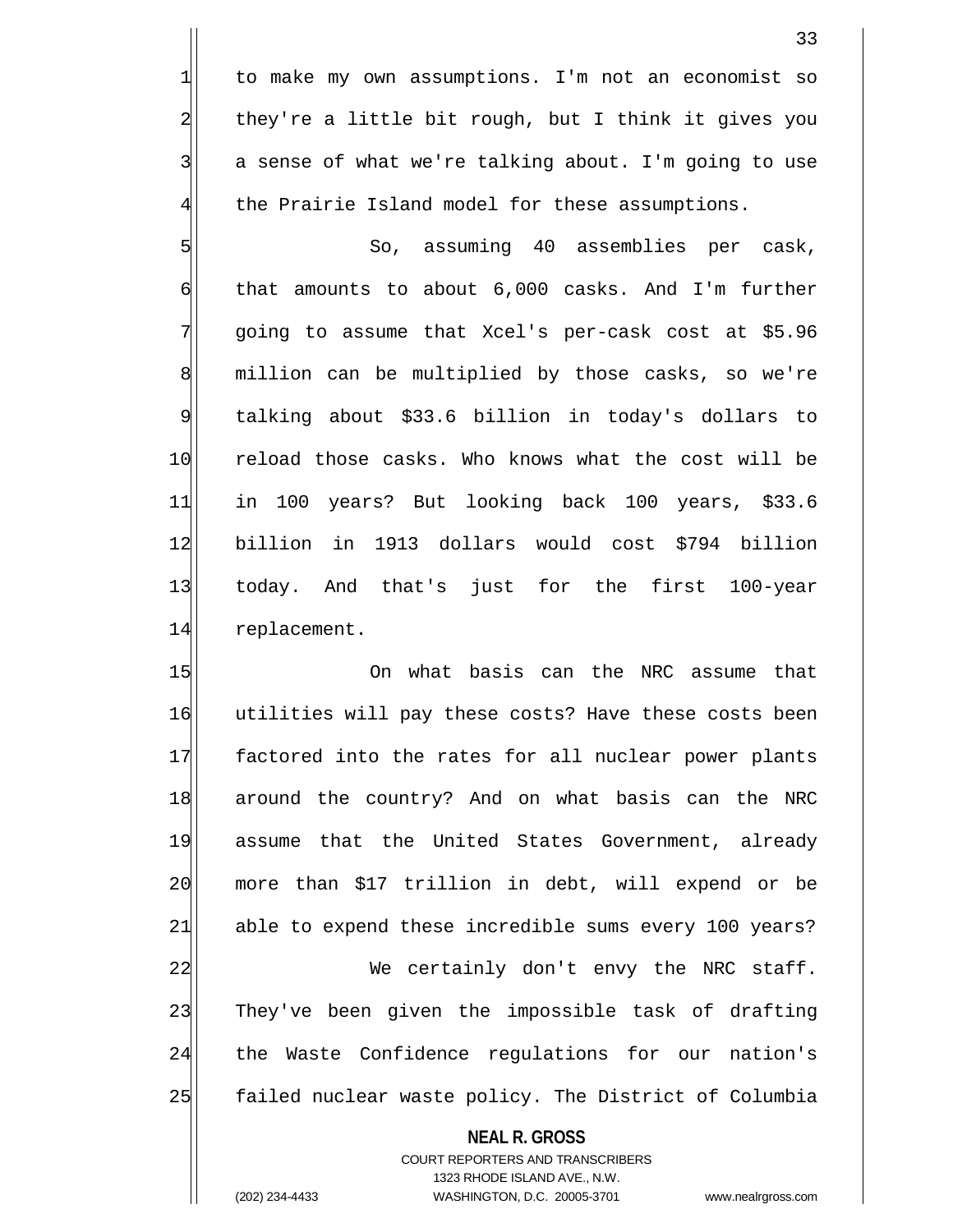1 Circuit Court of Appeals struck down the NRC's last 2 revision because it was based on hope and not fact. 3 Unfortunately, the Draft Environmental Impact 4 Statement fails for the same reasons.

5 Once again, the Prairie Island Indian 6 Community appreciates the opportunity to make these 7 comments, and we will submit additional written 8 comments during the comment period. Thank you.

9 | SHEMBERGILITATOR JUCKETT: Thank you. Next 10 let's go to Wally Taylor, followed by Terry Pickens.

11 MR. TAYLOR: Good evening. My name is 12 Wally Taylor. I'm an attorney from Cedar Rapids, 13 Iowa, and I'm speaking on behalf of the Sierra Club. 14 The Sierra Club is the nation's largest grassroots 15 environmental organization with over 600,000 members. 16 The Sierra Club supports sustainable energy 17 alternatives that do not harm the environment.

18 The Sierra Club opposes nuclear power 19 because its fuel cycle from uranium mining to spent 20 radioactive fuel poses grave dangers to the 21 environment. In addition, reliance on nuclear power 22 unjustifiably delays the beneficial transition to 23 clean and renewable energy.

24 We believe the DGEIS in this case fails 25 to evaluate an important alternative that must be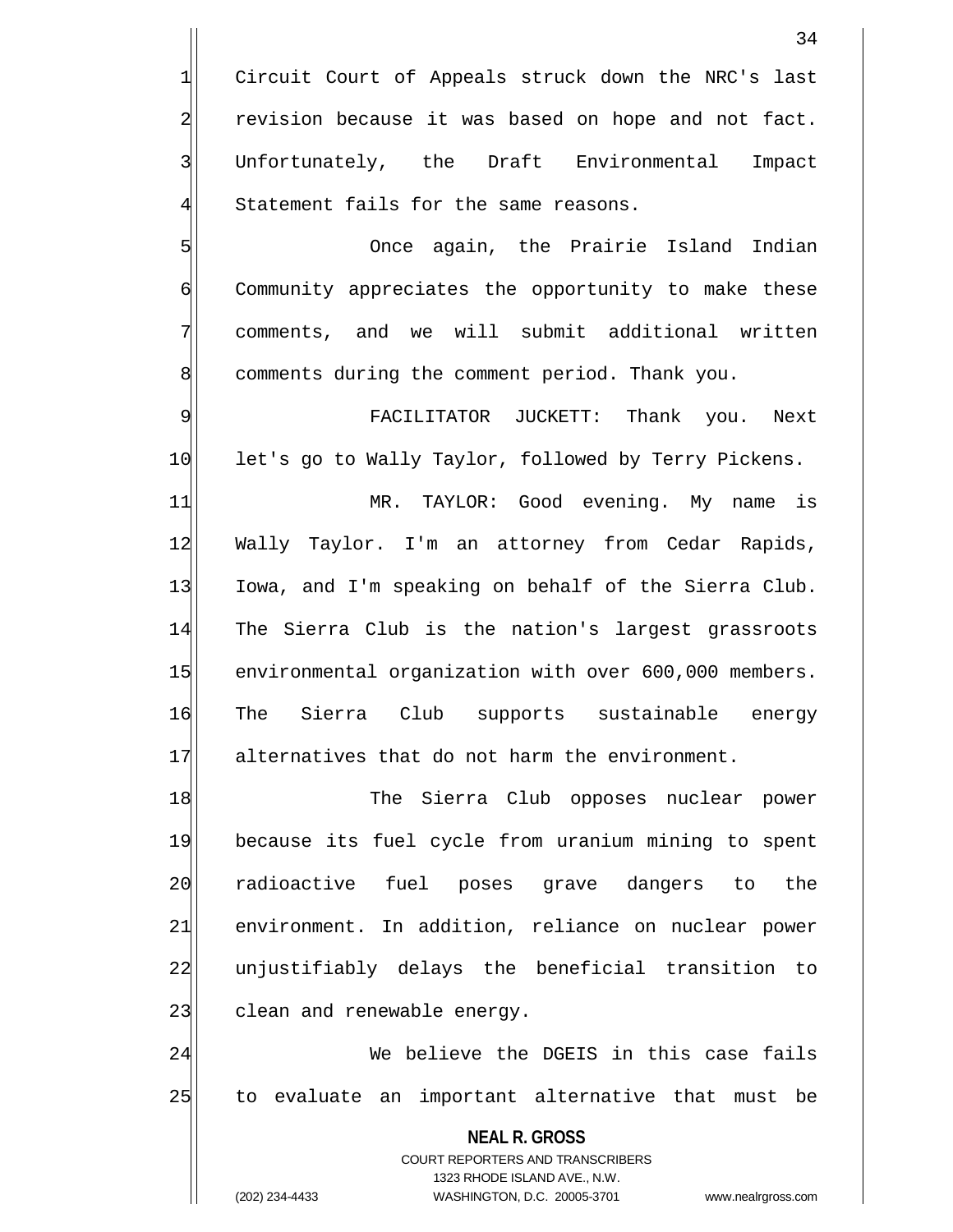1 considered in the analysis of environmental impacts 2 of radioactive spent nuclear fuel. That alternative  $3$  is to stop licensing any new nuclear reactors and 4 decommissioning all existing reactors so we are not 5 Soll creating any more radioactive waste. To put it in 6 more colorful terms, perhaps, when you've dug  $7$  yourself into a hole the first thing to do is stop 8 digging.

9 9 The important point to be understood, 10 also, is that the Waste Confidence decision and rule 11 are an integral part of the licensing process of 12 nuclear reactors. Statutes, rules, and court 13|| decisions have said that an EIS must discuss 14 reasonable alternatives to the proposed action. The 15 alternatives analysis is the heart of the 16 Environmental Impact Statement. NEPA demands that the 17 agency rigorously explore and objectively evaluate 18 all reasonable alternatives so the agency can sharply 19| define the issues and provide a clear basis for 20 choice among options by the decision maker and the 21 public.

22 The existence of a viable but unexamined 23 alternative renders the Environmental Impact 24 Statement inadequate. The main point of examining 25 alternatives is to avoid environmental harm, so even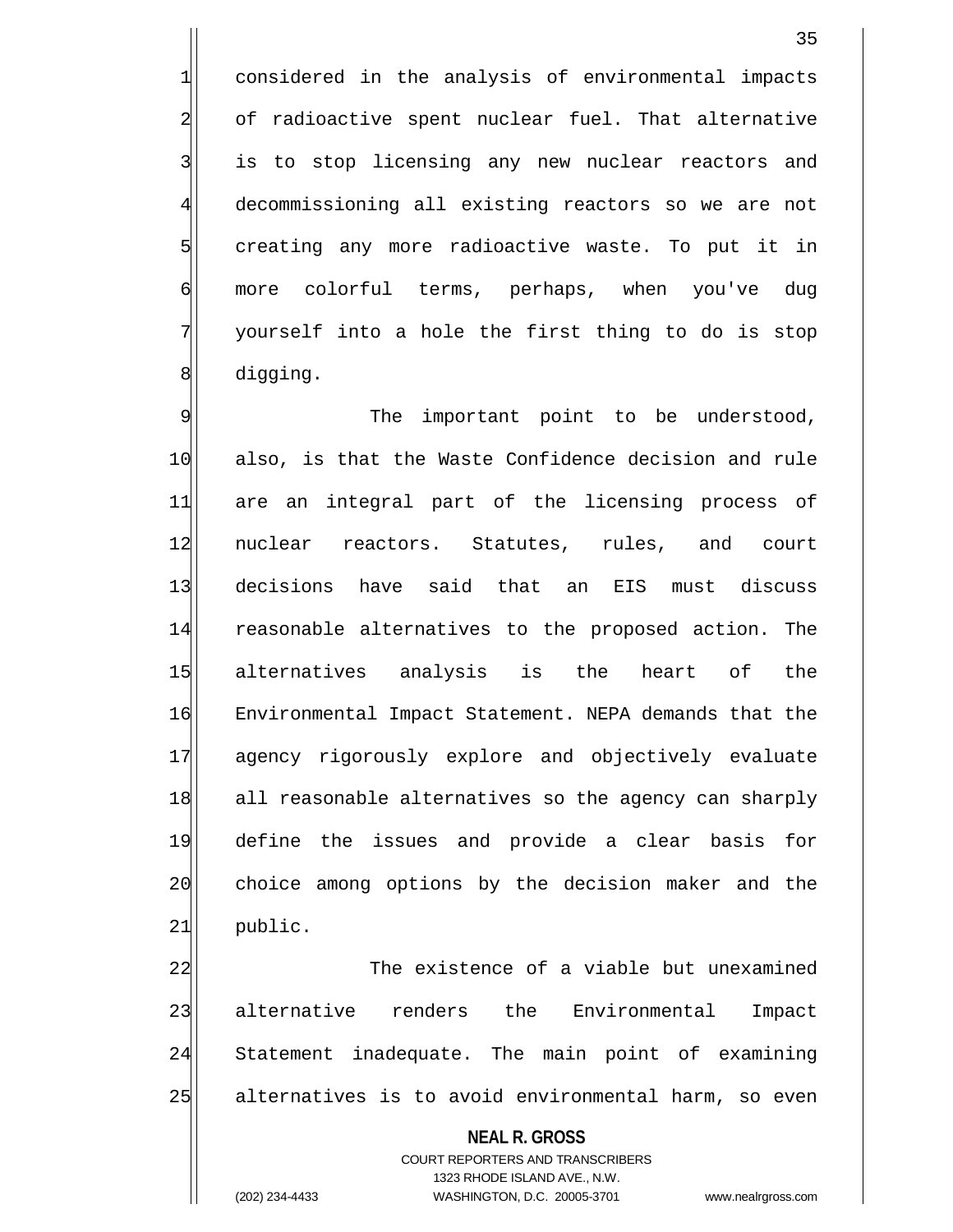1 if an alternative might be superior in non-2 environmental terms, an alternative can be reasonable  $3$  if it avoids the environmental harm better than 4 another alternative.

5 S  $6$  fuel is a dangerous long-term problem. The D.C. 7 Circuit Court decision we've been discussing here 8 this evening described it as follows. "Even though it 9 is no longer useful for nuclear power, spent nuclear 10 fuel poses a dangerous long-term health and 11 environmental risk. It will remain dangerous for time 12 spans seemingly beyond human comprehension." The 13 growing volume of spent nuclear fuel which may reach 14 150,000 metric tons by the year 2050 is a serious 15 problem. It is clear that no one really knows what to 16 do with the waste. That's the dilemma that the NRC 17 | finds itself in, the hole that you've dug yourself 18 in.

19|| "The delay in finding a permanent 20 repository," said the Circuit Court again, "has 21 required plants to expand storage pools, and to pack 22 spent nuclear fuel more densely within them. The lack 23 of progress on a permanent repository has caused 24 considerable uncertainty regarding the environmental 25 effects of temporary spent nuclear fuel storage and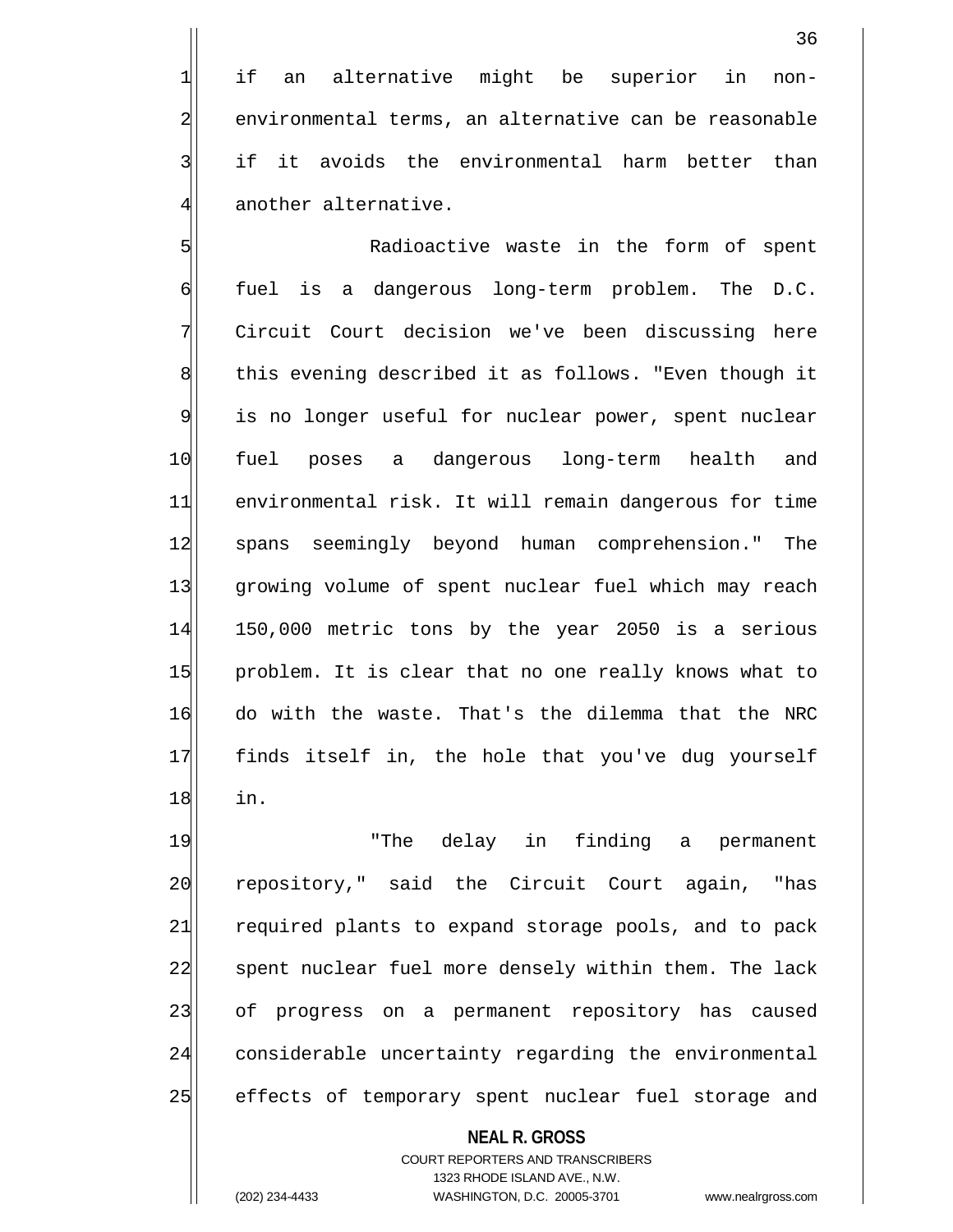1 the reasonableness of continuing to license and 2 relicense nuclear reactors."

3 3 In addition, the Blue Ribbon Commission 4 on America's Nuclear Future has said that we may 5 already be at a point where more than one permanent 6 6 repository is necessary. If we keep making more 7 | nuclear waste, how many repositories are we going to 8 need that we'll never have a place for, and can never 9 solve the problem.

10 The Sierra Club and others commented 11 during the scoping process for this DGEIS that the 12 DGEIS must consider the alternative of stopping the 13 production of any more radioactive waste, but the 14 DGEIS has eliminated this proposed alternative from 15 consideration. In eliminating this alternative, the 16 DGEIS posits three arguments in support of the 17 decision to eliminate this alternative.

18 First, the DGEIS claims that the 19 cessation of licensing and operation of nuclear 20 reactors would not satisfy the stated purpose and 21 | need for the DGEIS. This argument is without merit 22 for several reasons. First, the purpose and need as 23 contemplated by NEPA is the purpose and need for the 24 proposed Federal action, not the purpose and need of 25 the EIS. The proposed Federal action in this case is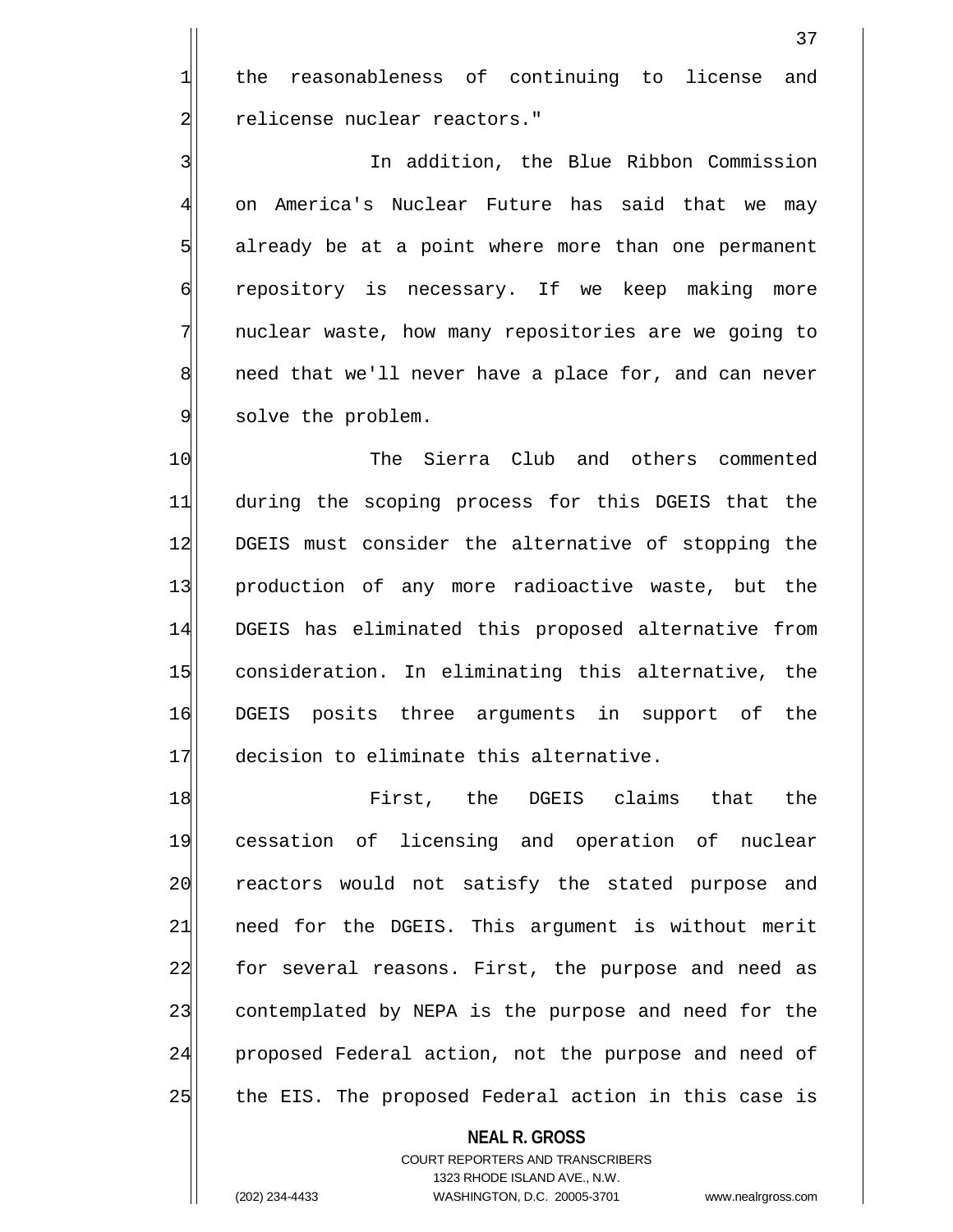1 the promulgation of the Waste Confidence Rule, not 2 the issuance of the DGEIS.

3 3 Therefore, the purpose and need for the  $4$  Federal action is to promulgate a rule that ensures  $5$  that reactors are licensed so as not to be inimical  $6$  to public health as the statute requires, and that  $7$  there is reasonable assurance that the activities 8 authorized by the operating license can be conducted 9 without endangering the health and safety of the 10 public according to your own regulations.

11 Because radioactive spent fuel is 12 extremely dangerous and no one knows what to do with 13 it, the purpose and need for the Waste Confidence 14 Rule must include the alternative of making no more 15 radioactive waste.

16 The NRC's next argument in its attempt 17 to avoid considering the alternative of terminating 18 licensing and reactor operation is that the Atomic 19 Energy Act requires the NRC to license nuclear 20 reactors unless there is a threat to public health  $21$  and safety, but as presented by the NRC this is a 22 circular argument. The NRC states that it already has 23 regulations in place to provide reasonable assurance 24 of public health and safety, and consideration of the 25 environment, but the regulation allegedly providing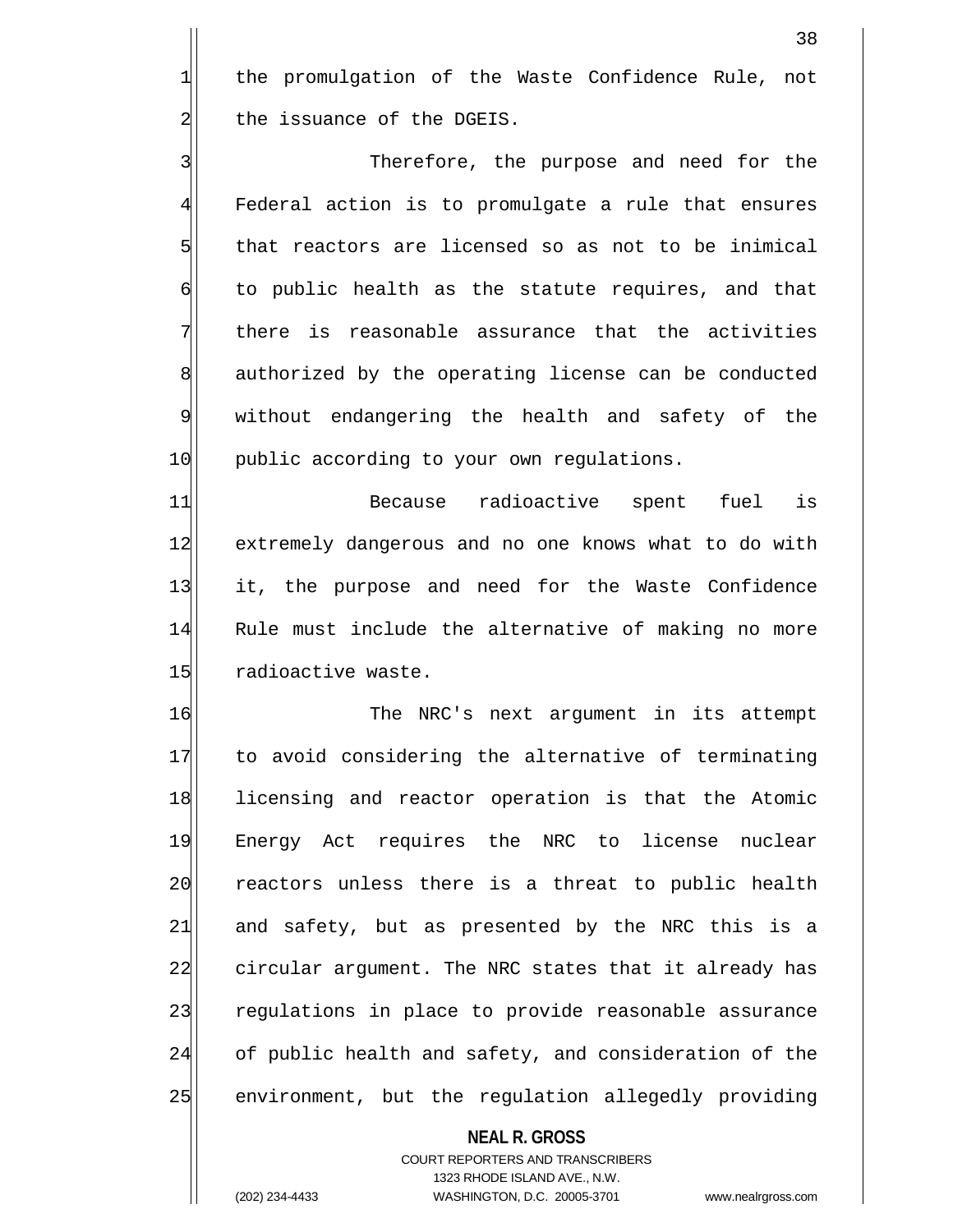$1$  this assurance is the Waste Confidence Rule, which is 2 the rule that's being amended and evaluated by the 3 DGEIS. Therefore, the NRC's argument is circular and  $4$  self-serving.

5 SI It's important to note that the NRC has  $6$  the authority to stop licensing or relicensing 7 plants, and also to revoke the license of reactors 8 already licensed and relicensed. 10 CFR Section 100  $9$  authorizes the NRC to revoke a license for conditions 10 which would warrant the Commission to refuse to grant 11 a license for an original application, and that would 12 include any reason that would make it inimical to 13 public health or that there's no assurance that the 14 activities authorized will not endanger the public 15 health, safety, and the environment.

16 The third claim by the NRC to avoid 17 examining this alternative is to say that the 18 cessation of reactor licensing and operations would 19 prevent the production of radioactive waste. Other 20 environmental impacts could result from the required 21 development of alternative power sources, or demand 22 reductions. Significantly, however, the NRC does not 23 even hint at what those other environmental impacts 24 might be, that would still be there if nuclear plants 25 are shut down. The NRC should still be considering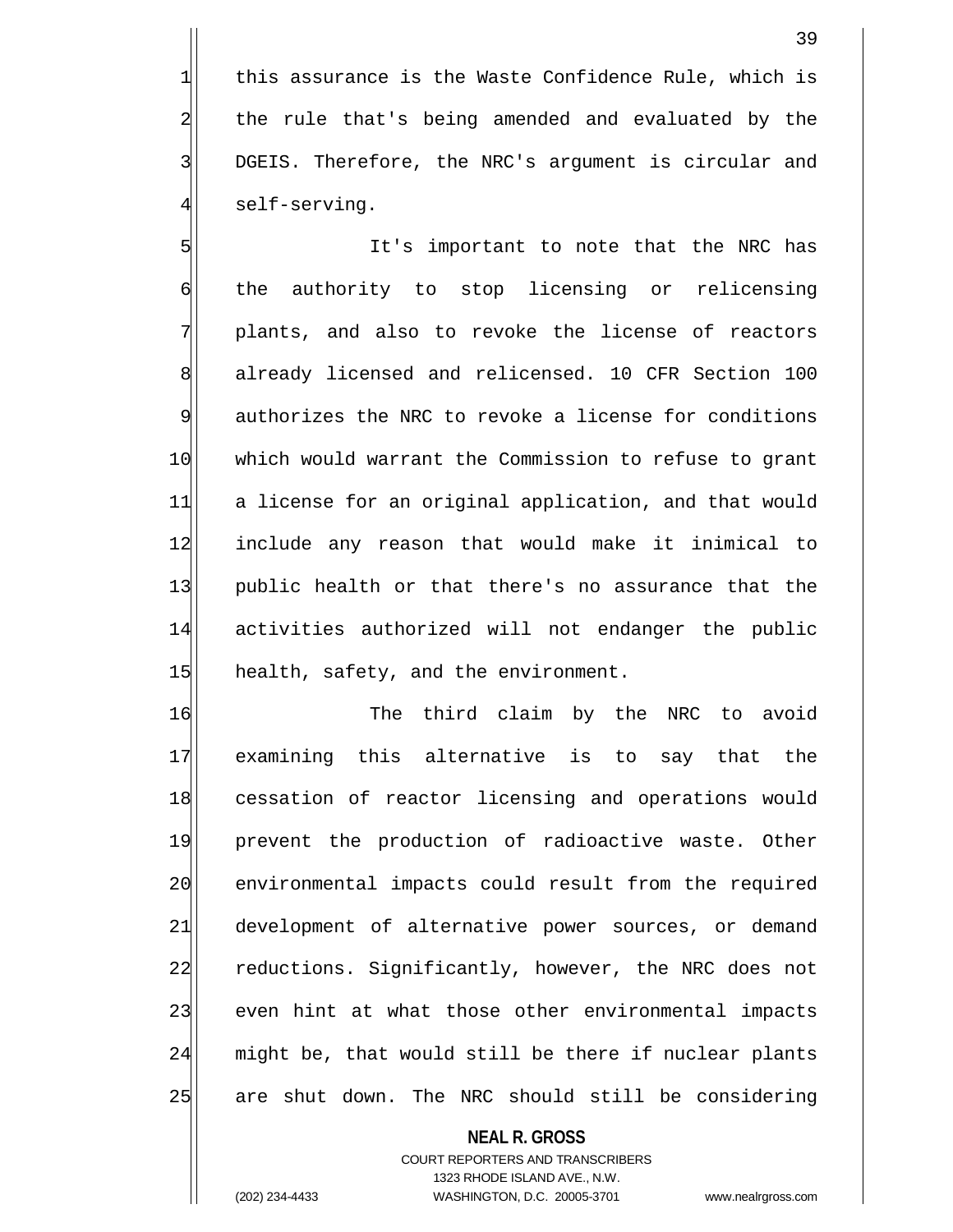1 how to mitigate the environmental impact of there 2 being no solution to the storage of even more waste.

3 3 In discussing the alternative of 4 discontinuing production of spent fuel, the EIS 5 should consider how renewable energy can replace 6 whatever current or future energy needs would have 7 been supplied by nuclear power if nuclear power is 8 discontinued as an energy source.

9 Solution Summerous studies have shown that 10 renewable energy sources combined with a 11 comprehensive transmission and distribution grid will 12 provide all the power that we need in this country if 13 we just put our minds to it.

14 The electric utilities and energy 15 companies assert that in order to provide baseload 16 power, they have to use coal, natural gas, or nuclear 17 | power. But baseload as viewed by the utilities and 18 power companies is an outdated concept. They are 19 stuck with a narrow view of the electric power coming 20 from power plants, but rather than referring to the 21 term baseload we're really talking about energy and 22 capacity. Energy is the total amount of electricity 23 that is being supplied to consumers. Capacity is the 24 highest level of electricity that can be supplied at  $25$  any one time to meet peak demand.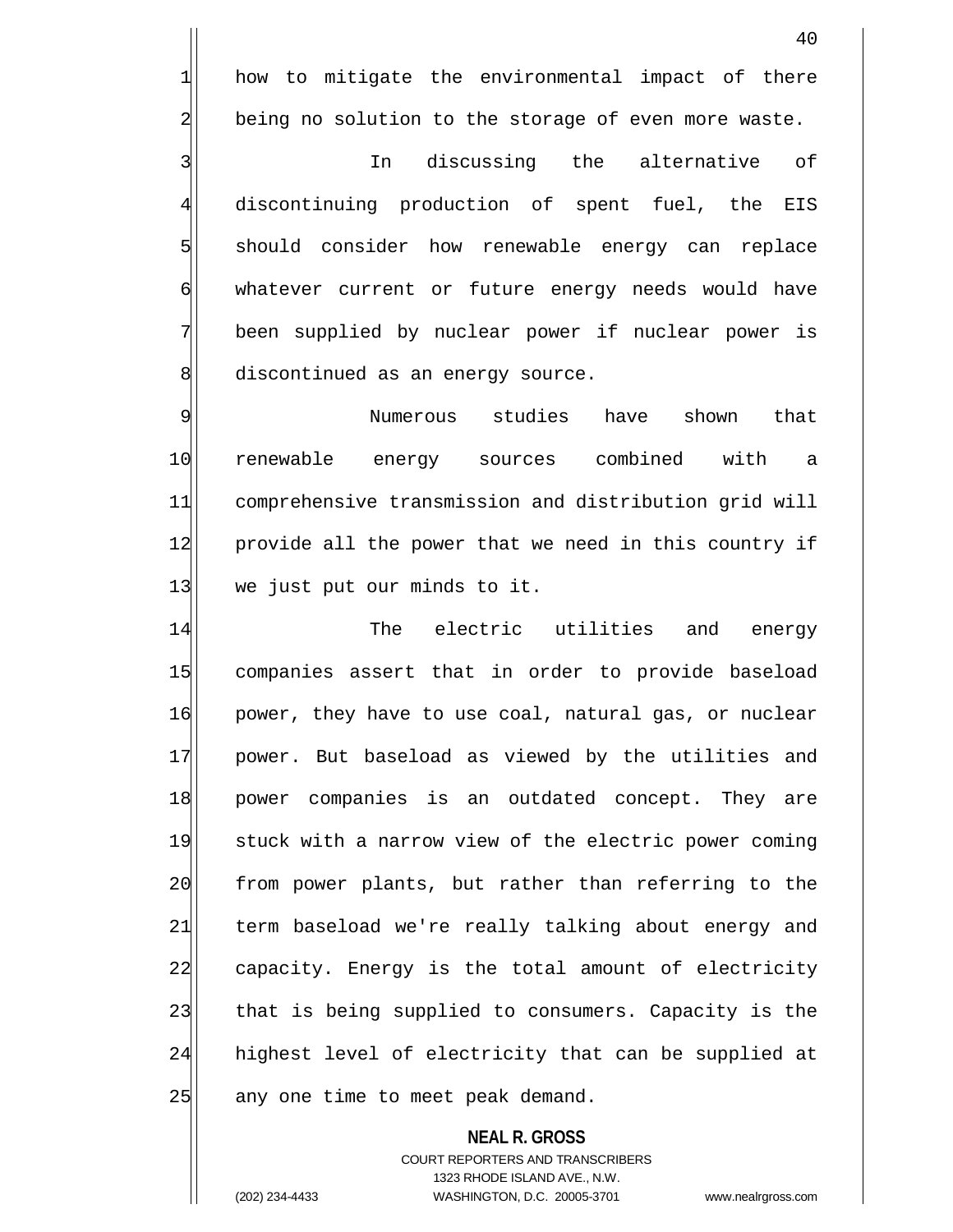1 Renewable energy can meet the energy and 2 capacity demands of this country if we supply a 3 3 | transmission grid that will allow the energy to be  $4\vert$  transferred and consumed when and where it is needed. 5 Those steps are being taken already. Many companies  $6$  and utilities are installing wind and solar, they're 7 | installing transmission lines, and that's ongoing 8 right now sooner than any new nuclear plant could be 9 online and at a much lower cost. 10 So, for all those reasons, we believe

11 that the DGEIS in this case should thoroughly examine 12 the alternative of making no more nuclear waste. And 13 the Sierra Club will be submitting more detailed 14 written comments before the end of the comment 15 period. Thank you.

16 FACILITATOR JUCKETT: Thank you. Next can 17 we go to Terry Pickens.

18 (Applause.)

19 FACILITATOR JUCKETT: Following Terry, 20 we'll go to Lea Foushee and George Crocker.

21 MR. PICKENS: Good evening. My name is 22 Terry Pickens. I'm Xcel Energy's Director of Nuclear 23 Regulatory Policy. Xcel Energy would like to thank 24 the Nuclear Regulatory Commission for holding these 25 public meetings and for the important work it has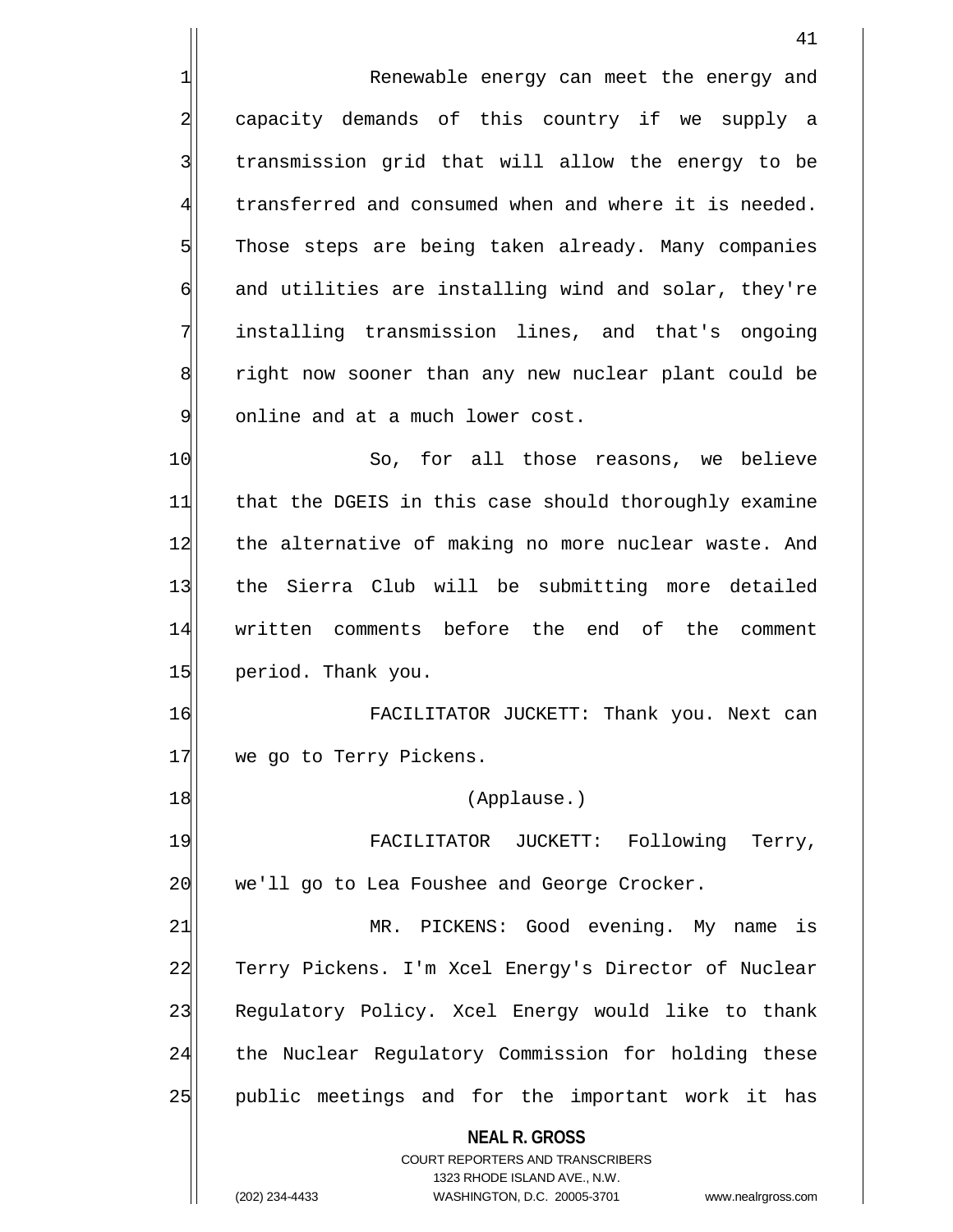$1$  done in the area of Waste Confidence.

2 2 It is important because nuclear energy  $3$  plays a vital role in meeting the nation's and  $4$  Minnesota's energy needs, electricity needs. With the  $5$  diversity of supply providing balance, flexibility, 6 6 6 6 and protection from price volatility, Xcel Energy is 7 among the nation's leaders in delivering affordable, 8 reliable, and clean energy to residents and 9 businesses in Minnesota.

10 **Our Prairie Island and Monticello** 11 Nuclear Plants provide a steady baseload of carbon-12 free energy and play an important role in our ability 13 to meet our customer's needs.

14 In Xcel Energy's Upper Midwest Service 15 Territory which includes customers in Minnesota, 16 Wisconsin, North Dakota, South Dakota, and Michigan, 17 our nuclear generating plants have safely and 18 reliably produced clean energy for our customers for 19 more than 40 years. In 2012, they generated nearly 30 20 percent of the total electric energy used by our 21 customers and produced 60 percent of the carbon-free  $22$  energy that we provide our customers.

23 We believe that the United States must 24 effectively, efficiently, and safely manage the 25 byproducts associated with the use of nuclear energy,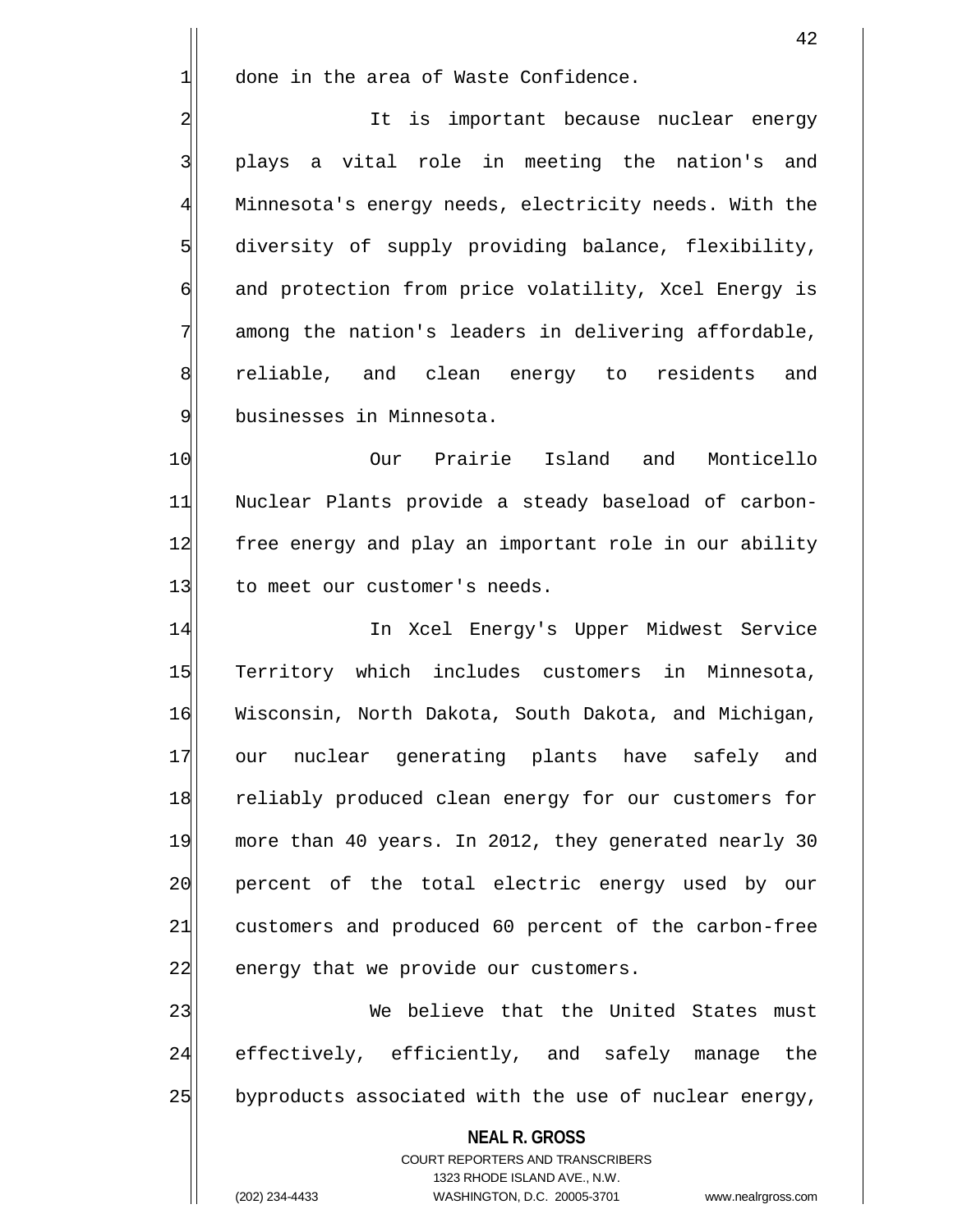$1$  and the Federal action is long overdue.

2 2 The Federal government is required by 3 contract and law to remove used fuel from our plant 4 sites in Minnesota, and we are committed to working 5 | with the Prairie Island Indian Community, the cities  $6$  of Red Wing and Monticello, the counties of Goodhue, 7 Sherburne, and Wright, and our State and Federal 8 8 legislators and regulators to see that this is  $9$  accomplished.

10 Having confidence that the Federal 11 government will live up to its commitment to safely 12 manage and dispose of used nuclear fuel generated at 13 commercial nuclear power plants is essential to our 14 energy security.

15 The NRC correctly concluded that it is 16 feasible to have a mined geologic repository 17 available within 60 years after the licensed 18 operating life of a nuclear power plant. There are no 19 technical obstacles to achieving this, nor are there 20 any financial obstacles. Xcel Energy's customers have 21 paid more than \$400 million into the Nuclear Waste 22 Fund, and along with payments from customers of other 23 U.S. nuclear power plants, have accrued a balance in 24 the Nuclear Waste Fund of more than \$26 billion.

25 and 25 There is strong international scientific

**NEAL R. GROSS** COURT REPORTERS AND TRANSCRIBERS 1323 RHODE ISLAND AVE., N.W. (202) 234-4433 WASHINGTON, D.C. 20005-3701 www.nealrgross.com

43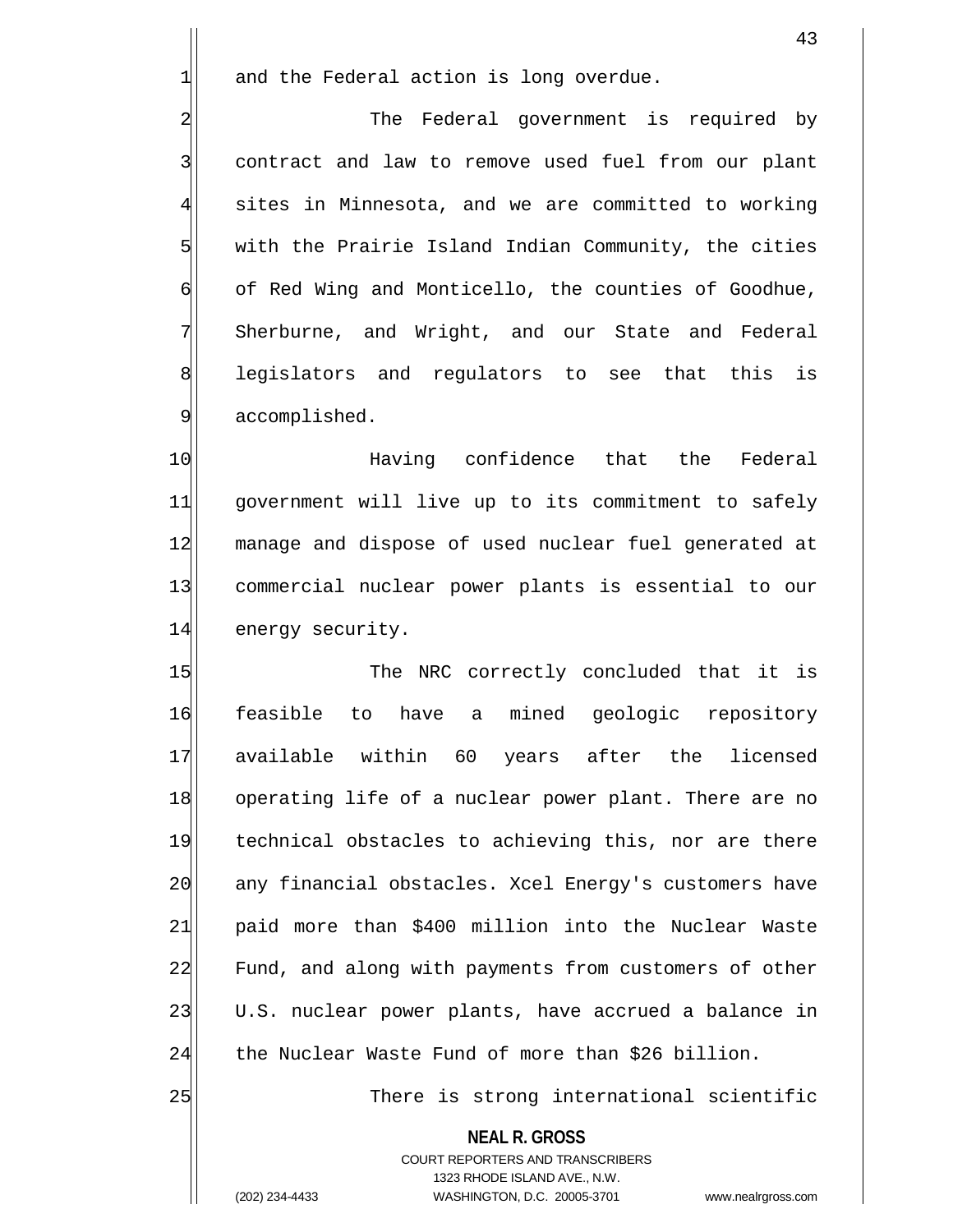$1$  consensus that geologic disposal is the best solution 2 to permanently isolate used nuclear fuel from the 3 | public and the environment. Studies by the National 4 Academy of Sciences and the International Atomic 5 | Energy Agency have confirmed this conclusion.

6 6 Sweden and Finland are developing 7 geologic disposal facilities, and are expected to 8 begin disposal of their used fuel by the early 2020s. 9 France has selected and characterized a geologic 10 region and is working to identify a site. Belgium, 11 China, and the United Kingdom plan to start geologic 12 disposal by 2050. The United States made significant 13 progress towards geologic disposal. The Department of 14 Energy documented its safety case in a license 15 application and Final Environmental Impact Statement 16 Submitted to the Nuclear Regulatory Commission in 17 2008.

18 From 2008 to 2010, the NRC conducted an 19 exhaustive review of these documents and sent the 20 Department of Energy more than 600 detailed 21 Scientific and technical questions. DOE answered all 22 these questions to the NRC's satisfaction, and the 23 NRC was preparing its safety evaluation report when  $24$  the process was stopped in 2010.

25 President Obama then appointed a Blue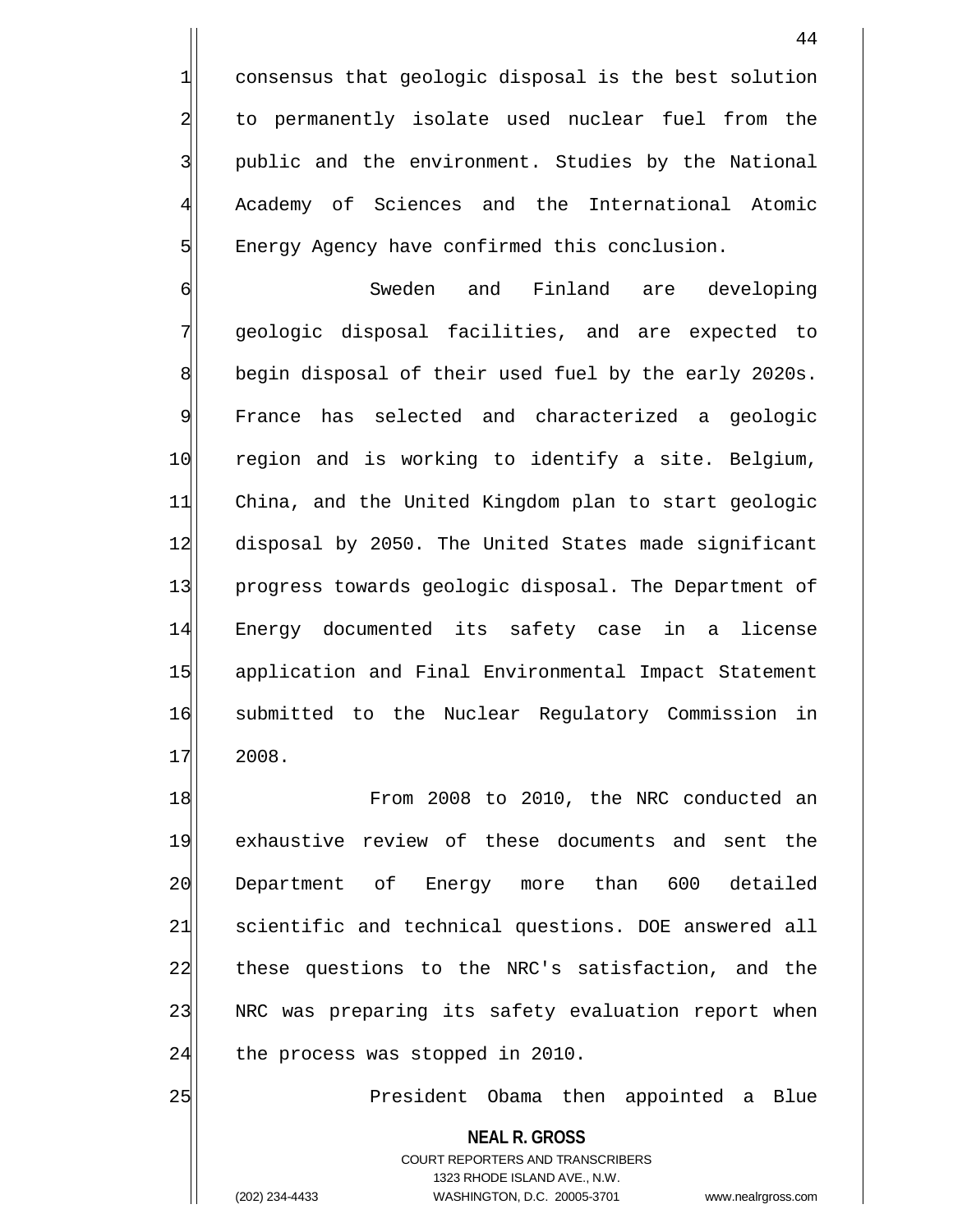1 Ribbon Commission to examine nuclear waste management 2 issues. The BERC concluded that a deep geologic 3 3 repository is the scientifically preferred approach, 4 and it recommended finding two or three alternative 5 sites using a consent-based process. Legislation is 6 6 pending in the United States Senate to begin the  $7$  process of selecting alternative sites.

8 8 Recently, the U.S. Court of Appeals 9 ordered the NRC to resume the Yucca Mountain 10 licensing process which will further inform our 11 efforts towards geologic disposal. Even if 12 development of the Yucca Mountain repository is not 13 resumed, the NRC has directed its staff to complete 14 the work on the safety evaluation report on the 15 Department of Energy's construction authorization 16 application for the proposed Yucca Mountain 17 Repository.

18 The United States was the first country 19 to develop commercial nuclear power plants. We have 20 a the largest nuclear program in the world, 100 21 reactors with five more under construction. Having 22 once been a leader in this technology, we're at risk 23 of losing our competitive edge and our nation's 24 credibility on commercial nuclear power issues. We 25 have the technology to safely develop a geologic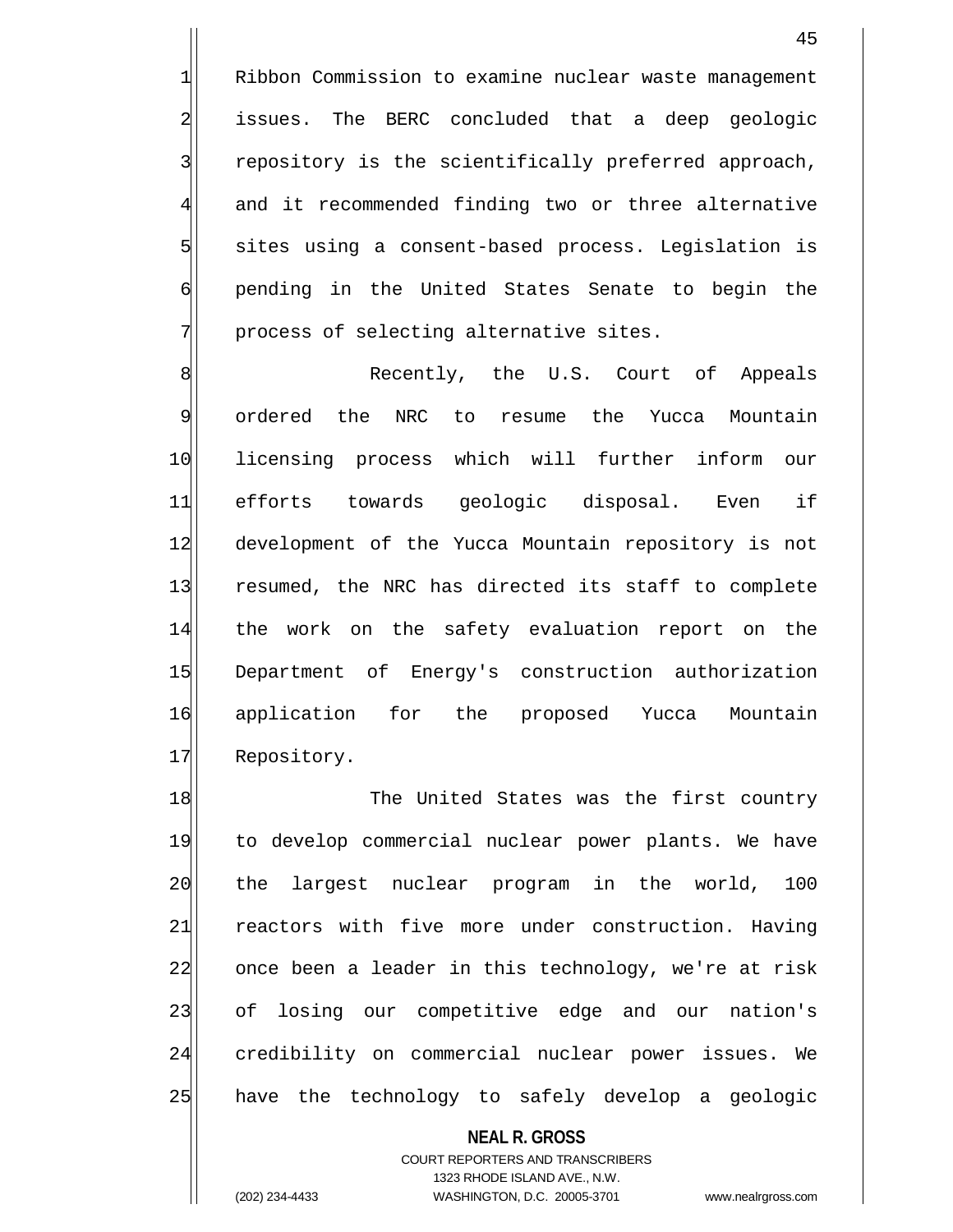1 repository for used nuclear fuel and we have the 2 money to do so. The only thing blocking the United 3 States from building a geologic repository is the 4 political will to move ahead.

5 SM 5 The analysis contained in the Draft 6 Waste Confidence Generic Environmental Impact 7 Statement supports what nuclear experts have long 8 contended, used nuclear fuel is, and can continue to 9 be, stored on site at commercial nuclear power plants 10 in a safe, environmentally sound manner for a long 11 | time. However, just because it can be done does not 12 mean that it should be done. A schedule needs to be 13 established and then adhered to leading to the 14 removal of used nuclear fuel from commercial nuclear 15 power plants in a reasonable period of time.

16 Until the Federal government fulfills 17 its obligation to remove the used fuel from our plant 18 sites, we are committed to responsibly operating used 19 fuel storage facilities safely and to ensuring we 20 have adequate funds to decommission our plants, and 21 to safely maintain our storage facilities for as long 22 as used fuel remains at our site. In the meantime, 23 the NRC can, and should, issue its Waste Confidence 24 Rule.

25 FACILITATOR JUCKETT: Thank you. Can we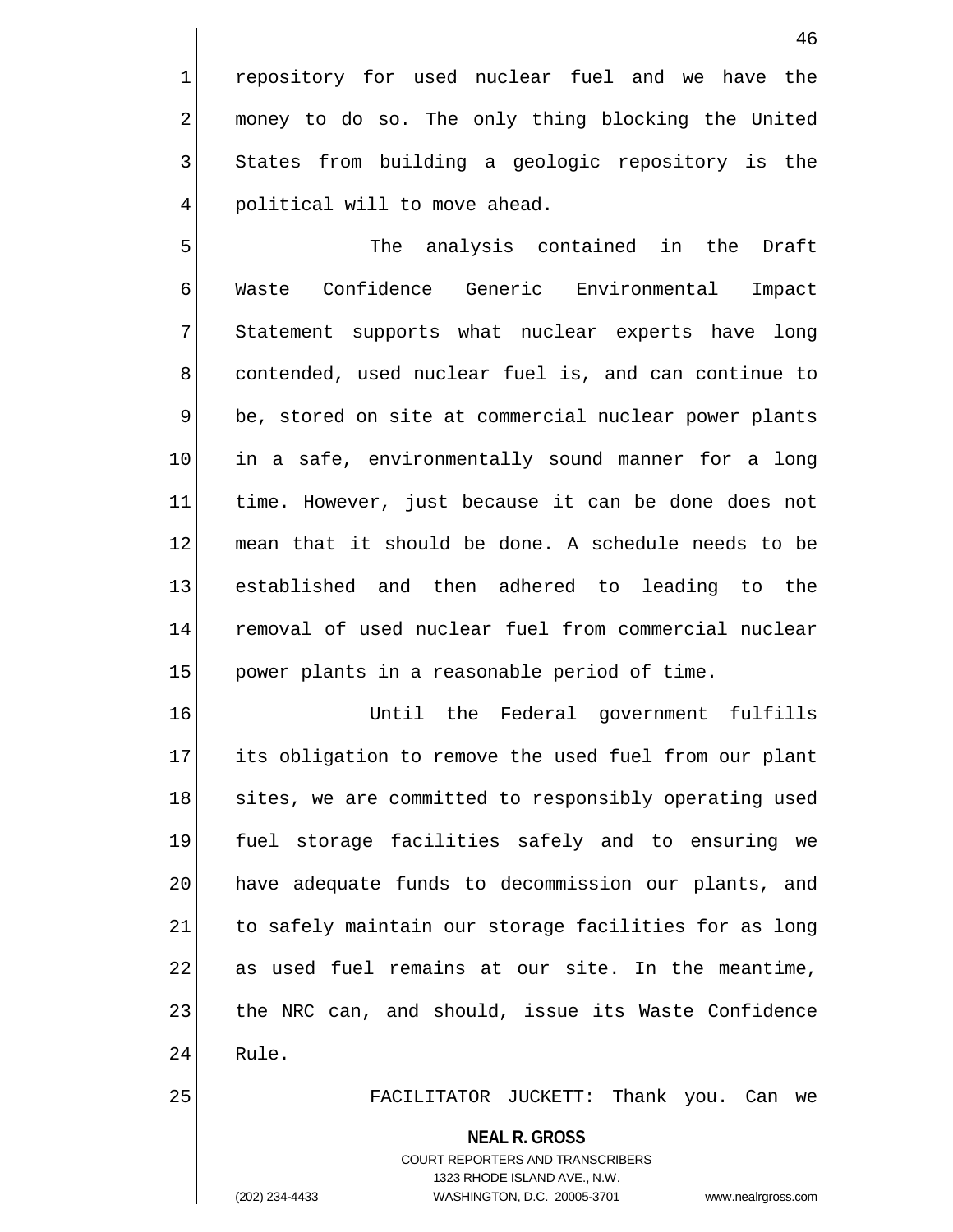$1$  next go to Lea Foushee, followed by George Crocker.

2 MS. FOUSHEE: That's the nuclear waste 3 confidence. I'm Lea Foushee. I'm the Environmental 4 Justice Director for the North American Water Office.

5 I think that cost should not be the 6 measure. When you look at site-specific detail that 7 | should be required for every facility across this 8 country… cost. We're always worried about the money,  $9$  but do we ever really think about the children; the 10 animals; the plants; the birds; the water, sacred 11 water without which we cannot live. If we poison the 12 water at the head of the Mississippi River with our 13 nuclear insanity we will, in fact, poison this 14 continent. We will poison the continent.

15 And I have no confidence whatsoever that 16 the Nuclear Regulatory Commission or Xcel Energy, or 17 any of the other multiple nuclear industries in the 18 corporate reich have any concern for the sacred water 19 because they dump their poison in it on a routine 20 basis every single day, every single day.

21 and we know what to do with the waste, 22 we do it all the time. We kill people with it, our 23 adversaries, our enemies. We put it in their bodies 24 and we watch them die. And then we track them all 25 over the world after we've killed them with it, so we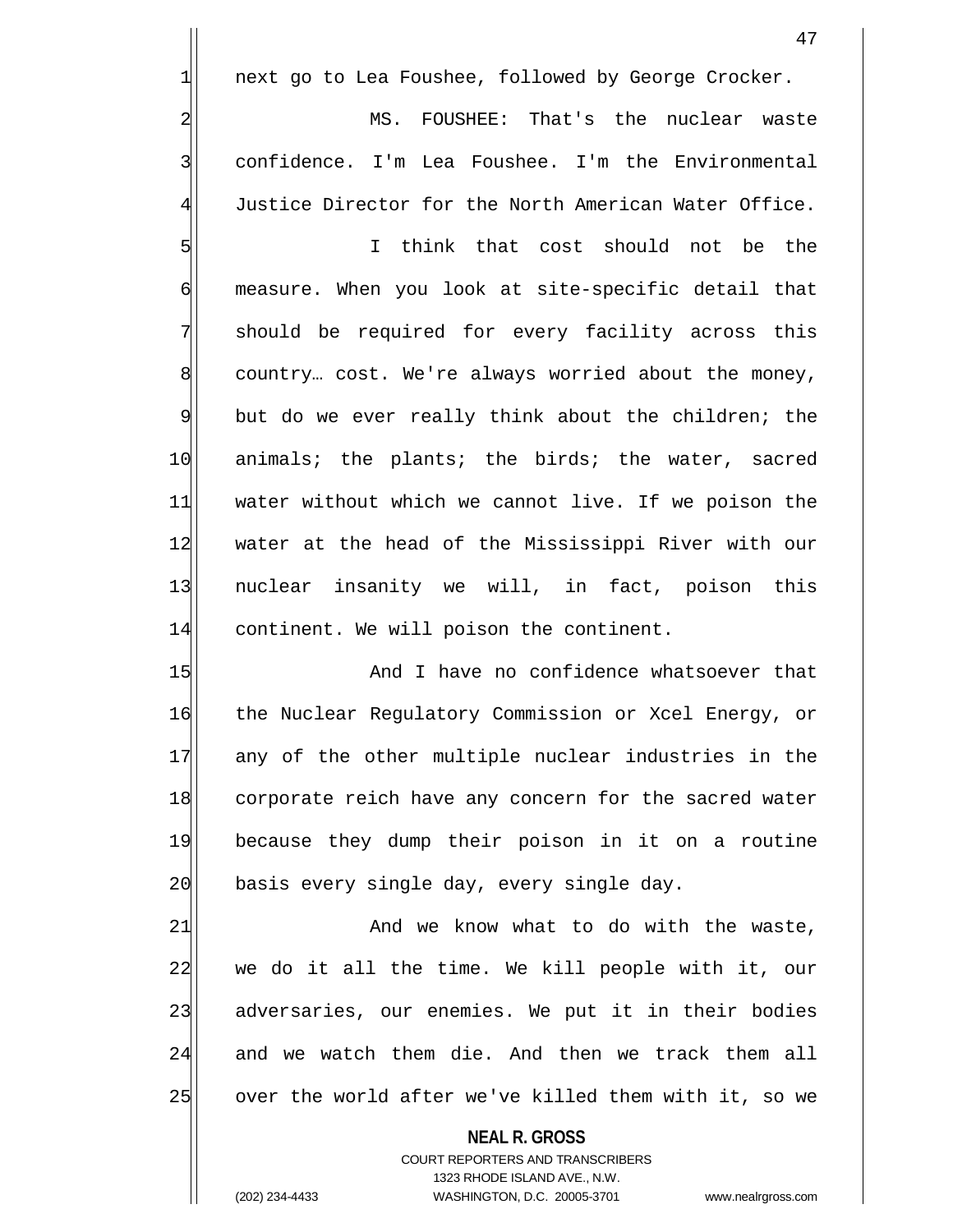$1$  know what to do with nuclear waste. We do it very 2 nicely.

3 | Now, to say that none of these impacts 4 are anything but small in all of the work in this 5 Generic Environmental Impact Draft, it's not  $6$  credible, it's not credible. On the one hand you say 7 it needs to be put into a deep geologic repository 8 for 10,000 years or more, and then you say the impact 9 is small. Somebody's lying. Somebody's lying, and 10 it's not the children, and it's not the water, and 11 it's not all the living things. I think it's the 12 Nuclear Regulatory Commission, and I think it's the 13 | nuclear industry. Thank you for your time.

14 FACILITATOR JUCKETT: Thank you. Next can 15 we go to George Crocker. And after George, we'll go 16 to Kris Cummings.

17 MR. CROCKER: My name is George Crocker. 18 I'm the Executive Director of the North American 19 Water Office, and I think I'd like to start by 20 thanking Mr. Johnson and the Prairie Island community 21 for all that they've done for all of us to represent  $22$  the interests that we all share, and some of us have 23 maybe let others of us carry a little more weight 24 towards those interests than perhaps we should. So, 25 thank you, Mr. Johnson, thank you, counsel, for the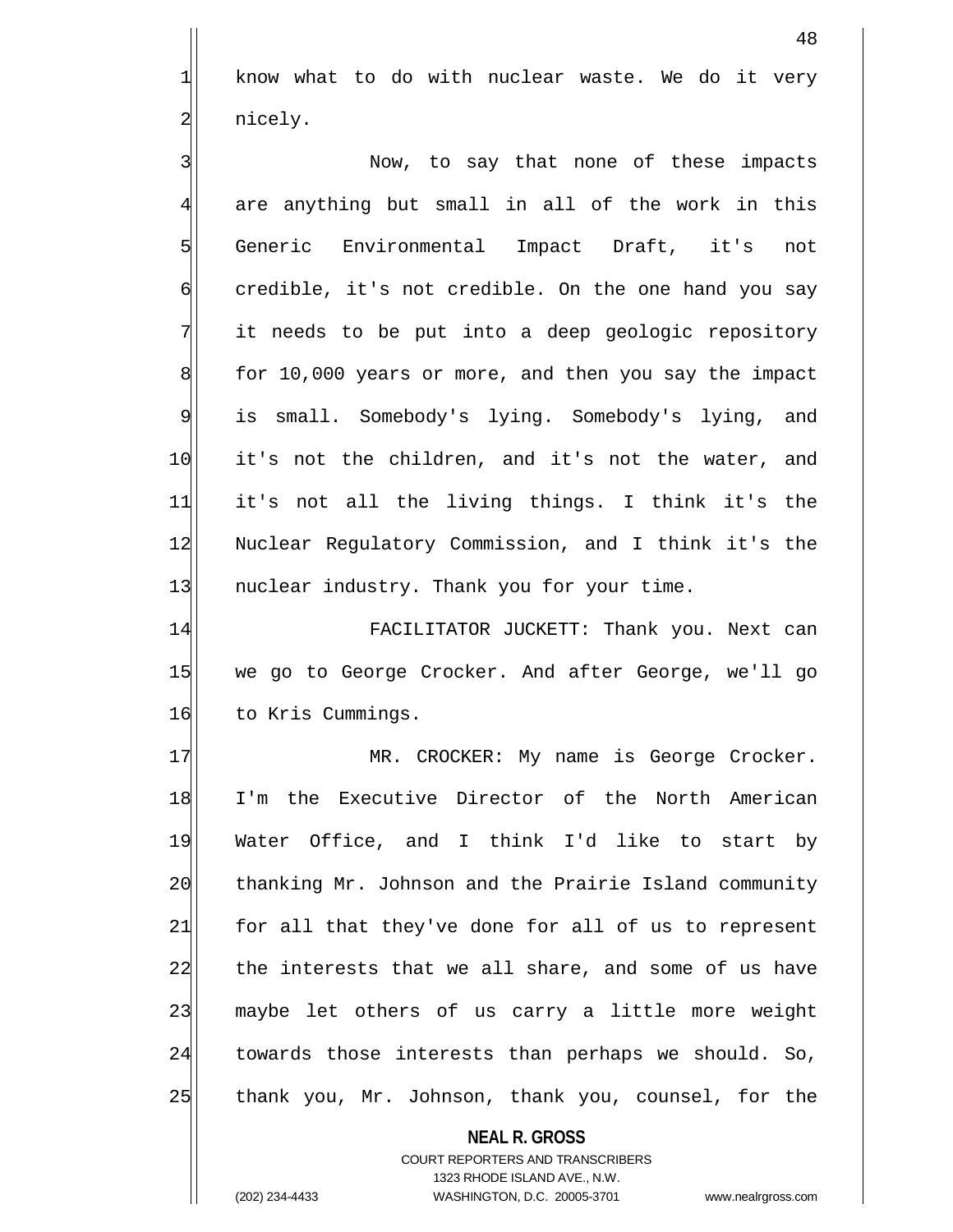1 work that you've done, and we look forward to more of  $2$  that good work in the future.

### 3<sup>|</sup> (Applause.)

4 MR. CROCKER: I'm having a hard time  $5$  trying to sort out where the farce stops and reality 6 begins. And recognizing my quandary with that 7 question, it's hard for me to focus on the set of 8 assumptions that we find in the Executive Summary.

9 Mow, these things have been mentioned 10 before today, and I'm grateful to be in a situation 11 where I'm not the first one bringing them up. But 12 institutional controls, we have a definition of what 13 that means provided for the record this evening from  $14$  the City of Red Wing, what that means.

15 What it means at just a very superficial 16 level, where's the money? Considering the rate at 17 which we are eroding the ecological foundation of 18 this society, not just with the reactors but with 19 central station energy, in general, in 100 years, in 20 50 years, in 200 years, by what right do we claim  $21$  there will be a United States of America? By what 22 right?

23 As seal levels rise, food sources 24 diminish because we Fukushima-ed them, there's no 25 | more food in the Pacific. And as that circulates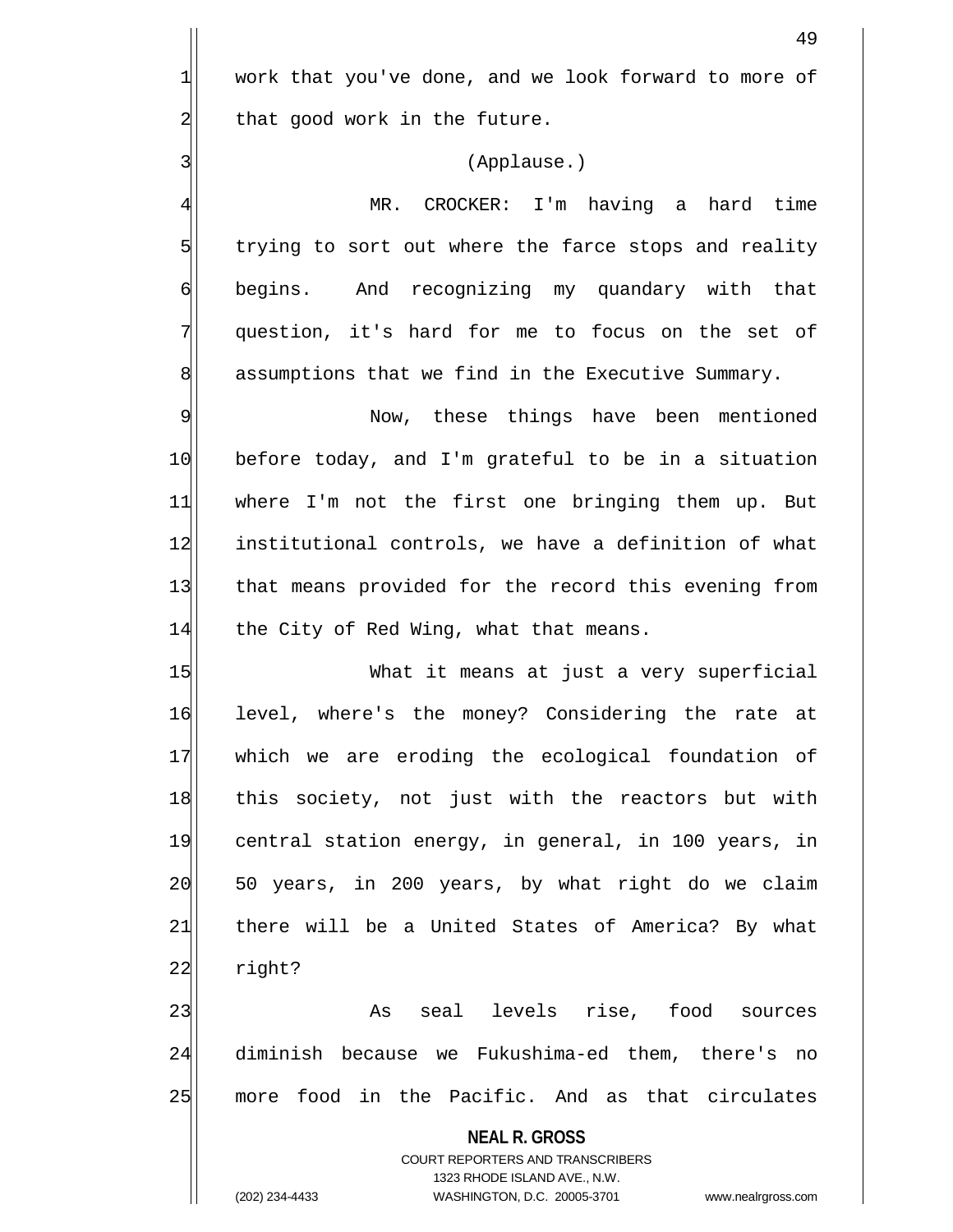1 through the globe, what happens when there's less and  $2$  less food because of climate chaos and irradiation? 3 And what happens when there's less and less space for  $4$  the people to live because the sea levels are rising,  $5$  and we have the chaos in society degenerating. 6 Institutional controls, and that's an assumption that 7 you guys need to go forward with this. I think you 8 8 8 need to reconsider your institutional control 9 assumption.

10 Dry transfer systems. I remember talking 11 about dry transfer systems during the Prairie Island  $12$  nuclear waste fight in `94, in `88, in `90, 13 throughout that whole time, first in administrative 14 proceedings, then in the courts, then in the 15 legislature. We talked about it, because that was 16 clear at the time that the waste could not remain in  $17$  the casks -- that something would have to happen with 18 the waste in the casks. It would have to be 19 transferred. How do you do that? Well, at the time  $20$  they called it a dry box, and it cost about \$100  $21$  million a copy, as I recall.

22| Well, maybe we've figured out how to 23 mass produce those gadgets and maybe they won't cost 24 so much, but we've also done a really remarkable job 25 of diversifying the fuel that these reactors are

> **NEAL R. GROSS** COURT REPORTERS AND TRANSCRIBERS 1323 RHODE ISLAND AVE., N.W. (202) 234-4433 WASHINGTON, D.C. 20005-3701 www.nealrgross.com

50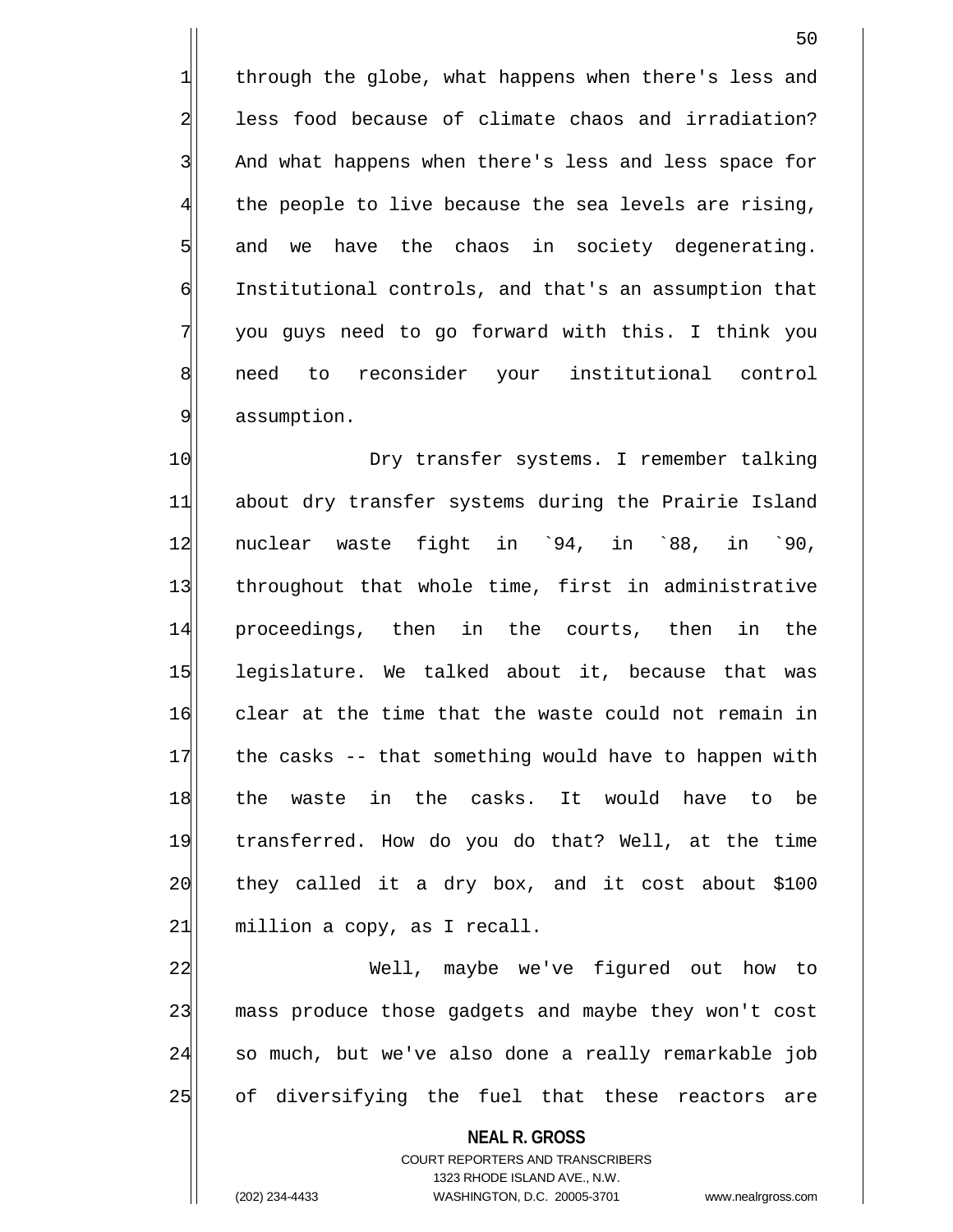1 burning. And when you have the higher burnup rates 2 and the mixed oxides in the reactor fuel, and all the 3 3 other stresses that happen uniquely cask by cask to  $4$  say nothing about site by site, and then you assume  $5$  that you're going to be actually able to transfer  $6$  this waste. What happens if it disintegrates? What 7 happens if one-half of 1 percent of the fuel 8 assemblies at the end of 100 years, or at the end of  $9$  150 years, or 200 years, or 20 years, whenever we get 10 to the repository, if we ever get there, what happens 11 | if one-half of 1 percent of those fuel assemblies 12 disintegrates? What happens to your assumption then? 13 How do you manage that? What does it cost to do so? 14 None of that's in here. There's no mention of it. We 15 just assume we're going to do it. That's 16 preposterous.

17 I I think trying as hard as I can to be 18 constructive to the attempt to protect society from 19 the destruction associated with irresponsible or 20 mismanaged irradiated fuel, in my attempt to be as 21 respectful as I can to this process you're going 22 through to try and make a rule to deal with the utter 23 absurdity; well, I would encourage you to recognize  $24$  that generic is out of the question. There is no 25 generic here. There is no generic.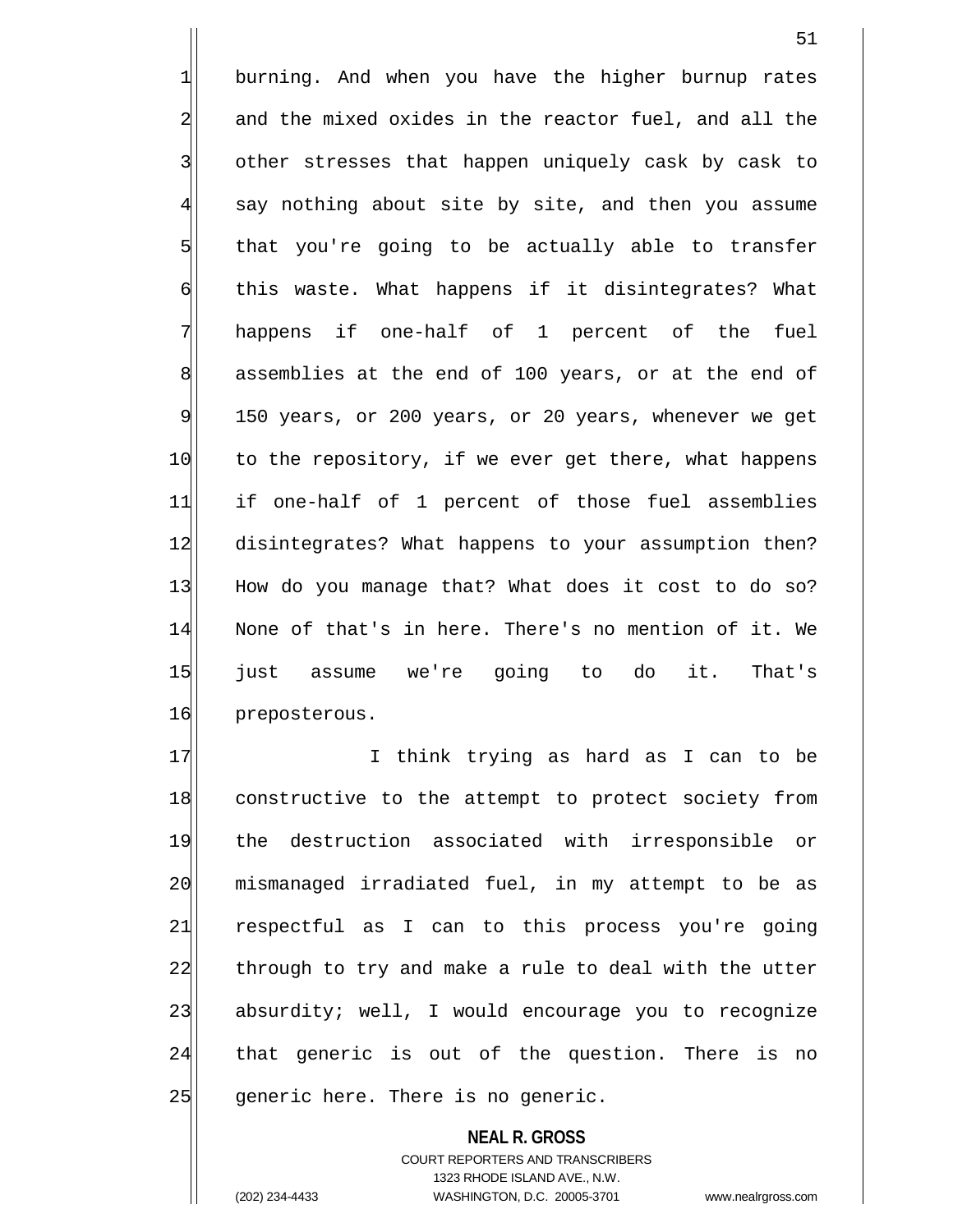|                | 52                                                                                                  |
|----------------|-----------------------------------------------------------------------------------------------------|
| 1              | (Applause.)                                                                                         |
| $\overline{2}$ | MR. CROCKER: Every one of these sites,                                                              |
| 3              | every one of these casks, every one of the fuel                                                     |
| $\overline{4}$ | assemblies in the casks, every single fuel rod in                                                   |
| 5              | every single assembly is unique with a unique set of                                                |
| 6              | stressors that have been acting on it over whatever                                                 |
| 7              | period of time you care to assume. And<br>those                                                     |
| 8              | stressors on every rod, in every cask will cause                                                    |
| 9              | every rod in every cask potentially to act                                                          |
| 10             | differently than the others. And you need to account                                                |
| 11             | for that, or your rule is bullshit.                                                                 |
| 12             | FACILITATOR JUCKETT: Okay, thank you.                                                               |
| 13             | (Applause.)                                                                                         |
| 14             | FACILITATOR JUCKETT: And can we next go                                                             |
| 15             | to Kris Cummings. And following Kris, we'll go to                                                   |
| 16             | John LaForge.                                                                                       |
| 17             | MR. CUMMINGS: Thank you very much. First                                                            |
| 18             | off, I'd like to thank the NRC for providing the                                                    |
| 19             | opportunity for the public to comment during this                                                   |
| 20             | process. My name is Kristopher Cummings. I'm a Senior                                               |
| 21             | Project Manager with the Nuclear Energy Institute in                                                |
| 22             | the Used Fuel Program. My educational background                                                    |
| 23             | includes a Bachelor's degree in physics<br>and                                                      |
| 24             | mathematics from the University of Washington, and a                                                |
| 25             | Master's in nuclear engineering from the University                                                 |
|                | <b>NEAL R. GROSS</b>                                                                                |
|                | COURT REPORTERS AND TRANSCRIBERS                                                                    |
|                | 1323 RHODE ISLAND AVE., N.W.<br>(202) 234-4433<br>WASHINGTON, D.C. 20005-3701<br>www.nealrgross.com |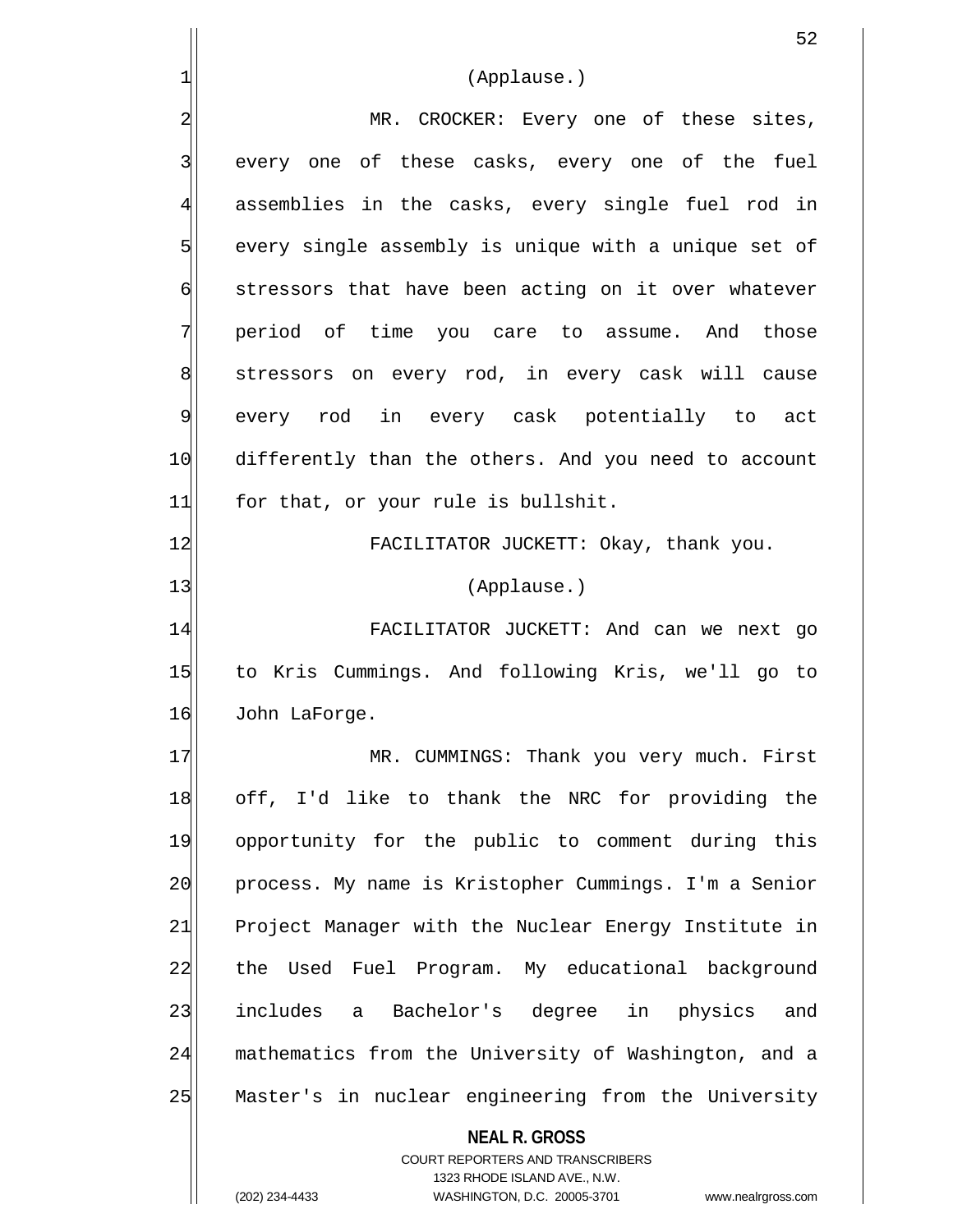1 of Wisconsin.

2 My technical expertise is specifically 3 in used fuel management and criticality, 4 radiological, and shielding analysis associated with 5 storage and transportation casks. During my 15-year  $6$  career, I spent 10 years with one of the cask vendors 7 and recently four years with the fuel manufacturer, 8 | Westinghouse.

9 Solution of the design of fuel assemblies and 10 storage casks have undergone significant developments 11 over the 15 years of my career with a primary goal to 12 improve the safety and security of managing used 13 nuclear fuel. First has been a transition from 14 bolted cask designs to welded canister-based systems. 15 These welded canisters are tested with liquid 16 penetrant exams, radiography, and ultrasonic 17 hydrostatic and helium leakage tests. These designs 18 are now implemented in over 1,600 of the 19 approximately 1,900 loaded storage systems.

20 Second, there's been an evolution to 21 larger canister-based systems, larger capacities. 22 Canisters that were originally designed to contain 24 23 PWR assemblies can now hold 37. There's also 40 at 24 the Prairie Island that they can hold. Those that 25 were designed contain 44 BWR assemblies can now hold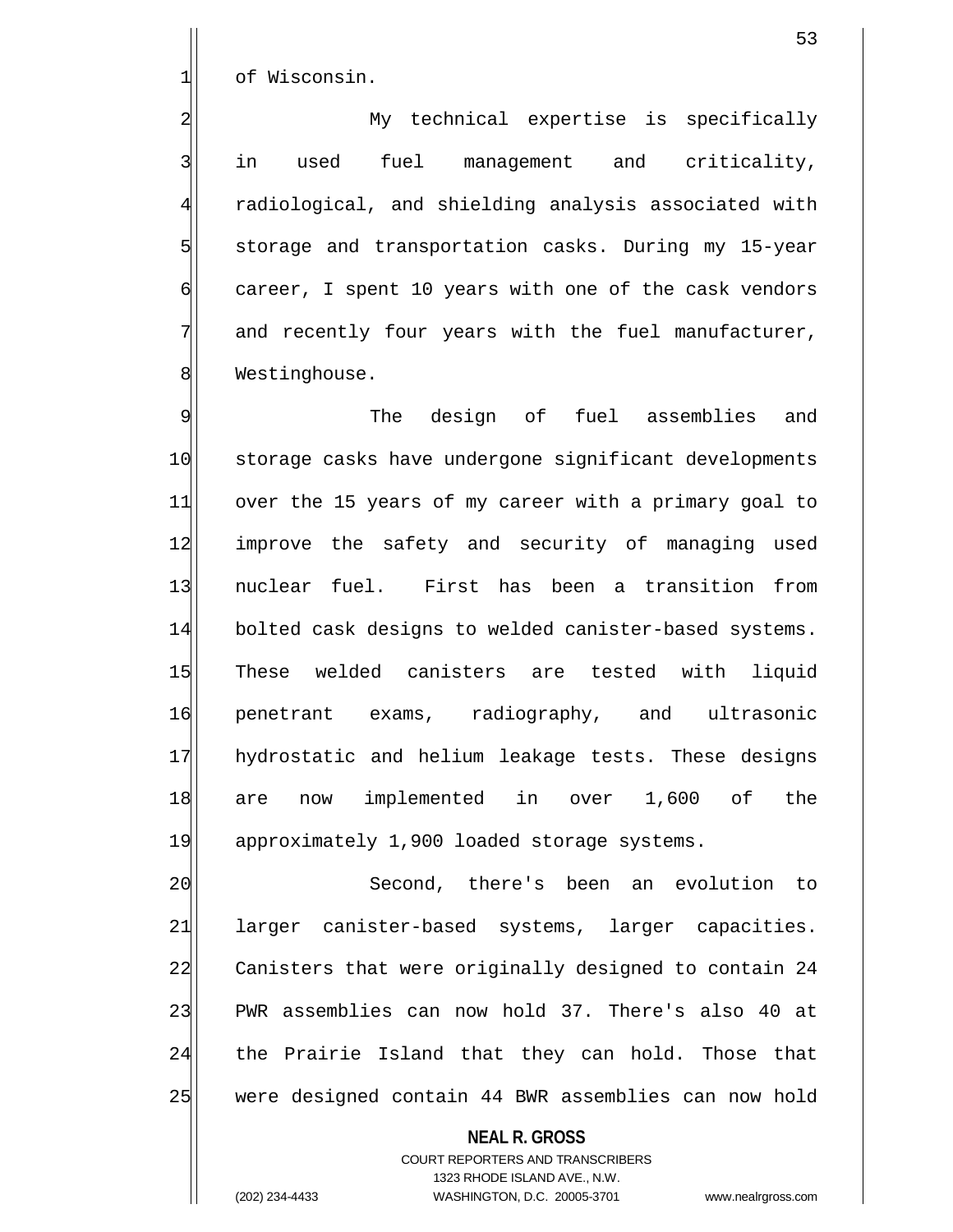$1$  89. Higher capacity casks result in a reduced number 2 of handling operations, reduced dose during loading,  $3$  and eventually a smaller number of shipments.

4 Third, the fuel assembly burnup has 5 steadily increased. Higher burnups allows more energy  $6$  to be extracted from a fuel assembly for the same 7 amount of volume. This leads to a smaller amount of 8 used fuel that needs to be managed.

9 | Shephen Tourth has been the development of more 10 sophisticated cladding materials that can perform 11 under longer exposure times with less susceptibility 12 to cladding breaches. Over the past 20 years, the 13 | number of fuel assemblies with leaking rods has been 14 reduced dramatically. The industry now maintains a 15 small fraction of a percent of fuel rods that 16 developed leaks in the reactor.

17 There's been much discussion of the 18 challenges associated with high-burnup fuel during 19 this comment period. NEI has previously provided 20 information on this issue to the NRC which can be 21|| found in ADAMS under the accession number 22 ML13084A045. This letter identifies areas where the 23 industry and NRC are addressing are addressing this 24 challenge to assure the long-term safety of managing 25 high-burnup fuel.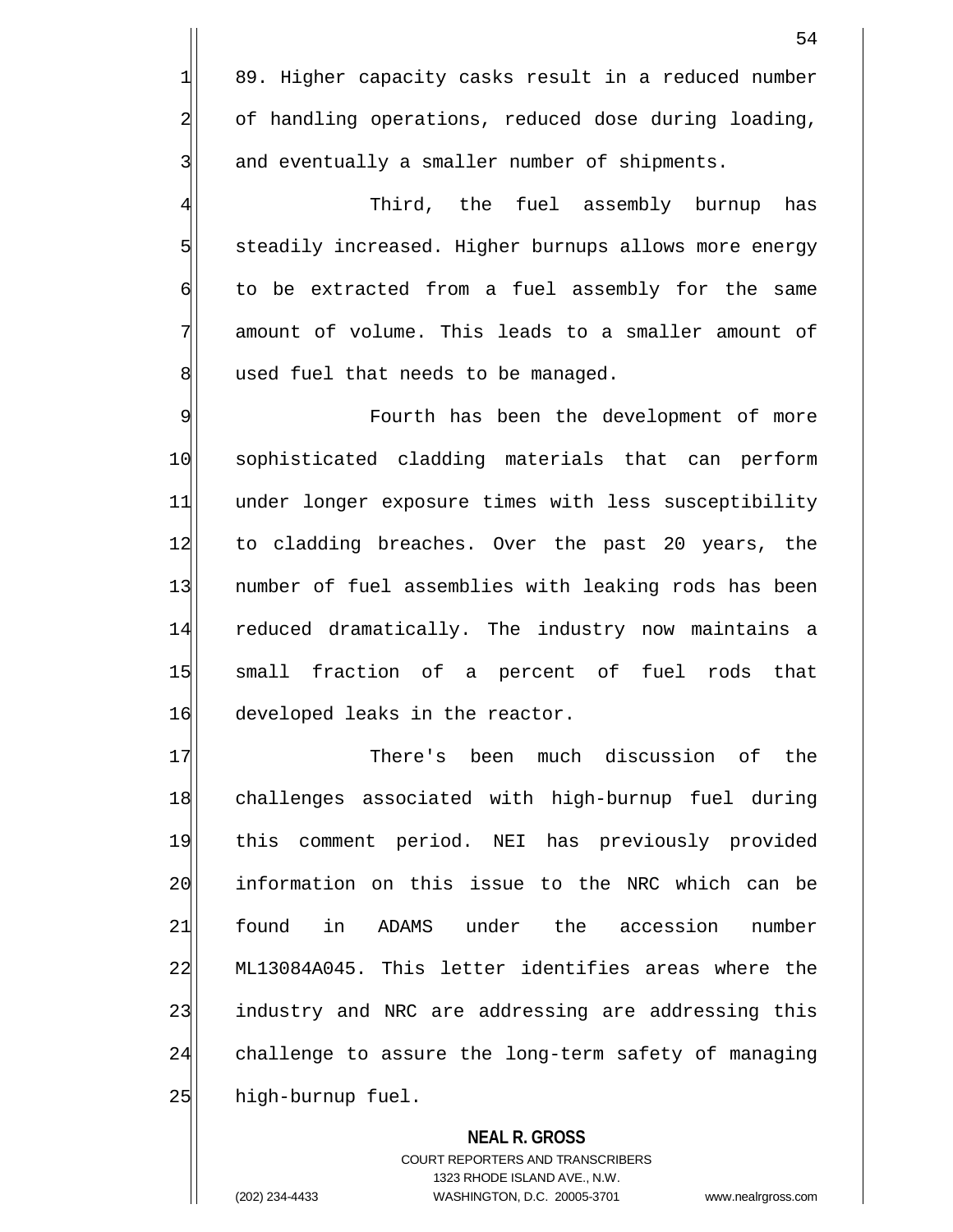55

 $2$  whether the drying process during storage may cause  $3$  cladding to become more brittle. However, these 4 experiments have been performed at conditions that  $5$  are not representative of the majority of used fuel 6 assemblies.

7 The hydrogen content in the hydrogen content in the 8 8 cladding used in these experiments is at or exceeds 9 the NRC established limit. Second, the simulated 10 drying conditions in these experiments are performed 11 at or above the cladding temperature limit of 400 12 degrees Celsius. Finally, all of these experiments 13 have been conducted by pinching the fuel rod. In 14 reality, the loading during transportation would be 15 axial compression or bending of the fuel rod which is 16 less severe.

17 In conclusion, the recent experiments 18 are not -- are highly conservative with respect to 19 the fuel condition and structural loads expected 20 during used fuel management, and are not 21 representative of the majority of the fuel in storage 22 or in the spent fuel pools.

23 Moreover, there are some simple 24 solutions that can be implemented to safely 25 accommodate high-burnup fuel. High-burnup fuel can be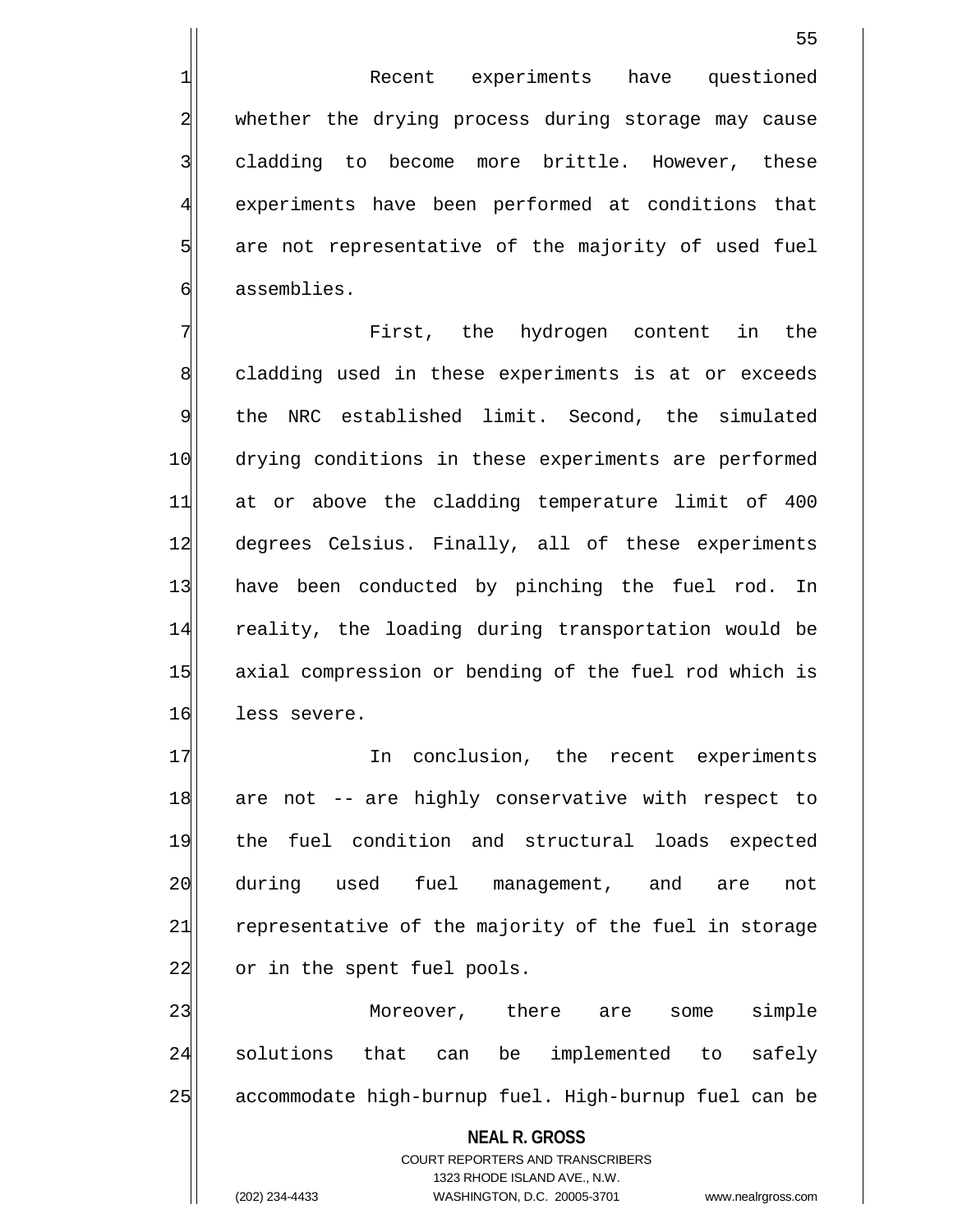$1$  placed in individual cans inside the canister. 2 Alternatively, the allowable cladding temperature 3 during drying can be reduced to prevent embrittlement 4 and hydrate reorientation. Additionally, there needs  $5$  to be a recognition by the NRC that a cask is never 6 6 10 10 aded with a heat load more than about 90 percent of 7 The licensed limit, thereby reducing the cladding 8 | temperature during drying.

9 Metamber 2011 of these conclusions are further 10 **justification why storage and transportation of used** 11 | nuclear fuel continues to be conducted in a safe and 12 reliable manner. Thank you again for the opportunity 13 to make these comments today.

14 FACILITATOR JUCKETT: Thank you. And can 15 we next go to John LaForge. And after John, let's go 16 to John Biersdorf.

17 MR. LaFORGE: Thank you. My name is John 18 LaForge. I'm a co-director of a small non-profit 19 environmental group called NUKEWATCH in Wisconsin 20 where I've worked since 1987 and edited the 21 newsletter since 1992.

22 | It appears that the danger of radiation 23 from nuclear waste depends on your clothing. With 24 NRC's representatives and representatives from 25 and industry in suits and ties, the waste is evidently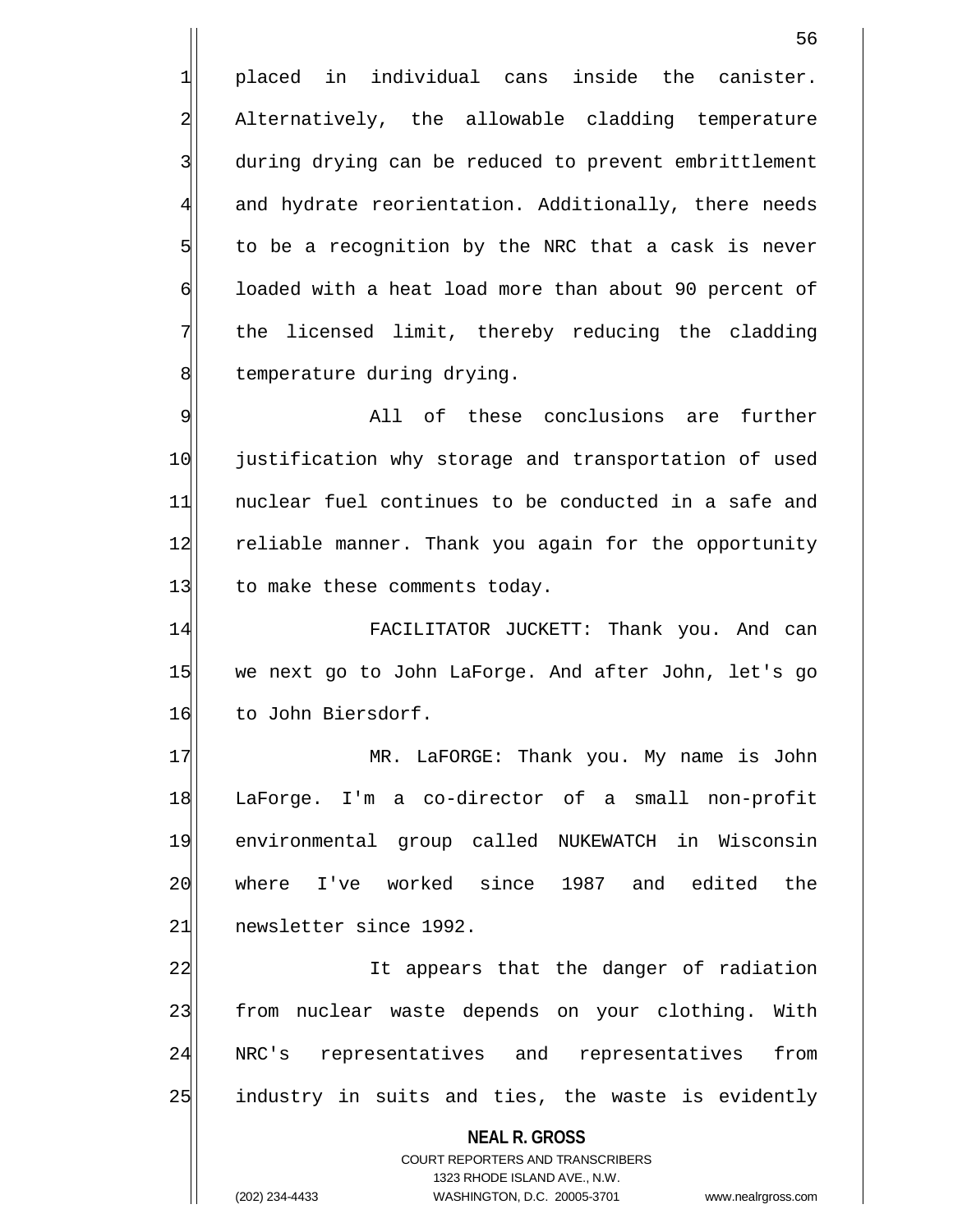1 quite safe, but people in lab coats know even the 2 tiniest exposure is dangerous. Every U.S. agency that 3 monitors radiation says this. The National Council on 4 Radiation Protection says, "Every increment of 5 5 5 5 radiation exposure produces an incremental increase 6 6 in the risk of cancer." The National EPA says, "There 7 is no firm basis for setting a safe level of exposure 8 above background. Based on current scientific 9 evidence, any exposure to radiation can be harmful or 10 can increase the risk of cancer. No radiation 11 exposure is completely risk-free. There is no level 12 below which we can say an exposure poses no risk. 13 Radiation is a carcinogen. It may also cause other 14 adverse health effects, including genetic defects in 15 children of exposed parents, or mental retardation in 16 the children of mothers exposed during pregnancy." 17 The National Academy of Sciences in Bier 18 7 says, "There is a relationship between exposure to 19 ionizing radiation and the development of radiation-

20 induced solid cancers in humans. Current evidence 21 suggests that any exposure to radiation poses some 22 risk; that is, there is no level below which we can 23 say exposure poses no risk."

24 The United States Department of Energy 25 says, "U.S. Government regulations assume that the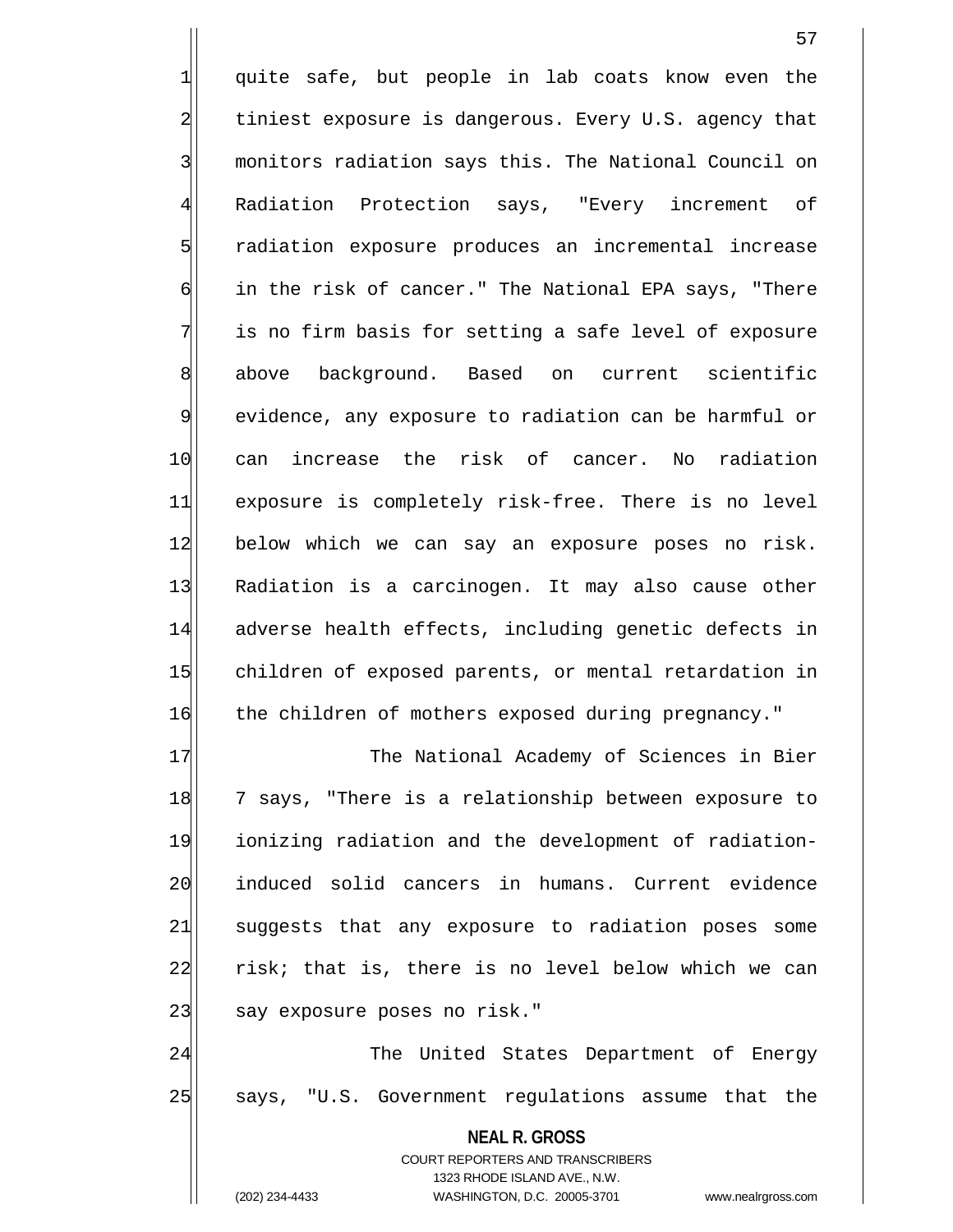1 effects of all radiation exposures are cumulative and 2 should be limited as much as reasonably possible." 3 Even our own Nuclear Regulatory Commission says, "Any 4 amount of radiation may pose some risk for causing  $5$  cancer and hereditary effect, and that the risk is 6 higher for higher radiation exposures. Any increase 7 in dose no matter how small results in an incremental 8 | increase in risk."

9 The Nuclear Regulatory Commission's 10 Waste Confidence principles were struck down by a 11 Federal court, as has been discussed, because there 12 is no foreseeable solution for long-term radioactive 13 waste storage that would meet three necessary 14 requirements; namely, that it be scientifically 15 sound, environmentally responsible, and publicly 16 acceptable. Even the shorter term programs now in 17 place for radioactive waste fail to protect the 18 public, and fail to offer the requisite confidence 19 that would justify continued generation of reactor 20 waste.

21 | Nothing in the NRC's draft NUREG-2157 22|| changes these facts. Rather than managing a 23 thoughtful reexamination of the NRC's radioactive 24 waste policies and priorities which would have taken 25 considerable time and effort, the NRC chose to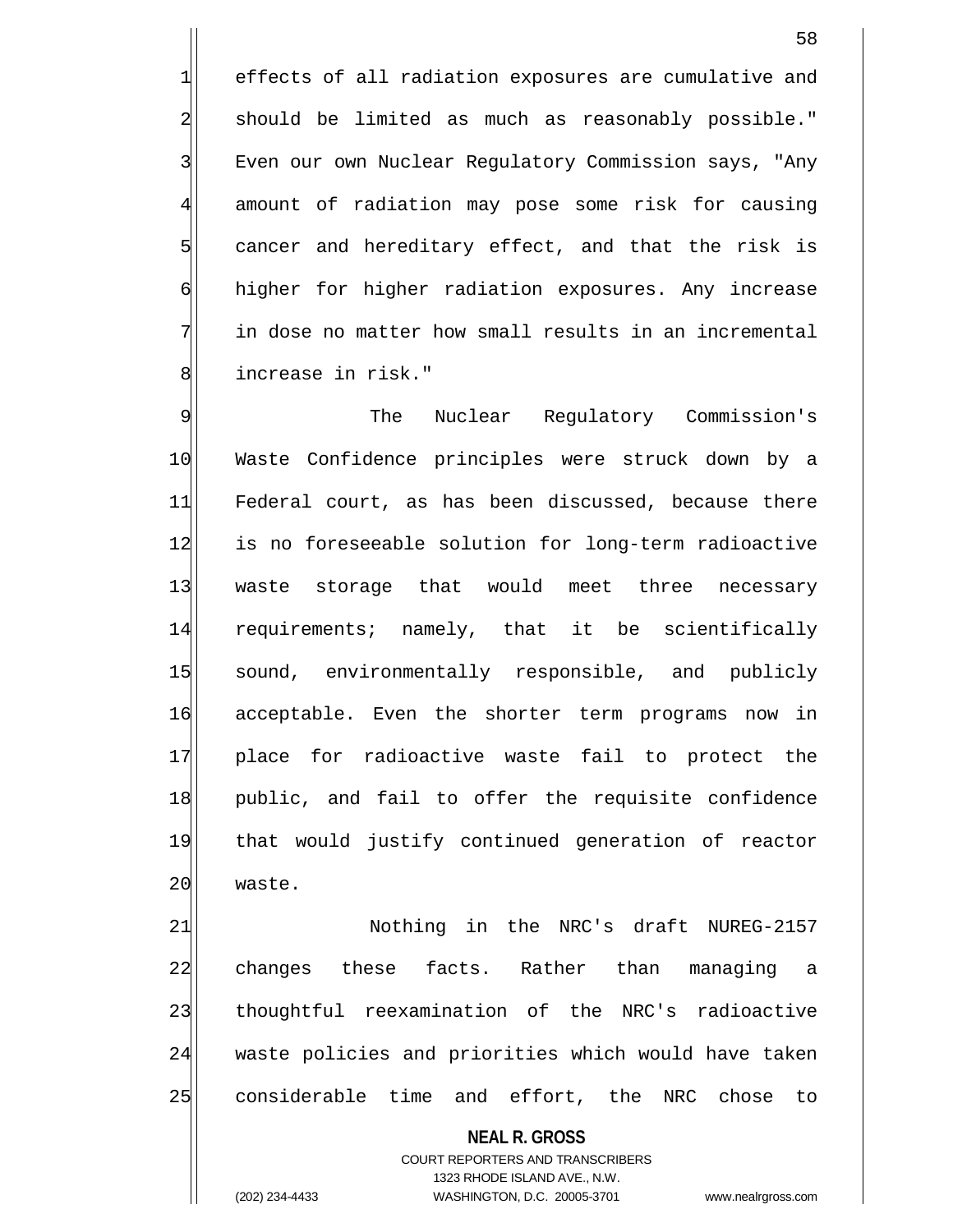1 hurriedly slap together a document whose only purpose 2 is to provide a paper rationale for lifting the 3 agency's moratorium on reactor licensing and renewal  $4$  procedures.

5 | S| The NRC is surely the only regulatory  $6$  body in the world that would argue that indefinite 7 and essentially permanent storage of highly 8 8 radioactive waste in cooling pools and dry casks 9 creates confidence that this waste will never 10 threaten the public and the environment with 11 radiological disasters. Neither dry casks, nor 12 cooling pools are designed for permanent high-level 13 radioactive waste storage. Rather than insist on a 14 robust waste management system designed to handle 15 conceivable accidents, whether through equipment 16 failure, natural disasters, operator error, or other 17 causes that could release radioactive materials to 18 the environment, the NRC's draft document ultimately 19 relies on the low probability of an accident to 20 | justify its position that reactor licensing and 21 relicensing should resume.

22 Low probability is not a substitute for 23 protection. As we all have learned from the 24 disastrous spread of radioactive materials from 25 reactor disasters at Windscale in England in 1957,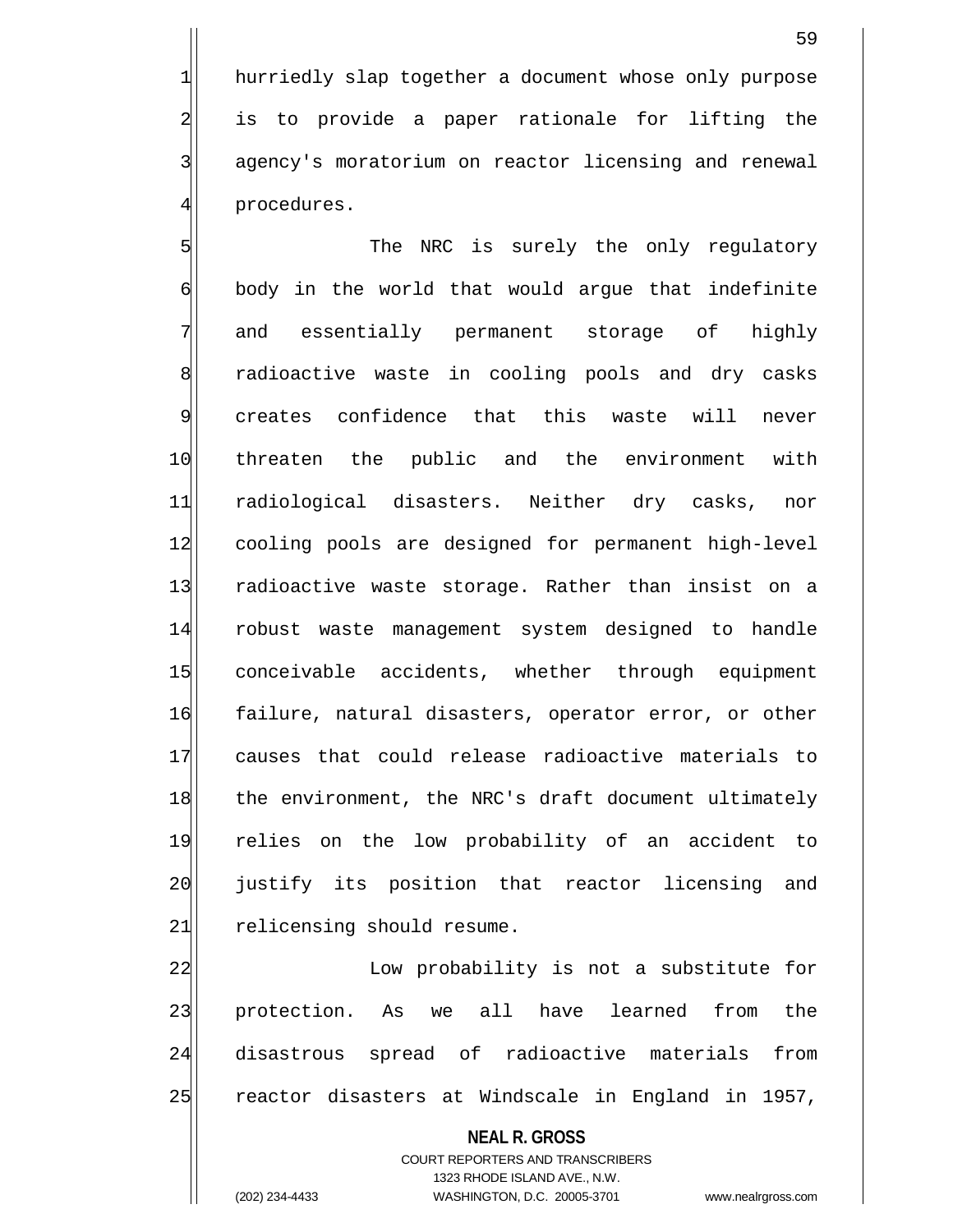1 Three Mile Island, Pennsylvania and Church Rock, New 2 Mexico both in 1979, Russia's Chernobyl in 1986, and 3 3 its 1993 waste explosion in Tomsk, and the unending  $4$  radiation geyser catastrophe in Fukushima today.

5 | Solution Ending the generation of radioactive  $6$  waste is the essential first step that we can take to 7 reduce the risks of its storage. The Nuclear 8 Requlatory Commission should revise its Waste 9 Confidence document to insure the speediest possible 10 end to waste production, a phase-out of nuclear 11 reactor operations.

12 12 In the interim, NRC must mandate the 13 immediate movement of high-level waste that has been 14 sufficiently cooled out of the fuel pools to dry 15 storage containers, and those should be hardened 16 onsite to improve safety and security. Thank you.

17 | FACILITATOR JUCKETT: Thank you. Can we 18 next go to John Biersdorf.

19 (Applause.)

20 FACILITATOR JUCKETT: And following John, 21 let's go to Alan Muller.

22 MR. BIERSDORF: Good evening. My name is 23 John Biersdorf, and I would like to start by thanking 24 the Commission for the opportunity to offer my 25 comments here tonight.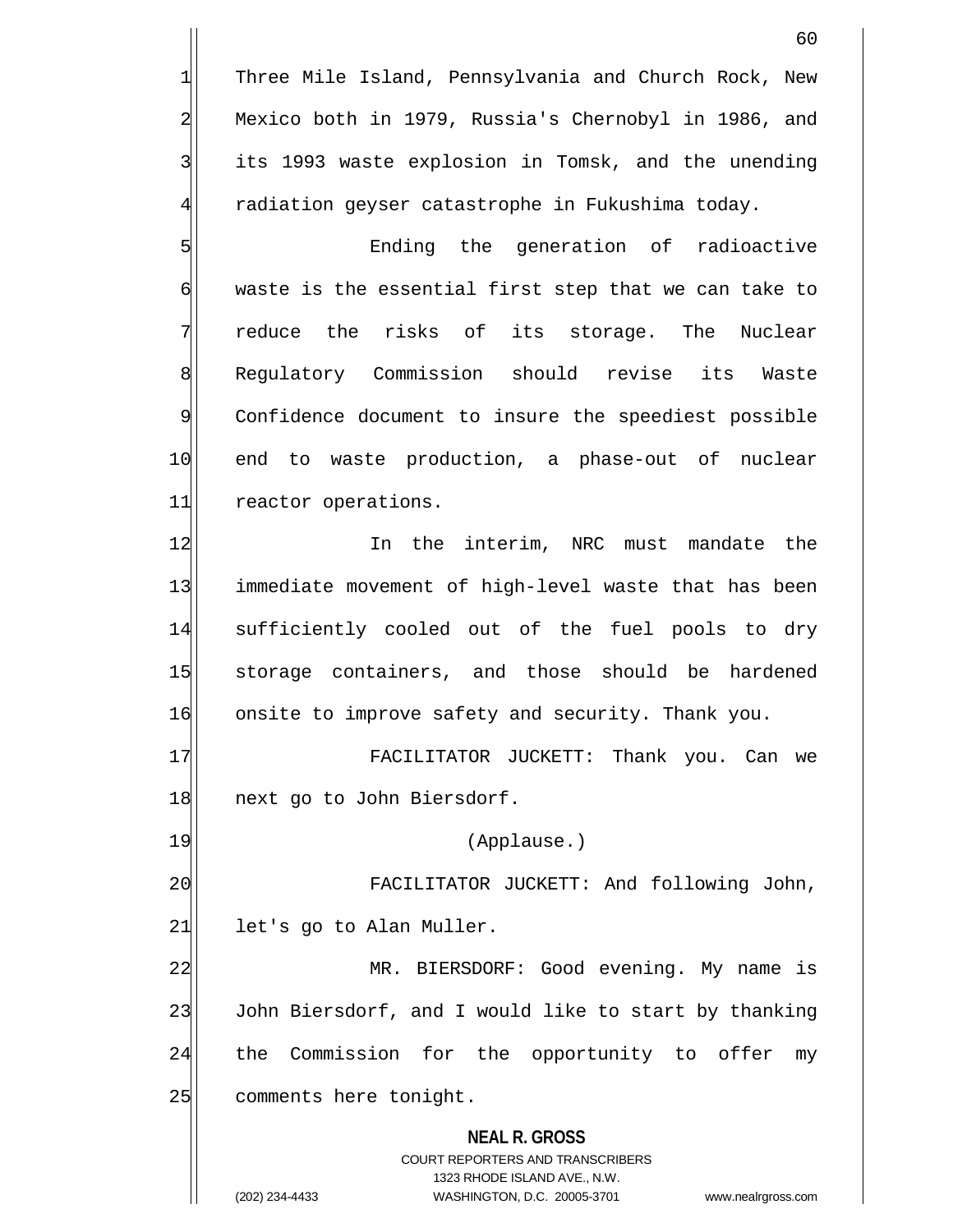1 1 I have been a passionate supporter of 2 nuclear power since I began researching possible 3 3 career paths in high school. That passion has drove  $4\vert$   $\vert$  my acquisition of a nuclear engineering degree, a  $5$  career in the nuclear industry, and allowed me the  $6$  opportunity to speak to you today as a member of the 7 North American Young Generation in Nuclear, or NAYGN. 8 NAYGN is a group of over 10,000 young professionals  $9$  who are passionate about assuring that the myriad 10 benefits of safe, responsible application of nuclear 11 science and technology are enjoyed by generations to 12 come. And on behalf of our membership, I would like 13 to applaud the NRC on completing a Draft Generic 14 Environmental Impact Statement and convey our support 15 for the proposed action of issuing a revised Waste 16 Confidence ruling.

17 As a member of the nuclear industry, I 18 realize the significance and impact that both the 19 Draft GEIS and the revision of the Waste Confidence 20 ruling will have on the growth and sustainability of 21 | this industry. As our current nuclear fleet ages and 22 the continued need for carbon-free energy increases, 23 it has never been more imperative that these issues  $24$  are addressed.

25 Allowing for the continued storage of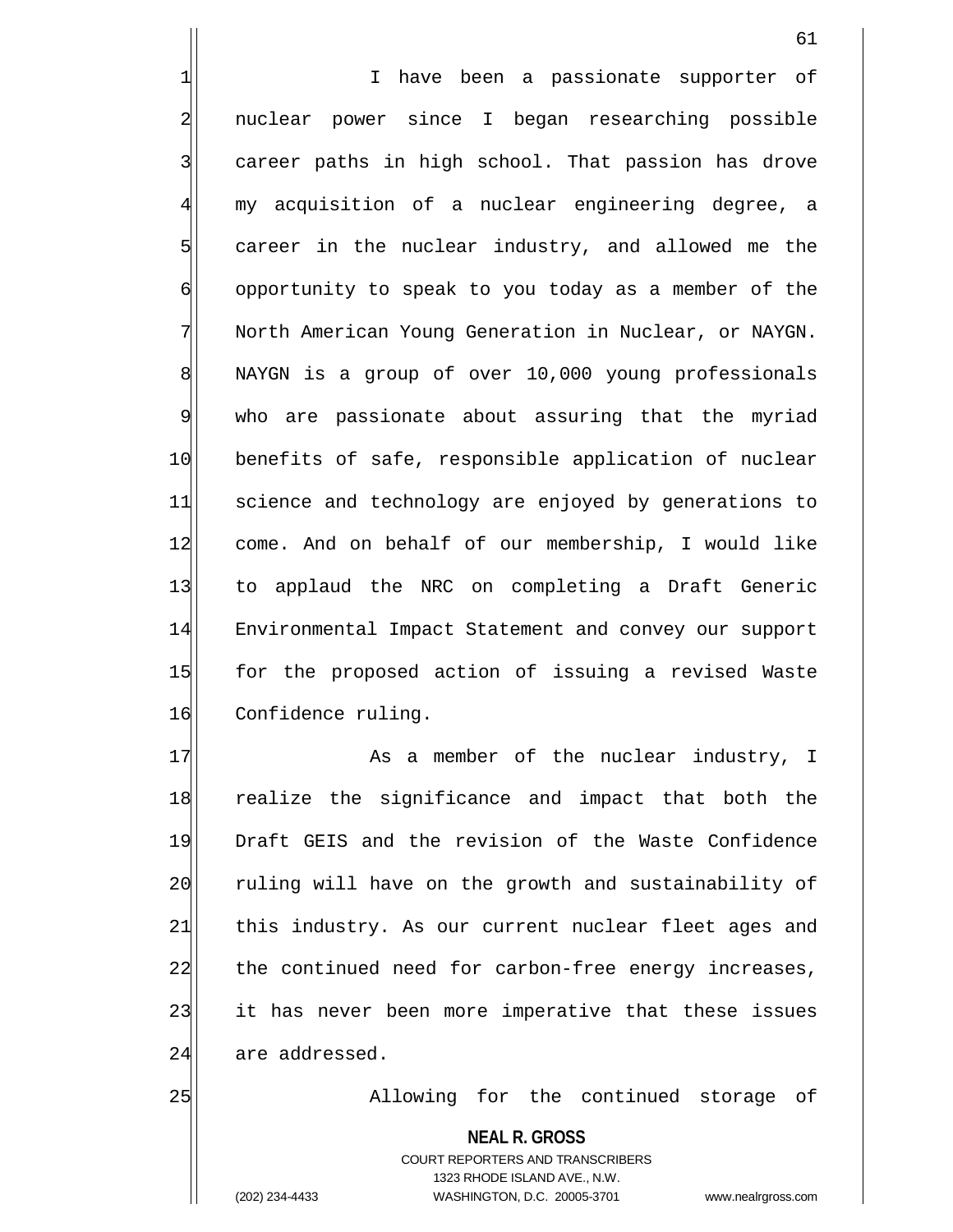$1$  spent nuclear fuel onsite will allow the industry the 2 flexibility to maintain our current supply of spent  $3$  nuclear fuel in a safe and effective manner until a 4 final repository or alternative solution can be 5 5 5 agreed upon without the added pressure on license 6 6 renewal. It will also lift a burden not only on the  $7$  industry, but the country as a whole by allowing 8 sites with proven track records to maintain their 9 fuel on site.

10 The industry has shown that it is fully 11 capable of maintaining spent fuel safely and 12 effectively for over 50 years. It can and will 13 continue to do so.

14 Allowing for the NRC to complete this 15 study will open the doors for the industry to grow 16 and provide new, safer, and more efficient plants to 17 be built that would help sustain this country's need 18 for carbon-free electricity. Nuclear is just one 19 answer to solving humanity's need to offset our 20 carbon emissions, albeit an important one. And any 21 delays in the implementation of well-rounded carbon-22 free portfolio could hinder this country's ability to 23 adapt to our own energy needs, or even possibly cause 24 irreparable damage to the environment in which we 25 live.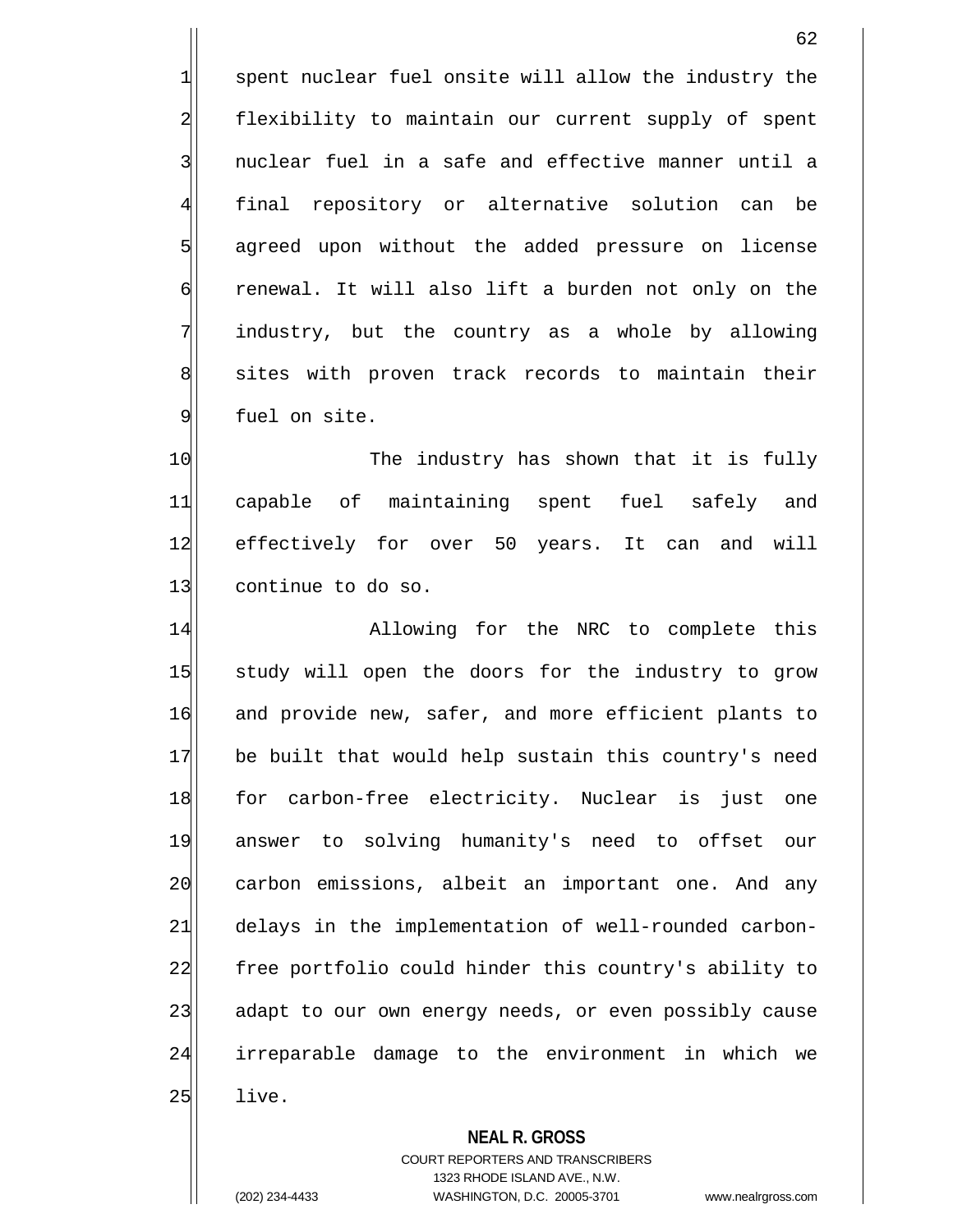6 6 In short, I support the NRC's findings 7 1 in both the GEIS and the Nuclear Confidence ruling. 8 8 Sheps indings will allow the industry the 9 flexibility to deal with its own spent nuclear fuel 10 until a finalized solution can be agreed upon, while 11 also allowing the industry to grow and meet the 12 demand for carbon-free electricity using proven 13 methods for spent fuel storage in the interim. Thank  $14$  you.

 $5$  part of the conversation.

15 FACILITATOR JUCKETT: Thank you. Can we 16 next go to Alan Muller, followed by Kristen Eide-17 Tollefson.

18 MR. MULLER: I'm Alan Muller. Most of the 19 time I live in the City of Red Wing. Within the city 20 limits, as most of you probably know, are two 21 pressurized water reactors, spent fuel storage 22 capacity, and a dry cask parking lot that is forecast 23 to eventually contain at least 99 casks.

24 I also own a residence in Port Penn, 25 Delaware which is within a couple of thousand meters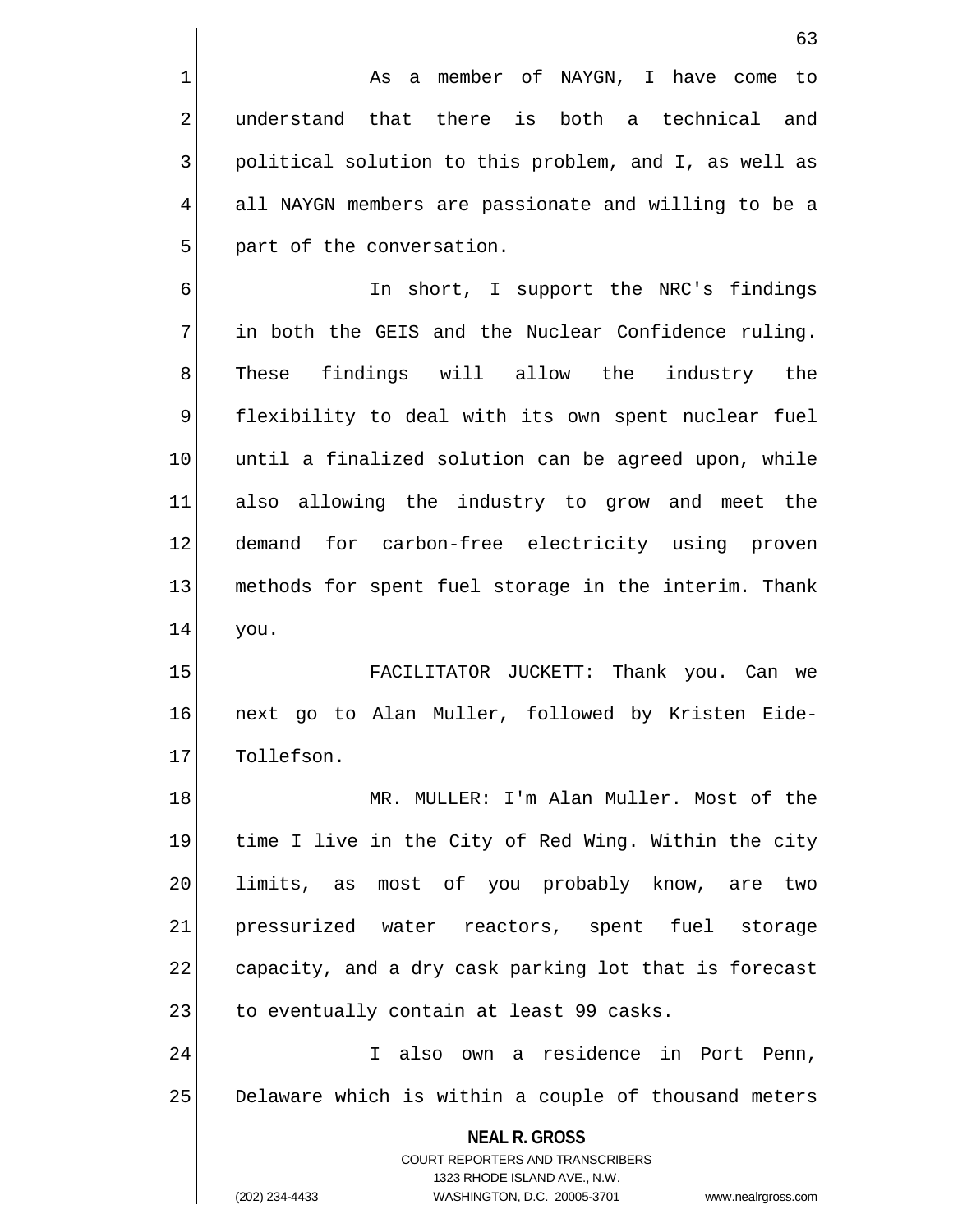64 1 of two pressurized water reactors and one boiling 2 water reactor, so I've had occasion to give some  $3$  thought to the issues we're discussing tonight. 4 I'm very pleased that the City of Red 5 | Wing and the Prairie Island Indian Community are  $6$  actively engaged in this issue, appreciate their 7 | comments, and I endorse their comments. 8 8 Me're here tonight in a proceeding that,  $9$  to me, is a little bit muddled because we're talking 10 about a GEIS, we're also talking a Rule. It seems to 11 me, I have here the Executive Summary and the GEIS, 12 that with all due respect to the folks in the room 13 who produced it, is an exceptionally weak, 14 inadequate, and unconvincing document. 15 I won't go on at great length about 16 that, but I'd like to read to you at Executive 17 Summary Section 20, the question is asked, "Are there 18 any remaining issues to be resolved?" And the answer 19 is, "The NRC believes there are numerous sources of 20 the requisite technical data and information 21 available. Therefore, there are no remaining issues 22 that require resolution." That's a rather irrational 23 statement, in my opinion. It's indefensible, and this 24 and many, many other sections of this document need 25 to be revised.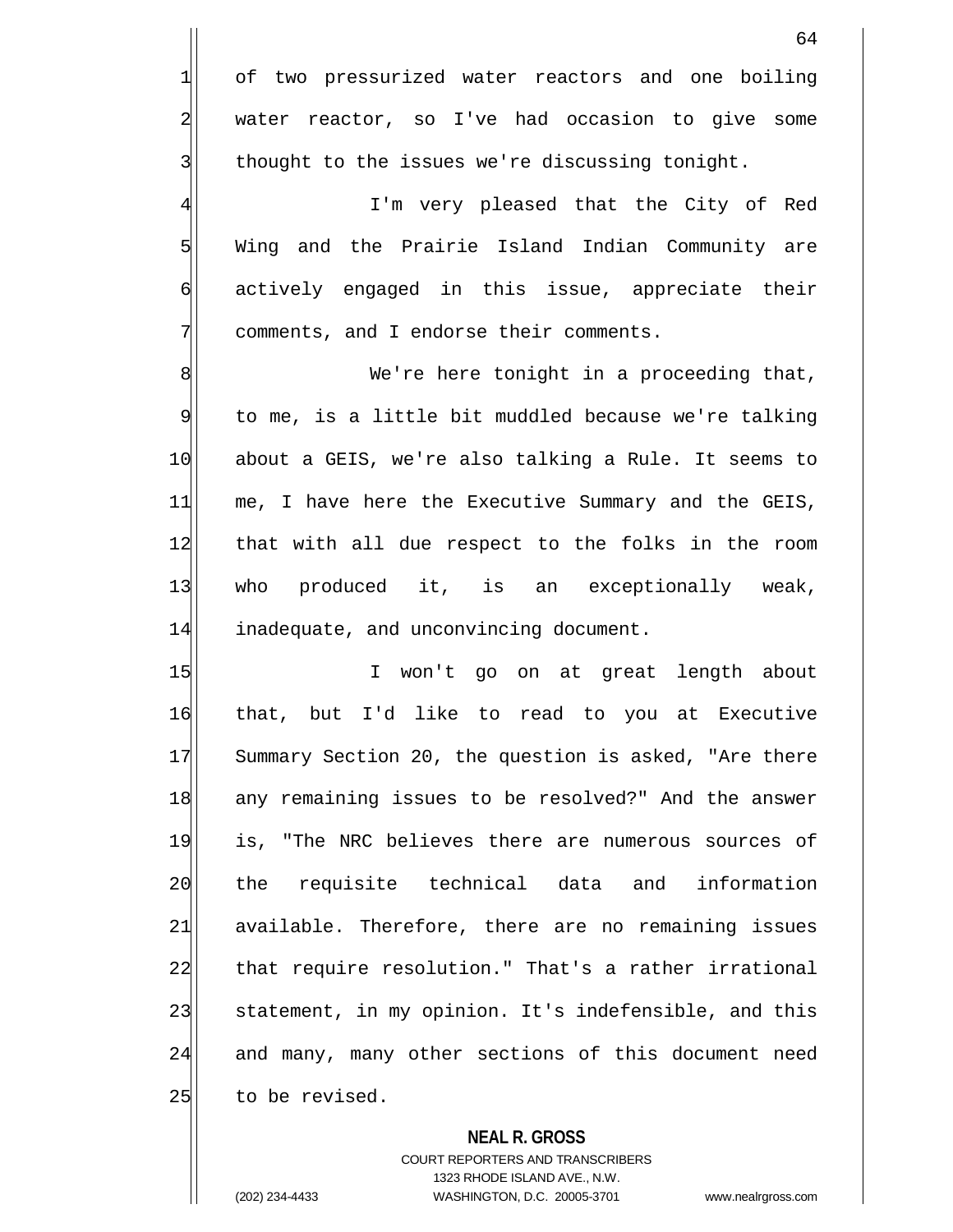1 II I'd like to bring to your attention now 2|| one section here, Section 8.4, Survey of 3 Environmental Impacts and the section heading is 4 "Relationship Between Short-Term Uses of the 5 Environment and the Maintenance and Enhancement of 6 Long-Term Productivity." And it goes on to say, "In 7 addition, the long-term productivity period evaluated 8 in this chapter is the time period beyond continued  $9$  storage (i.e., based on the NRC quidance in NUREG-10 1748, the period beyond the action under review.) As 11 discussed in Chapter 1 in this draft GEIS, the NRC 12 believes that the most likely outcome is that a 13 repository will become available to accept the spent 14 fuel generated by a reactor by the end of the short-15 term time frame, or 60 years after the end of the 16 reactor's licensed life for operation."

17 and I won't continue, but I read this 18 page several times trying to understand what, if 19 anything, it actually meant, and I still don't know 20 what it means. And if this was a sort of hearing 21 where one was allowed to summon a witness and 22 question that witness, I would like to ask somebody 23 from the Commission staff just what this does mean,  $24$  because with all due respect, I don't think it means 25 anything.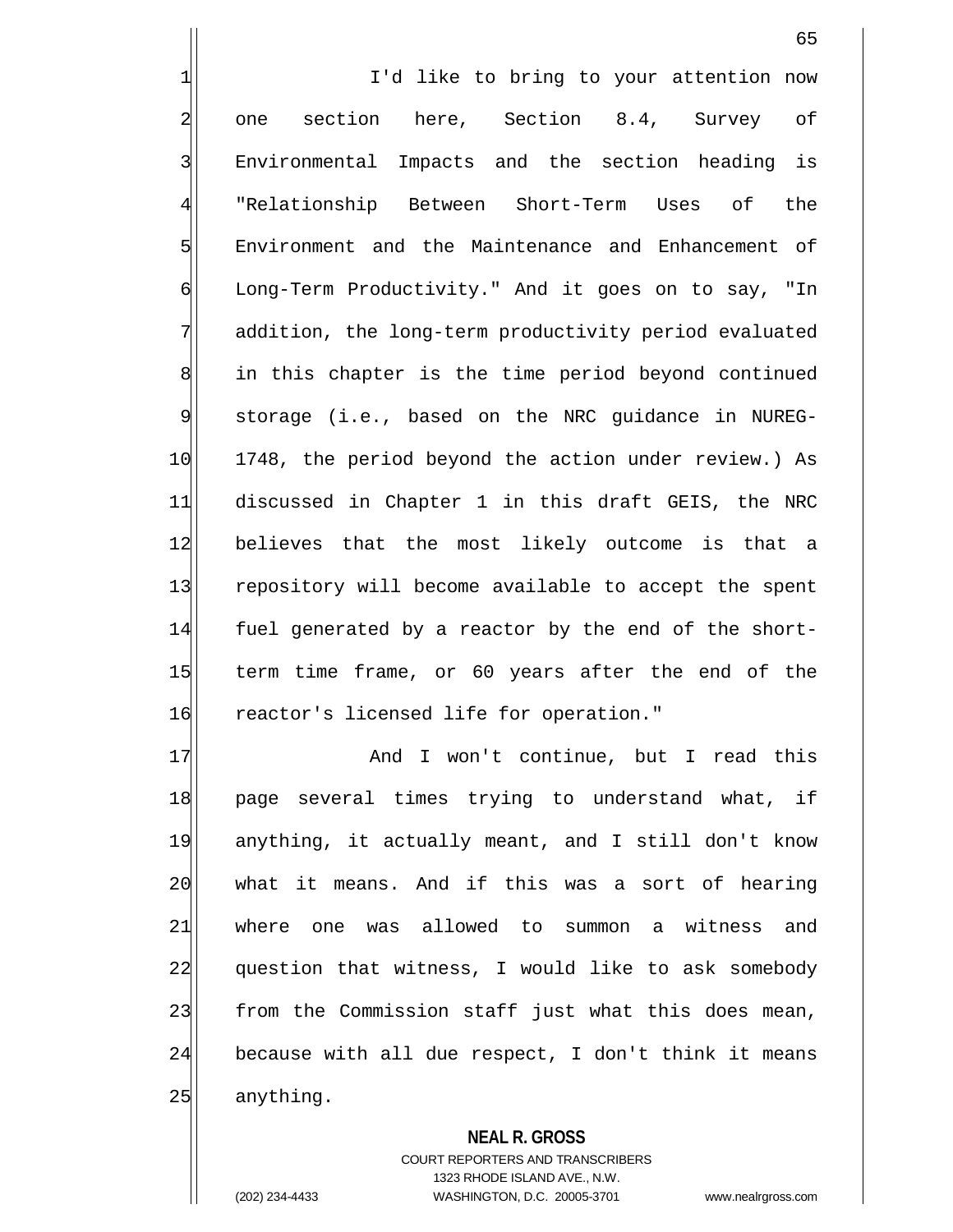1| 1| If there is one thing that we all know  $2$  regardless of what side of the issue we're on, 3 | regardless of whether we think the issues are 4 primarily technical or primarily political, we all  $5$  know that we can't have any confidence in effective 6 management of nuclear waste, particularly spent 7 | nuclear fuel rods. We all know that. So, you know, my 8 8 8 8 recommendation to you would be that you extend the  $9$  time line of this process, and that you go away and 10 you involve an appropriate spectrum of stakeholders 11 in developing a GEIS that has some meaning and some 12 substance to it, and addresses the issue that 13 preoccupy us in connection with the nuclear industry. 14 Just a couple of more thoughts. It's 15 been stated, it's stated in the PowerPoint that you 16 presented earlier that this GEIS is what it is, and 17 we're not going to have environmental assessment, 18 environmental review of individual storage 19 facilities. That's an absurd position, and absurd 20 conclusion because as various people have already

21 pointed out, these facilities vary greatly one from 22 another.

23 The city in its comments has pointed out 24 that the Red Wing nuclear parking lot is at such a 25 level that it's likely at some point in the future to

> **NEAL R. GROSS** COURT REPORTERS AND TRANSCRIBERS 1323 RHODE ISLAND AVE., N.W. (202) 234-4433 WASHINGTON, D.C. 20005-3701 www.nealrgross.com

66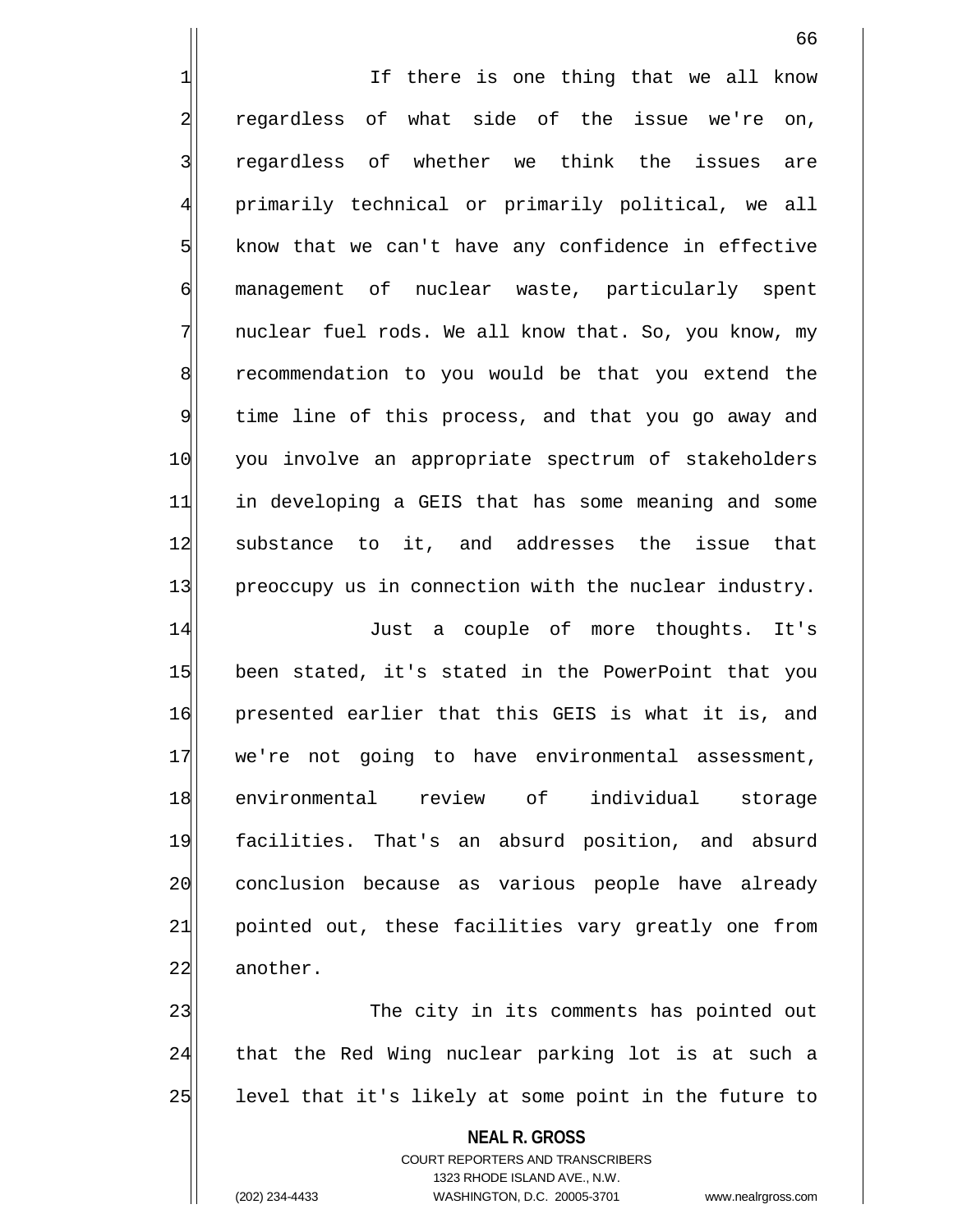1 be inundated by the Mississippi River. Now, I don't 2 know whether the design basis of those casks makes 3 | provision for them to be flooded without significant 4 harm occurring, but that's certainly something that  $5$  would need to be looked at. A desert facility might  $6$  have other issues, such as the degradation of  $7$  elastomeric parts due to high heat. So, this is  $-$ 8 you need, in my opinion, to abandon the claim that 9 any GEIS can be sufficiently adequate to give us 10 comfort with regard to individual nuclear waste 11 storage facilities.

12|| I don't think that this document 13 addresses the reality of global climate change, and 14 the high probability that our society is going to be 15 severely disrupted by it, that we're going to see 16 great increases in, for example, the frequency of 17 flooding and social disruption and discontinuity of 18 business and security programs and so on. And all of 19 this needs to be taken seriously when we consider the 20 likely trajectory of nuclear waste management 21 problems.

22 I think I will close with that. There's 23 a lot more that could be said. There are probably 24 others waiting to talk, but I do have a procedural  $25$  question. You've identified December  $20^{th}$  as the end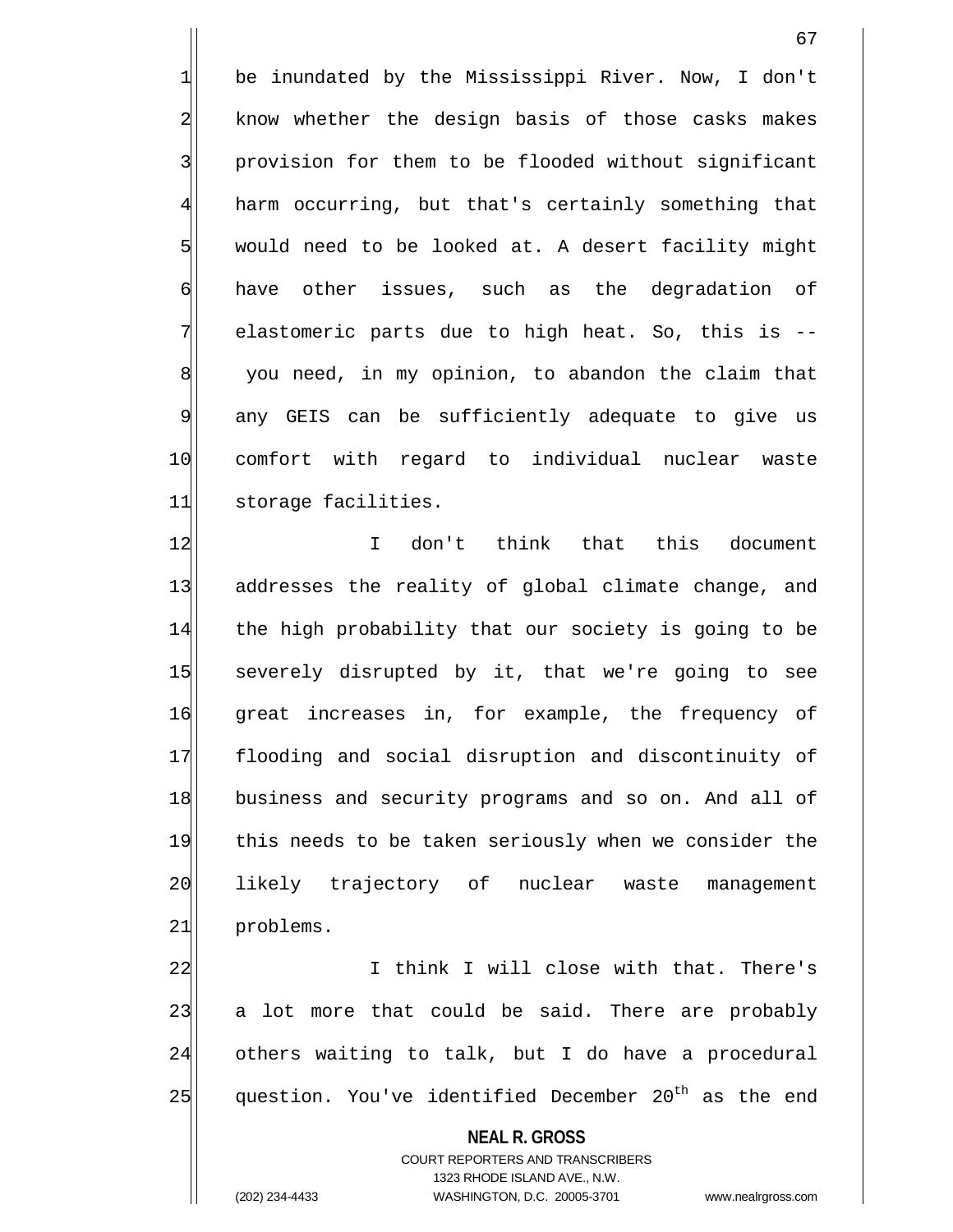|                | 68                                                                  |
|----------------|---------------------------------------------------------------------|
| $\mathbf 1$    | of the public comment period. Could we have some                    |
| $\overline{2}$ | assurance the transcript of this meeting will be                    |
| 3              | available, say a week before that deadline, so that                 |
| 4              | use could be made of it in preparing supplemental                   |
| 5              | comments?                                                           |
| 6              | FACILITATOR<br>JUCKETT:<br>Yes, the                                 |
| 7              | transcripts are being made available as<br>soon<br>as               |
| 8              | available, which is usually about a week after the                  |
| 9              | meetings.                                                           |
| 10             | MR. MULLER: Okay. All right. I think I'm                            |
| 11             | done for the moment. Thank you for listening to my                  |
| 12             | comments.                                                           |
| 13             | FACILITATOR JUCKETT: Thank you. Can we                              |
| 14             | next go to Kristen.                                                 |
| 15             | (Applause.)                                                         |
| 16             | FACILITATOR JUCKETT: And after Kristen                              |
| 17             | we'll go to Sam Wagner, and Carol Overland.                         |
| 18             | MS. EIDE-TOLLEFSON: Thank you. My name                              |
| 19             | is Kristen Eide-Tollefson, and I'm appreciative of                  |
| 20             | the opportunity, and how broadly the opportunity to                 |
| 21             | comment has been presented by the NRC, but my real                  |
| 22             | gratitude goes to those whose efforts made this                     |
| 23             | necessary, and particularly to the Prairie Island                   |
| 24             | Indian Community and Red Wing, and all of<br>the                    |
| 25             | partners in that process.                                           |
|                | <b>NEAL R. GROSS</b>                                                |
|                | COURT REPORTERS AND TRANSCRIBERS<br>1323 RHODE ISLAND AVE., N.W.    |
|                | WASHINGTON, D.C. 20005-3701<br>(202) 234-4433<br>www.nealrgross.com |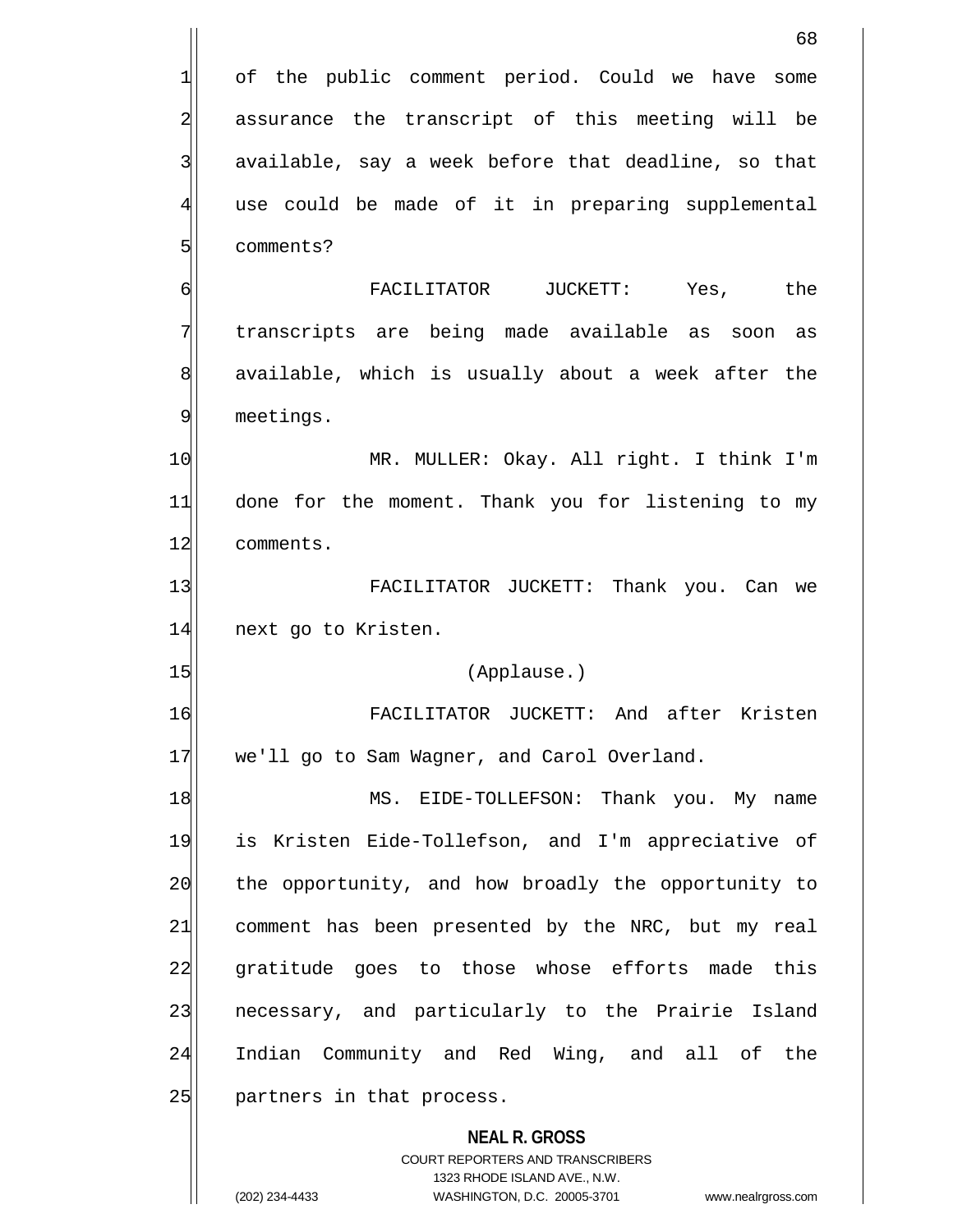1 1 I am a resident of a small township just 2 south of the Prairie Island plant, and one of the 3 original members of CURE which is Communities United 4 For Responsible Energy, whose pretty much sole focus 5 for almost 20 years now has been responsible nuclear 6 waste management. And we followed very closely, as 7 The closely as we can, all of these proceedings and the 8 different iterations in the legislation.

9 I think this is a historic document. In 10 so far as it -- it finally carries the claims of 11 | nuclear waste confidence to its ultimate conclusions, 12 which are somewhat absurd. I think that's well 13 recognized and documented. I mean, we're no longer 14 playing a game of what short-term, long-term, and 15 indeterminate storage means. That's laid out in the 16 charts there, and I'm really grateful for that, 17 because we've been sort of working with that bean 18 | game for a long time. So, I think what I really 19 appreciate about this document is that it lays out 20 the reality of the situation we're in.

21 and what I'm deeply concerned about 22 about the document is that with my focus on 23 responsible nuclear waste management as a citizen and 24 as a township planning commissioner, all of the 25 necessary ingredients for responsible long-term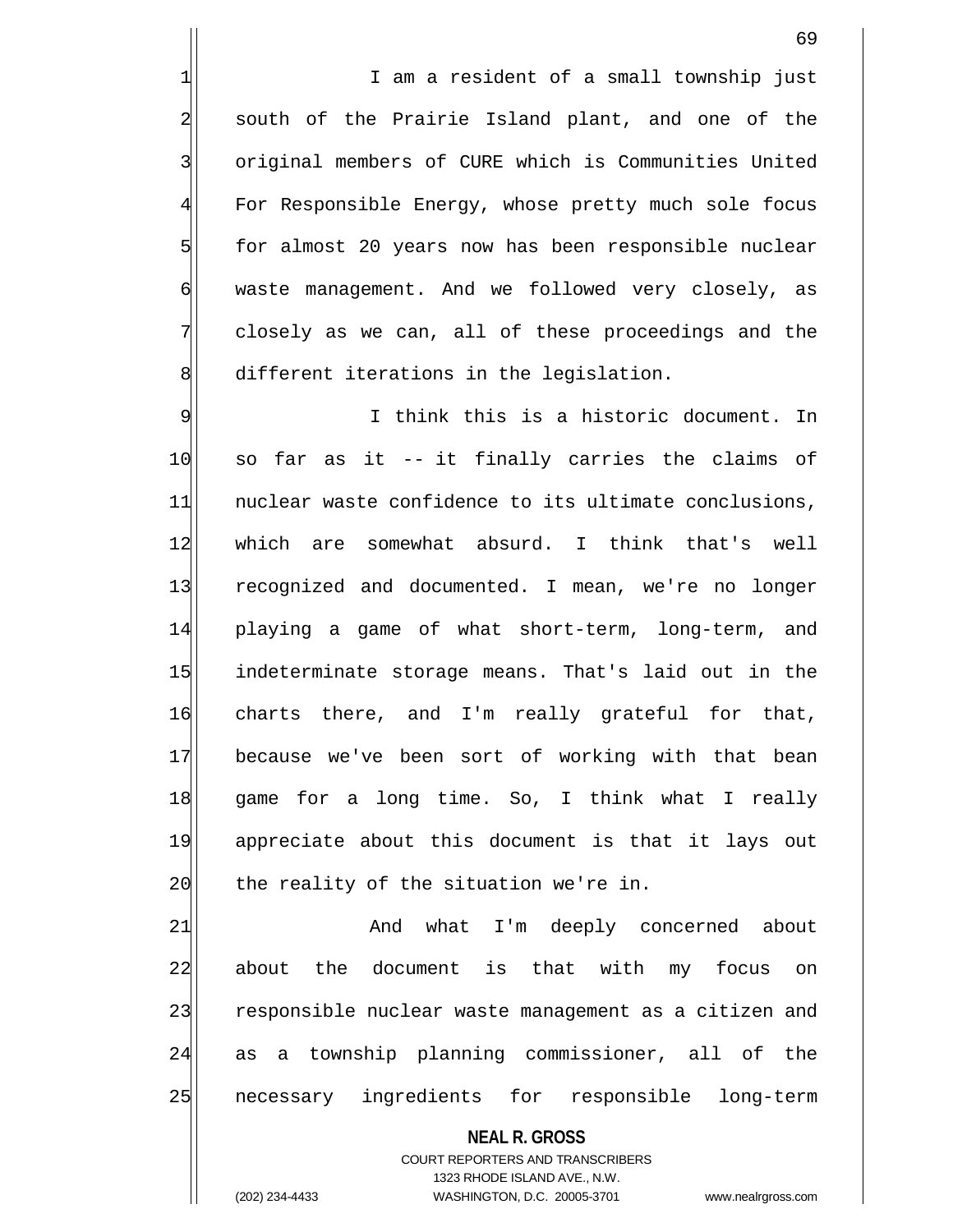1 storage are essentially scoped out of this document  $2$  by the assumptions that it makes.

3 | Now, it's taken me many years to try to 4 wrap my head around the way that NRC thinks about  $5$  these things. And the  $-$ - my major  $-$ - and the  $6$  assumption that we make that nothing will go wrong 7 7 and it does is a really disabling assumption. And I  $8$  think it disables not only NRC, but disables the 9 9 utilities, and the communities, and everyone else who 10 really cares. And I know that the utilities care, I 11 know the NRC cares, and I know that the communities 12 all care about responsible nuclear waste storage. 13 But, unfortunately, the approach that is taken here 14 undermines our ability to actually grapple with those 15 very specific steps that would, in fact, come as 16 close as we can as human beings in this time frame to 17 ensure responsible nuclear waste management.

18 The -- my notes are really quite complex 19 here. I think that the -- there is a positive 20 strategy. I'm going to address first very 21| specifically two things that you've asked us to 22 address. I am speaking almost exclusively to the 23 third point that was made by the court of the need to 24 evaluate the environmental effects of failing to 25 | secure permanent disposal. I'm very specifically

#### **NEAL R. GROSS** COURT REPORTERS AND TRANSCRIBERS

1323 RHODE ISLAND AVE., N.W. (202) 234-4433 WASHINGTON, D.C. 20005-3701 www.nealrgross.com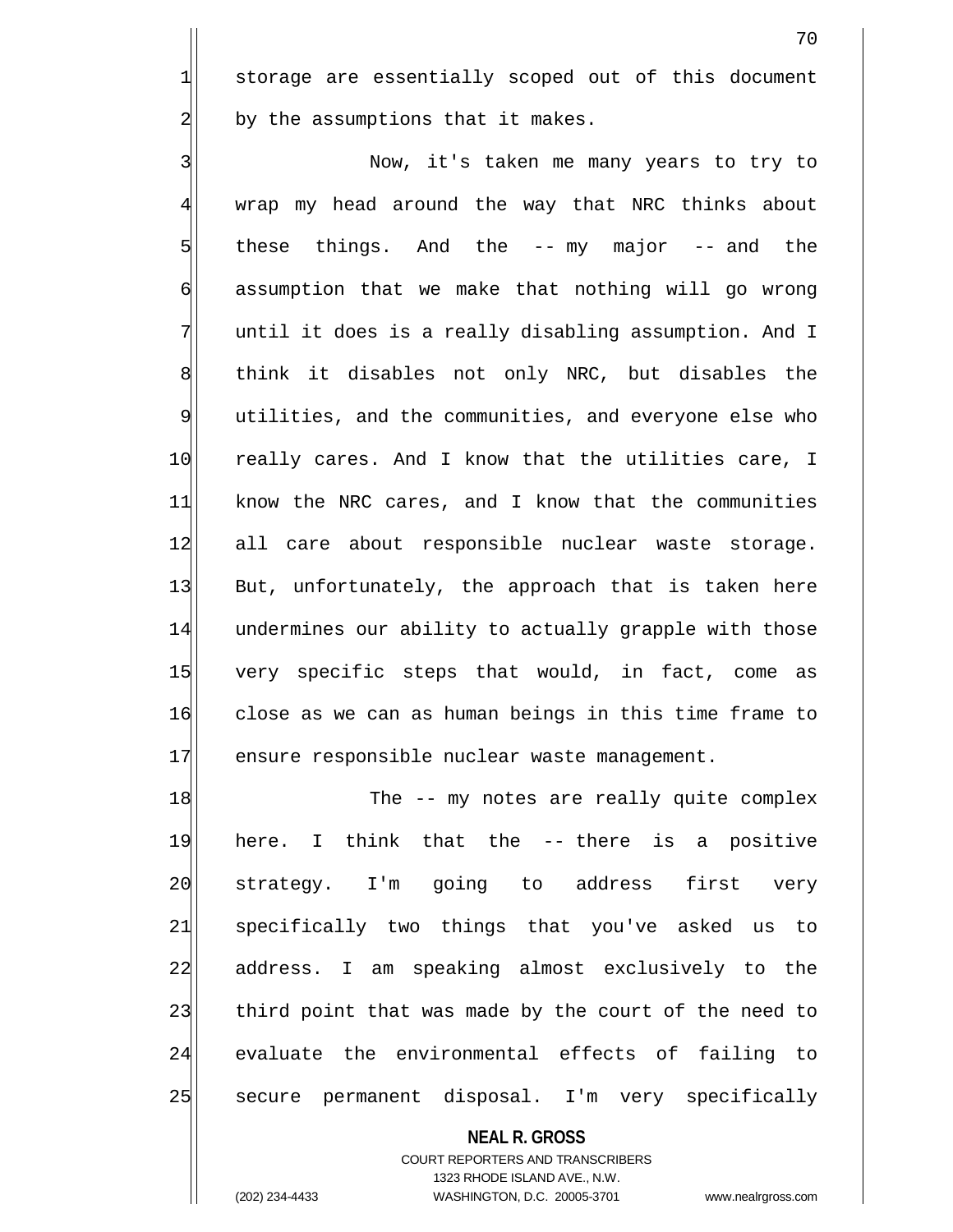1 addressing that. And I have an opinion about the 2 alternatives, whether or not that the GEIS would be 3 3 | useful in creating a framework for scoping, and for 4 addressing site-specific long-term storage issues.

5 I'm confused about the fact that the 6 GEIS-only alternative appears to do this but is named 7 GEIS-only alternative. I have an enormous number of  $8$  questions about this, but I think that a positive use 9 of the GEIS process would be to begin to scope and 10 establish some very essential parameters for 11 addressing -- for responsible waste storage.

12 So, instead of saying that we assume, we 13 Will assume that institutional controls will remain  $14$  in place, what this document -- what I, as a citizen 15 of the United States need this document to do is to 16 | lay out guidance for institutional controls for each 17 of those storage periods. What I need as a citizen is 18 for the GEIS to create some minimum standards and 19 criterion for long-range at-reactor and indeterminate 20 reactor site storage. I need this GEIS to create a 21 foundation to support the utilities and not avoiding 22 long-range planning, but to do long range planning 23 specifying what technologies, what casks, what 24 facility design, what funding will be in place to 25 insure responsible nuclear waste management; to

### **NEAL R. GROSS**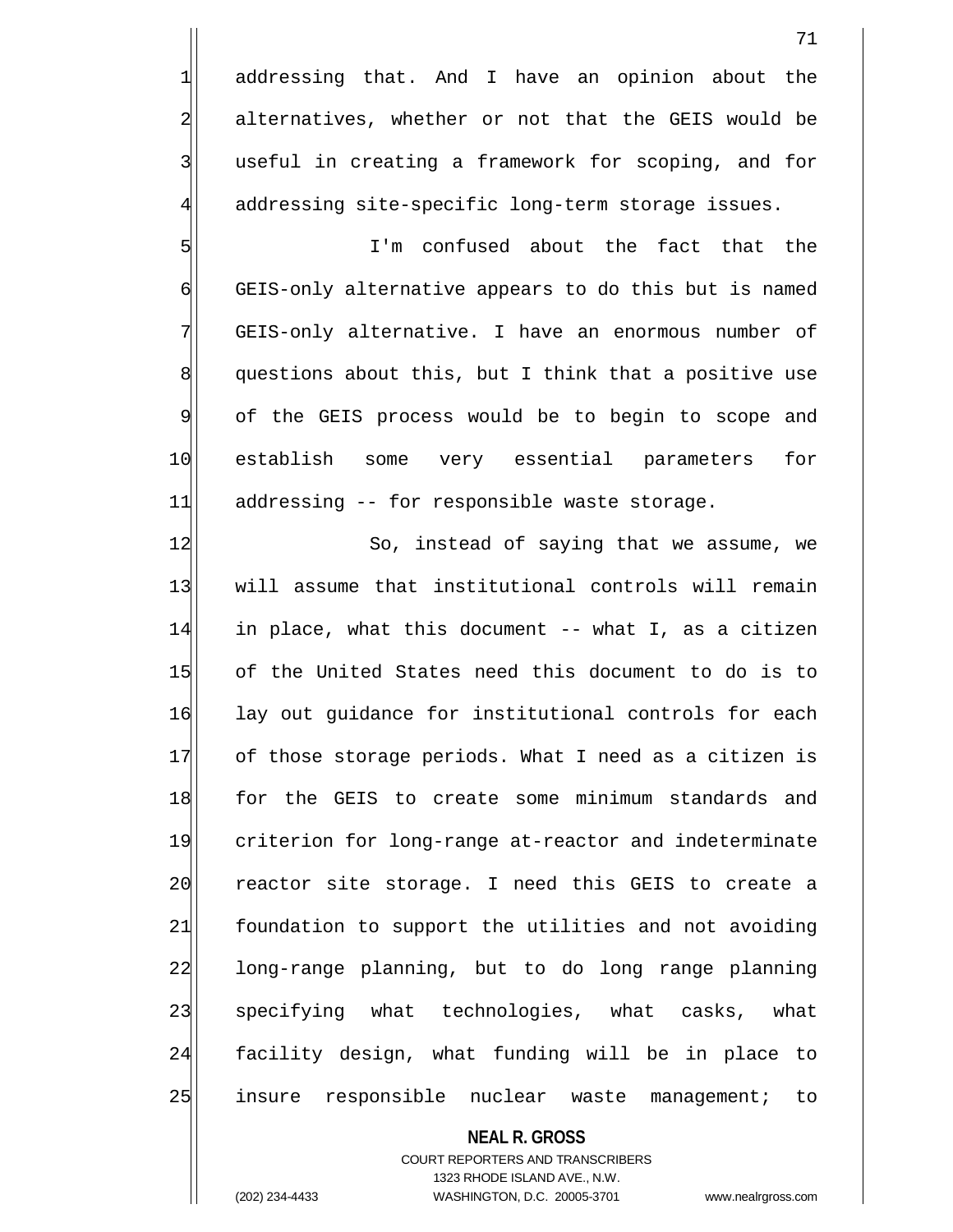1 direct -- to facilitate the ability to support 2 utilities in creating long-term storage fund  $3$  assurance.

4 The premise in the GEIS that the costs  $5$  that need to be considered are the regulatory costs  $6$  of environmental review is not the kind of costs that 7 The GEIS should be addressing. The GEIS should be 8 addressing what are the costs of long-term nuclear  $9$  waste storage, and how do we support the utilities in 10 determining what those guidance, what those costs 11 might be, and how to assure long-term funding for 12 storage. So, I think that there are some really 13 critical functions that this GEIS needs to -- can 14 address if it were not assuming that all of the 15 things that are necessary for responsible nuclear 16 waste management are already taken care of, because 17 they're not. They're not taken care of, and we don't 18 have those frameworks, and we don't have those pieces 19 in place that we very much need.

20 So, that is my sort of -- my 21 constructive request for how the GEIS might actually 22 gain a sense of purpose, and a sense of direction, 23 and a sense that the NRC is actually connecting this 24 GEIS process to the mandates that it has to protect 25 the public health and safety, and the environment.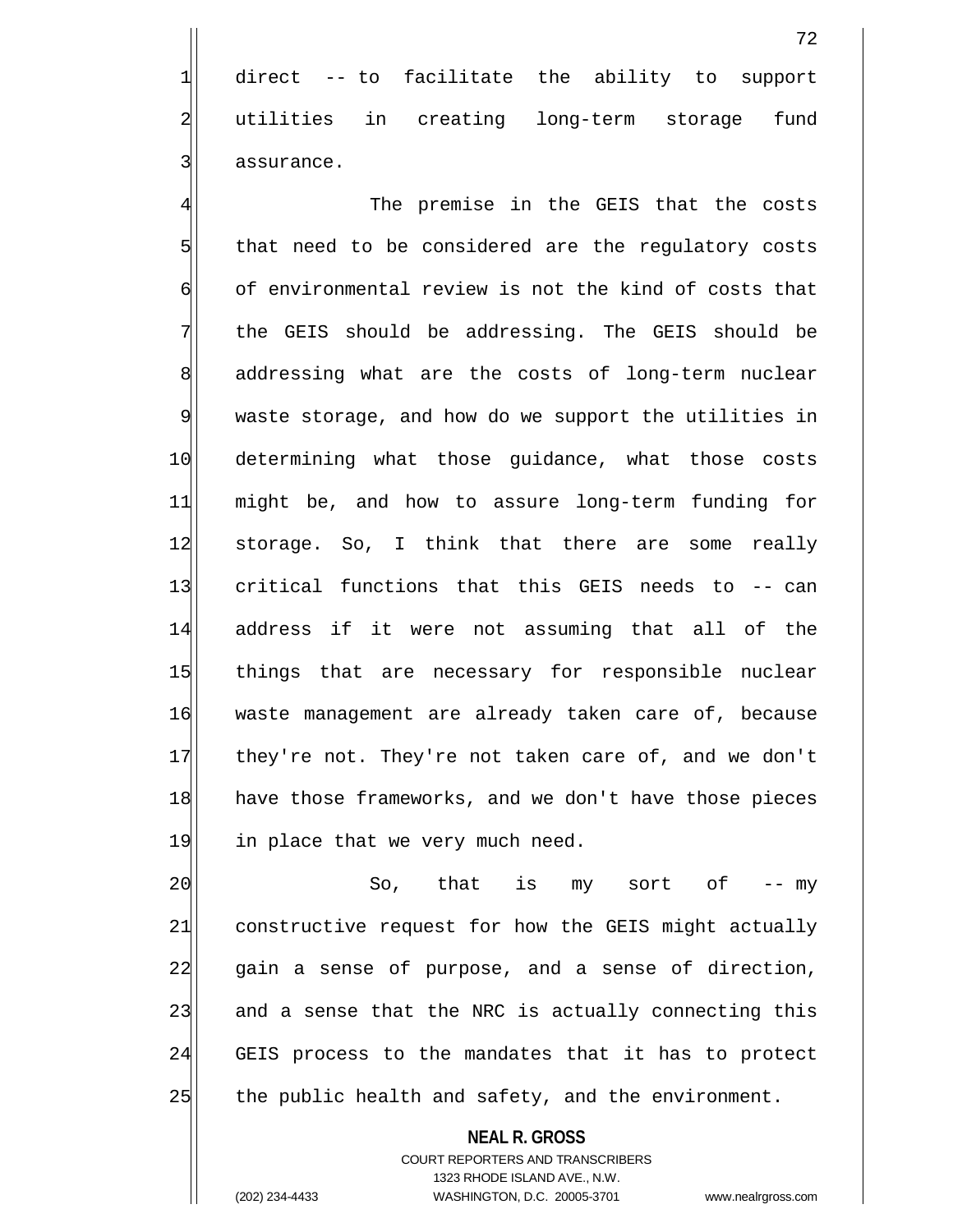1|| I would have a very specific  $2$  recommendation that I've made a very long time ago,  $3$  and have continued to make, and that is that in 2002 4 and 2004, the NEPA Task Force Council on 5 Environmental Quality created a report about 6 modernizing NEPA implementation. And one of the 7 The things that it highly recommended was to incorporate 8 adaptive management and monitoring strategies into 9 these kinds of challenges, long-term challenges that 10 we face.

11 In Canada, their council there is using 12 adaptive management and monitoring for their 13 permanent storage facility, and I think that at the 14 very barest minimum the NEPA recommendations on 15 adaptive management and monitoring should be 16 seriously considered by the NRC in addressing -- in 17 This GEIS in evaluating the GEIS, and that adaptive 18 management and monitoring guidance should be applied 19 to precisely the timeframes that the GEIS address,  $20$  which is short, long-term, and indeterminate storage. 21 I believe that is the extent of my 22 comments. Thank you very much. 23 FACILITATOR JUCKETT: Thank you. Thank

24 you very much. Can we next go to Sam Wagner. Sam, and 25 then to Carol.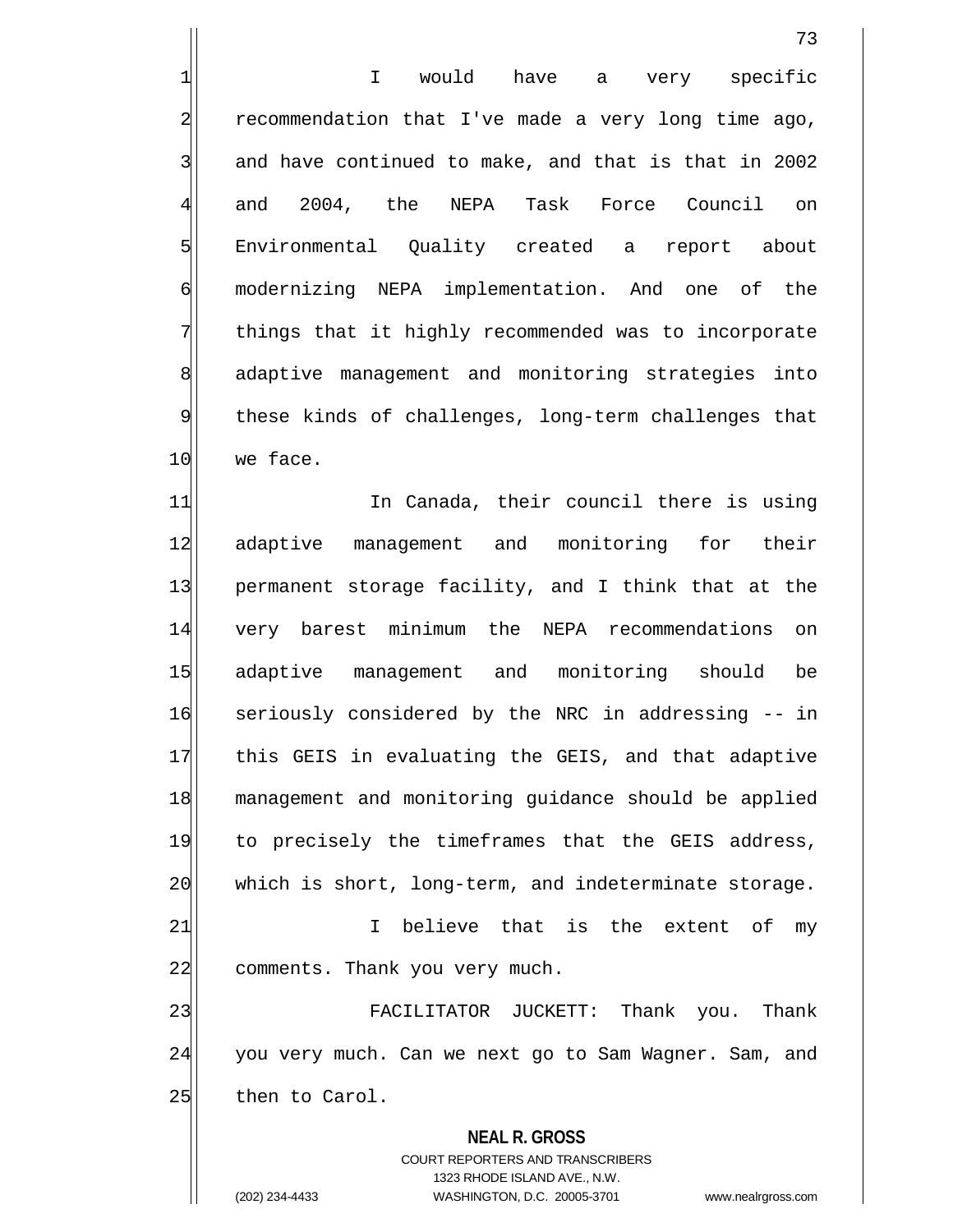1| MR. WAGNER: Good evening, everyone. Can 2 everyone hear me all right? I'm here affiliated with 3 and this planet. I'm representing this planet, 4 representing a young generation that's future is 5 seemingly being thrown away in the pursuit of profit.  $6$  I'd like to be able to discuss briefly a series of 7 documents that was released by the NRC in response to 8 a Freedom of Information Act request, and were 9 subsequently certified by a court reporter in 10 Washington, D.C.

11 There are a number of transcripts 12 included showing dialogue between individuals making 13 decisions on behalf of the NRC and corresponding with 14 TEPCO, the Tokyo Electric Power Company in Japan 15 immediately following the earthquake and subsequent 16 tsunami that struck the Fukushima Daiichi power plant 17 on the coast of Japan in March 2011.

18 Up until now, TEPCO, the NRC, and a 19 number of notable news outlets have been reporting 20 that the unit fuel pool at Reactor 4 escaped the 21 brunt of the storm relatively intact, and that fuel 22 rod removal was to begin in the third week of 23 November of 2013. Inside the transcripts contain 24 statements, "I know we're under a belief that Unit 4, 25 the wall had been blown out, but regardless of that,

> **NEAL R. GROSS** COURT REPORTERS AND TRANSCRIBERS 1323 RHODE ISLAND AVE., N.W. (202) 234-4433 WASHINGTON, D.C. 20005-3701 www.nealrgross.com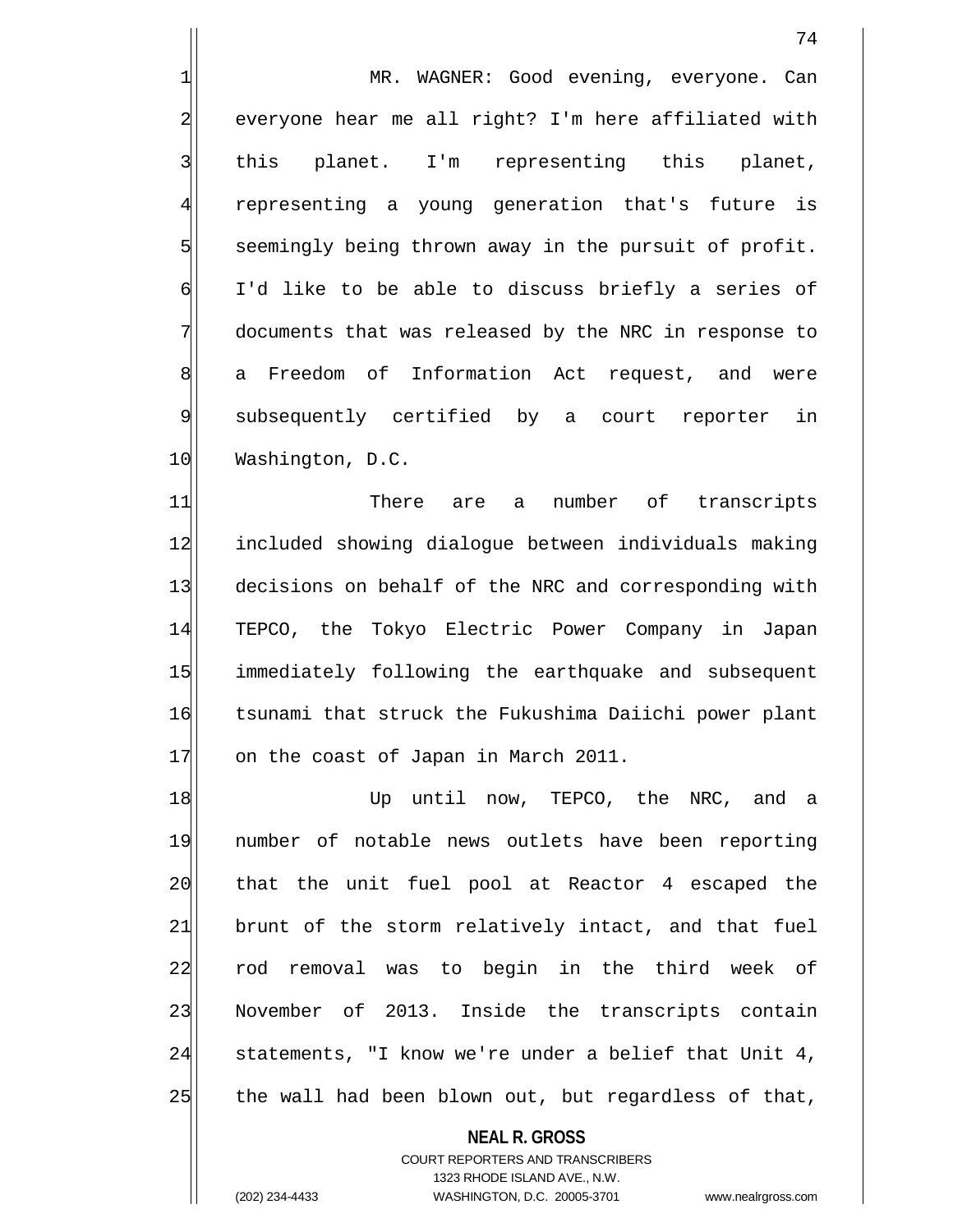1| someone would have to tell us of Units 1, 2, and 3." 2 That quote was by a man named John Monninger. It's on  $3$  page 390 of the FOIA documents that were released.

4 Exter on, a man named Chuck Casto, on  $5$  page 403 said, "We need to probably let Bill and the 6 Chairman of the NRC know that on yesterday we're 7 going by what we thought, that with the explosion  $8$  there was structural damage to the Unit 4 fuel pool.  $9$  We don't really know if there's any integrity in that 10 pool or not."

11 And then one of the more damning 12 documents enclosed shows that as of March  $18^{\text{th}}$ , 2011, 13 a document titled, "Fukushima Reactor and Water Pool 14 Release Considerations," shows that "adding to the 15 uncertain situation cooling has been lost in the fuel 16 storage pools in Units 1-4. The NRC believes that 17 water from the Unit 4 storage pool completely drained 18 and a violent zirconium and water reaction occurred 19 resulting in the significant release of radioactivity 20 to the atmosphere."

21 | Now, I'm going to pose a question that I 22 know probably won't be answered, but it's one that I 23 think that the employees of the NRC should consider. 24 Using deductive reasoning, one could assume that the 25  $\vert$  knowledge the NRC had since March 18<sup>th</sup>, 2011 has and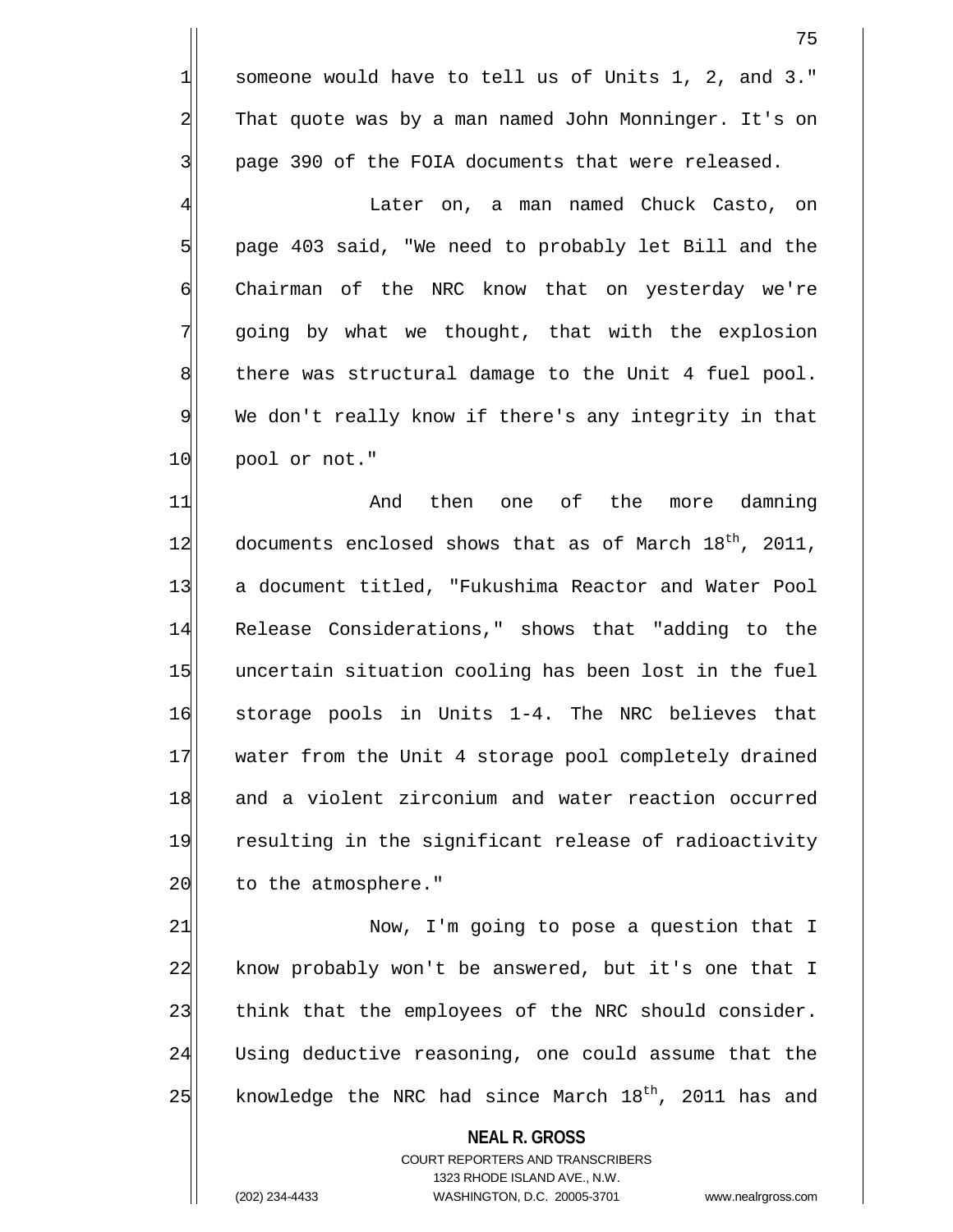1 was spun for public consumption. I want to know, and 2 I know that others would like to know why have the  $3$  actions of the individuals with  $-$  inside the NRC and 4 TEPCO been contradictory to the information known in  $5$  March of 2011?

6 6 The majority of the planet still thinks 7 That there's a fuel rod removal going on, and it's 8 not. It's a complete sham. I'm pissed off about this. 9 I don't know about you guys. I think that these 10 documents released by the NRC completely -- this 11 Commission right here is completely illegitimate.

## 12 (Applause.)

13 MR. WAGNER: It's responding or 14 submitting comments to the President that aren't 15 factual in many cases. The lying needs to stop. These 16 | nuclear power plants need to be decommissioned. I 17 don't see any safe nuclear alternative from my 18 perspective, which admittedly is very limited. So, as 19 much as I would like to say thank you to the NRC for 20 having this public comment period, I think that 21 creating this, what is it called, the Environmental 22 Impact Statement, it's a sham. And I'm going to 23 continue to fight and speak out against this.

24 | I'd like to just direct people for 25 reference that if they want to know more about these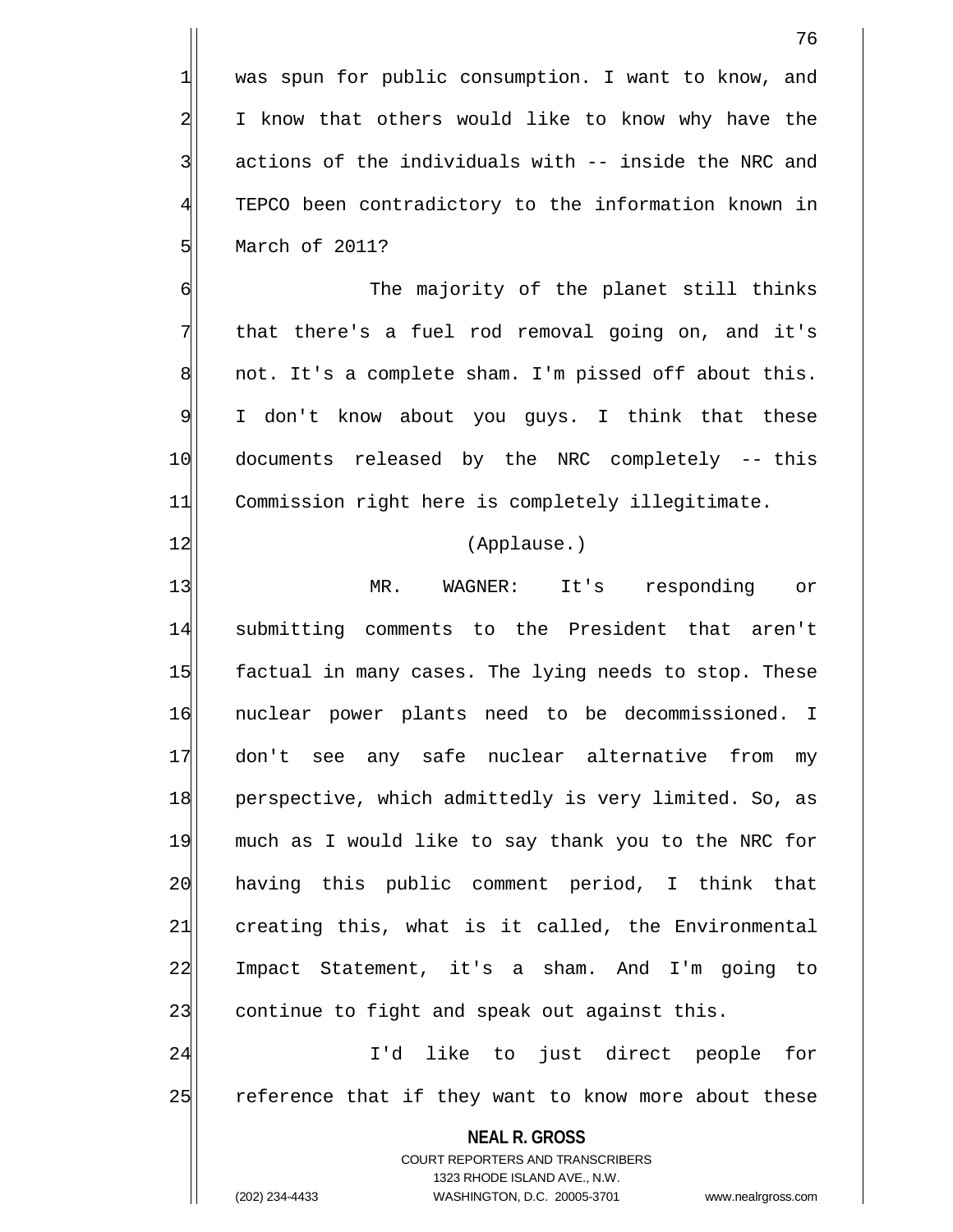**NEAL R. GROSS** COURT REPORTERS AND TRANSCRIBERS 77 1 documents that I'm referring to, to Google the word 2 "Plume-Gate." It's arguably the largest active 3 3 3 coverup taking place on this planet. Thank you for 4 listening. 5 (Applause.) 6 FACILITATOR JUCKETT: Thank you. And can 7 we next go to Carol, Carol Overland. And after Carol, 8 | let's go to Ben Gerber. 9 MS. OVERLAND: I'm terrified of heights. 10 Anyway, my name is Carol Overland. I'm an attorney 11 from Red Wing. I live in Red Wing. I have standing --12 closer to the microphone. I have standing. And, 13 also, living in Port Penn right across the river from  $14$  the Salem Plant, have standing there, too. 15 I did -- I'm an attorney and I've 16 represented Florence Township when NSP then wanted to 17 put nuclear waste in Florence Township. I am here, 18 though, very clearly speaking as an individual, not 19 in the course of representing anyone. I am greatly 20 appreciative to the City of Red Wing, my city, for 21 its shift in position regarding nuclear issues, and  $22$  I'm really glad to see Red Wing standing up, 23 appreciate that. And I'm very grateful for the work 24 of the Prairie Island Indian Community to protect 25 their community, and by extension, to protect us who

1323 RHODE ISLAND AVE., N.W.

(202) 234-4433 WASHINGTON, D.C. 20005-3701 www.nealrgross.com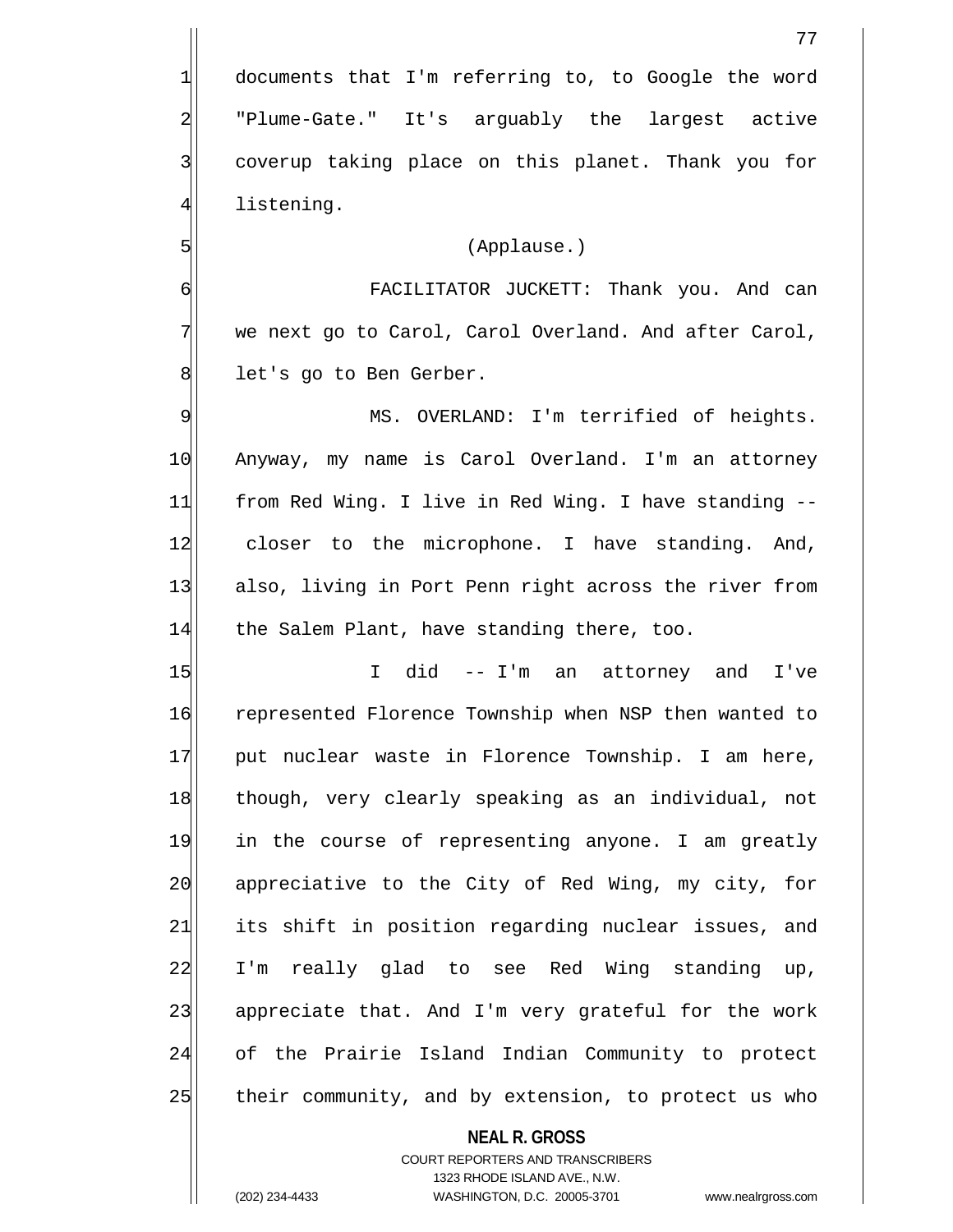$1$ | live near the plant.

2 I'm concerned about a number of things. 3 We have this additional issues for public comment  $4$  where there are four issues laid out, and this is, as  $5$  others have said, this is very circular. And if you  $6$  look at issue 1, and issue 2, or issue 3, the NRC has 7 | prepared an Environmental Impact Statement to support 8 the Rule. Well, that's not, like, how you prepare an 9 environmental impact statement. You don't prepare it 10 to support the rule. No. You do the environmental 11 impact statement, you know, and see what it says, see 12 what issues are raised, not to support the rule. 13 You're going about this backwards. It's not going to 14 work, it's backwards engineered.

15 I grew up playing with a Geiger counter. 16 My father designed part of the Elk River 17 Demonstration Plant. It's not there anymore, it's a 18 garbage burner now, go from one bad to another bad. 19 But he also designed the solar for the zoo, so 20 there's hope there. But we didn't agree on much, but 21 one thing that me and dear old dad did agree on was 22 they really had no plan for what to do with nuclear 23 waste. And he recognized back in the early `60s that  $24$  they hadn't a clue. Well, still don't have a clue, 25 you don't know what to do. And there are only so many

> **NEAL R. GROSS** COURT REPORTERS AND TRANSCRIBERS 1323 RHODE ISLAND AVE., N.W. (202) 234-4433 WASHINGTON, D.C. 20005-3701 www.nealrgross.com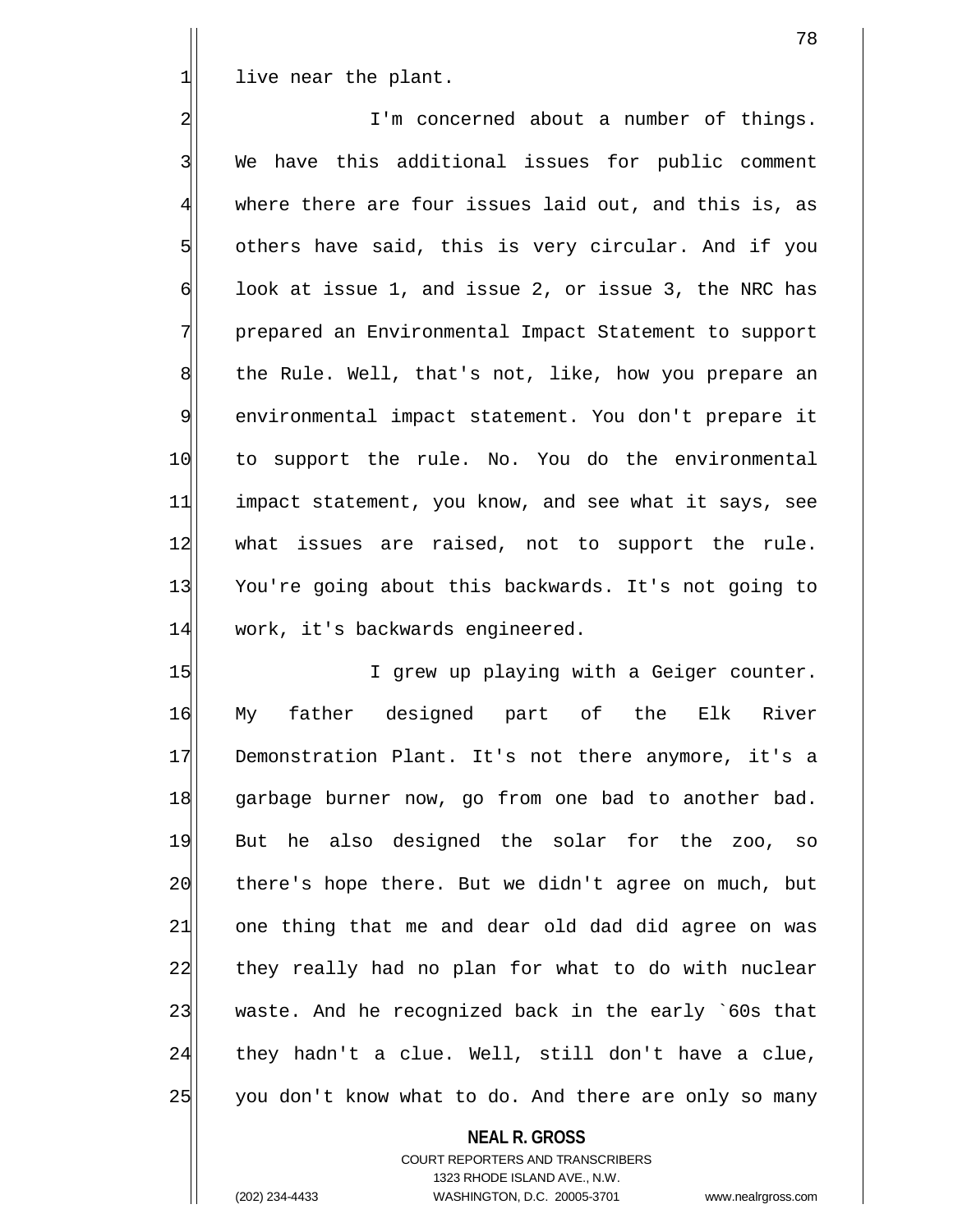1 ways, people have done it very eloquently, but there  $2$  really are so many ways to say that this is bullshit.  $3$  It's what it is. It's backwards engineered.

4 And I have a few things, though, that I  $5$  do want to introduce. Are you in charge of the  $6$  record, or do I give them to you? Okay, a couple of 7 documents. First, there were some comments earlier, I 8|| believe it was Mr. Mahowald talking about 9 degradation. So, I've got this cute little report 10 that I found called, "Premature Degradation of Spent 11 Fuel Storage Cask Structures and Components from 12 Environmental Moisture." And this is specifically 13 dealing with TN casks, which is what we have at 14 Prairie Island, so I want to put that in.

15| And then another one, and I will have 16 more detailed comments. I haven't had any time to 17 really look at this, so I'll have written comments by 18  $\vert$  the 20<sup>th</sup>. Another one, "Spent Fuel Integrity During 19 Dry Storage," and it talks about things like leaks. 20 And this is about krypton levels, so that can tell if 21 the casks are leaking or not. And they're talking 22 about the work that they've done to determine whether 23 or not casks are leaking. And it says, "Before this 24 test," this is like this one test, "four cask 25 performance tests of similar duration and scope had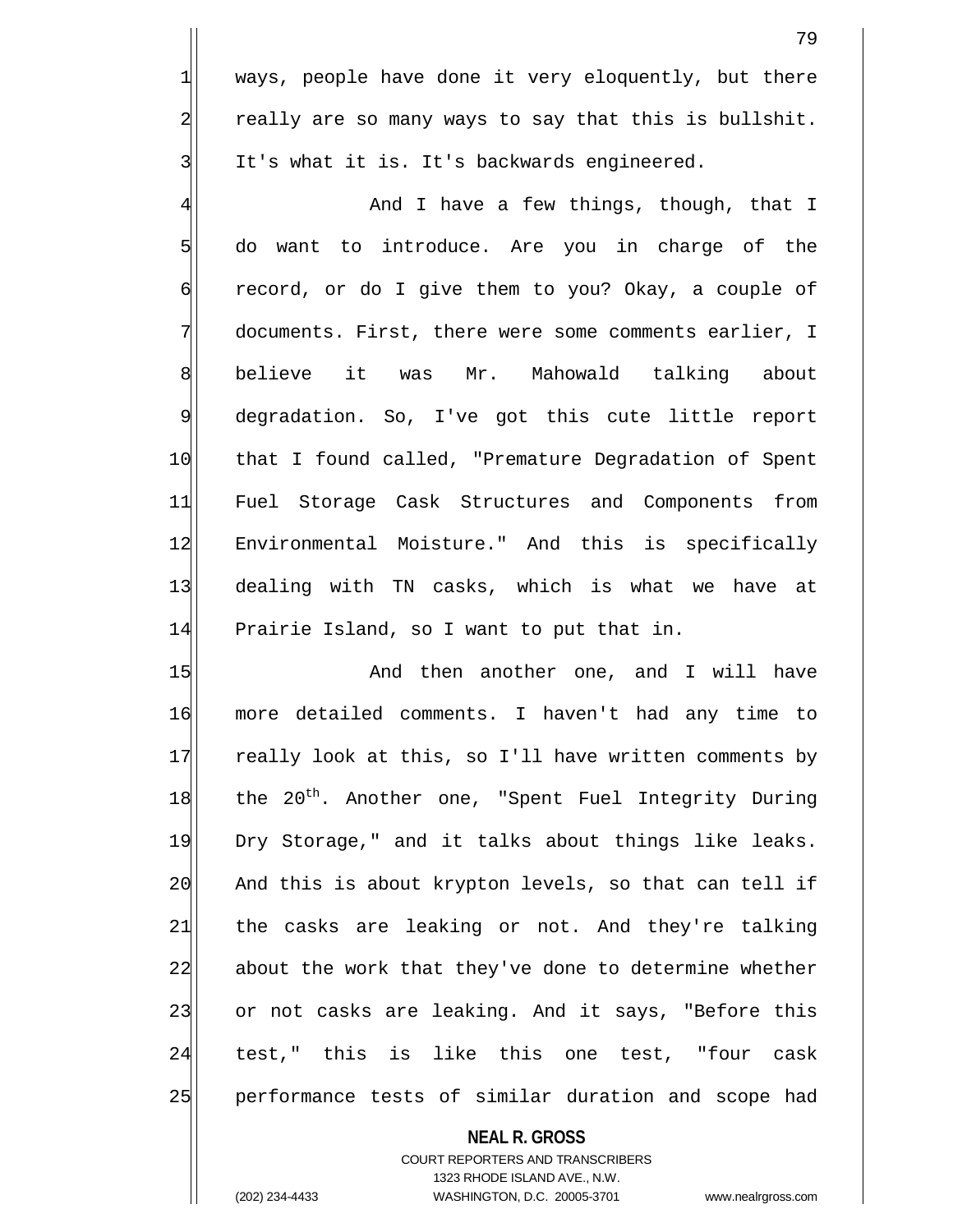1 been performed. Only two indications of release were 2 observed," two out of four. Well, don't we have a  $3$  problem there? I want to introduce that. And that's a 4 study by M.A. McKinnon. McKinnon has done a lot of  $5$  these studies.

6 6 And then I also want to introduce this 7 - it's hilarious. It's the Keystone Cops, and I'm  $8$  sure some of you are familiar with this. I got this 9 in a brown envelope when I was representing Florence 10 Township. INEL did a study where they tried -- well, 11 not a study, an attempt to unload a cask, and it's 12 Keystone Cops. It's -- they tried to pull -- it had 13 been in storage for not that long. They tried to pull 14 it out, and it got stuck. They tried to pull it in, 15 they couldn't get the thing back in. And they tried 16 to pull -- and it sat there for a while until they 17 | finally figured out what to do, and they rammed it 18 back in and shut it up, and put it away.

19 As far as I know, no casks have actually  $20$  been unloaded. Is that  $-$  like have any of the TN-40s 21 on Prairie Island been unloaded since `95? I don't 22 | think so. Have any TN-40s anywhere been unloaded or 23 29s? It's a problem. So, I want to introduce this.

24 Another problem, do you all remember the 25 exploding cask at Point Beach? This is where they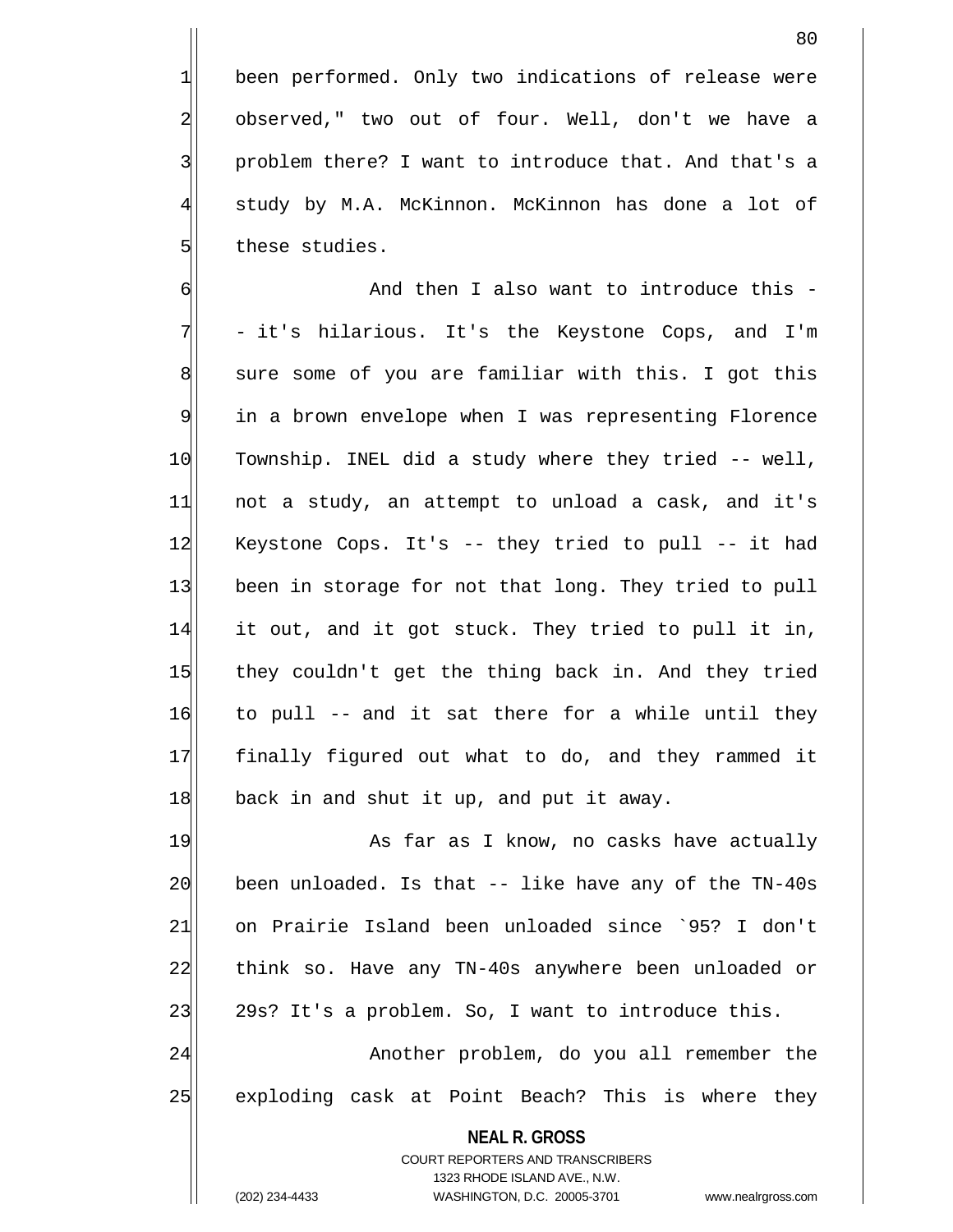$1$  took the cask, filled it up, picked it up, let it sit  $2$  there. Well, the cask had a zinc basket in it, and it  $3$  had boric acid sitting in it, and the shift went  $4$  home. And like 8 hours, 12 hours later the shift --5 5 5 5 another shift comes in and they go to load it up,  $6$  and so you've got fire and zinc and boron which is  $-$ 7 you end up with hydrogen, kaboom. And a big old what, 8 I don't know how many tons it was, 9-inch-thick cover  $9$  bent up, the shims that were in holding the basket in 10 flew up, landed on the floor. I'm sorry, I don't have 11 confidence in nuclear waste storage if this is the 12 kind of thing that happens.

13 How many of you remember all the failed 14 welds that have been addressed over the years? So, we 15 Should have confidence because someone takes an x-ray 16 of it? No, the welds fail, it happens. So, I have no 17 confidence. Or something even simpler, when 18 Monticello's rotor was going down the railroad, going 19 back to somewhere in Illinois, probably where it was 20 made, they low bridged it in downtown Minneapolis. 21 Did you even hear about it? This is about 1997. I 22 mean, something that simple. I'm sorry, you know, I 23 don't have confidence in this industry. 24 So, let's see. Oh, this was a good one.

25 Okay. My involvement with nuclear, other than playing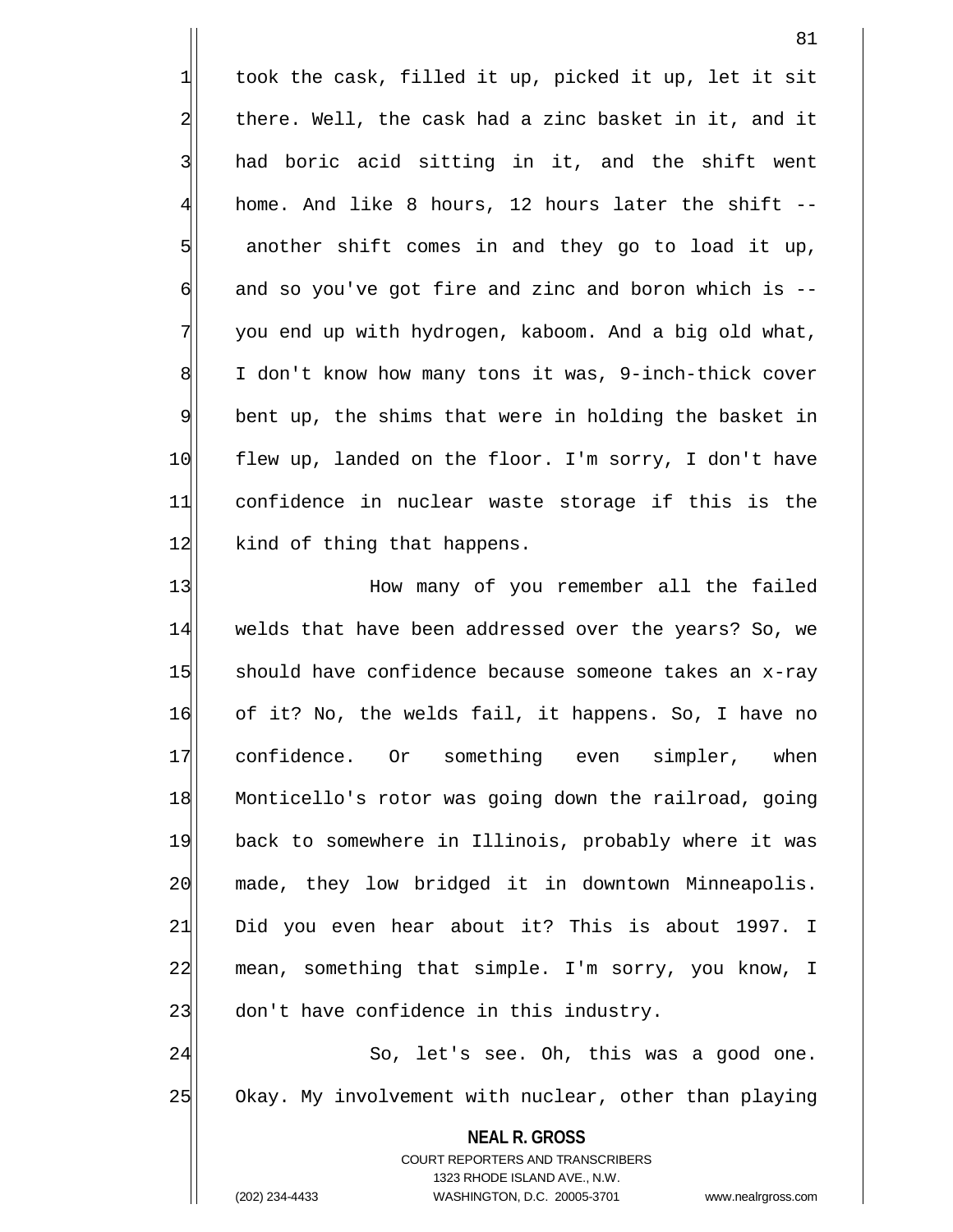1 with the Geiger counter, started in 1994, in 2 December, so we're looking at now almost 19 years.  $3$  And that was just kind of scary concept for me. And  $4$  before that, actually at that very time I was still 5 being a truck driver trying to raise money to open up  $6$  my office, and so this is December `94, and we're 7 having this little meeting sponsored by Northern 8 States Power, and we're trying to figure out where to 9 put the nuclear waste. And, Kristen, remember this? 10 And so we're sitting there trying to figure out, this 11 is an NSP-sponsored committee, and they were 12 describing the casks. And, you know, I'm a truck 13 driver, and they were talking about the seals on the 14 casks. 15 Well, so I was like excuse me, don't you

16 have to change the seals? Like ehhh, didn't know what 17 to say. It's like yes, those seals have to be 18 changed. They have to be changed every 20 years. 19 Okay. First cask was loaded 1995, and now here we 20 are, we're coming up on 10 years, 20 years isn't that 21| far away, no cask has been unloaded. How many seals 22 have been changed? What's the process for doing that? 23 Does anybody know? So, you think it can be safely 24 stored there for 100 years? Right. So, I have no 25 confidence, and we know what this is, we've called it

## **NEAL R. GROSS**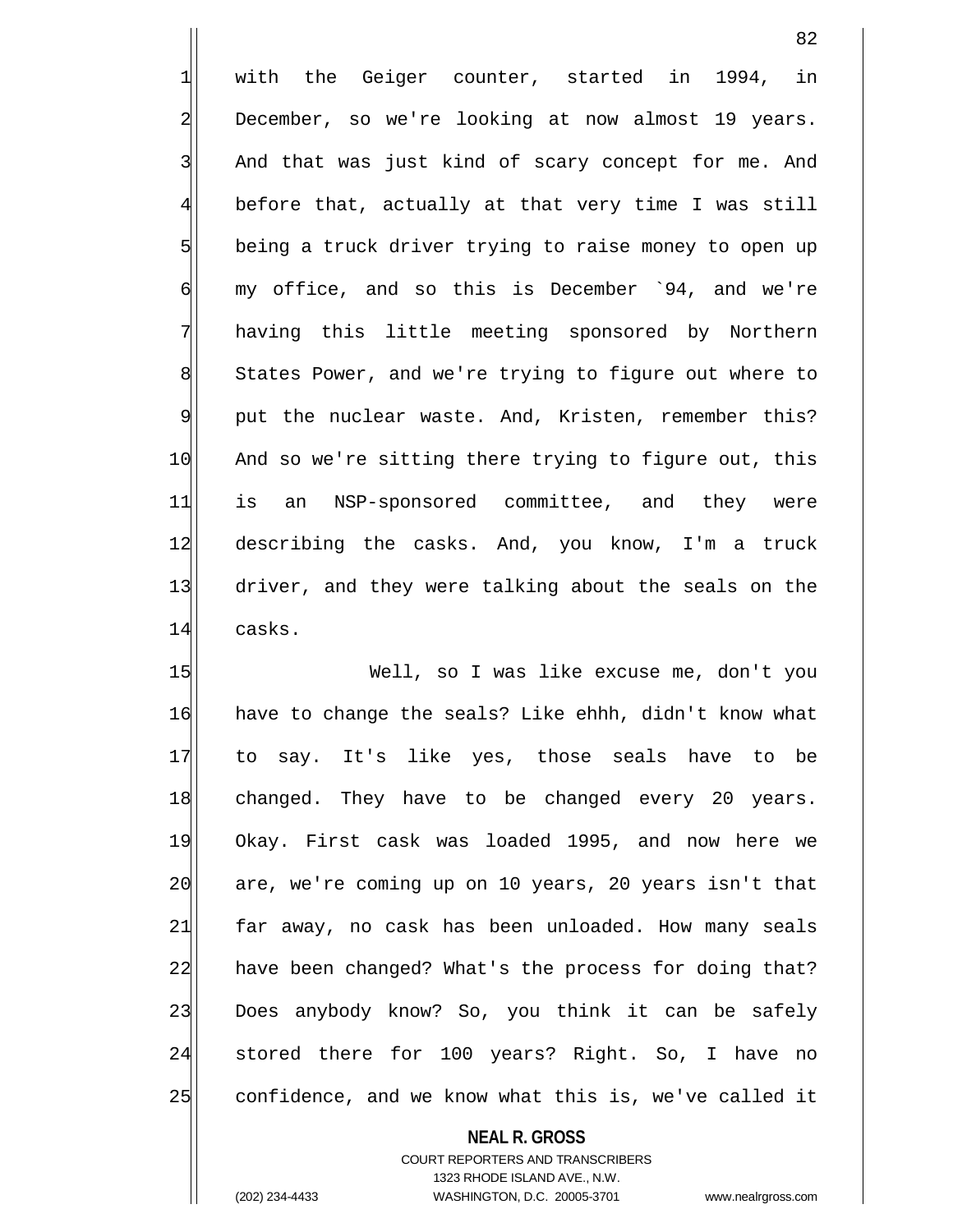|                | 83                                                    |
|----------------|-------------------------------------------------------|
| $\mathbf{1}$   | what it is, and we hope you do go back and do it      |
| $\overline{a}$ | over, because it doesn't cut it. So, on that happy    |
| 3              | note I'll leave you with some documents. Thank you.   |
| 4              | FACILITATOR JUCKETT: Thank you. I                     |
| 5              | believe Ben Gerber left.                              |
| 6              | (Applause.)                                           |
| 7              | FACILITATOR JUCKETT: I think Ben Gerber               |
| 8              | left so is Davis Leslie here?                         |
| 9              | MS. OVERLAND: Leslie Davis.                           |
| 10             | FACILITATOR JUCKETT: Oh, Leslie Davis,                |
| 11             | sorry. It's on the sheet backwards.                   |
| 12             | MR. DAVIS: Good evening. My name is                   |
| 13             | Leslie Davis, and I'm here to represent the Earth     |
| 14             | Protector Environmental Group, which is the smallest  |
| 15             | environmental group in America because we don't have  |
| 16             | members, because I don't like to write everybody and  |
| 17             | ask them for money every month. But, you know, I've   |
| 18             | always been afraid of radiation and nuclear power.    |
| 19             | I remember as a child during the second               |
| 20             | World War, I was in elementary school, and one of the |
| 21             | things that I was allowed to do was help paint the    |
| 22             | lines in the halls that we would run to in the event  |
| 23             | of an air raid and sit between the wall on those      |
| 24             | particular lines. And I carried that concern with me  |
| 25             | all my life.                                          |
|                | <b>NEAL R. GROSS</b>                                  |

COURT REPORTERS AND TRANSCRIBERS 1323 RHODE ISLAND AVE., N.W.

 $\mathsf{II}$ 

(202) 234-4433 WASHINGTON, D.C. 20005-3701 www.nealrgross.com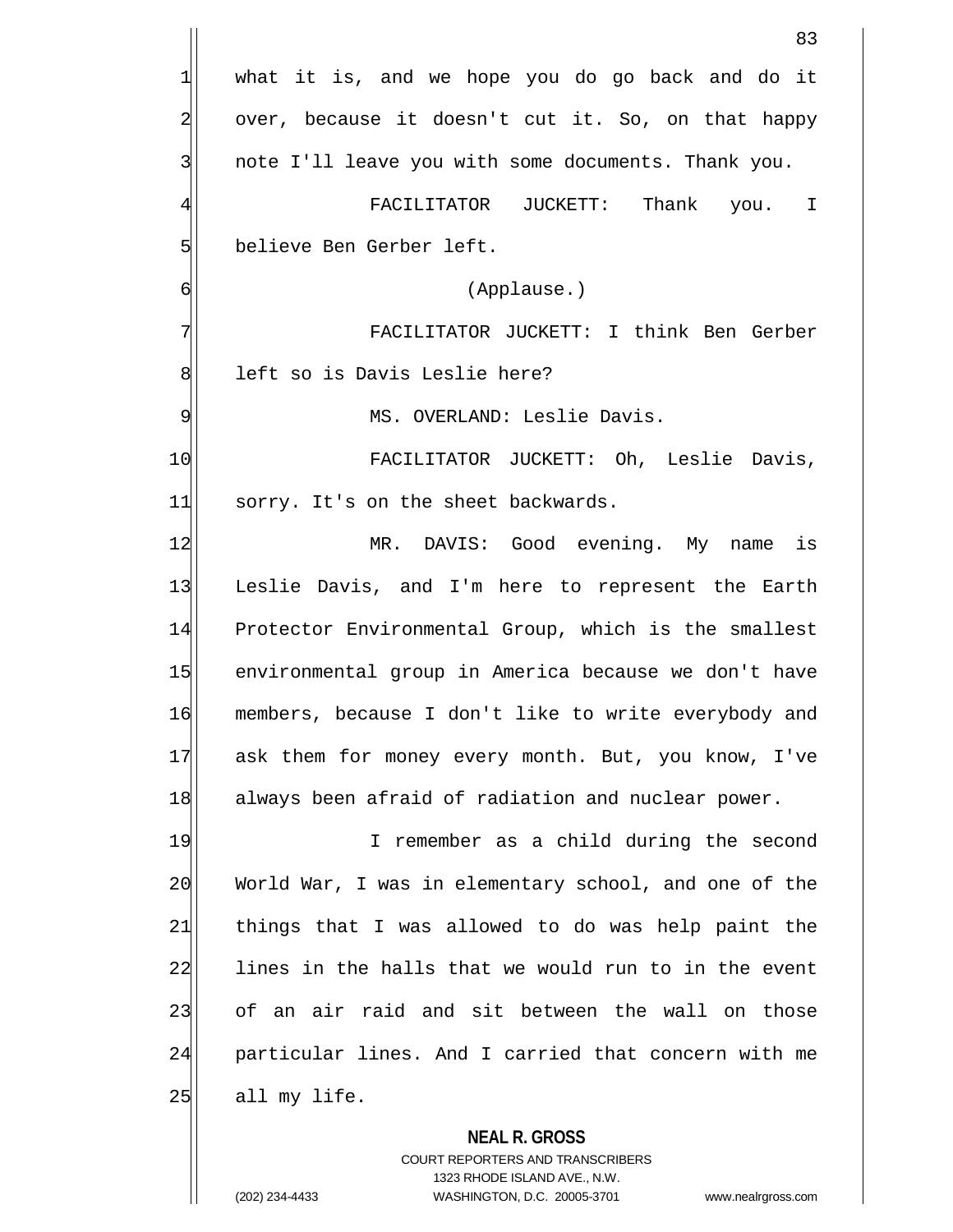1 1 So, lo and behold, they bombed the 2 Japanese in 1945 when I was still in elementary  $3$  school, and we read the horror stories about the 4 radiation and all that. And then it became part of my 5 makeup, and the years went along, and I raised a 6 6 family. And around 1978 and `79, I read an article in 7 The paper about nuclear waste storage. So, it 8 confused me a little bit, so I called Northern States  $9$  Power Company and I asked them about that. And they 10 had guy named Dr. Max DeLong, a professor guy, called 11 me and counseled me on the phone that they know what 12 to do with that stuff. They wouldn't be producing it 13 if they didn't. We're going to fuse it in glass, or 14 bond it together in some way, and render it inert, 15 and haul it down to I think it was New Mexico in the 16 salt caves and entomb it there, and that'll be the 17 end of the radioactive waste problem. So, I was 18 satisfied with that until I ran into Dr. Charles 19 Hoover, who is a former tenured professor and he knew 20 a lot about this, and after he got done laughing at 21 my telling him the story, he told me the truth about 22 nuclear waste. 23 So, I formed together with Dr. Charles

24 Hoover and Steve Chapman, and Patrick Reagan, and 25 Steve Gadler, and I'm the only survivor. We formed

> **NEAL R. GROSS** COURT REPORTERS AND TRANSCRIBERS 1323 RHODE ISLAND AVE., N.W. (202) 234-4433 WASHINGTON, D.C. 20005-3701 www.nealrgross.com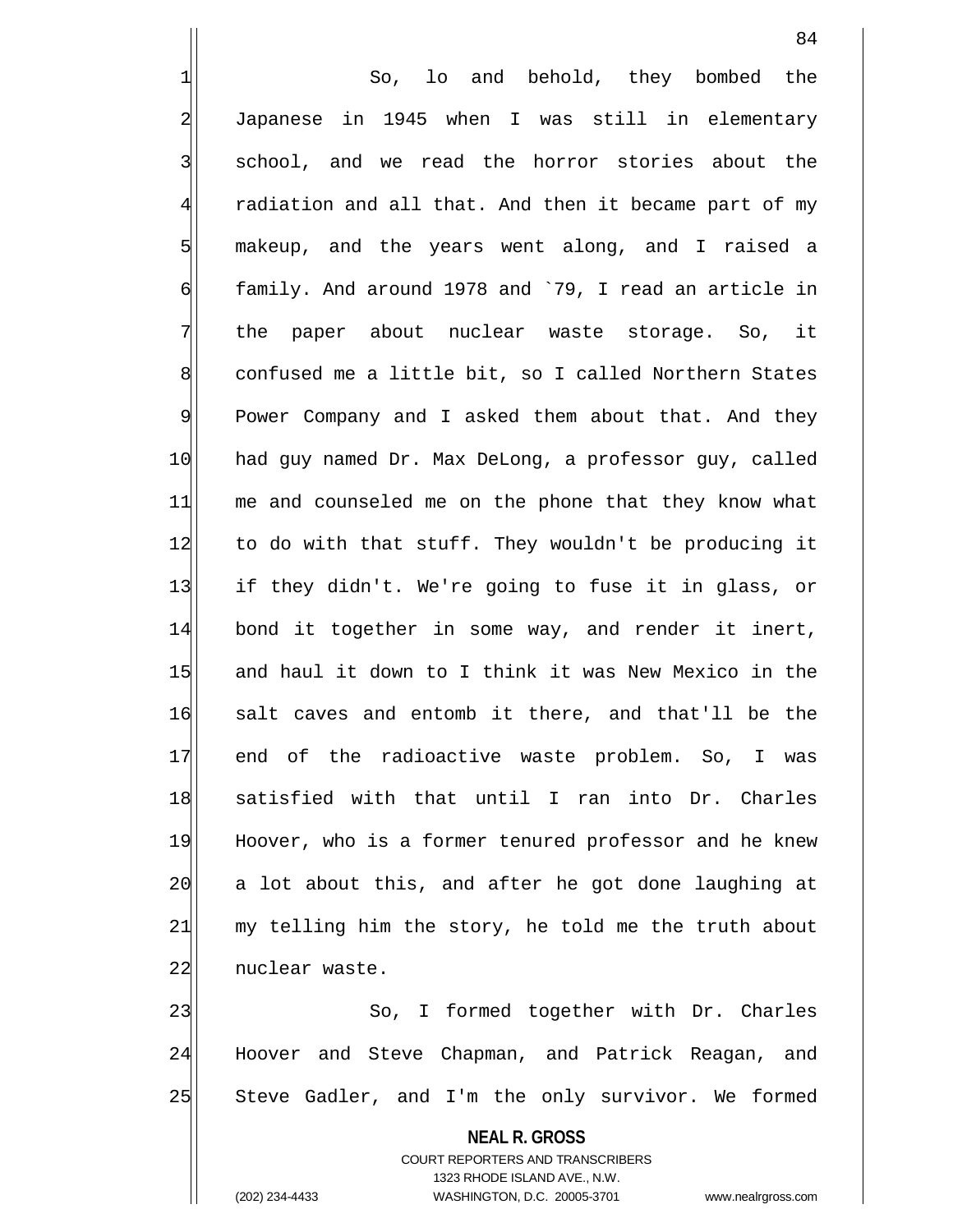1 together in 1979 and 1980 to fight certain 2 environmental issues, and expose this whole nuclear 3 | power thing, and then you'd think people would rise  $4$  up if they knew what was going on about it.

5 So, I survived them and go on today, and  $6$  I say well, let's see what we can do about this 7 | radioactive waste problem, this nuclear problem,  $8$  because they talk about we want to be carbon-free,  $9$  but they don't talk about conservation and efficiency 10 that can automatically reduce your carbon footprint 11 by 30 or 40 percent cost-effectively. That's probably 12 a better way to reduce the carbon footprint than 13 mining, milling, transporting, enriching, processing 14 uranium and winding up with this problem today.

15 But I know that nothing is going to be 16 done about it because we have a society that is so 17 stupid that they would even pay the phosphate 18 fertilizer manufacturing industry for their waste so 19 they could put it into the public water supply in 20 order to help the black children's teeth improve. 21 That's basically the plan behind the dumping of 22 phosphate fertilizer hydrofluoric salicylic acid into 23 public water supplies. Now, it doesn't get any more 24 insane or stupid than that, so I've been looking into 25 that. And you call people, you know, like I did about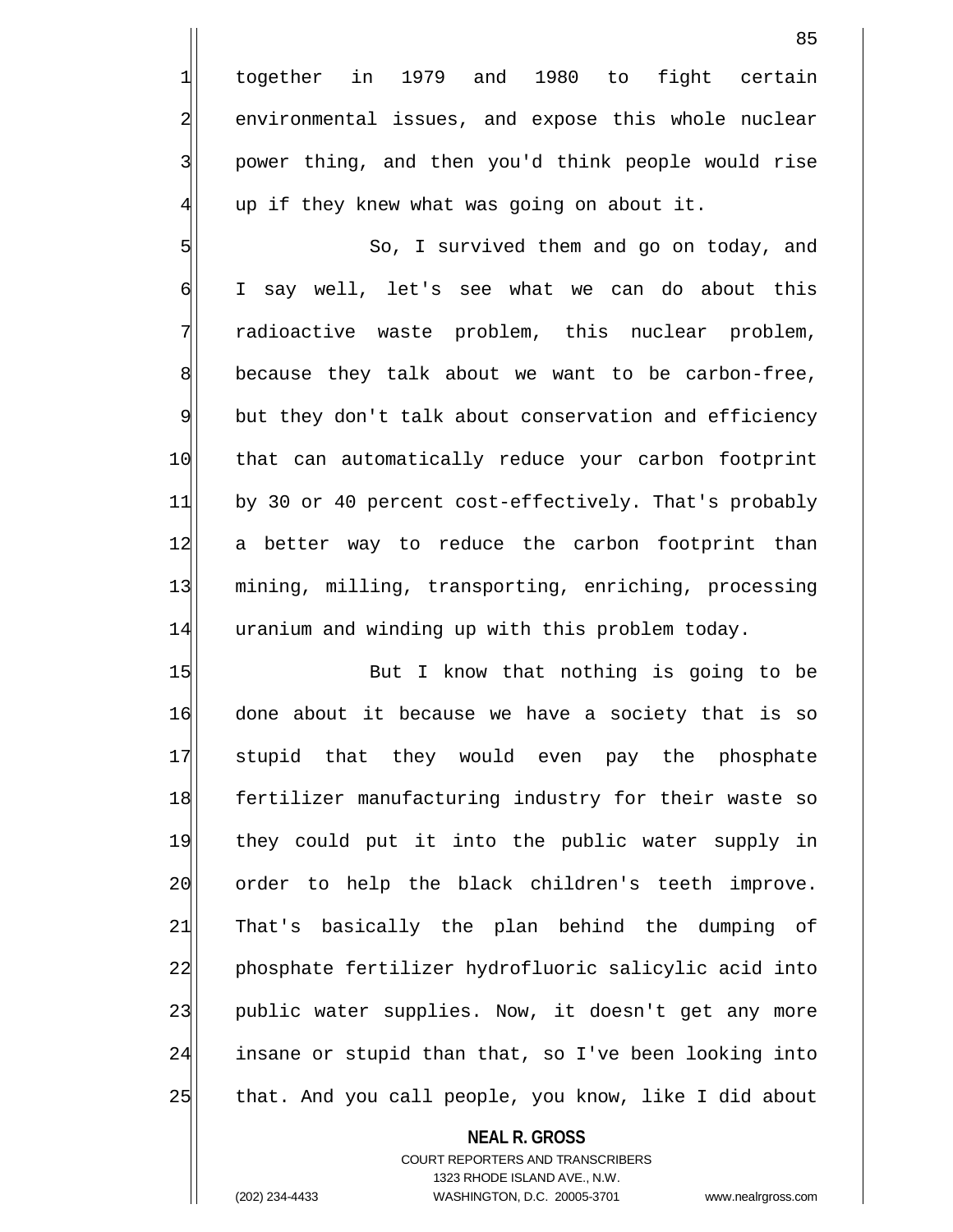radioactive waste, and they say oh, no, we're the 2 American Dental Association, or we're the University of Minnesota, and all these folks line up behind that stuff. So, I don't think there's really any hope for us as we immerse more and more as the wave of 6 problems from Fukushima, Japan comes over.

7|| It wasn't enough of a lesson for 8 Chernobyl, or Three Mile Island, and now Fukushima is 9 not enough because you're talking about licensing 10 more nuclear plants. But, on a lighter note in my 11 closing, I went when I was campaigning a little bit 12 with a couple of folks to try to prevent the Yucca 13 Mountain thing. I don't think the Yucca Mountain deal 14 is a good thing, because water leaks in there, and 15 you don't want to have water around leaking in when 16 you have radioactive waste. So, I'd go with my sign 17 to a small college in Minneapolis, and one kid comes 18 over to me and he says what are nukies? I said well, 19 I said nukies are something we all probably need a 20 little more of. But these are not nukies, these are 21 | nukes, and nobody needs any of them. And if you 22 continue licensing them, and permitting them, and 23 giving them a chance to get out of it, you're dooming 24 the society. This is an unfair, unconstitutional, 25 outrageous hearing, but I do appreciate the chance to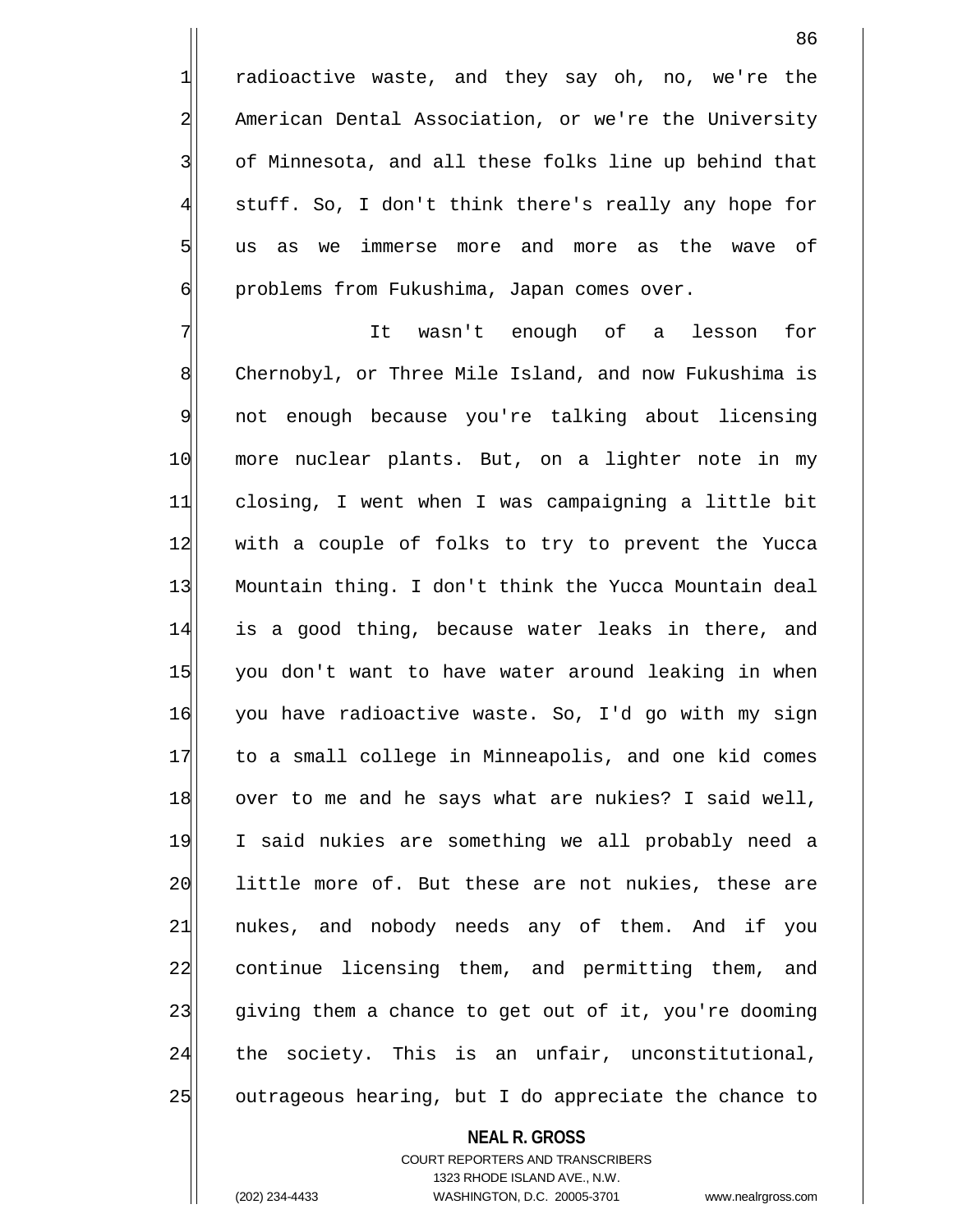$1$  be here and give my testimony. Have a good night.

2 (Applause.)

3 FACILITATOR JUCKETT: Thank you. And can 4 we next go to Colleen Bonniwell, followed by Michael  $5$  Cavlan.

6 MS. BONNIWELL: Good evening. I'm really  $7$  out of my element here. I have to consider the 8 effects of nuclear power and fossil fuels on our 9 governance, the governance where the people get to 10 choose. Here I see the NRC, I'm not just addressing 11 you, NRC. I'm addressing the President, I'm 12 addressing the Senate, and I'm addressing the whole 13 Congress.

14 I'd like to support the move to amend 15 that gives the right of corporations the rights of 16 individuals. That's why we're here today. 1876, 17 that's when the government of the people, by the 18 people, for the people was destroyed. There is no 19 conscience in these industries. These industries are 20 going to have to be forfeited by the greedy ones who 21 have encouraged this and allowed this to occur to all 22 life, allowed this to occur to our water. That's the 23 greatest thing they've done. The greatest thing 24 they've done is they forget where everything they 25 ever had, have, or will have comes from, and they're

## **NEAL R. GROSS**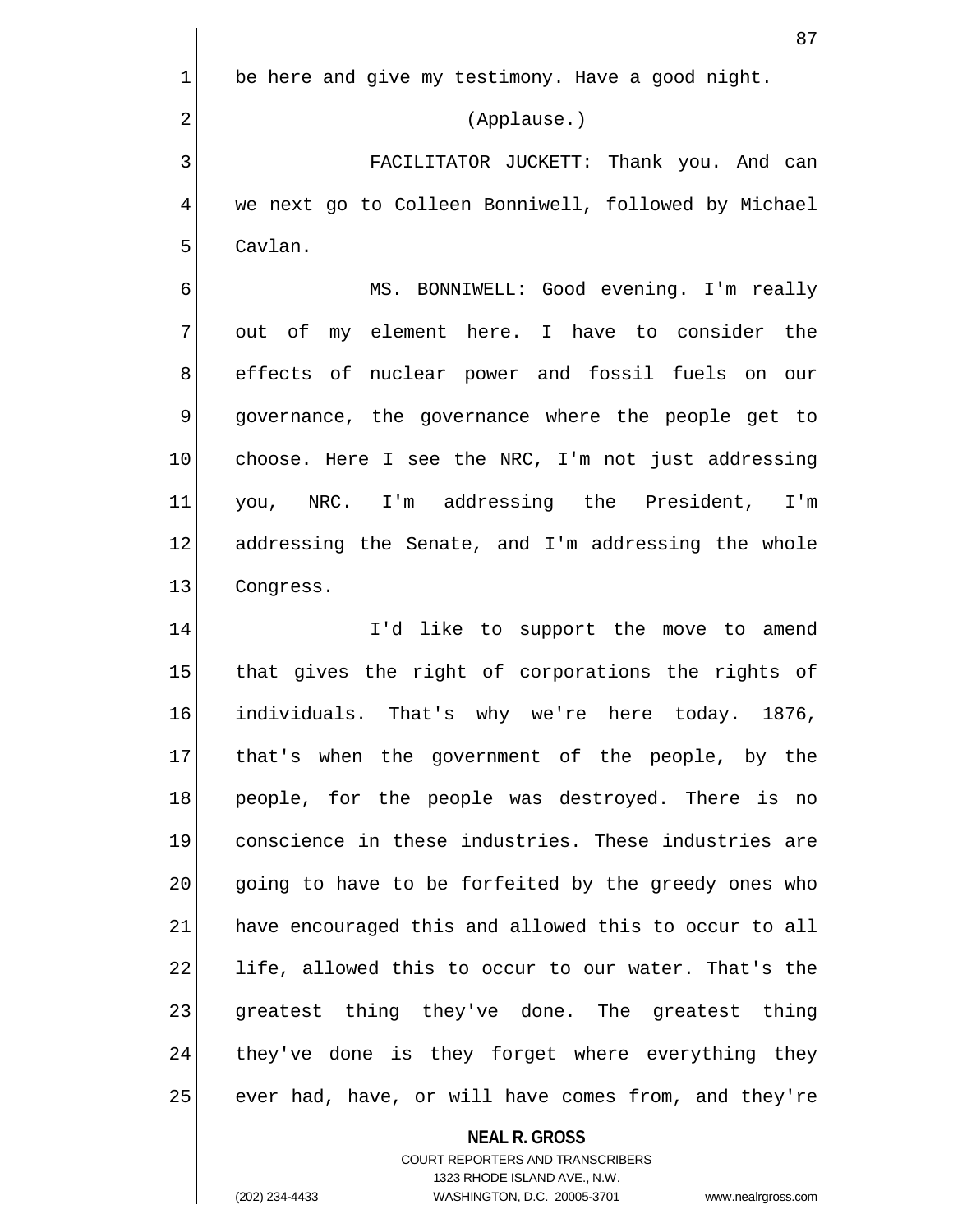$1$  destroying it. The pipelines, the fracking.

2 Right now there's two leaks, oil leaks  $3$  that they can't -- scientists can't turn off. All of 4 industry can't turn it off. Fukushima, these are 5 human beings. You are defying human rights. You are  $6$  in default against all of nature. You've heard it 7 before. Tesla told you ones who want to want to fix 8 it, you ones who think you can do something about 9 this, I would encourage you, I would encourage you at 10 this late hour.

11 All directions, all the elements, sacred 12 elements, plutonium is the first manmade element, and 13 it's changed the whole course of humanity through 14 time forever. And all life waits, waits for the human 15 beings to come forward in the best of their nature to 16 fulfill their purpose here, to protect all life, to 17 participate with all life.

18 I don't know how to recover it for the 19 human beings, for the people. I've heard you. I heard 20 you say that society is sick, granted the society is 21 sick, we're all human beings here. What are we going  $22$  to do with the best of our nature? How are we going 23 to turn this around? What are we going to do? Why 24 aren't we helping Fukushima? Why aren't we helping? 25 Russia went. They offered it. There's nothing they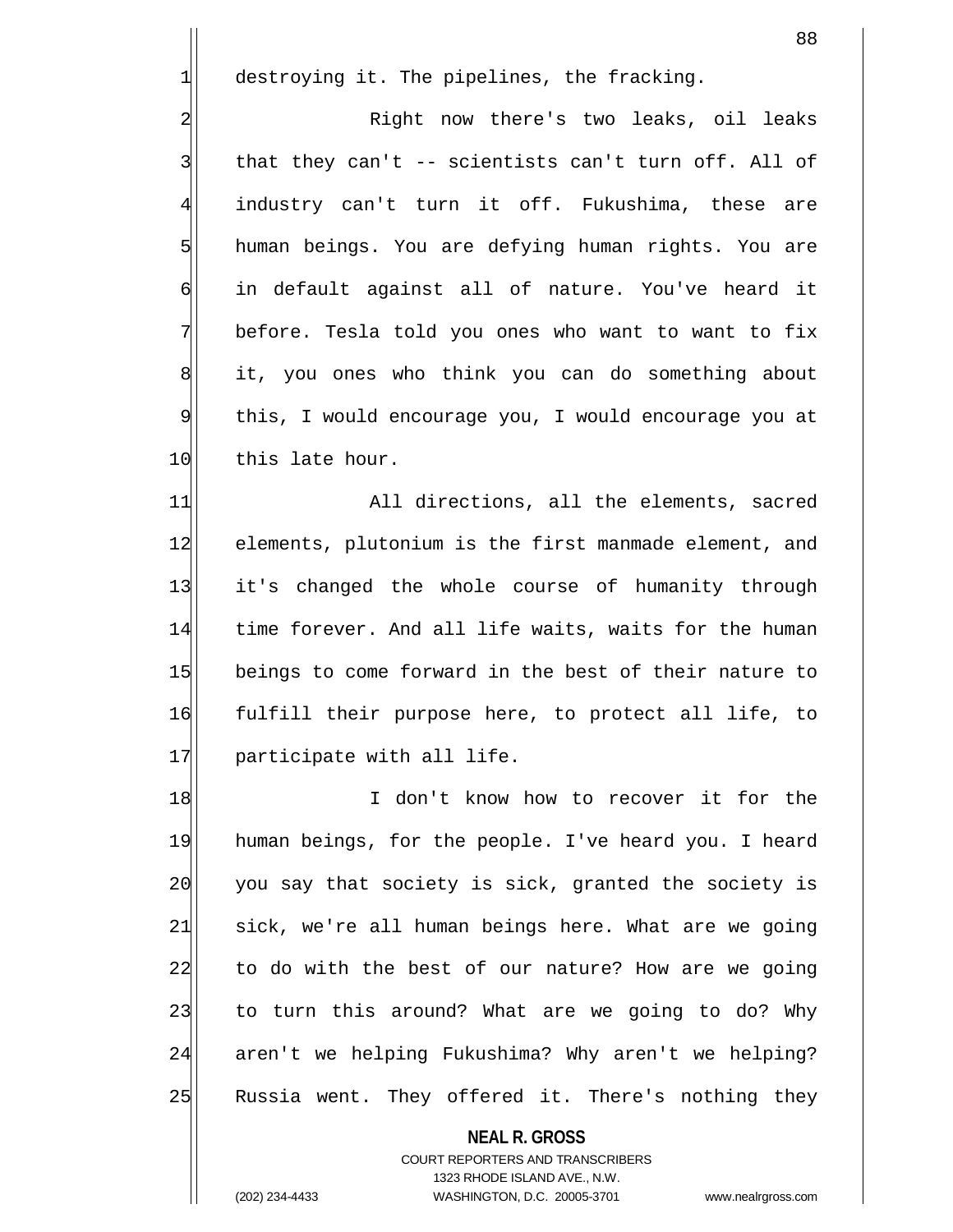$1$  can do. And we can sit here and act like the profits 2 are going to continue? There is no profit. True cost 3 has never been considered because true cost means all  $4$  life, all the future.

5 So, I would propose, NRC, you make this 6 a military issue. I would propose that you 7 | nationalize this issue. I would propose that you 8 8 recommend that the United States acknowledge the fact 9 that poison is the enemy of all people. It's spewed 10 from the hearts of the human beings who aren't any 11 more because you can't be human and let this happen. 12 And everybody that's not here, look at this, this is 13 what we come up with. This is how many people we come 14 up with to try to understand and remedy something.

15 Everybody that's not here, and all of 16 Minneapolis, and all of Minnesota, and all of the 17 United States, and all around the world, everybody  $18$  that is not here has a right to be represented.

19 I would also propose that the NRC begin 20 to adjust to the concept of an international uranium 21 mining moratorium, and an international nuclear waste 22 moratorium.

23 Colonial oppression, colonial domination 24 by corporation Fukushima, the today people with the 25 mining, the mining that's gone on in Northern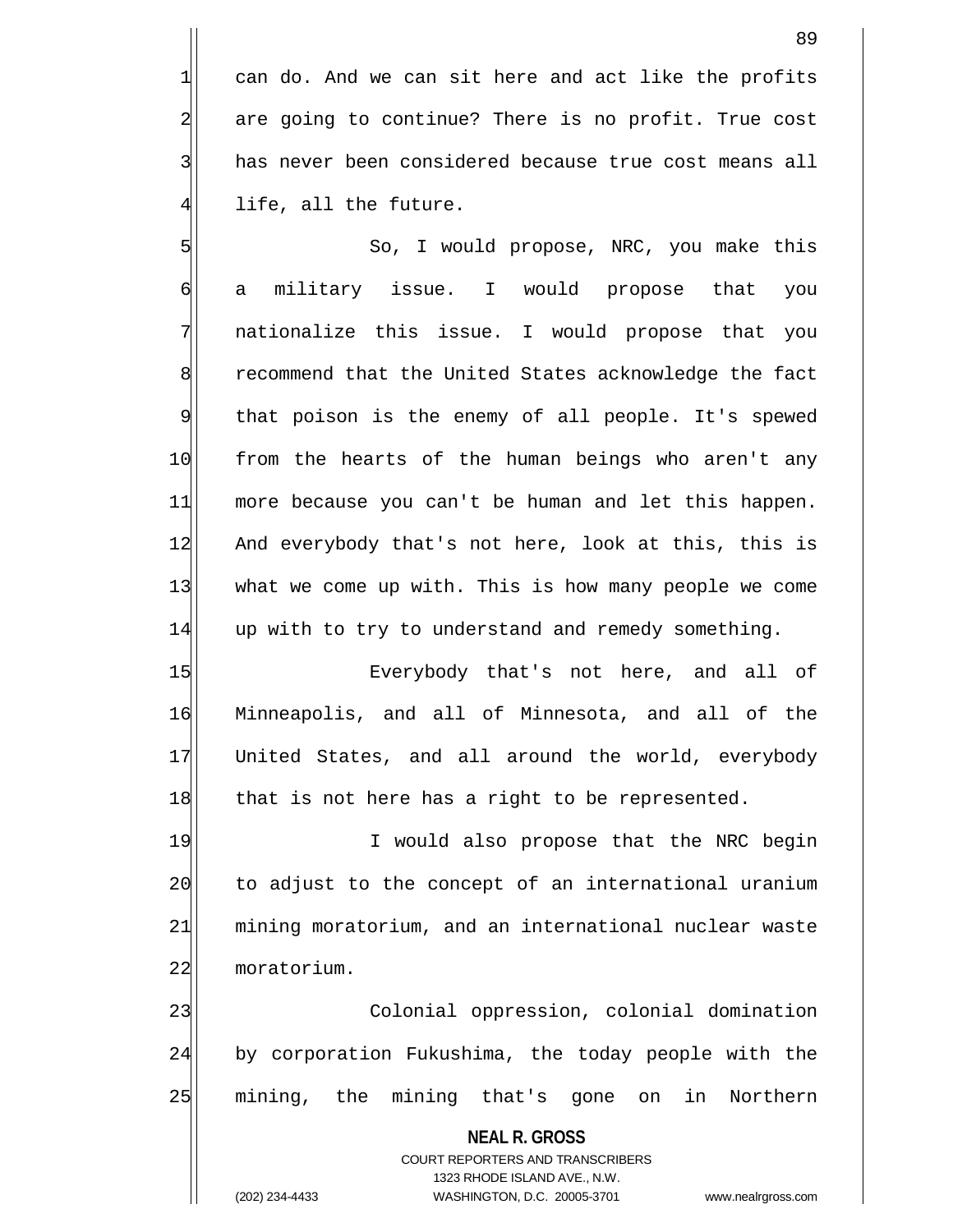1 Saskatchewan, and the nuclear waste dumping threat in 2 Minnesota, Wisconsin, Michigan, Ontario, and 3 Manitoba. As we speak, they're planning to put a nuke  $4$  dump right on Lake Huron. The Pacific Ocean, is it 5 | going to support life, questionable, very 6 6 questionable. And then the two oil spills, the Gulf 7 is dead.

8 8 8 I came here tonight to make a plea for 9 Lake Superior, to make a plea for the children, to 10 make a plea for the future. That's why I kept going 11 through the whole way down here through the blizzard 12 because the blizzard is nothing compared to what 13 threatens. And I would come here to you today and say 14 kill me now because your politics behind this 15 industry is so corrupted, and so vile. And I would 16 say kill me now and spare the future. But guess what, 17 where's our future? Where are we going?

18 The water is sacred. NRC focus on the 19 water, the children, and the future. You know, I was 20 going to come up here and say I'm going to have a 21 three-minute meditation and have everybody just 22 meditate on the children, the children that are here, 23 the children that are coming, just meditate on them. 24 What do you want to do about this situation for them? 25 Brainstorm, pray, whatever you can do to come up with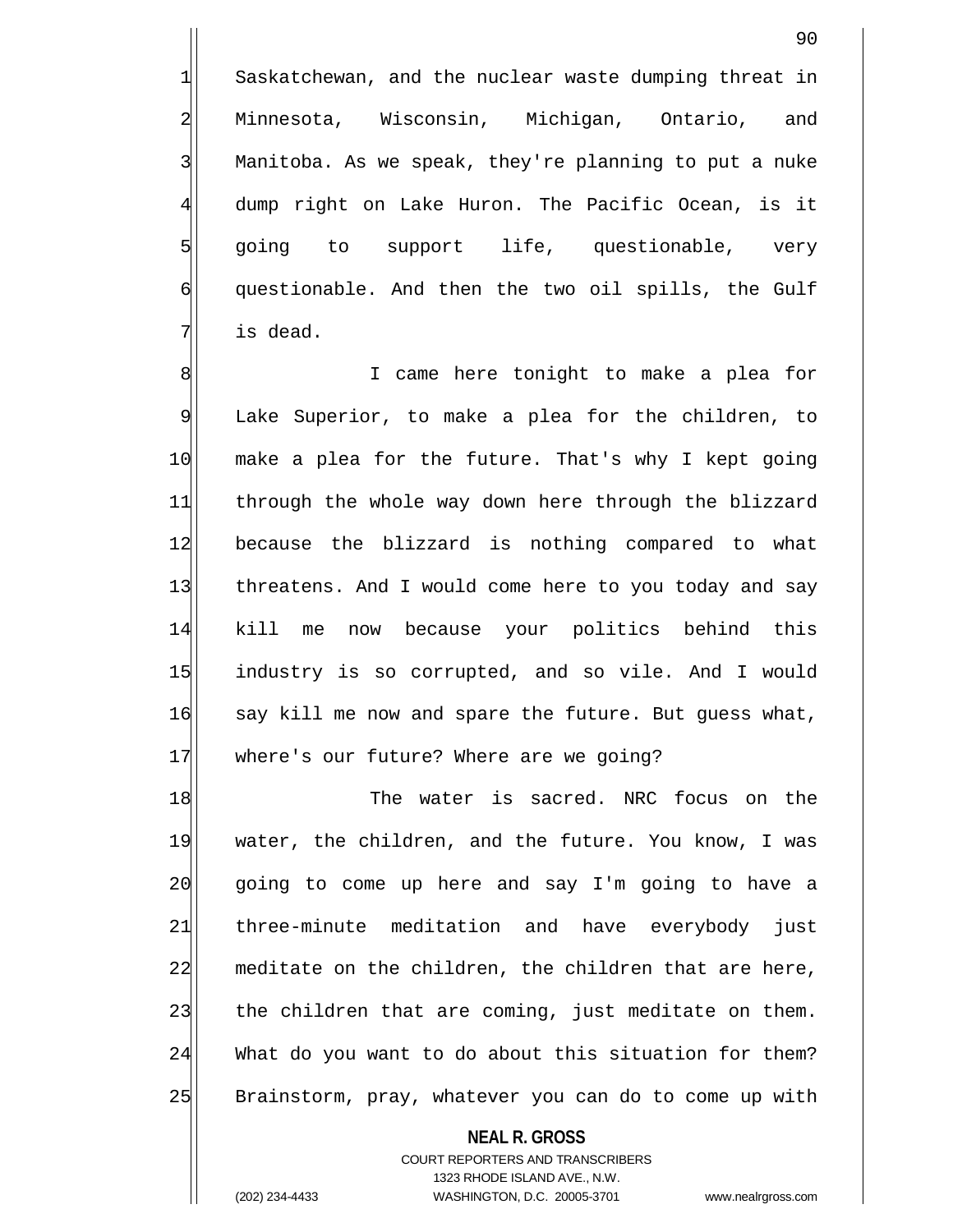1 a solution to the hopelessness that they're going to 2 feel when people wake up and realize what has 3 happened.

4 No more nukes, no more nukes in Siberia, 5 | no more nukes anywhere. Our people around the world  $6$  are human -- the whole human family, the NRC, 7 Confidence Rule, denies them confidence -- denies 8 the confidence in the people around the world, in the 9 scientists around the world. It denies the confidence 10 of the people to create something better, and I'm 11 asking you please use your conscience and do the 12 right thing at every turn.

13 You can't have a generic code or 14 whatever. And, too, you know, my own self, I feel 15 like, you know, this prior free informed consent 16 governance that so many people have sacrificed so 17 much to hold on to, we're slaves to poison. We're 18 slaves to poison that's spewing from the hearts of 19 men, men who forgot where everything they ever had, 20 have, or will have comes from.

21 and I want to thank our children for 22 their forgiveness because all they have to hope for 23 is us, all they have. And this, this is what we have, 24 a nuclear police state. That's what we get, that's 25 what they inherit unless we get real, every one of

> **NEAL R. GROSS** COURT REPORTERS AND TRANSCRIBERS 1323 RHODE ISLAND AVE., N.W. (202) 234-4433 WASHINGTON, D.C. 20005-3701 www.nealrgross.com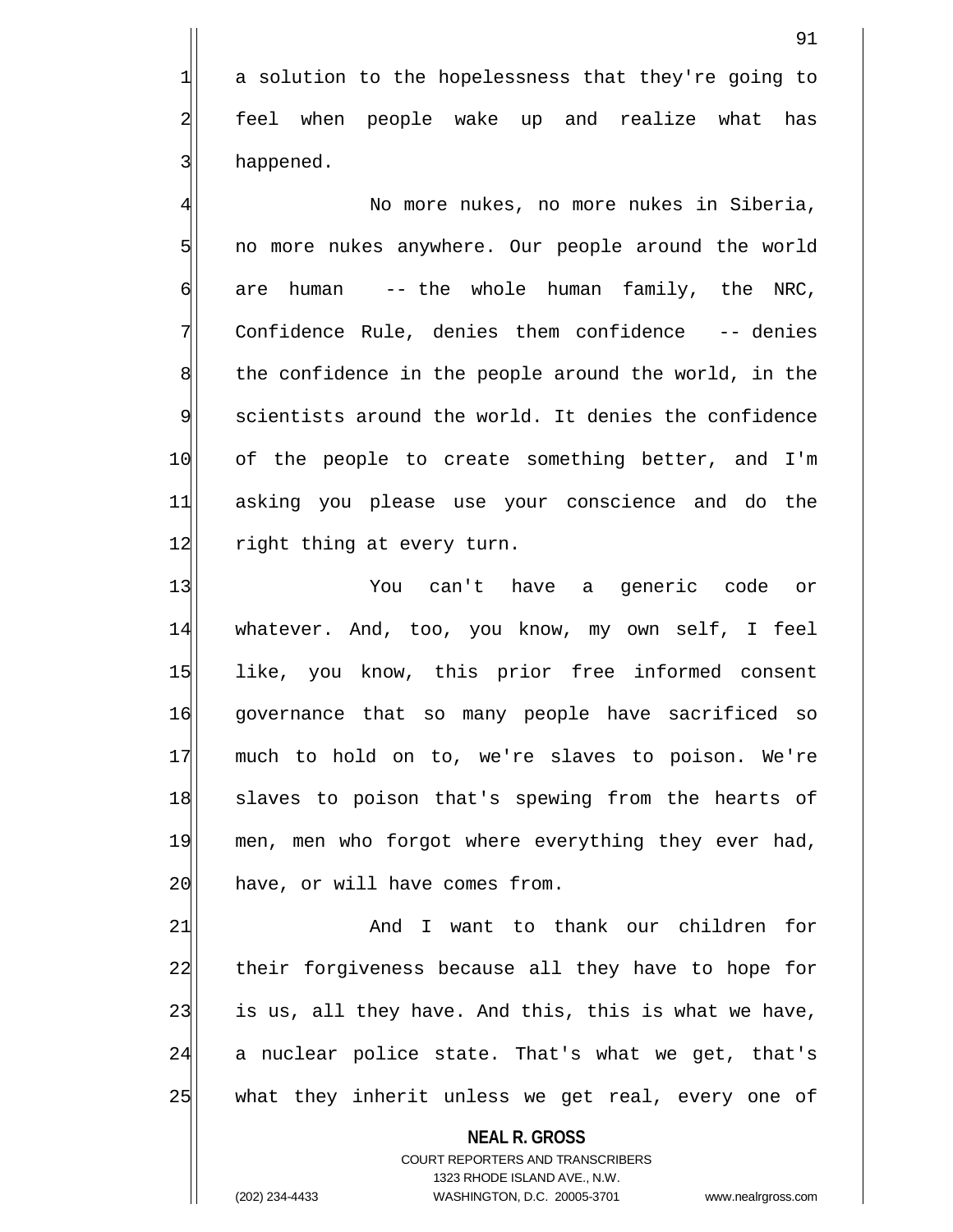$1$  us. There is no profit in nuclear power. There is 2 absolutely no profit, but if you can come up with a  $3$  way to deal with it in a compassionate -- with a 4 compassionate understanding toward life, do it. I 5 Sol challenge you to do that. I will pray for that  $6$  myself. I haven't seen a way to shut down Fukushima. 7 It's like little bitty suns burning themselves 8 through the earth, and you might live in some kind of 9 bubble, but people out there know, they know what 10 they're facing. And my suggestion would be to focus 11 on an economy that is sustainable, with sustainable 12 agriculture, with sustainable health care, and that 13 would work. That would work.

14 all this time we could have had 15 vegetable cellulose. We didn't need petrol, but they 16 cut it off. They cut it off. Ford tried in the 17 automobile, they cut him off. The fossil fuel 18 industry, the nuclear power industry, those 19 industries move to amend, take their right to do this 20 to the people away from them and give the people the 21 confidence they need to deal with their future in a 22 compassionate, kind, responsible way.

23 FACILITATOR JUCKETT: Thank you, Colleen.

 $24$  MS. BONNIWELL: Thank you.

25 | FACILITATOR JUCKETT: Thank you.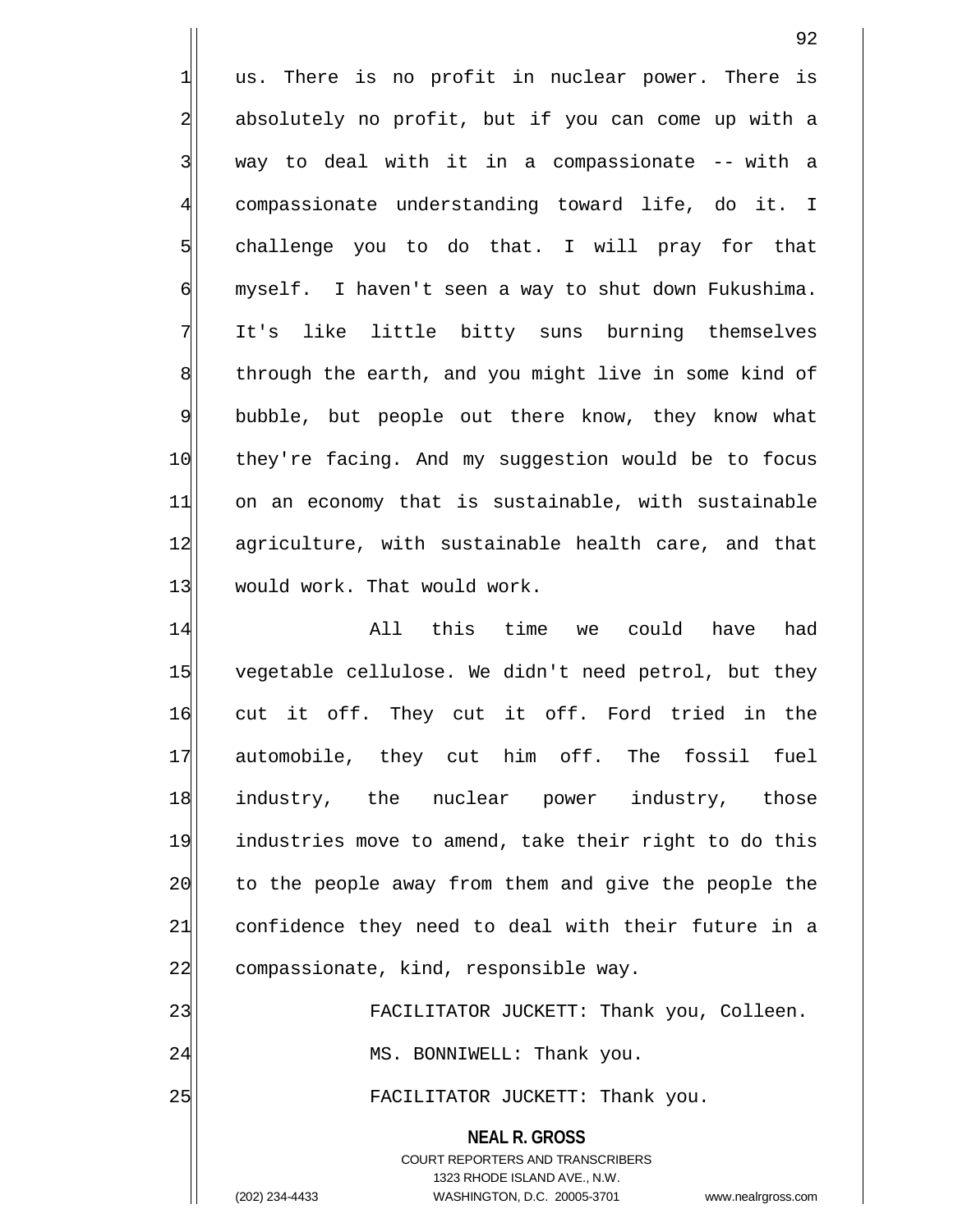|                | 93                                                                                                  |
|----------------|-----------------------------------------------------------------------------------------------------|
| 1              | (Applause.)                                                                                         |
| $\overline{a}$ | FACILITATOR JUCKETT: And can we<br>go to                                                            |
| 3              | Michael Cavlan.                                                                                     |
| $\overline{4}$ | CAVLAN: Karen Silkwood. Karen<br>MR.                                                                |
| 5              | Silkwood knew just exactly how evil, and corrupt, and                                               |
| 6              | gangster-like is the nuclear power industry.<br>The                                                 |
| 7              | environmental movement knows exactly how evil, and                                                  |
| 8              | corrupt, and gangster-like is the nuclear power                                                     |
| 9              | industry. And we now have the United States Nuclear                                                 |
| 10             | Regulation Commission working with the nuclear power                                                |
| 11             | industry.                                                                                           |
| 12             | Somebody killed Karen Silkwood. A lot of                                                            |
| 13             | us environmentalists in this room know exactly who                                                  |
| 14             | that was. We know which power brokers and which power                                               |
| 15             | industries killed Karen Silkwood.                                                                   |
| 16             | is Michael Cavlan, and<br>Мy<br>I'm<br>name                                                         |
| 17             | speaking as a member of Occupy Minnesota, as well as                                                |
| 18             | a very broad non-indigenous ally of the Idle No More                                                |
| 19             | Movement.                                                                                           |
| 20             | know, we're here right now in<br>You                                                                |
| 21             | Minnetonka. That makes complete sense. Minnetonka is                                                |
| 22             | the area of the monied wealthy elite of the State of                                                |
| 23             | Minnesota, and it's that very self -- same monied                                                   |
| 24             | elite that owns our government. Actually, it's not                                                  |
| 25             | our government, it's your government, their                                                         |
|                | <b>NEAL R. GROSS</b>                                                                                |
|                | <b>COURT REPORTERS AND TRANSCRIBERS</b>                                                             |
|                | 1323 RHODE ISLAND AVE., N.W.<br>(202) 234-4433<br>WASHINGTON, D.C. 20005-3701<br>www.nealrgross.com |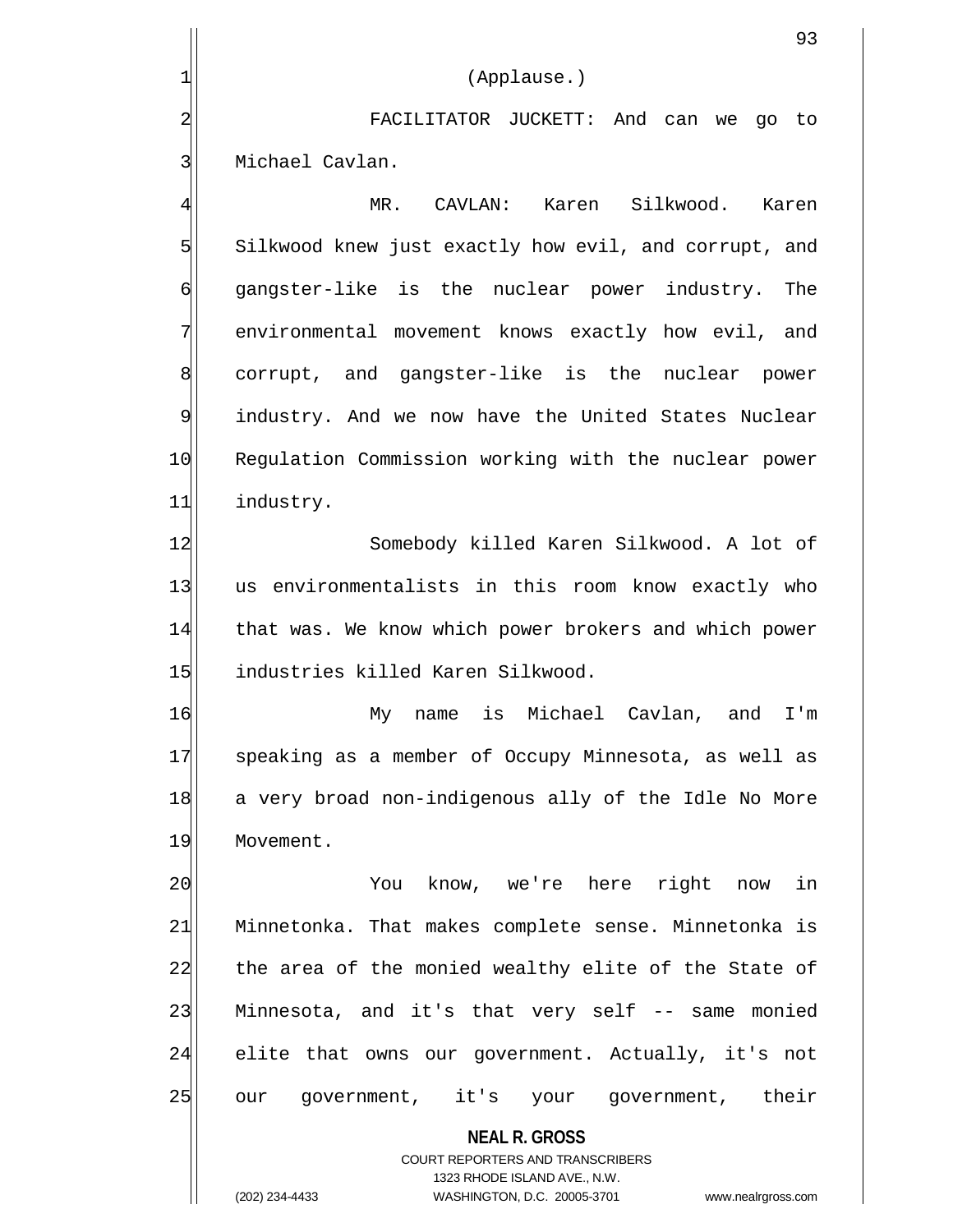1| government.

2 2 3 | nuclear power given what's going on in Fukushima 4 right now as we speak, is beyond insanity. It's 5 beyond insanity. And let's all remember, folks, that 6 the Monticello Nuclear Power Plant is the exact same 7 model, the exact same type as the Fukushima plant.

8 8 8 I have a question, actually, for many of 9 the people here in this group, here in this room. How 10 many of us here have any faith at all in this 11 process, that process being where we come here, come 12 to a little public forum and we pretend that you hear 13 us, governmental officials, and you get to pretend  $14$  that you're listening to us.

15 15 This is much like, for example, the 16 Public Utility Commission's hearings going on in St. 17 Paul on the Enbridge XL Tar Sands Pipeline, Clipper 18 | number 67 going through Norton, Minnesota, or in 19 Dade, Governor Dayton's little environmental 20 roundtable discussions, which was going on about six, 21 seven months ago. All of this, all of this is a sham. 22 It is a complete sham. We know you don't give a shit 23 what we say. We know that you don't care what our 24 views are.

25 and 25 The Occupy Wall Street movement came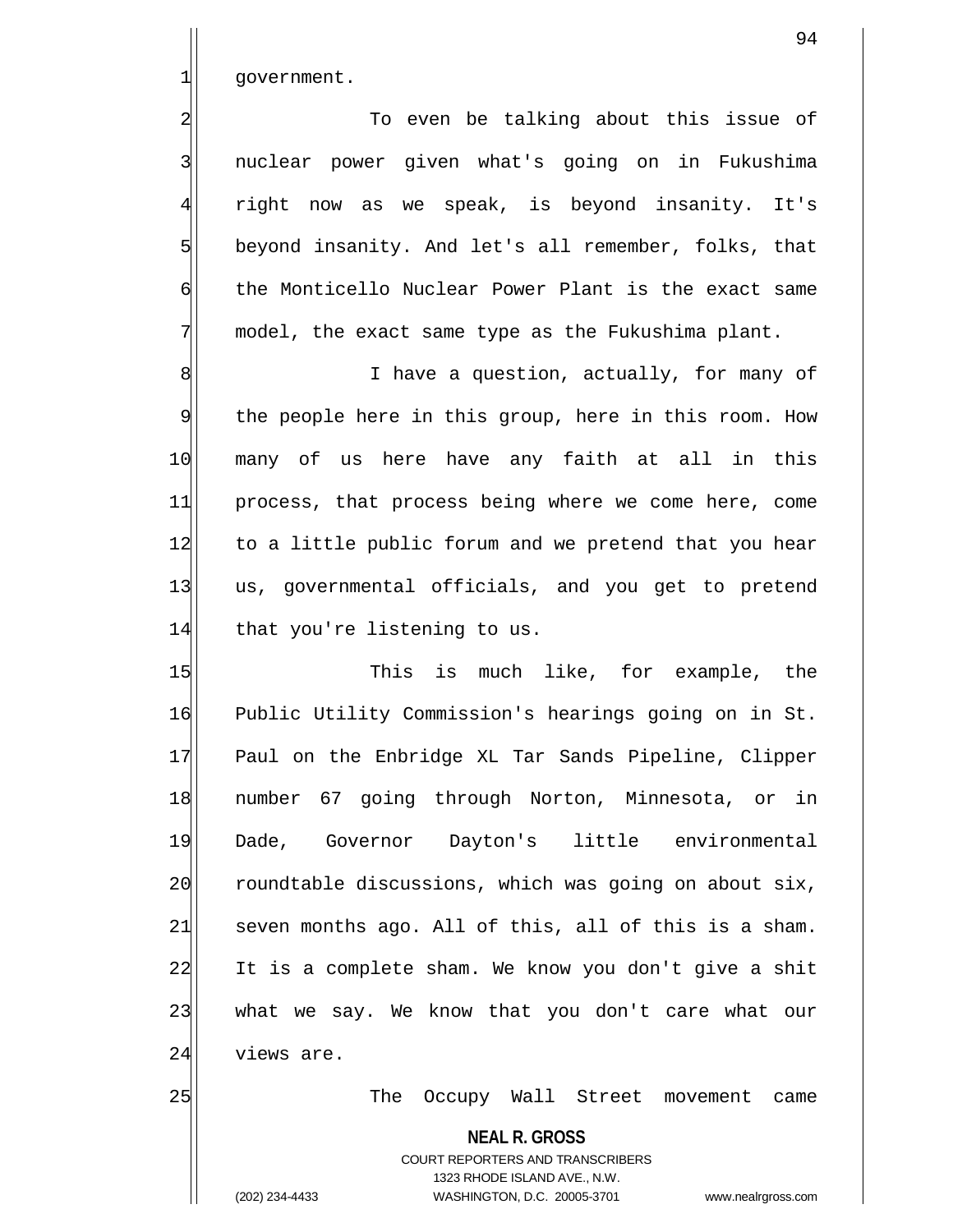|                | 95                                                                                                  |
|----------------|-----------------------------------------------------------------------------------------------------|
| $\mathbf{1}$   | into existence precisely because of the failure of                                                  |
| $\overline{a}$ | the current political structures. That's why Occupy                                                 |
| 3              | Wall Street hit the streets in Zuccotti Park, and it                                                |
| $\overline{4}$ | spread all throughout this country. And even though                                                 |
| 5              | beaten off the streets in an obvious<br>were<br>we                                                  |
| 6              | coordinated campaign by the money that owns the                                                     |
| 7              | political establishment in this country, we're still                                                |
| 8              | there. We're still there, and we're still building,                                                 |
| 9              | we are still organizing.                                                                            |
| 10             | You know, in this moment, I think one of                                                            |
| 11             | my favorite quotes has become to quote George Orwell                                                |
| 12             | from 1984. "Telling the truth in a time of universal                                                |
| 13             | deceit is a revolutionary act." Long live Occupy, and                                               |
| 14             | long live Idle No More. Thank you.                                                                  |
| 15             | (Applause.)                                                                                         |
| 16             | FACILITATOR JUCKETT: Thank you. I don't                                                             |
| 17             | have anyone else on the list that had signed up, but                                                |
| 18             | I do have a few names from our pre-registrant's list,                                               |
| 19             | Sheryl Senkiw, Somenath Dasgupta, Peggy Rehder, Lisa                                                |
| 20             | Pritchard, or Geri Eikaas.                                                                          |
| 21             | Okay. There's going to be some closing                                                              |
| 22             | remarks by Keith. I just wanted to real quickly thank                                               |
| 23             | all of you again for coming out, and I really                                                       |
| 24             | appreciate how polite all of you were to all the                                                    |
| 25             | speakers, especially when people had differing                                                      |
|                | <b>NEAL R. GROSS</b>                                                                                |
|                | COURT REPORTERS AND TRANSCRIBERS                                                                    |
|                | 1323 RHODE ISLAND AVE., N.W.<br>(202) 234-4433<br>WASHINGTON, D.C. 20005-3701<br>www.nealrgross.com |